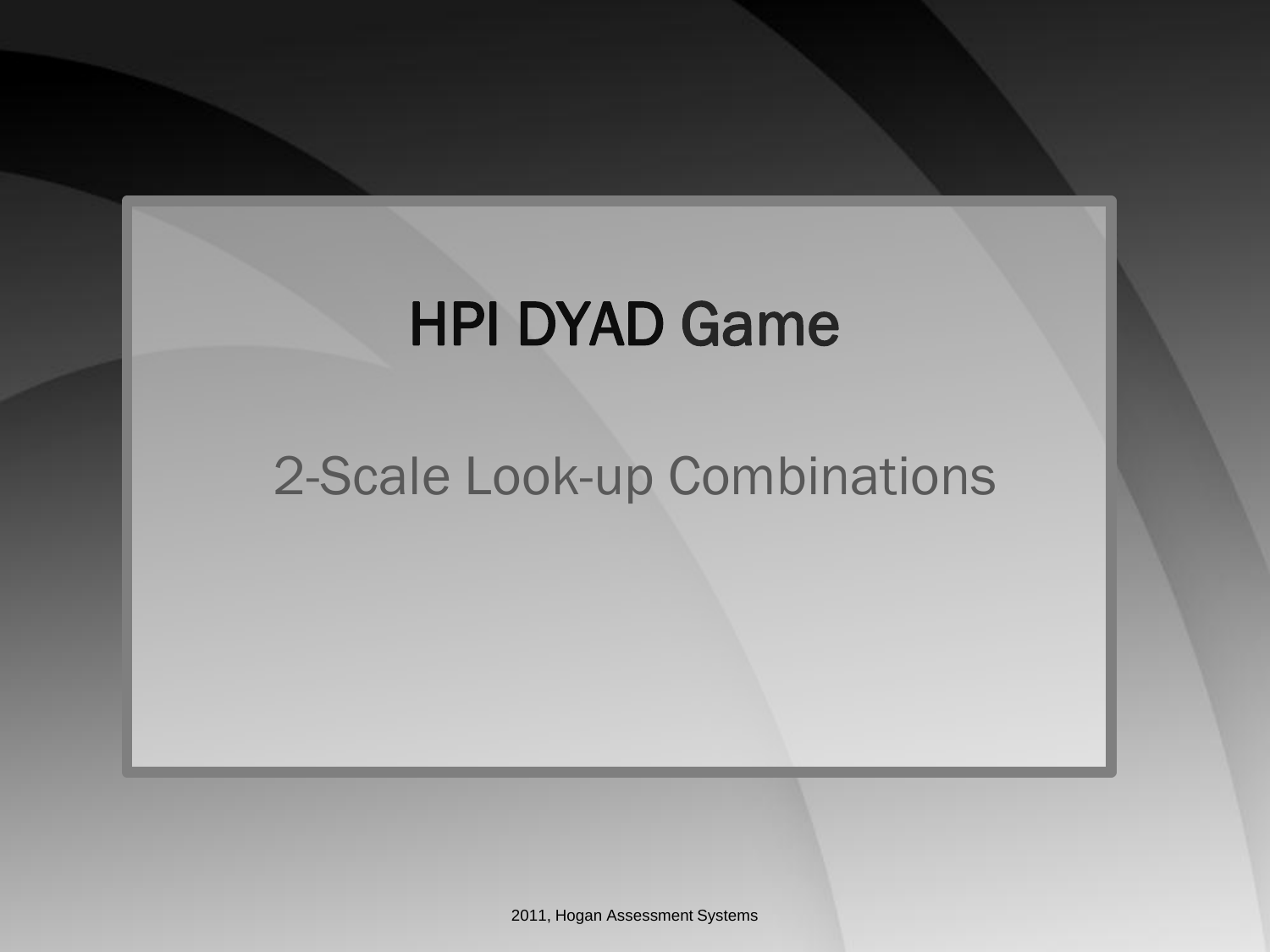#### HPI: Dyad Configurations



**Select any scale, then click on either LOW or HIGH**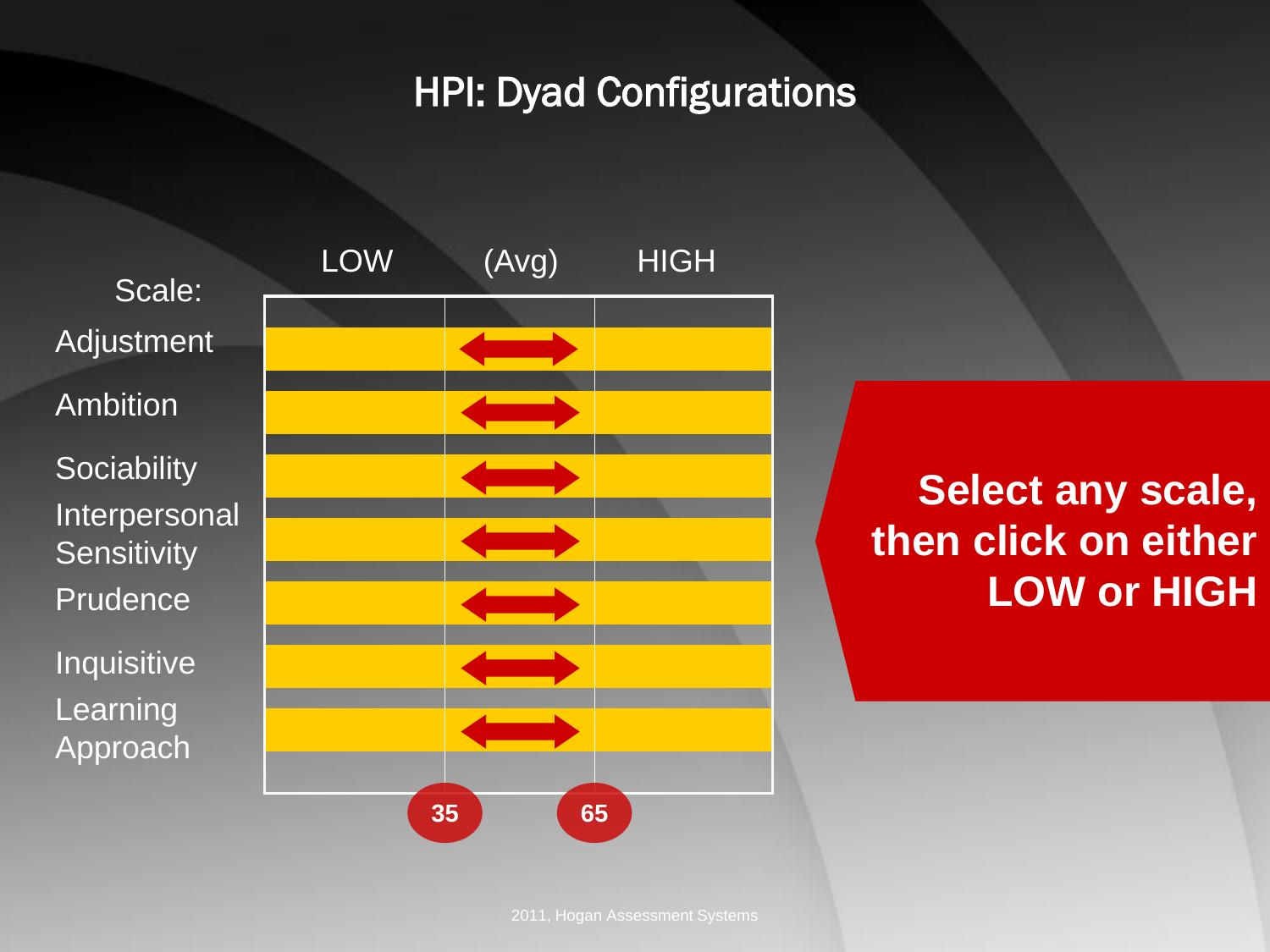#### High Adjustment





# **Click on another scale: low or high**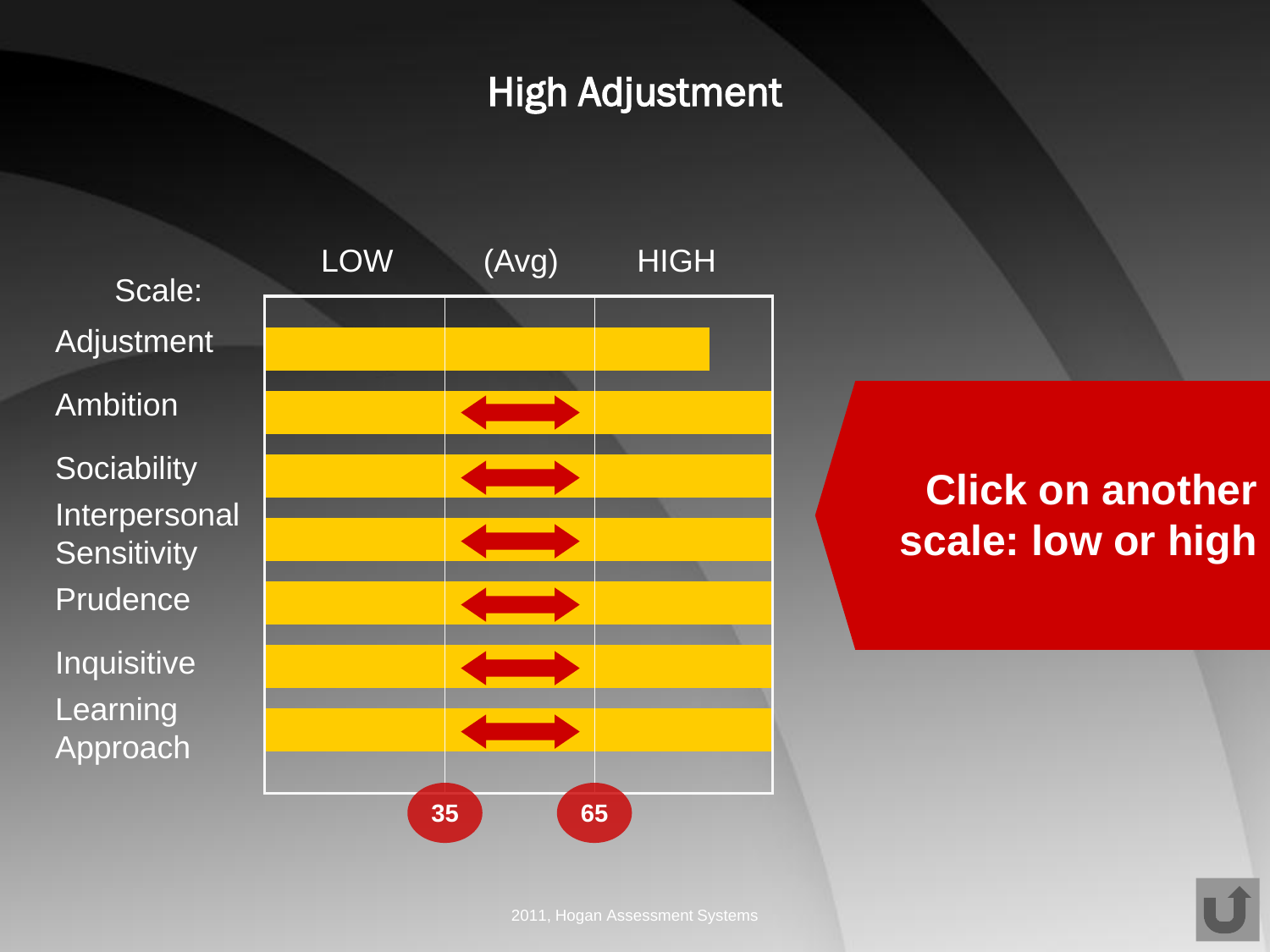#### High Adjustment & High Ambition

Scale: Adjustment Ambition **Sociability** Interpersonal **Sensitivity** Prudence Inquisitive Learning Approach



**Interpretation:** *Calm, poised, self-confident, hard working, upwardly mobile, somewhat aggressive, and eager to be in charge*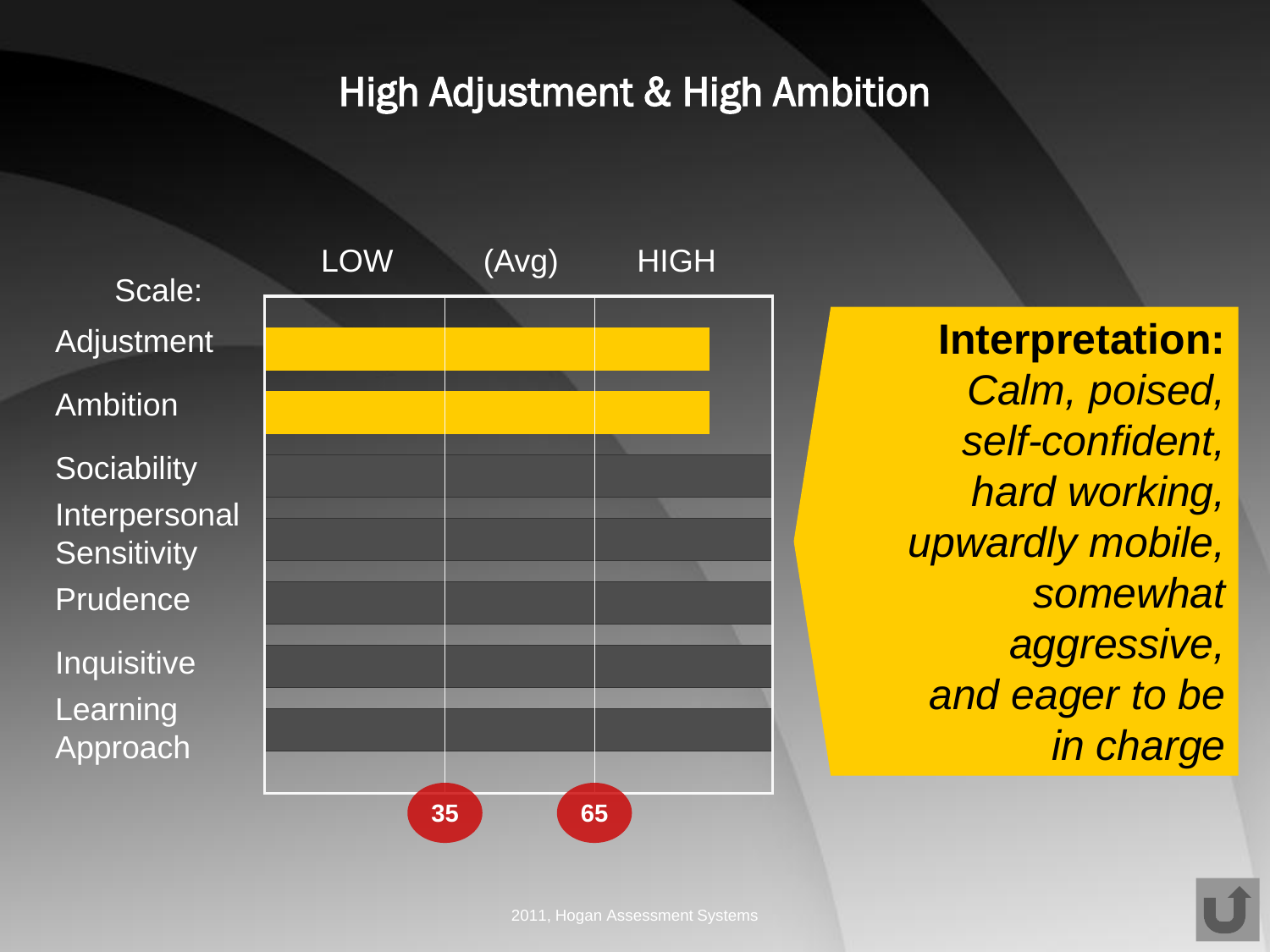#### High Adjustment & Low Ambition

Scale: Adjustment Ambition **Sociability** Interpersonal **Sensitivity** Prudence Inquisitive Learning Approach



**Interpretation:** *Easy going and selfsatisfied, comfortable following rather than leading, perceived as lacking energy, passion, and drive*

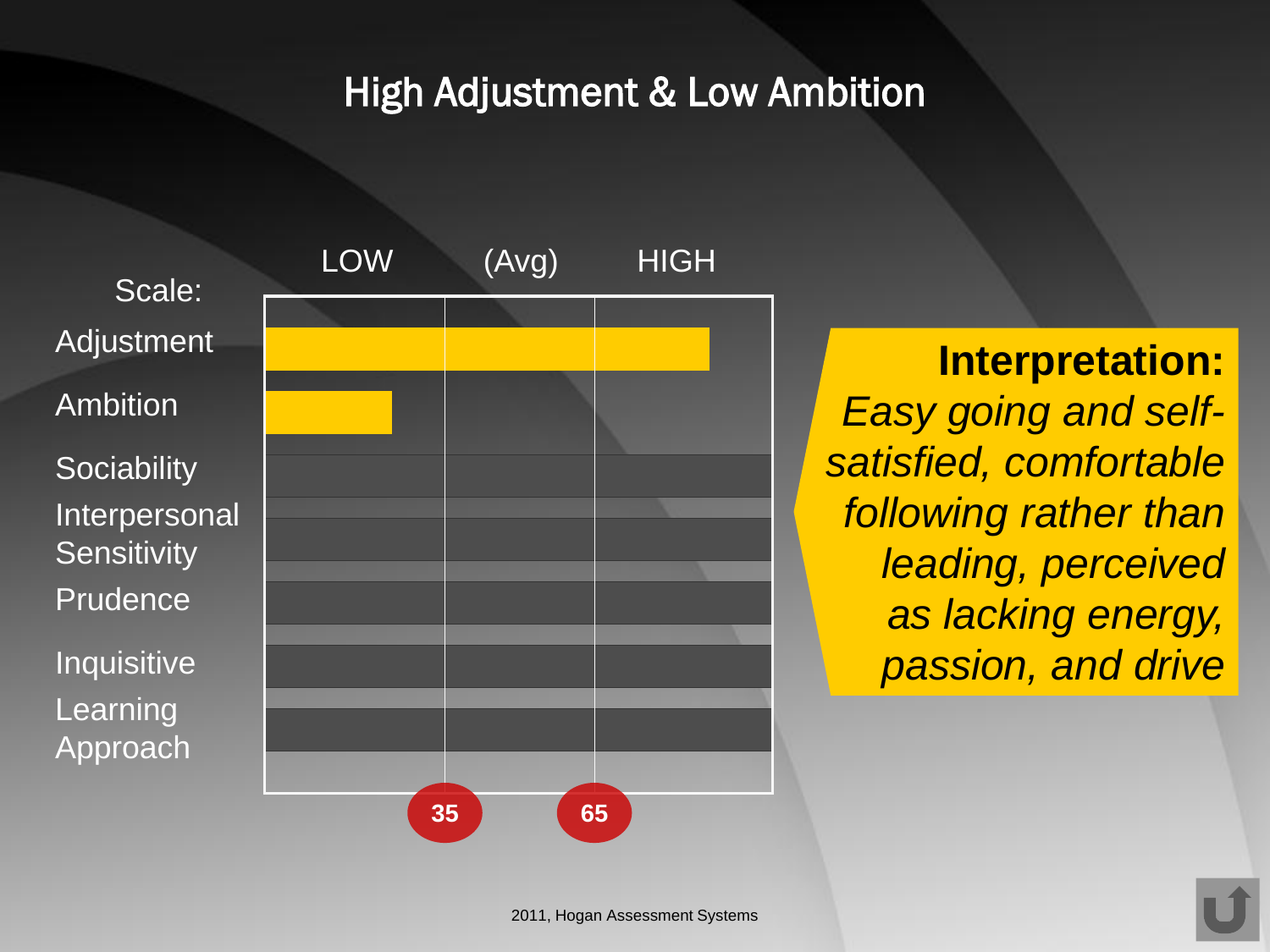#### High Adjustment & High Sociability





**Interpretation:** *Outgoing, talkative, self-confident and entitled, expecting to be liked and successful*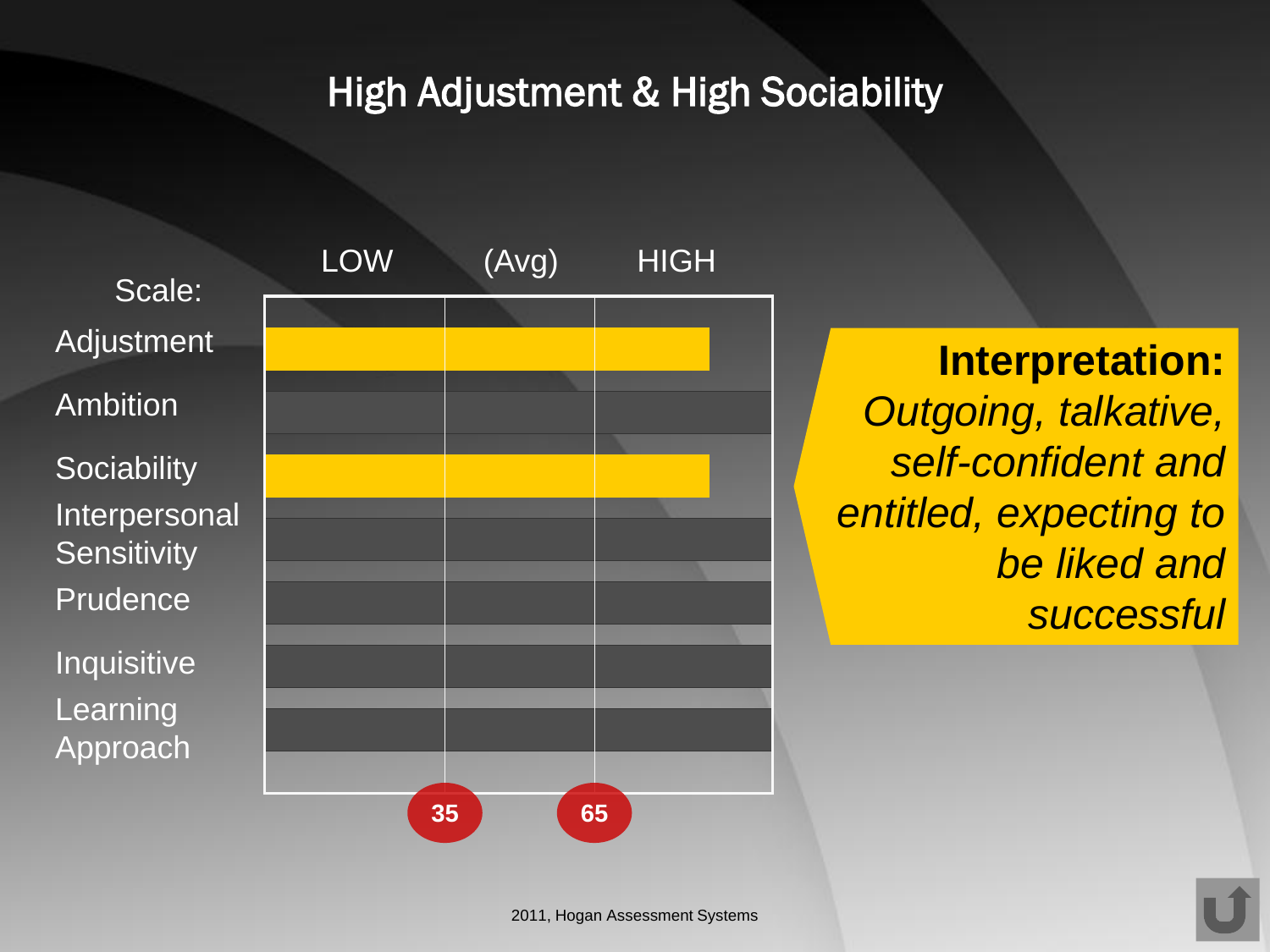#### High Adjustment & Low Sociability

Scale: Adjustment Ambition **Sociability Interpersonal Sensitivity** Prudence Inquisitive Learning Approach



**Interpretation:** *Quiet, self-confident, strong silent type who will handle stress easily, and without any noticeable drama*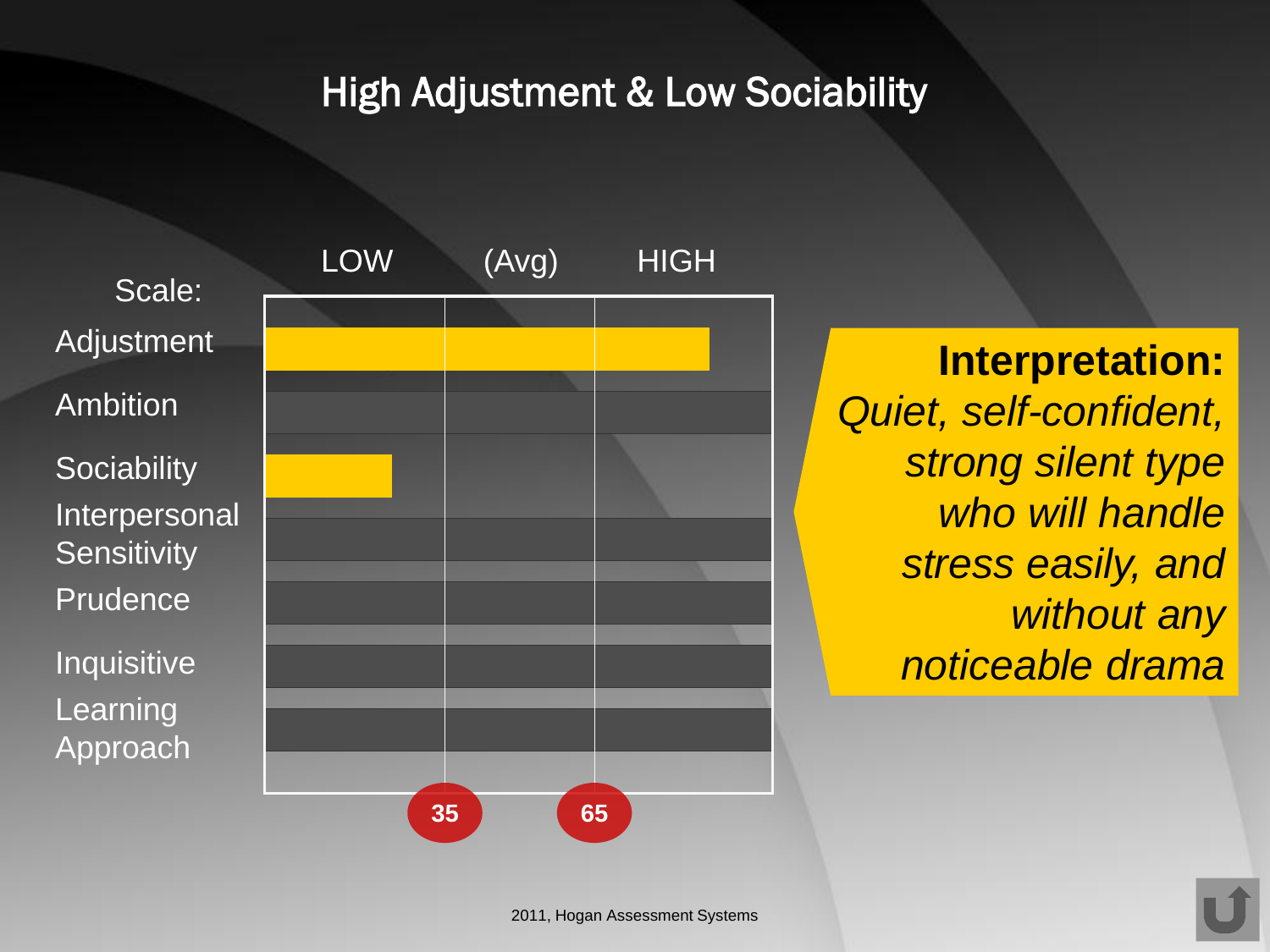#### High Adjustment & High Interpersonal Sensitivity

Scale: Adjustment Ambition **Sociability** Interpersonal **Sensitivity** Prudence Inquisitive Learning Approach



**Interpretation:** *Confident, friendly, relationship oriented interpersonal style that creates a perception of modesty and inner strength*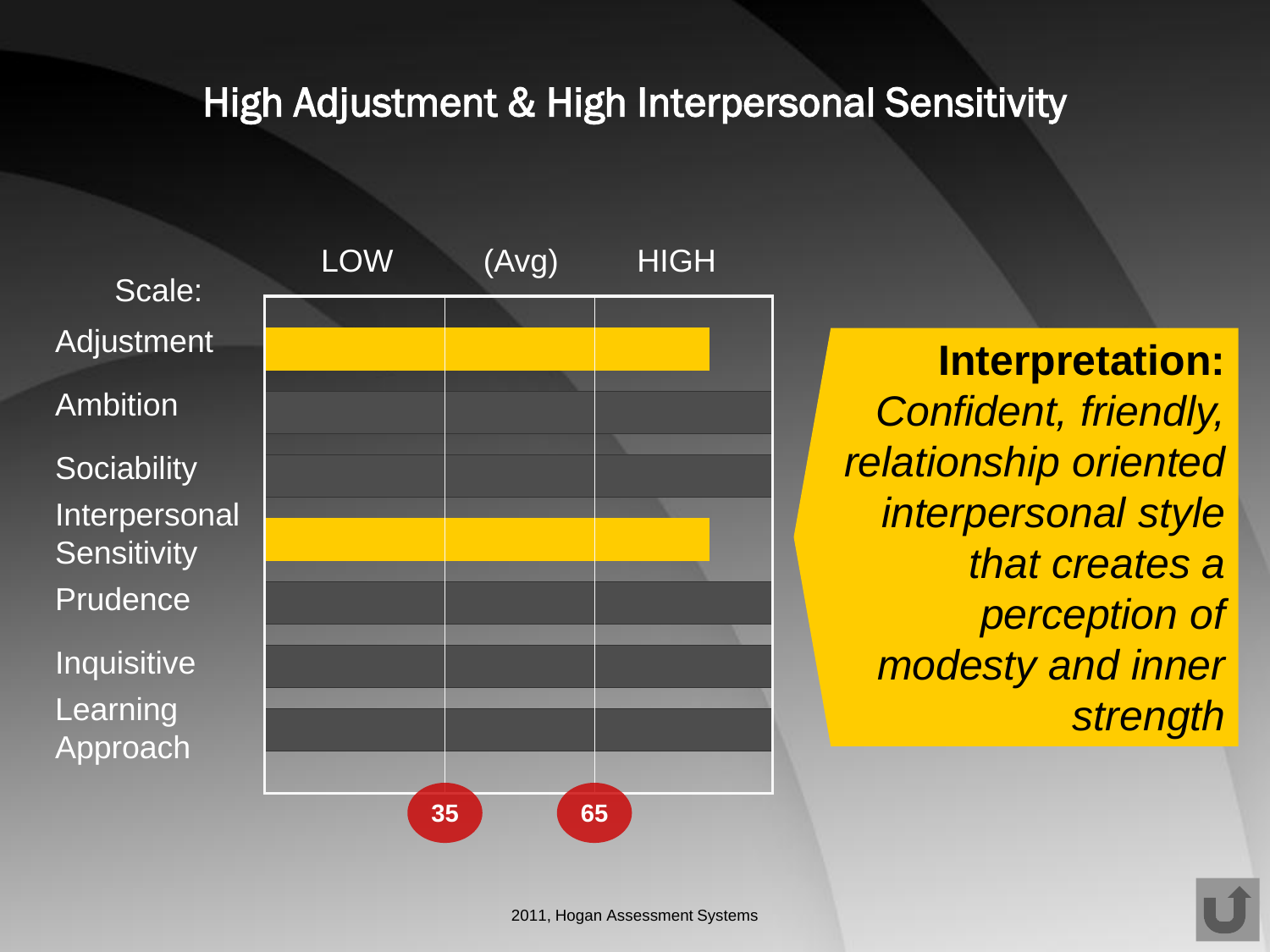#### High Adjustment & Low Interpersonal Sensitivity

Scale: Adjustment Ambition **Sociability** Interpersonal **Sensitivity** Prudence Inquisitive Learning Approach



**Interpretation:** *Will seem confident, self-assured, and perhaps arrogant, with a direct, challenging and blunt interpersonal style*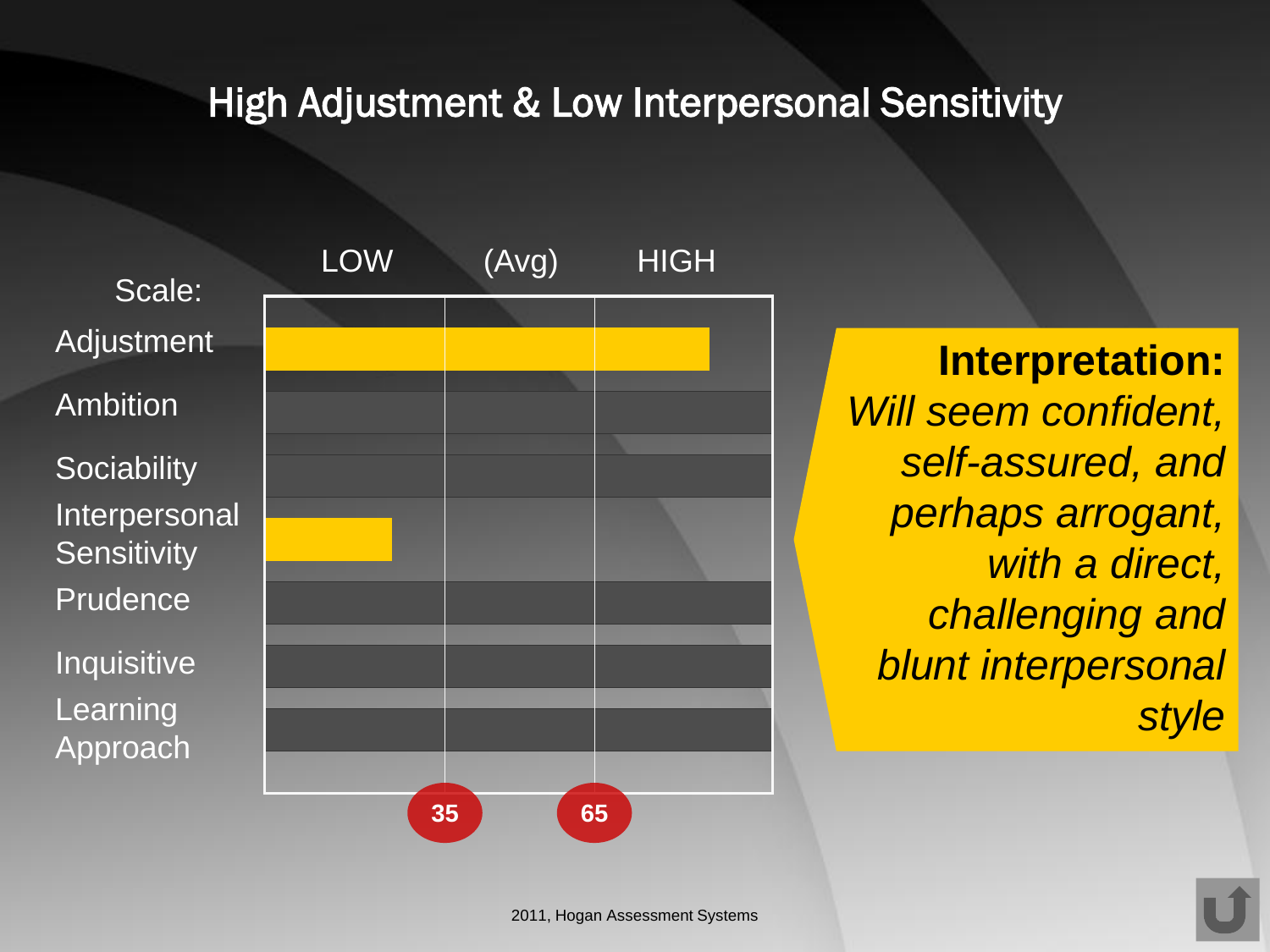High Adjustment & High Prudence





**Interpretation:** *Hard working, persistent, organized, dependable, mature, and very strong under stress and pressure*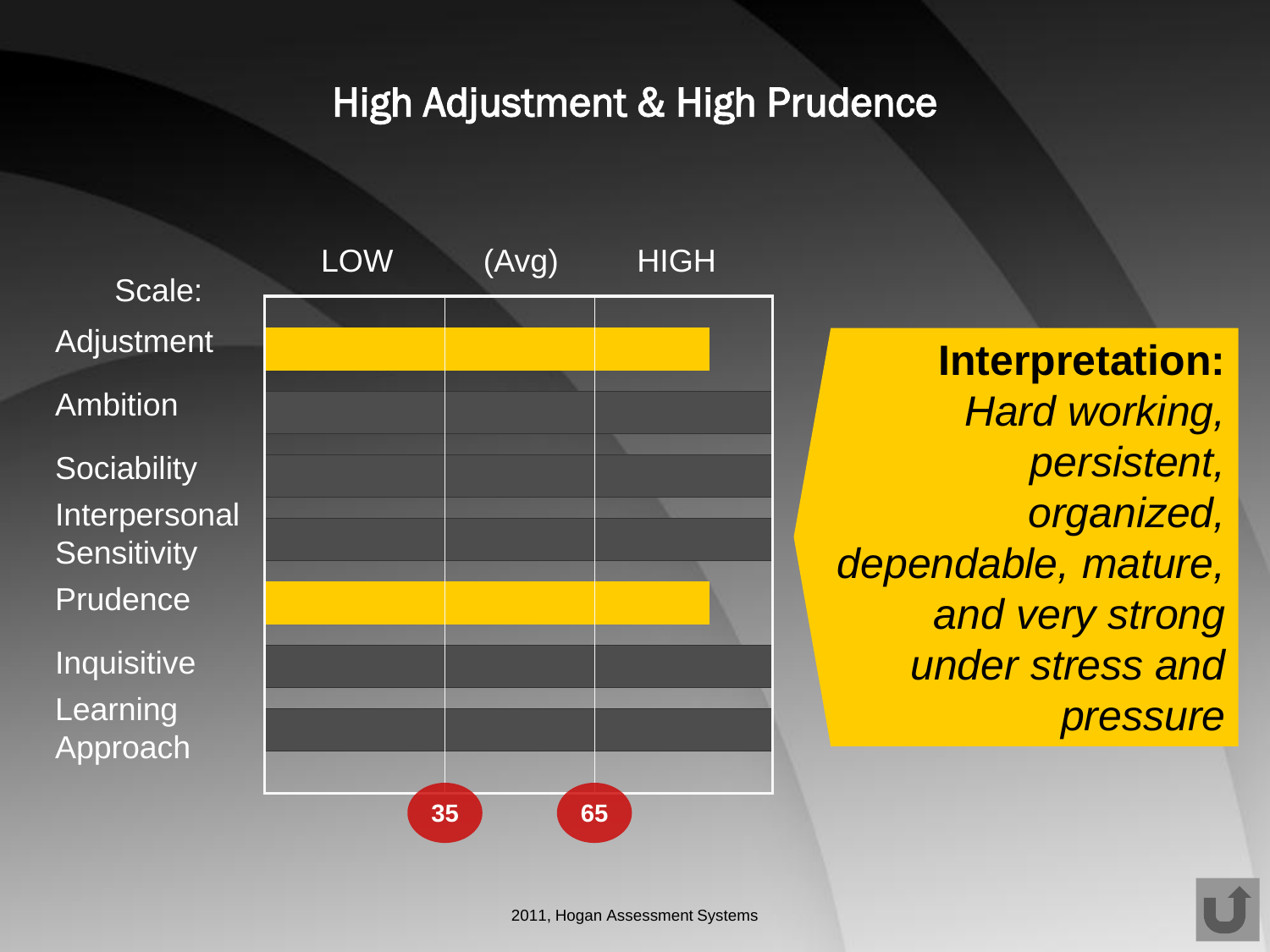#### High Adjustment & Low Prudence

Scale: Adjustment Ambition **Sociability** Interpersonal **Sensitivity** Prudence Inquisitive Learning Approach



**Interpretation:** *Calm and steady under pressure, but disorganized and impulsive, sometimes creating havoc for others who have to fill in*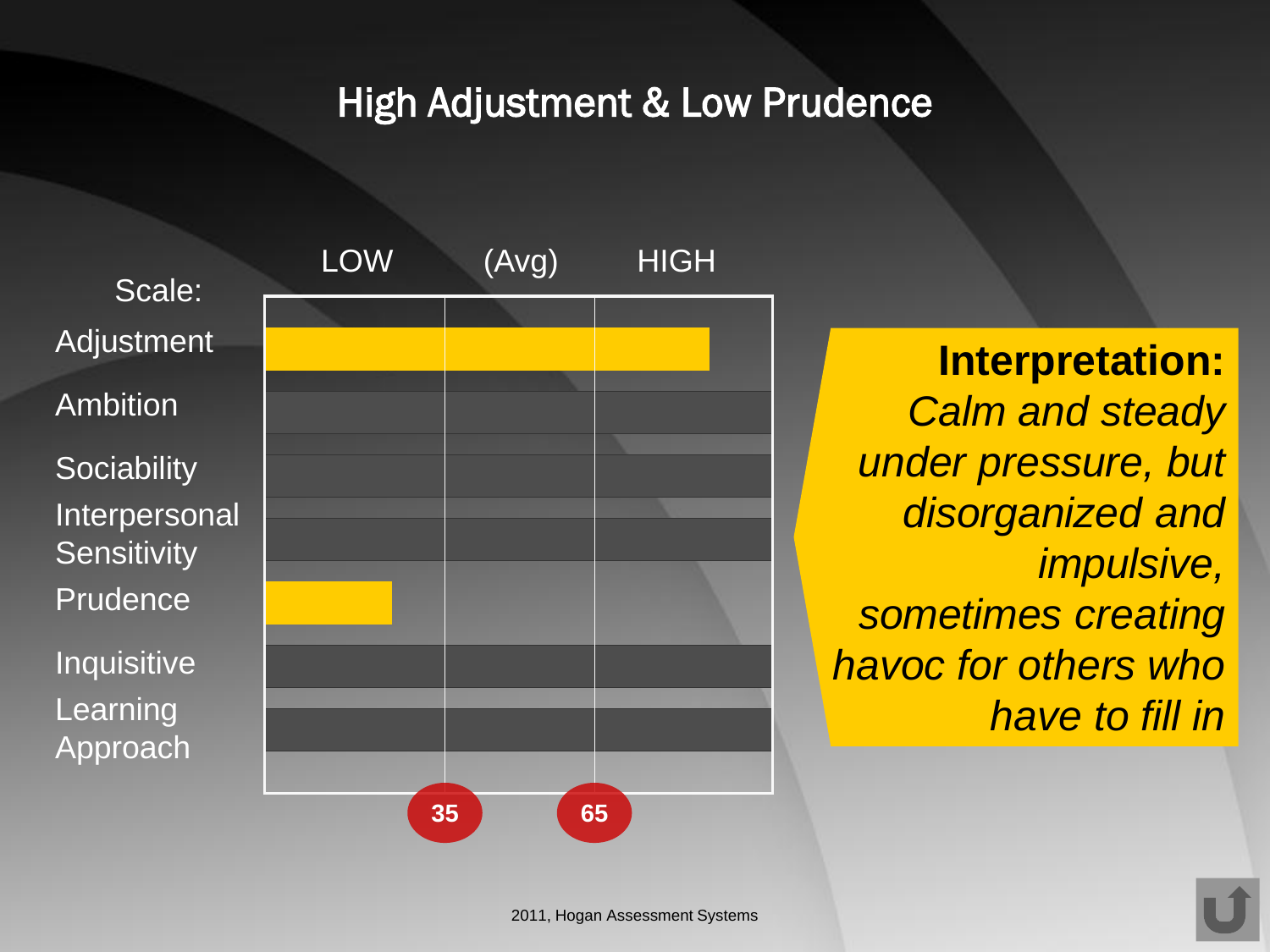#### High Adjustment & High Inquisitive

Scale: Adjustment Ambition **Sociability** Interpersonal **Sensitivity** Prudence Inquisitive Learning Approach



**Interpretation:** *Curious, open minded, and able to generate new ideas with great confidence, often elevating them above the ideas of others*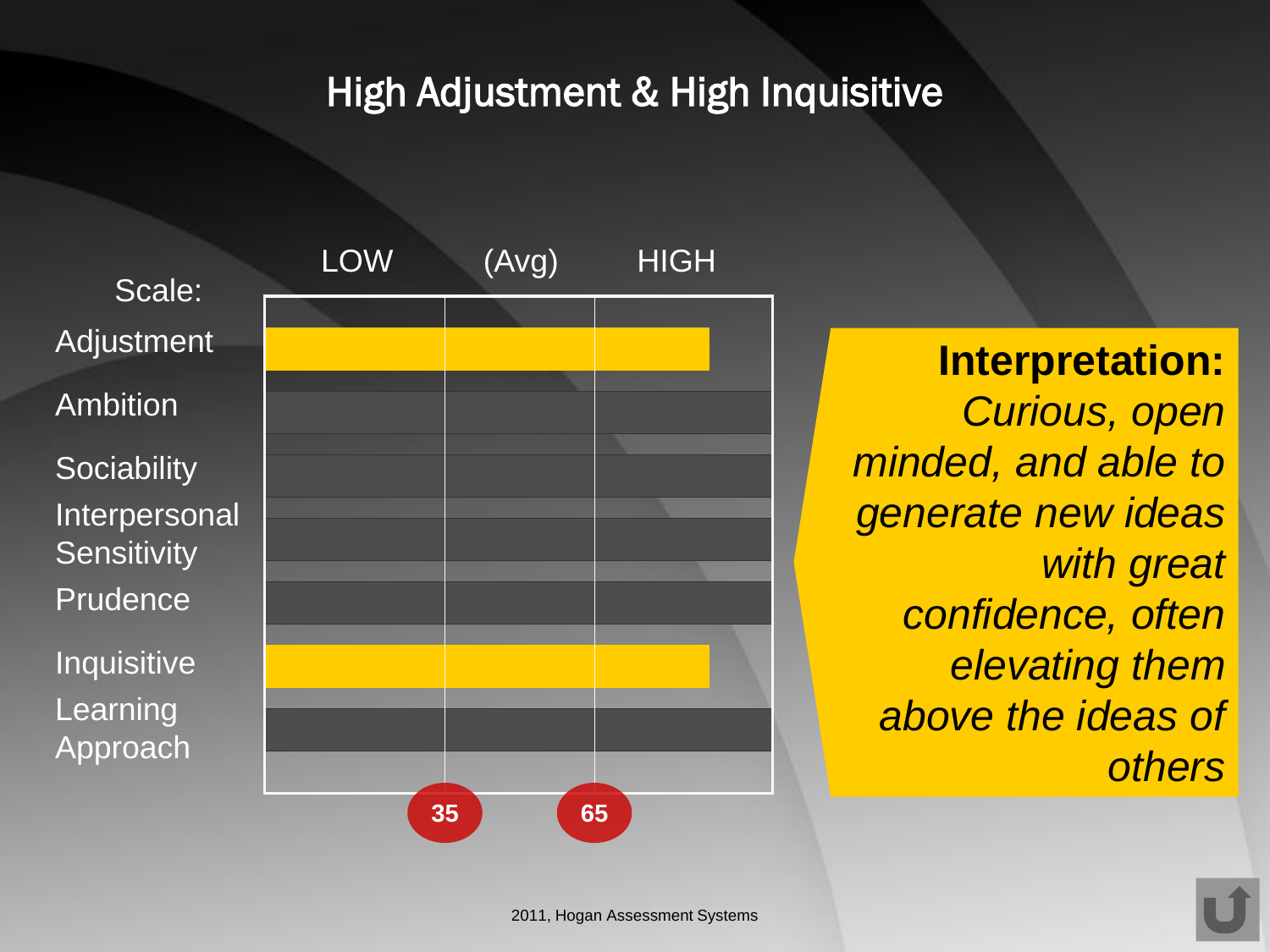#### High Adjustment & Low Inquisitive

Scale: Adjustment Ambition **Sociability** Interpersonal **Sensitivity** Prudence Inquisitive Learning **Approach** 



**Interpretation:** *Confident, selfassured and unflappable, but with little interest in change, innovation, or enhanced understanding of current processes*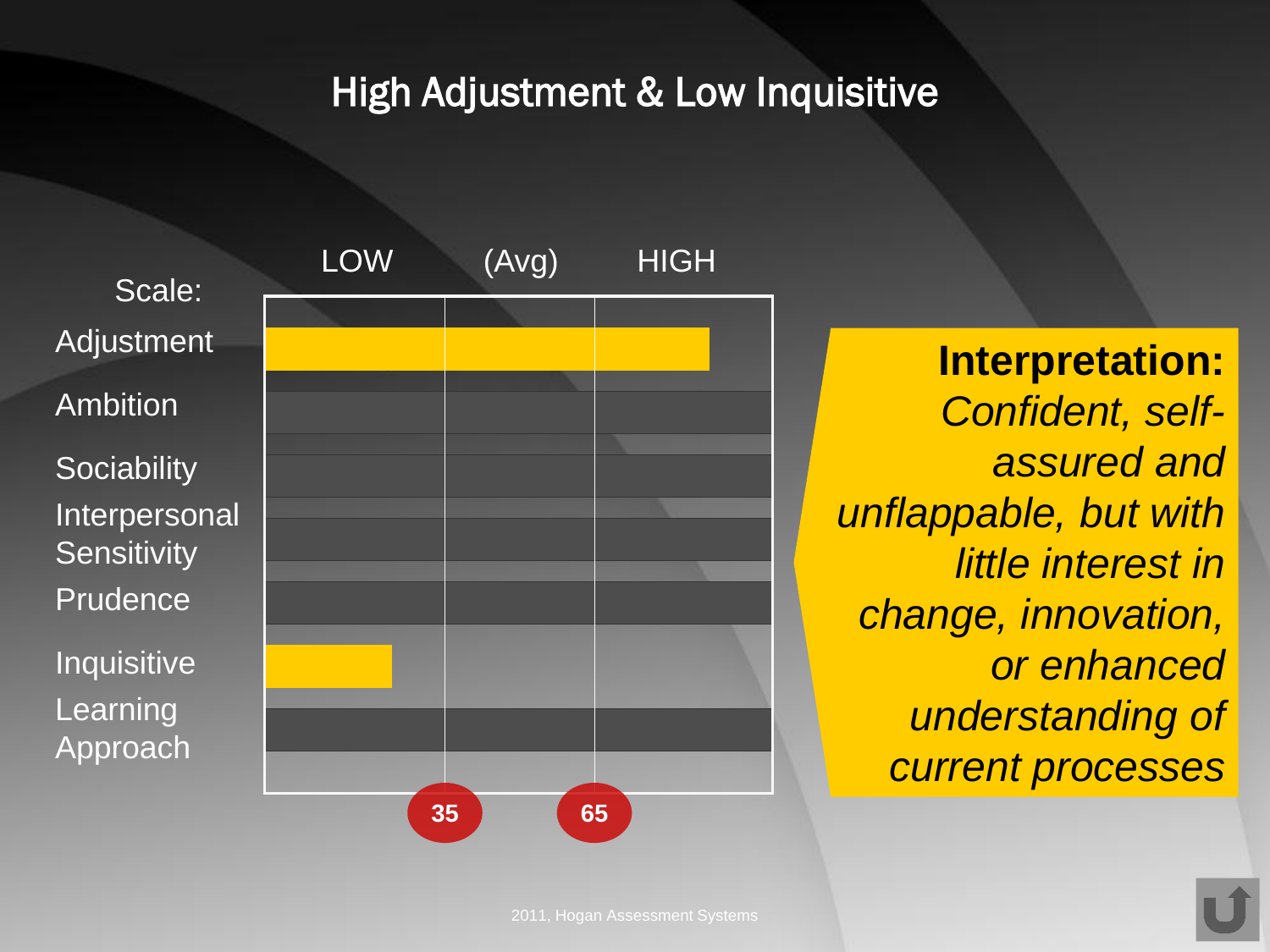#### High Adjustment & High Learning Approach

Scale: Adjustment Ambition **Sociability** Interpersonal **Sensitivity** Prudence Inquisitive Learning Approach



**Interpretation:** *Bright, self-confident, well-informed, selfassured, and possibly arrogant, but able to support opinions with logic and data*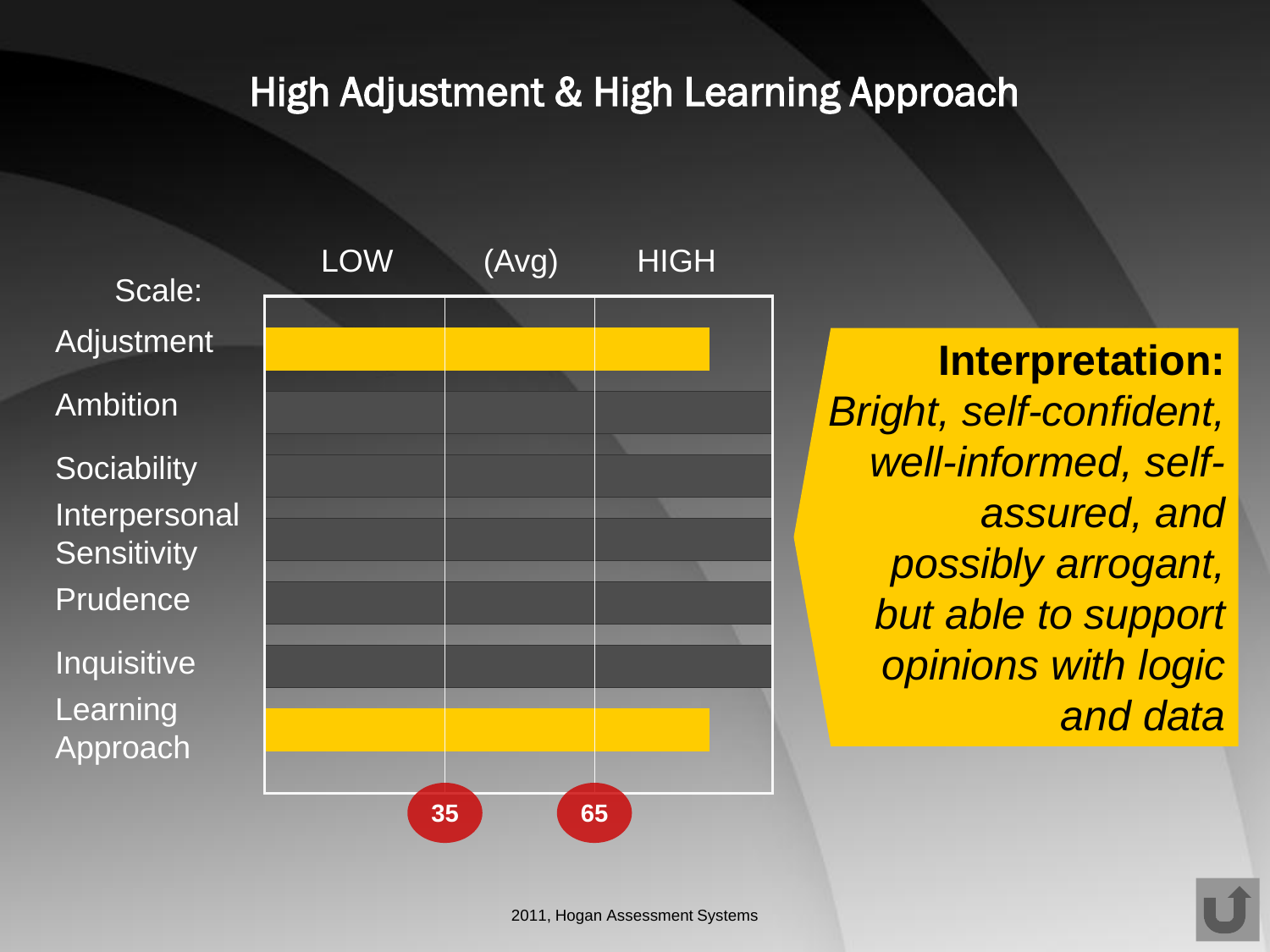#### High Adjustment & Low Learning Approach

Scale: Adjustment Ambition **Sociability** Interpersonal **Sensitivity** Prudence Inquisitive Learning Approach



**Interpretation:** *Self-confident, stable, and selfassured, but perhaps smug and complacent, with little interest in acquiring new knowledge*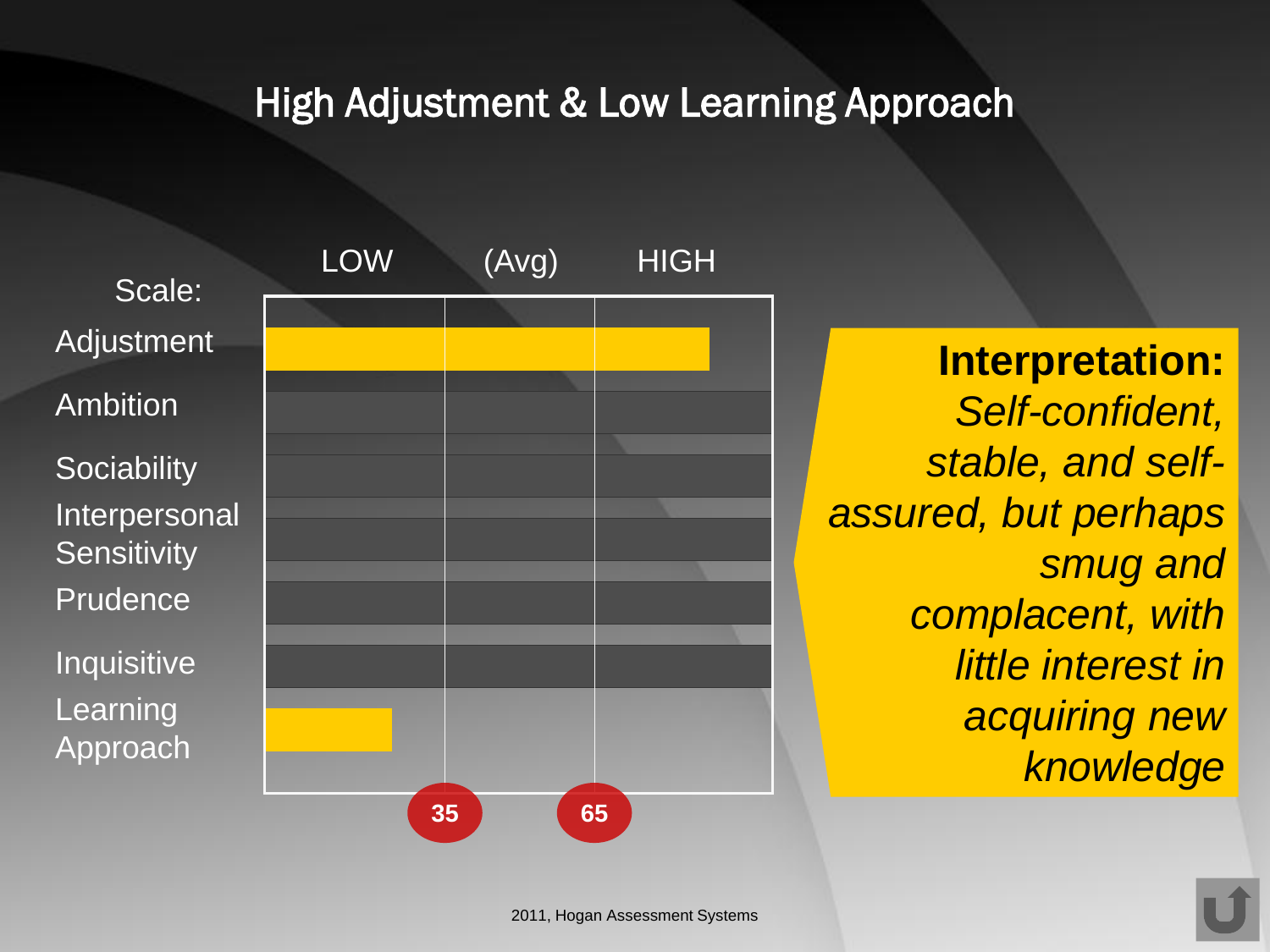#### Low Adjustment

Scale: Adjustment Ambition **Sociability** Interpersonal **Sensitivity Prudence** Inquisitive Learning Approach



# **Click on another scale: low or high**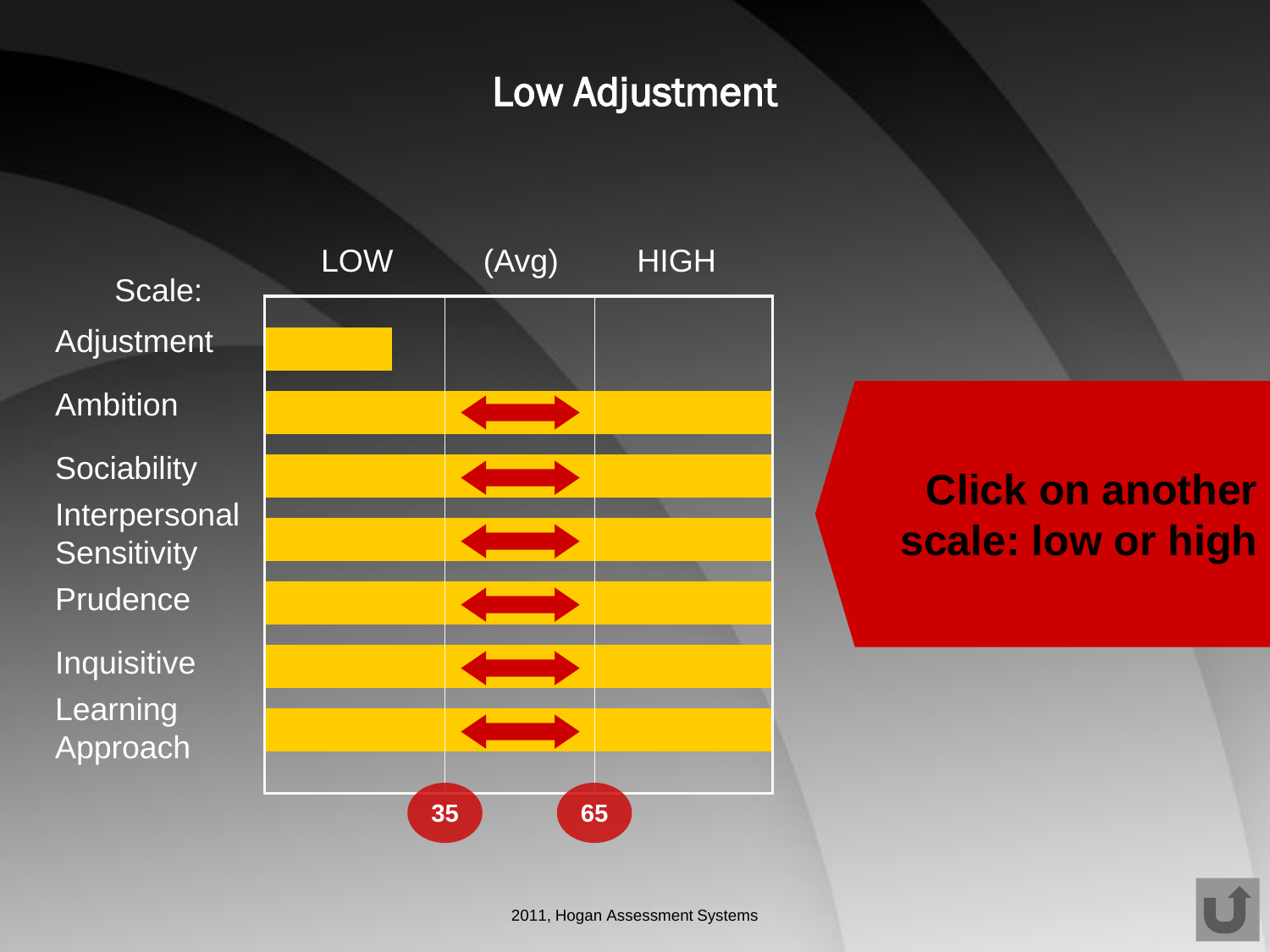Low Adjustment & High Ambition

Scale: Adjustment Ambition **Sociability** Interpersonal **Sensitivity** Prudence Inquisitive Learning Approach



**Interpretation:** *Driven to compete, achieve, and win while constantly worrying about possibly failing and then being criticized*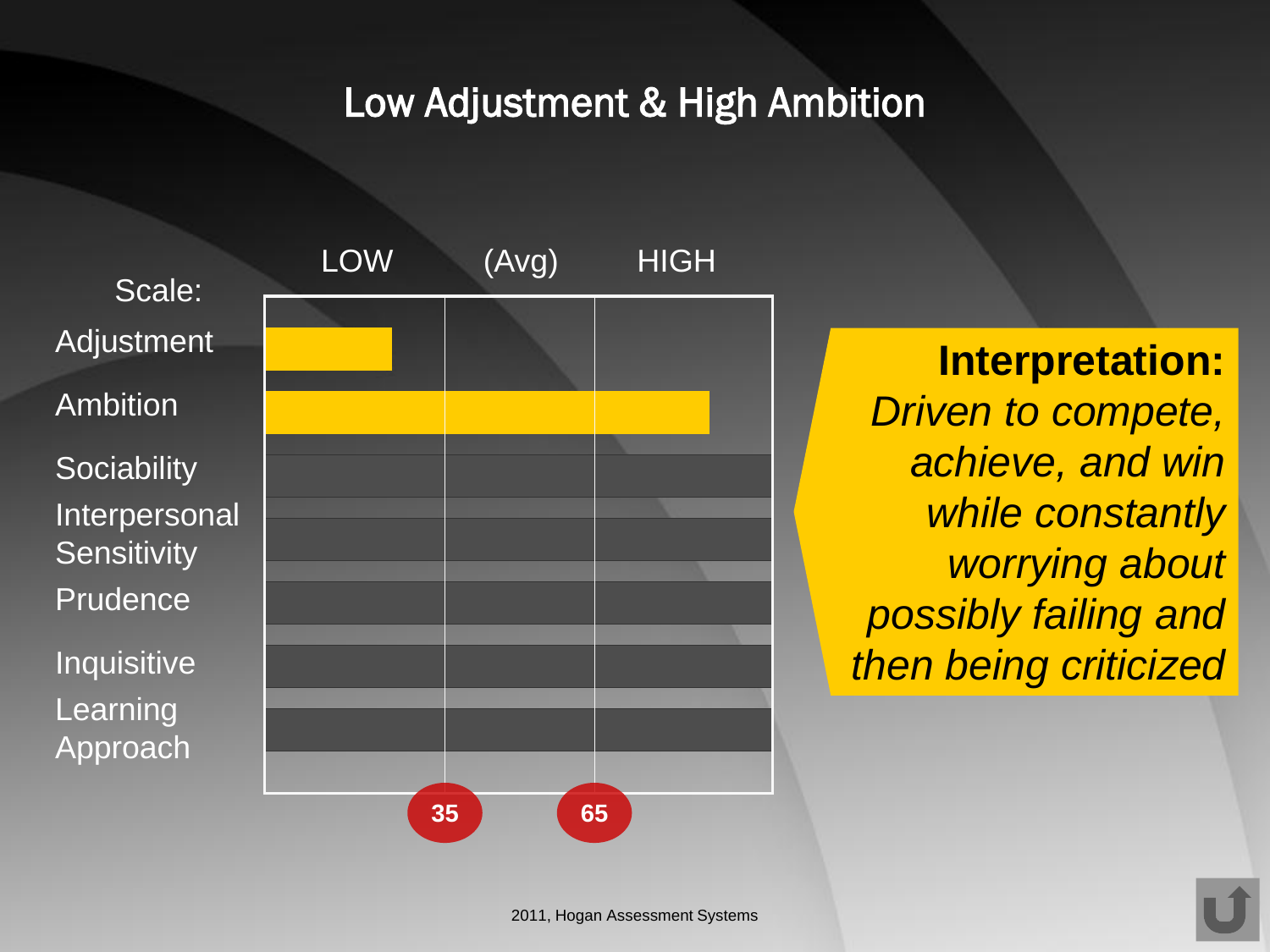#### Low Adjustment & Low Ambition





**Interpretation:** *Fears failure and avoids it by choosing low pressure roles with few demands*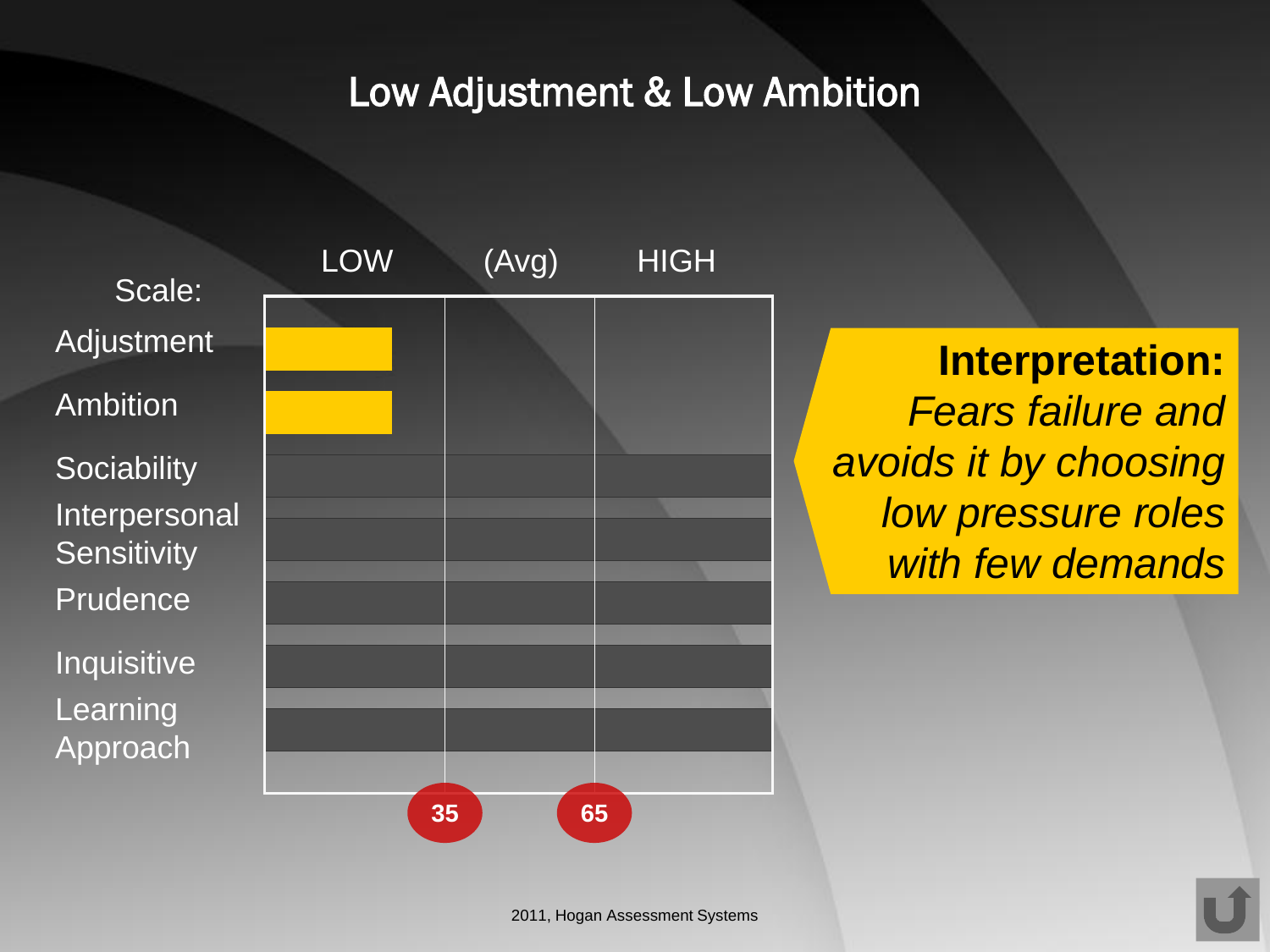#### Low Adjustment & High Sociability

Scale: Adjustment Ambition **Sociability** Interpersonal **Sensitivity** Prudence Inquisitive Learning Approach



**Interpretation:** *Needs social interaction, but constantly worries about being rejected or criticized, which results in diminished social skills*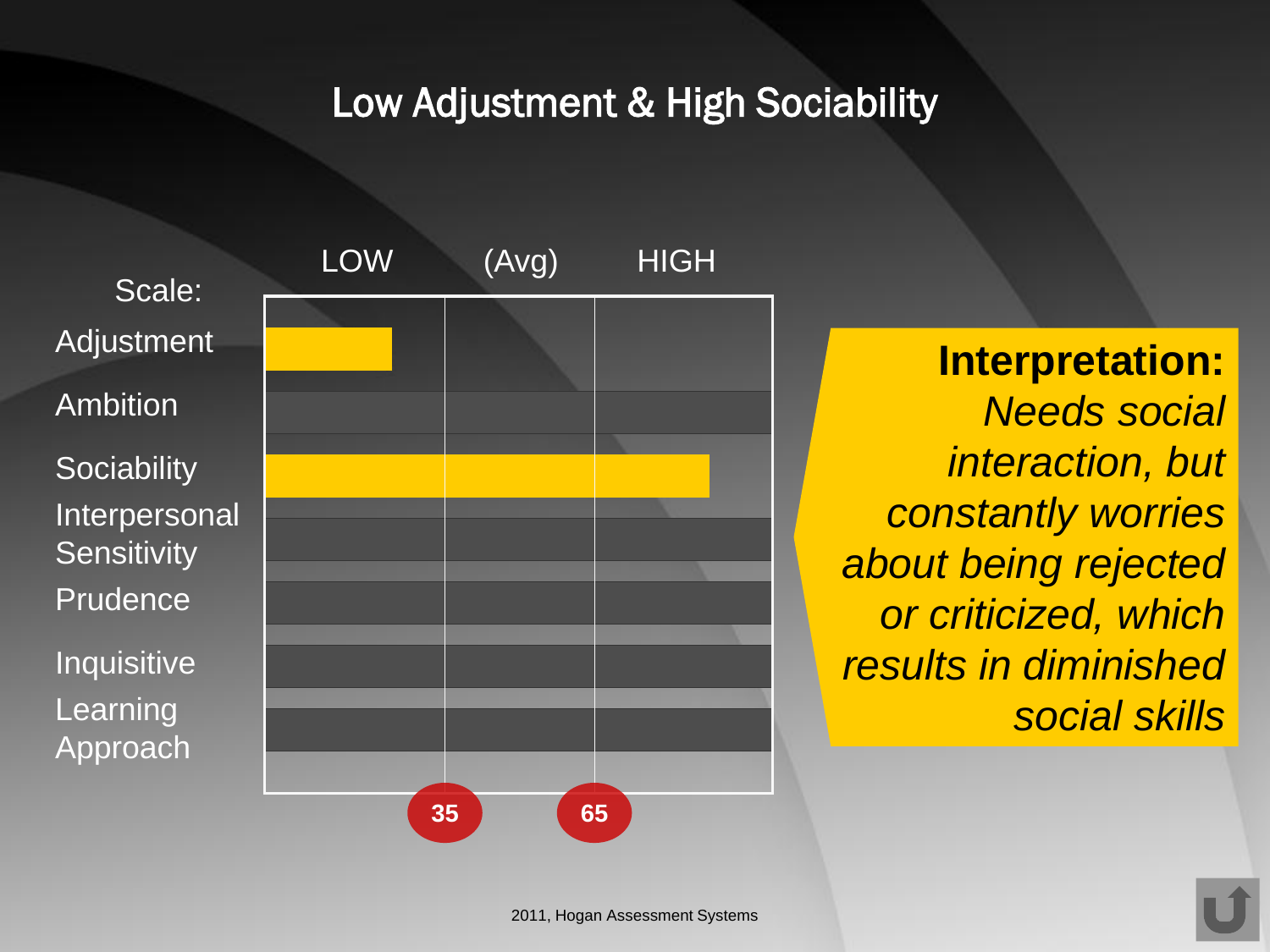#### Low Adjustment & Low Sociability





**Interpretation:** *Prone to worry and self doubt, fears being criticized, and will avoid stressful social gatherings and public appearances*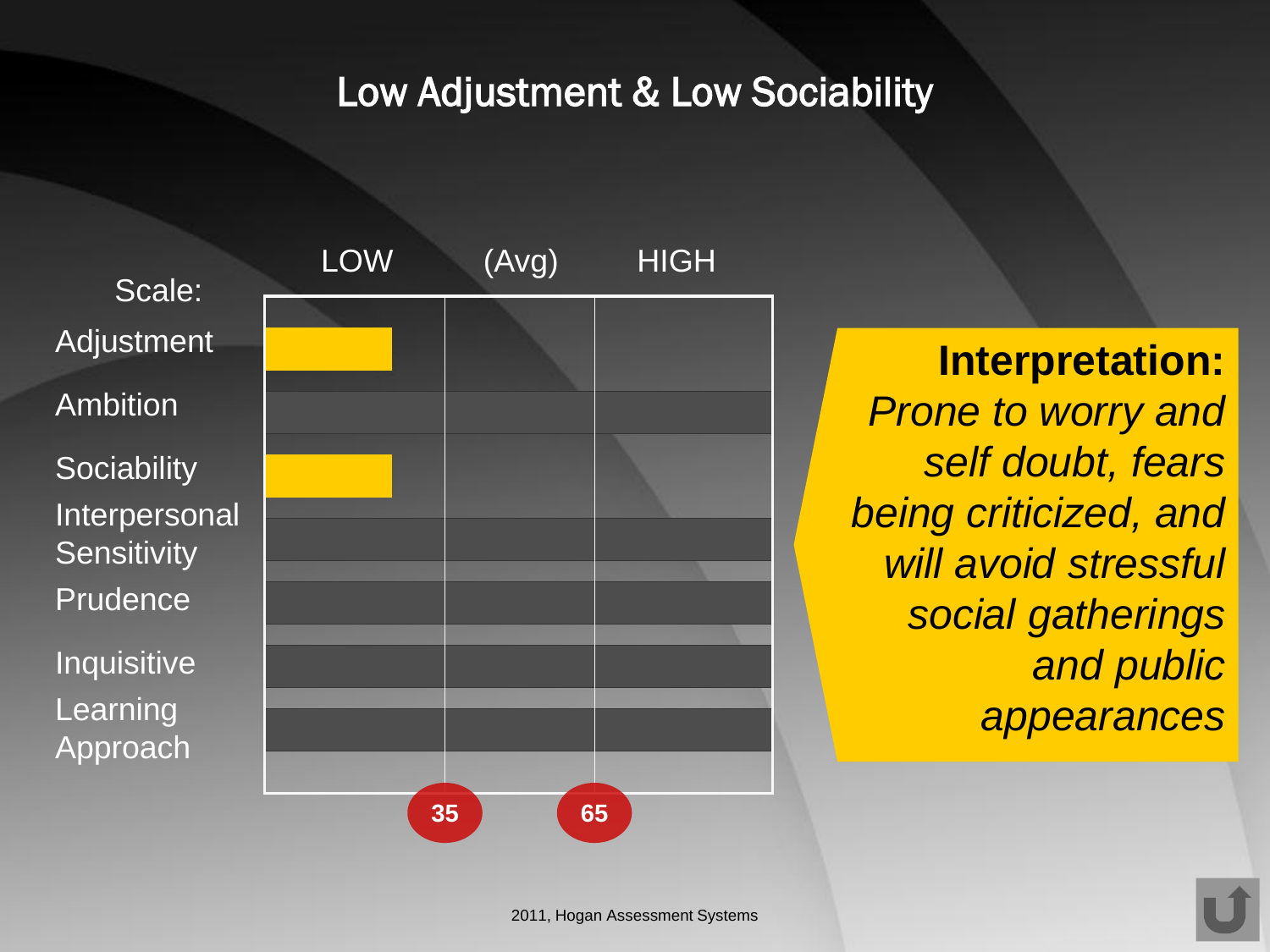#### Low Adjustment & High Interpersonal Sensitivity





**Interpretation:** *Will try to build conflict free relations, will be upset when conflicts arise, and will blame self when they occur*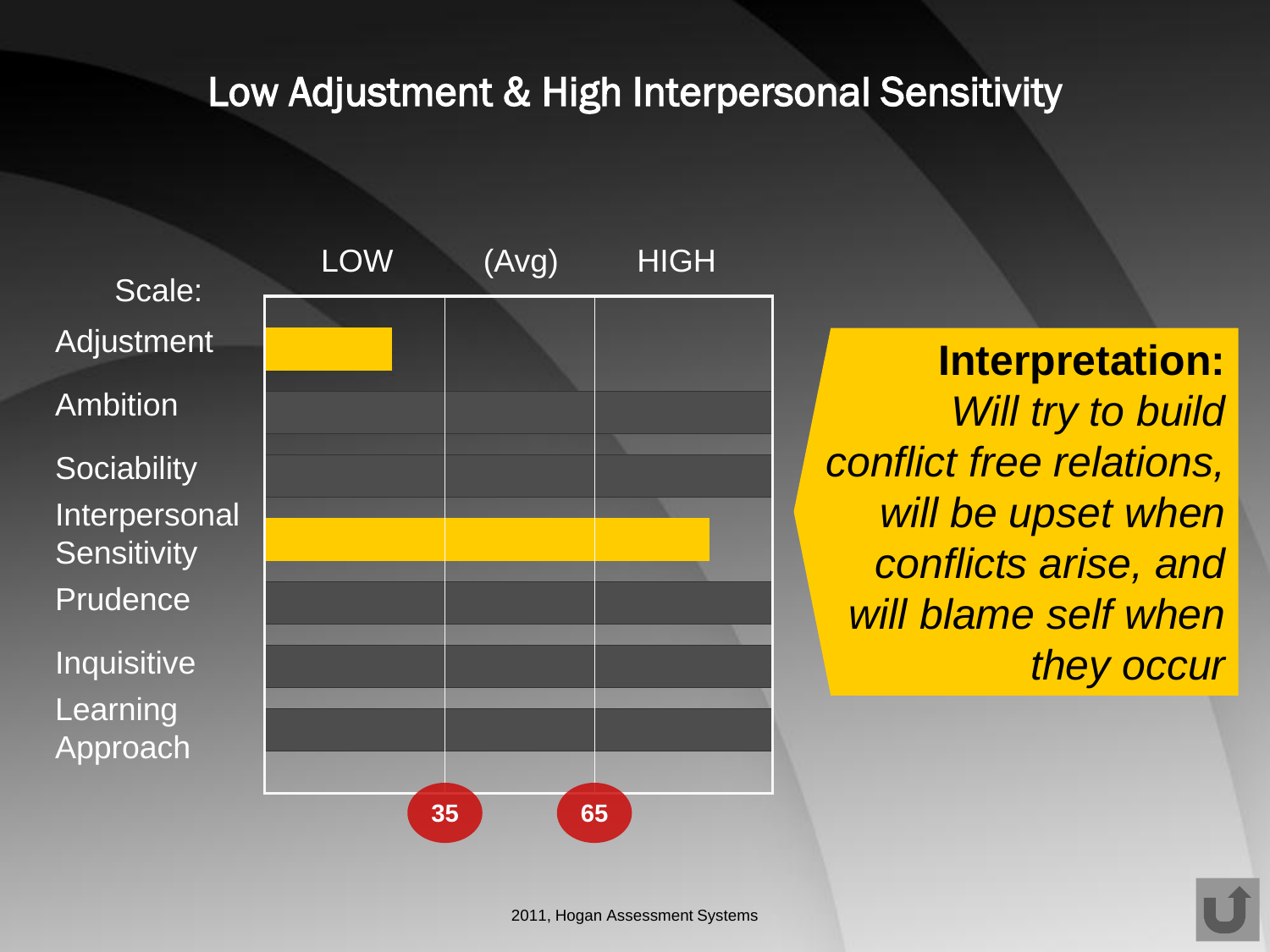#### Low Adjustment & Low Interpersonal Sensitivity

Scale: Adjustment Ambition **Sociability** Interpersonal **Sensitivity** Prudence **Inquisitive** Learning Approach



**Interpretation:** *Will be blunt and confrontational during interactions, but afterwards will worry about and feel guilty over damaging a relationship*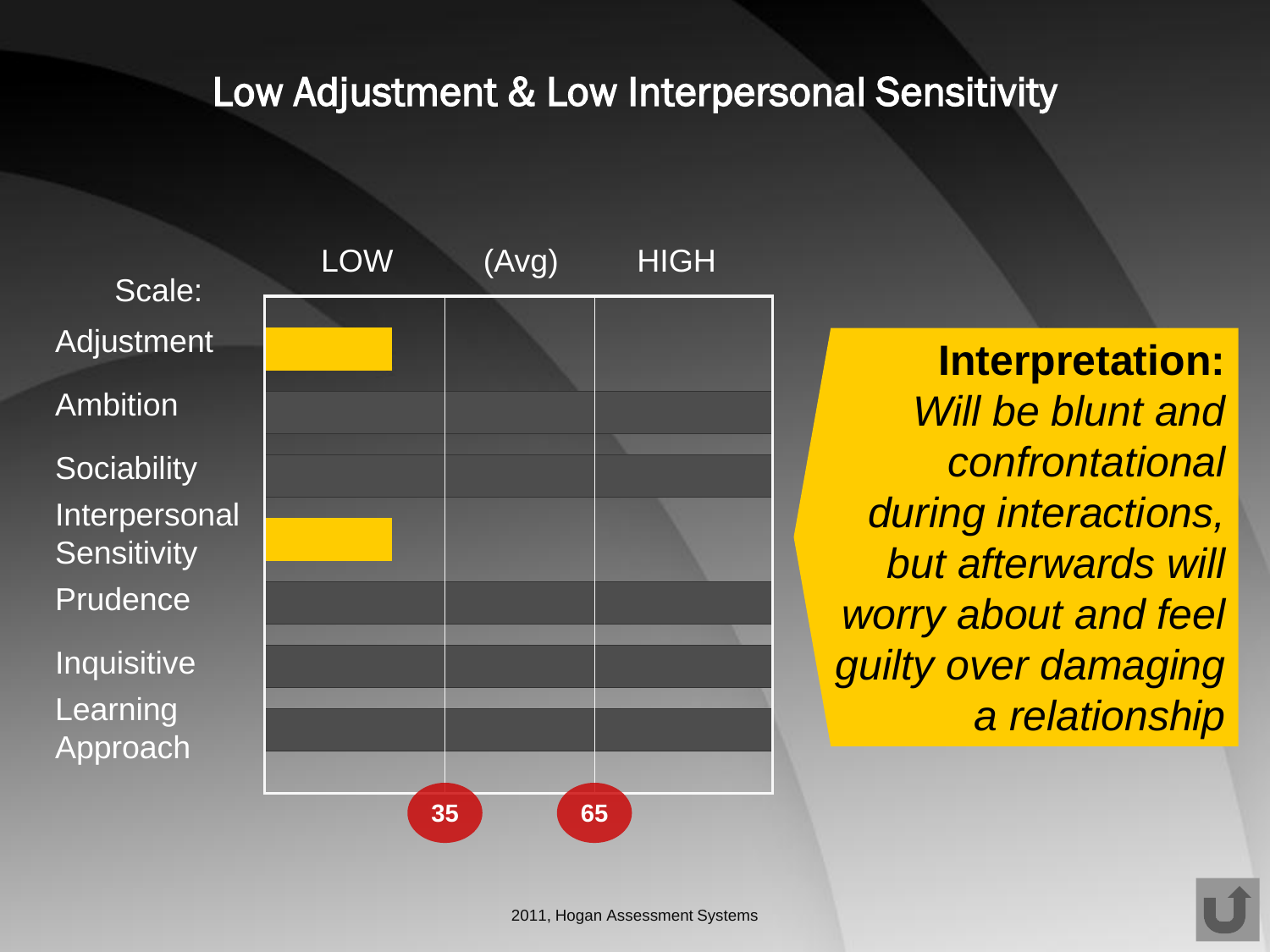#### Low Adjustment & High Prudence





**Interpretation:** *Will follow rules, pay attention to details, and work very hard, while staying alert for signs of criticism and disapproval*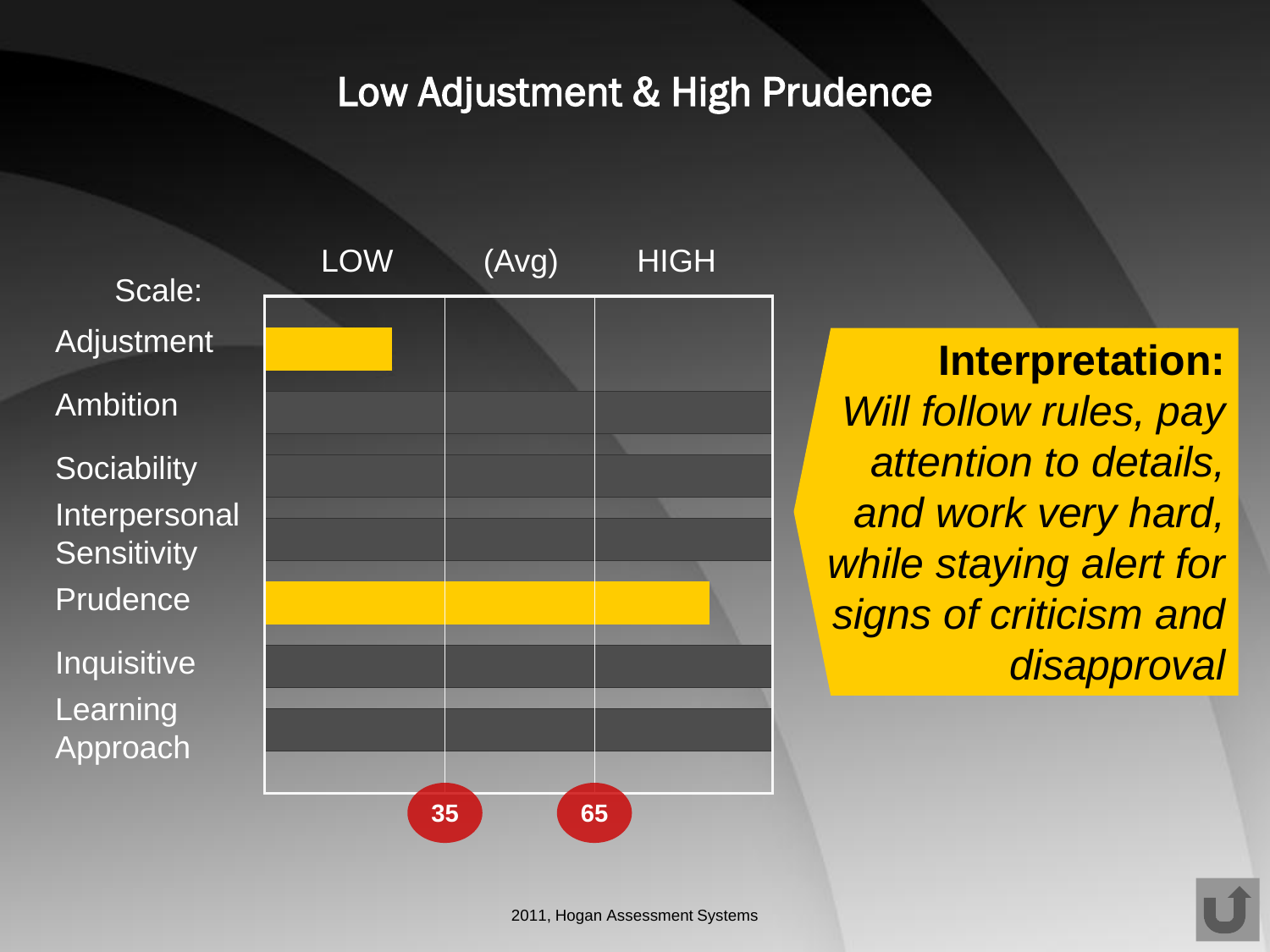#### Low Adjustment & Low Prudence





**Interpretation:** *May have issues with anger management and personal discipline, and may engage in bursts of "organizing activity"*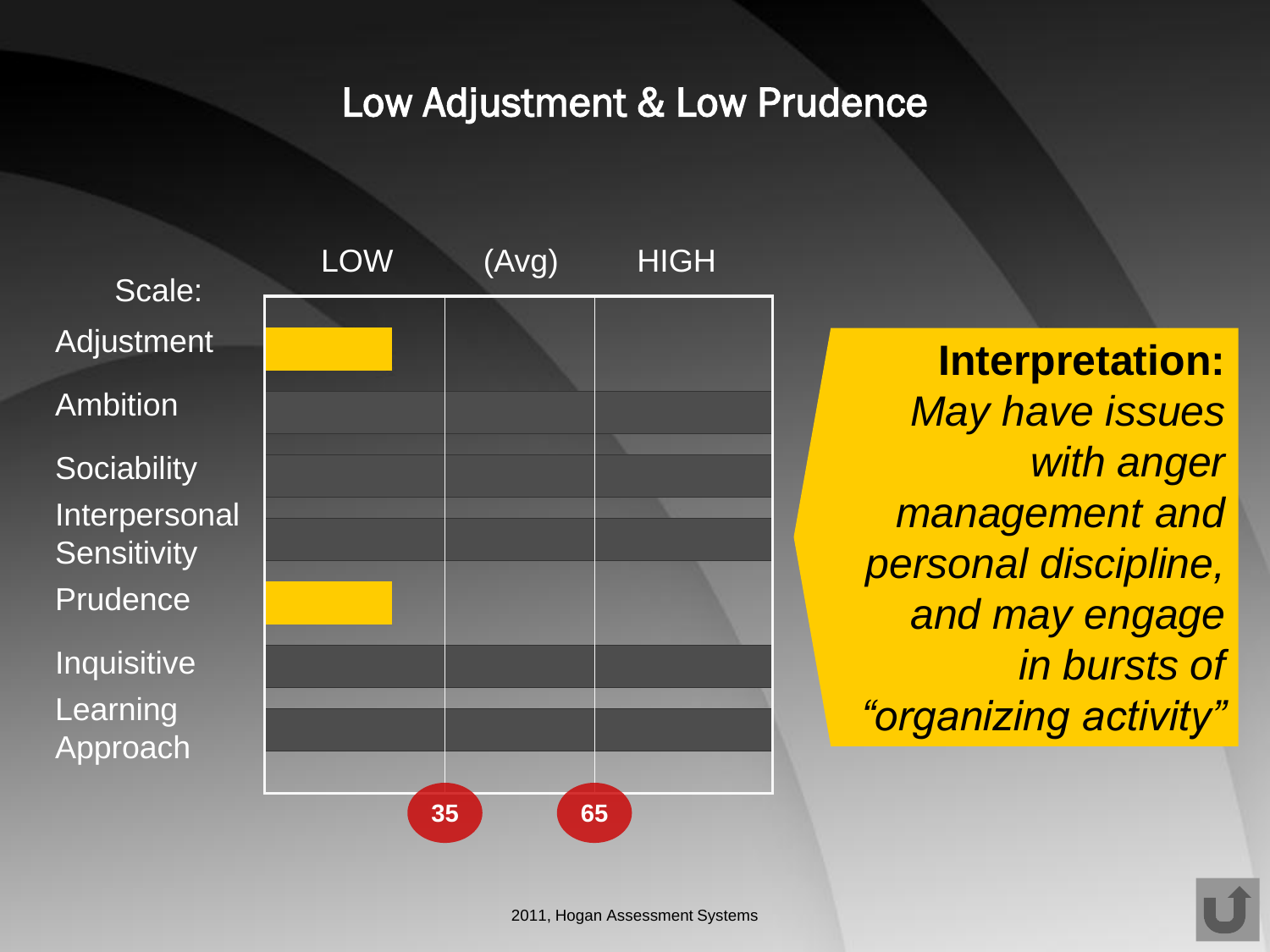#### Low Adjustment & High Inquisitive





**Interpretation:** *Bouts of creative activity will be interrupted by bouts of self-doubt and self-examination*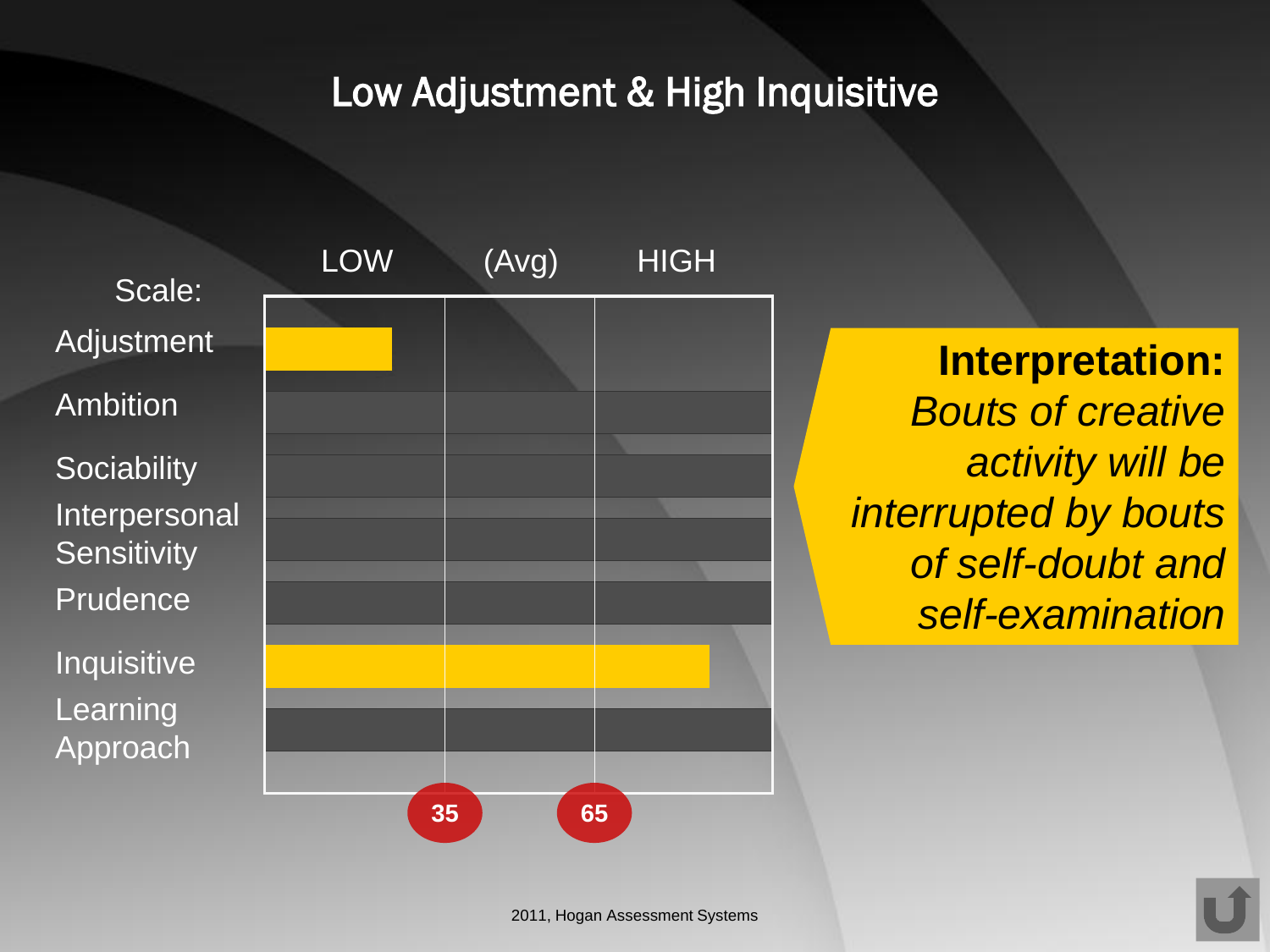#### Low Adjustment & Low Inquisitive





**Interpretation:** *Will resist change or new ideas because they will disrupt routine and the unknown will cause anxiety*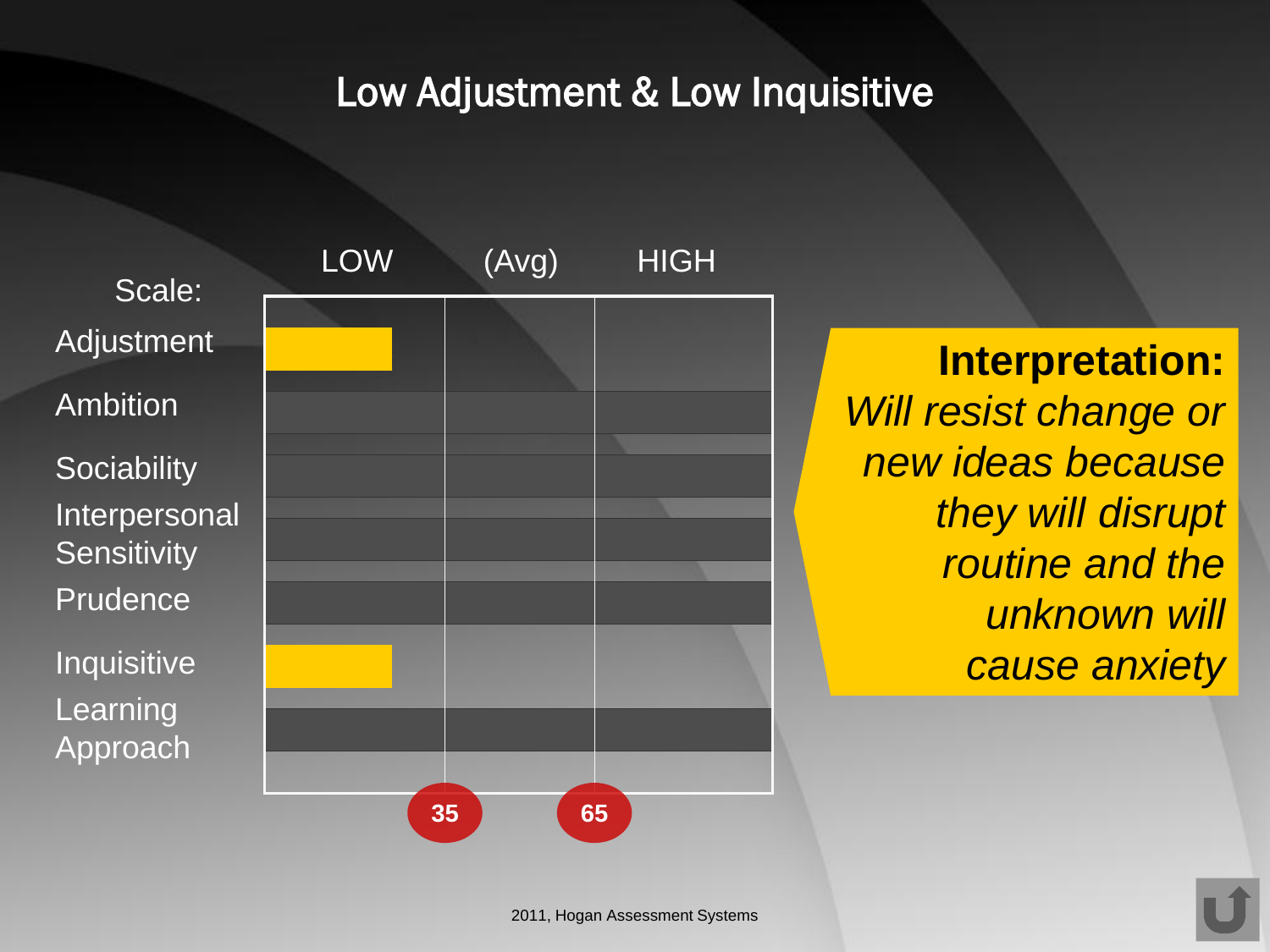#### Low Adjustment & High Learning Approach

Scale: Adjustment Ambition **Sociability** Interpersonal **Sensitivity** Prudence Inquisitive Learning Approach



# **Interpretation:** *Will be driven to stay up-to-date to avoid feeling anxious about not being "in the know" about new developments*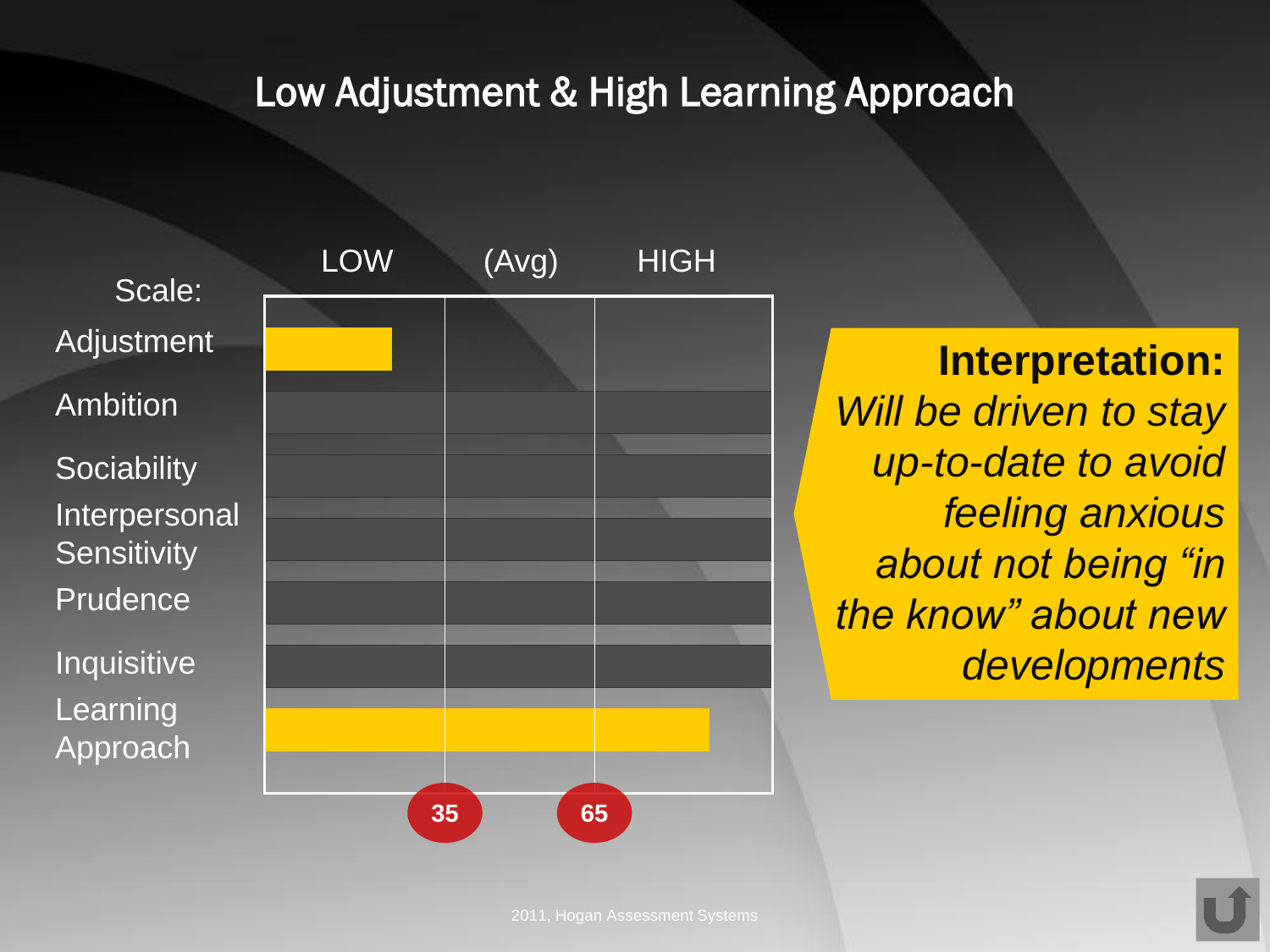#### Low Adjustment & Low Learning Approach

Scale: Adjustment Ambition **Sociability** Interpersonal **Sensitivity** Prudence Inquisitive Learning Approach



**Interpretation:** *May not stay up-todate due to the stress and worry that may result from learning things that might create future change*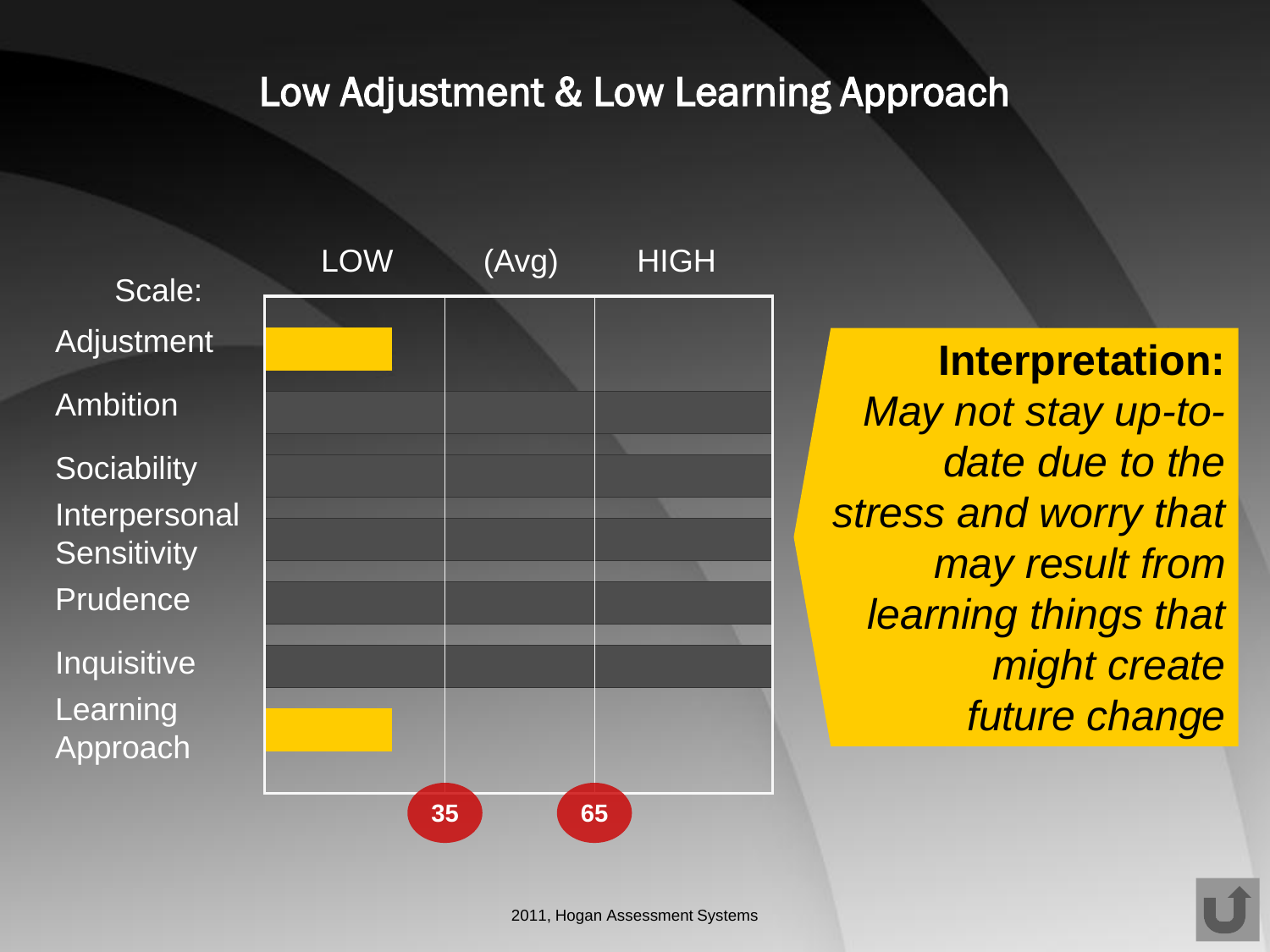### High Ambition





# **Click on another scale: low or high**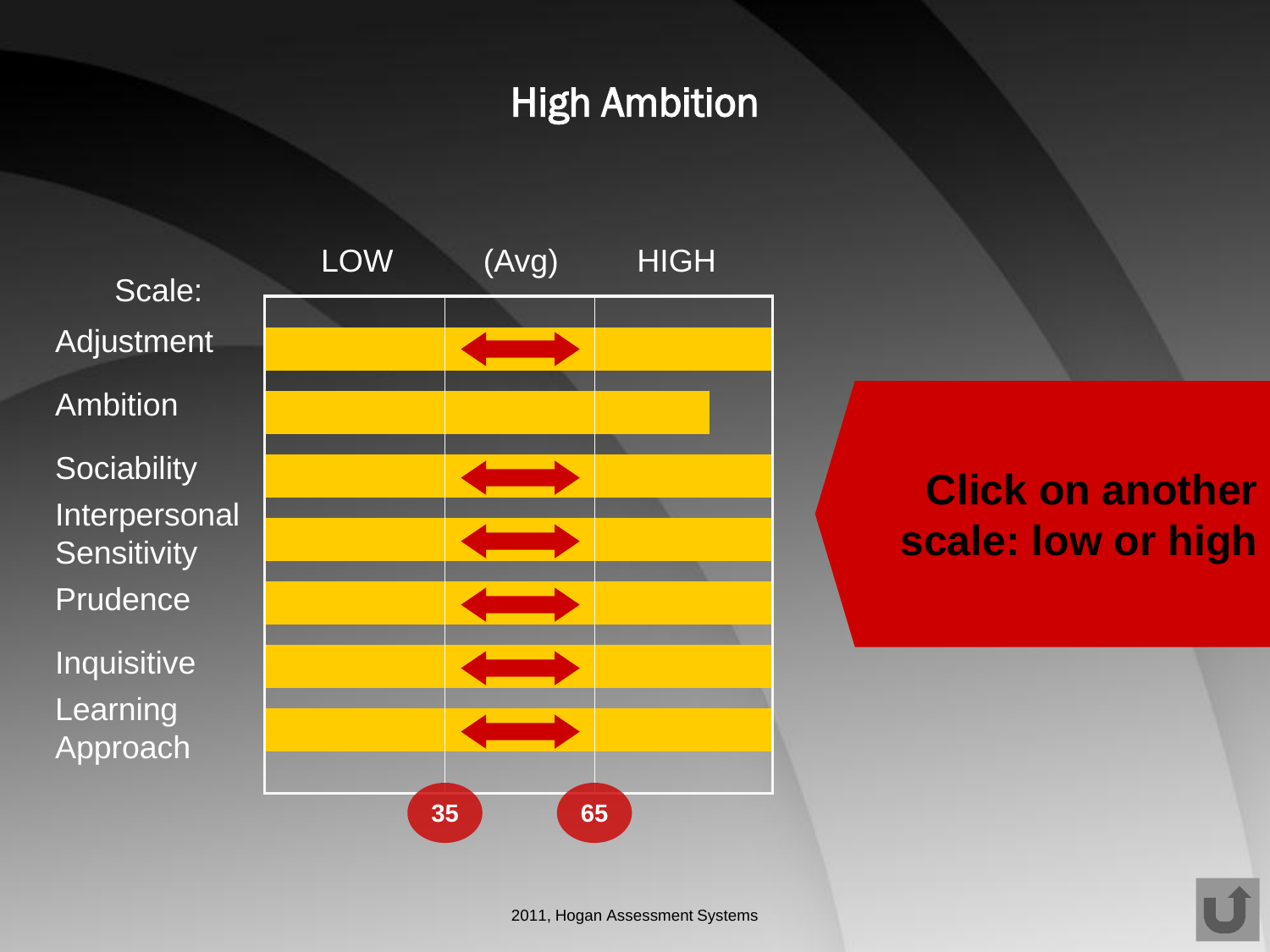#### High Ambition & High Adjustment

Scale: Adjustment Ambition **Sociability** Interpersonal **Sensitivity** Prudence Inquisitive Learning Approach



**Interpretation:** *Calm, poised, self-confident, hard working, upwardly mobile, somewhat aggressive, and eager to be in charge*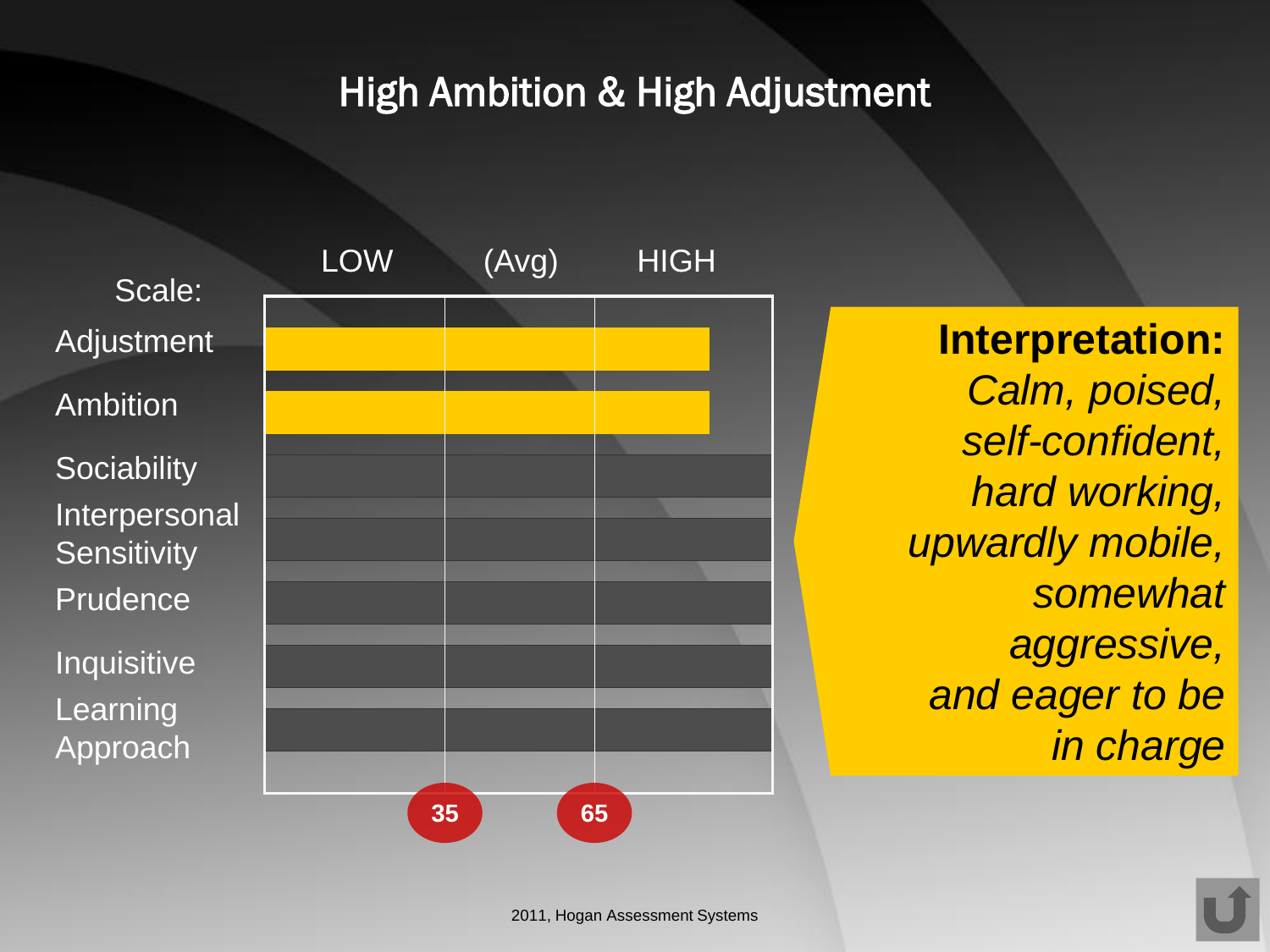#### High Ambition & Low Adjustment

Scale: Adjustment Ambition **Sociability** Interpersonal **Sensitivity** Prudence Inquisitive Learning Approach



**Interpretation:** *Driven to compete, achieve, and win while constantly worrying about possibly failing and then being criticized*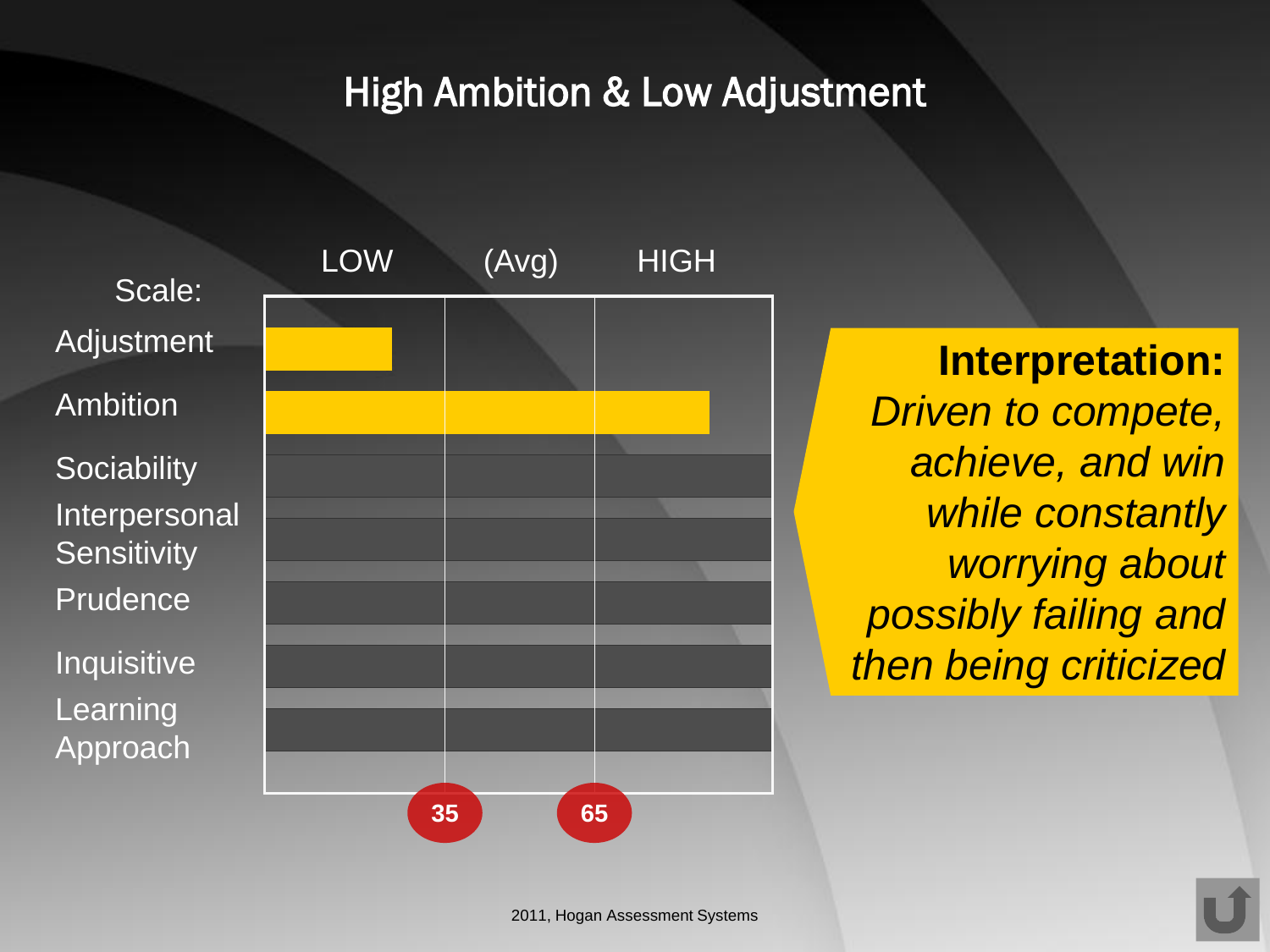#### High Ambition & High Sociability

Scale: Adjustment Ambition **Sociability** Interpersonal **Sensitivity** Prudence Inquisitive Learning Approach



**Interpretation:** *Forceful, energetic, and hard working, will communicate vigorously, and reach out to others as a career development strategy*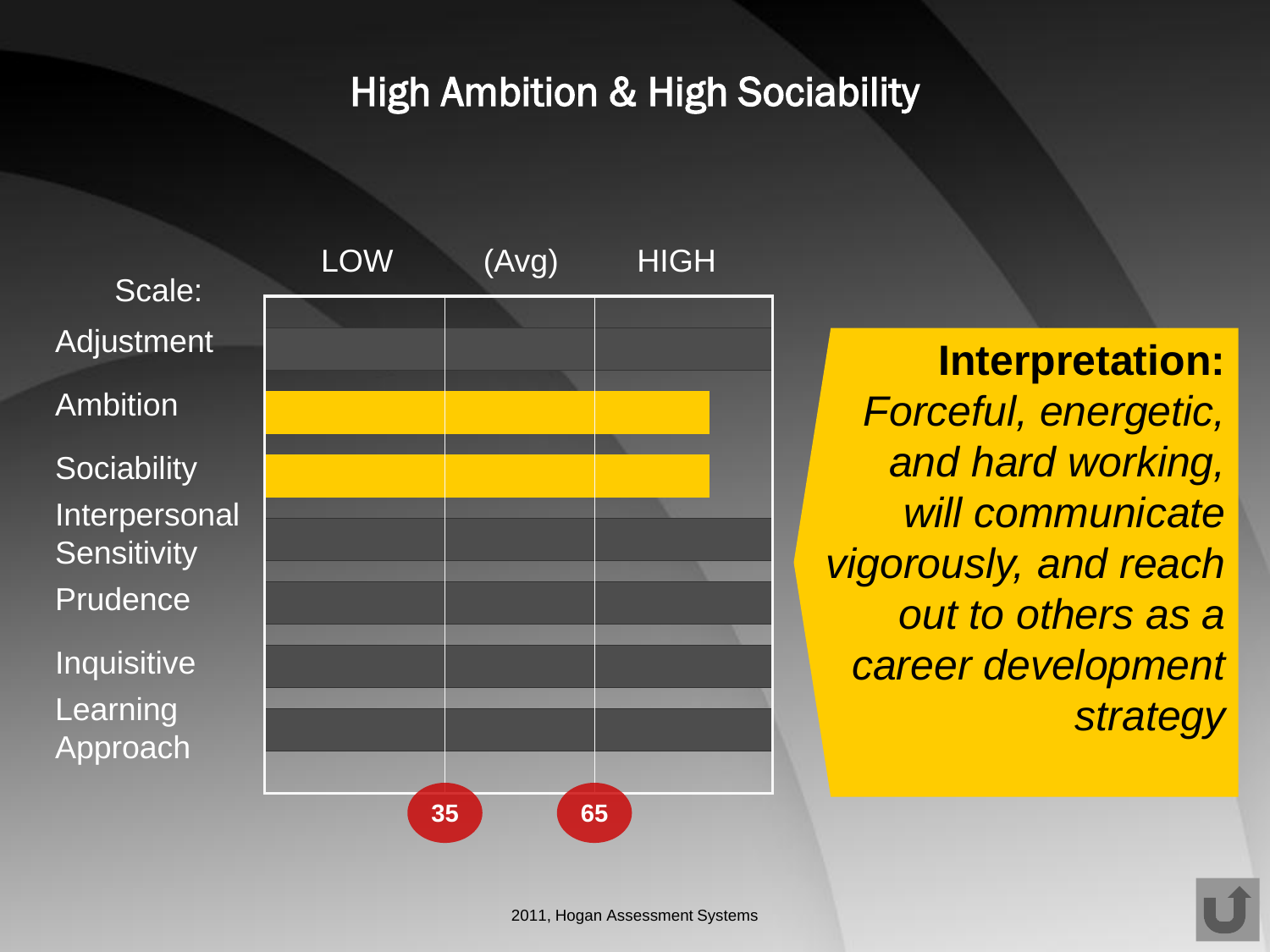#### High Ambition & Low Sociability

Scale: Adjustment Ambition **Sociability Interpersonal Sensitivity** Prudence Inquisitive Learning Approach



**Interpretation:** *Quiet and reserved, but intense and driven to succeed; will lead by example, because action speaks louder than words*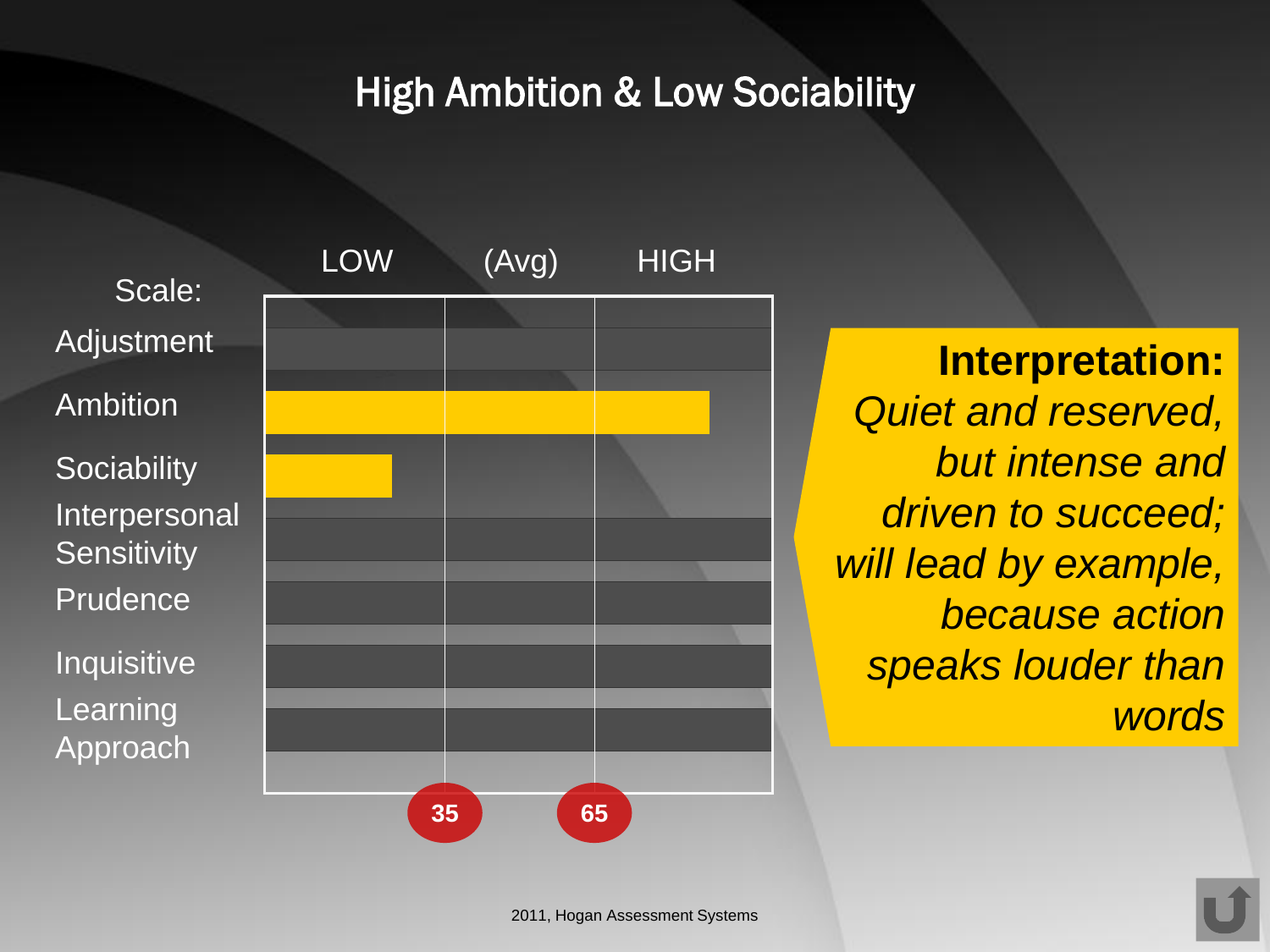#### High Ambition & High Interpersonal Sensitivity

Scale: Adjustment Ambition **Sociability** Interpersonal **Sensitivity** Prudence Inquisitive Learning Approach



**Interpretation:** *Strong desires for achievement and success will be facilitated by real talent for building and maintaining relationships*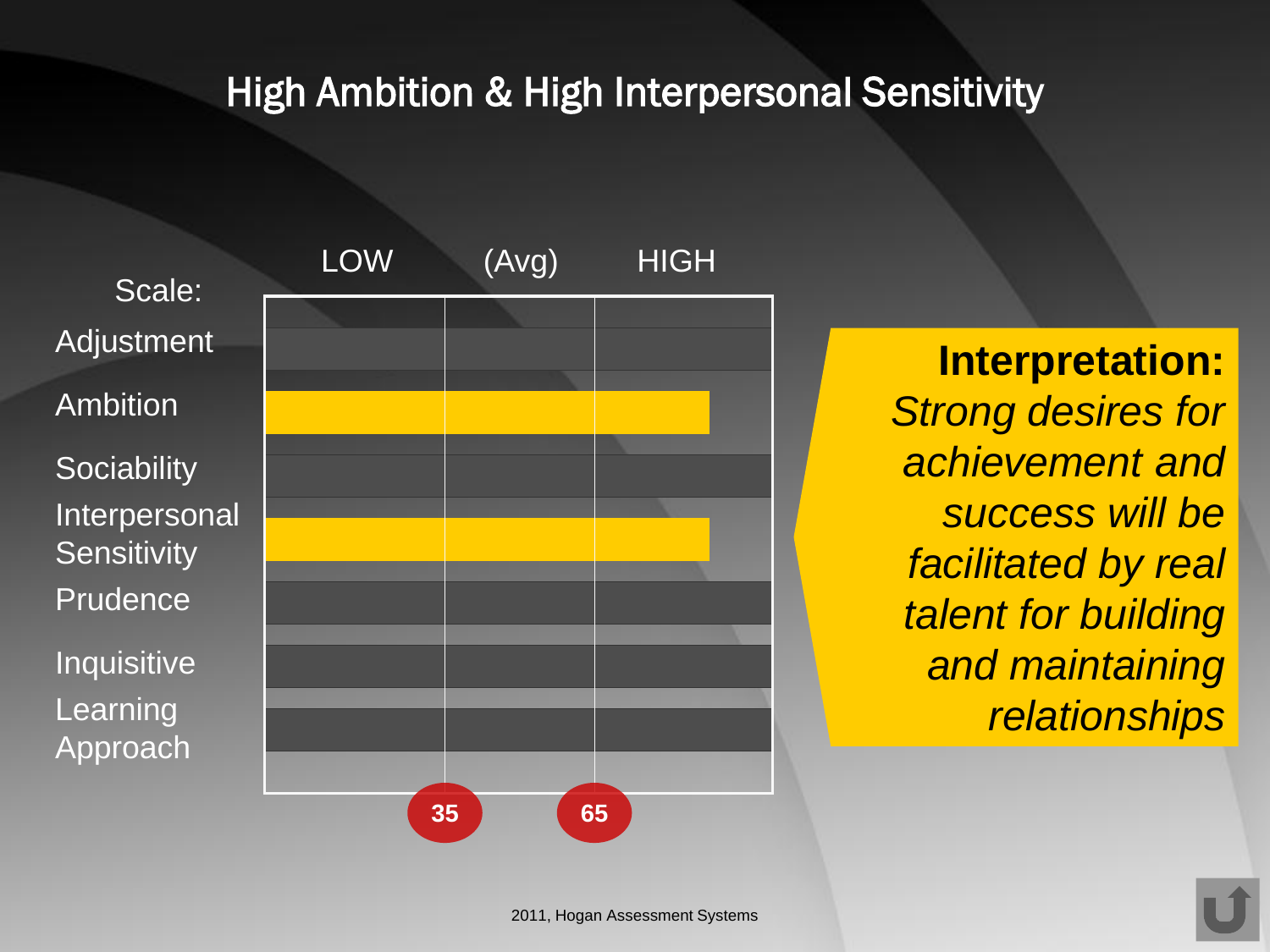#### High Ambition & Low Interpersonal Sensitivity

Scale: Adjustment Ambition **Sociability** Interpersonal **Sensitivity** Prudence Inquisitive Learning Approach



**Interpretation:** *Hardworking, competitive and achievement oriented, combined with a blunt and challenging interpersonal style*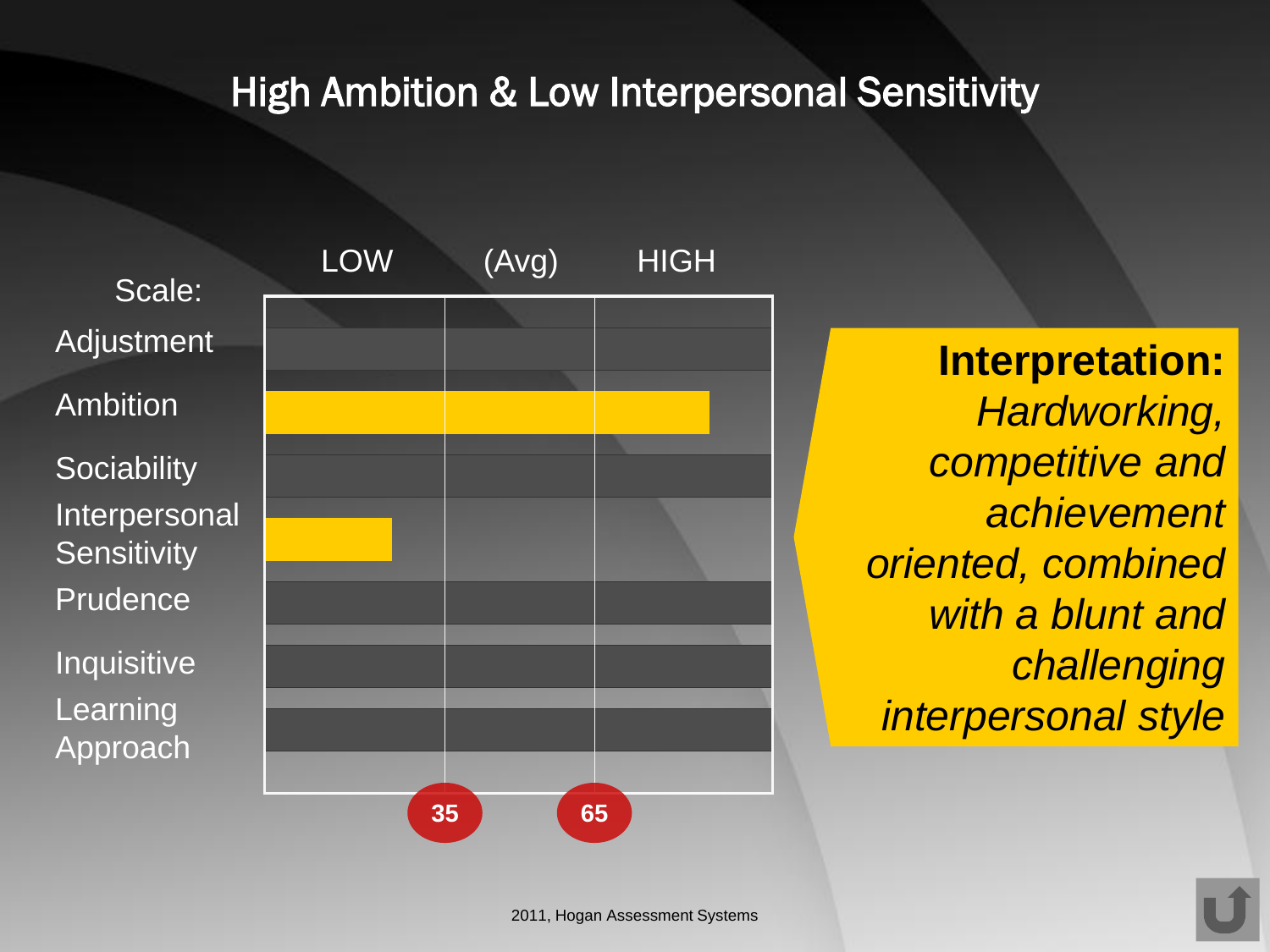#### High Ambition & High Prudence

Scale: Adjustment Ambition **Sociability** Interpersonal **Sensitivity** Prudence Inquisitive Learning Approach



**Interpretation:** *Unusually hard working and achievement oriented within a framework of conscientiousness and attention to detail*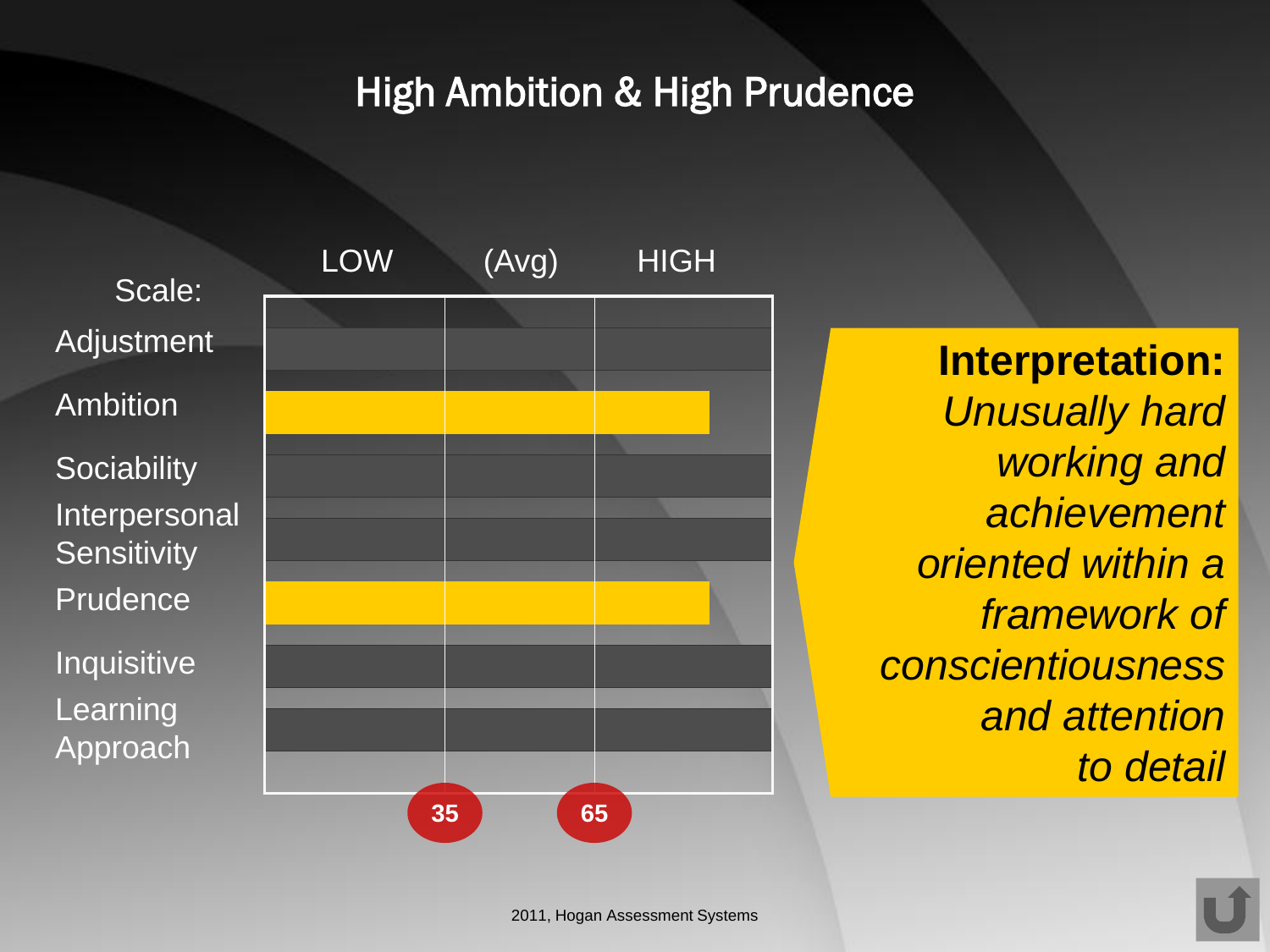#### High Ambition & Low Prudence

Scale: Adjustment Ambition **Sociability** Interpersonal **Sensitivity** Prudence Inquisitive Learning Approach



**Interpretation:** *Competitive and achievement oriented, while regarding rules, processes, and procedures as barriers to be overcome*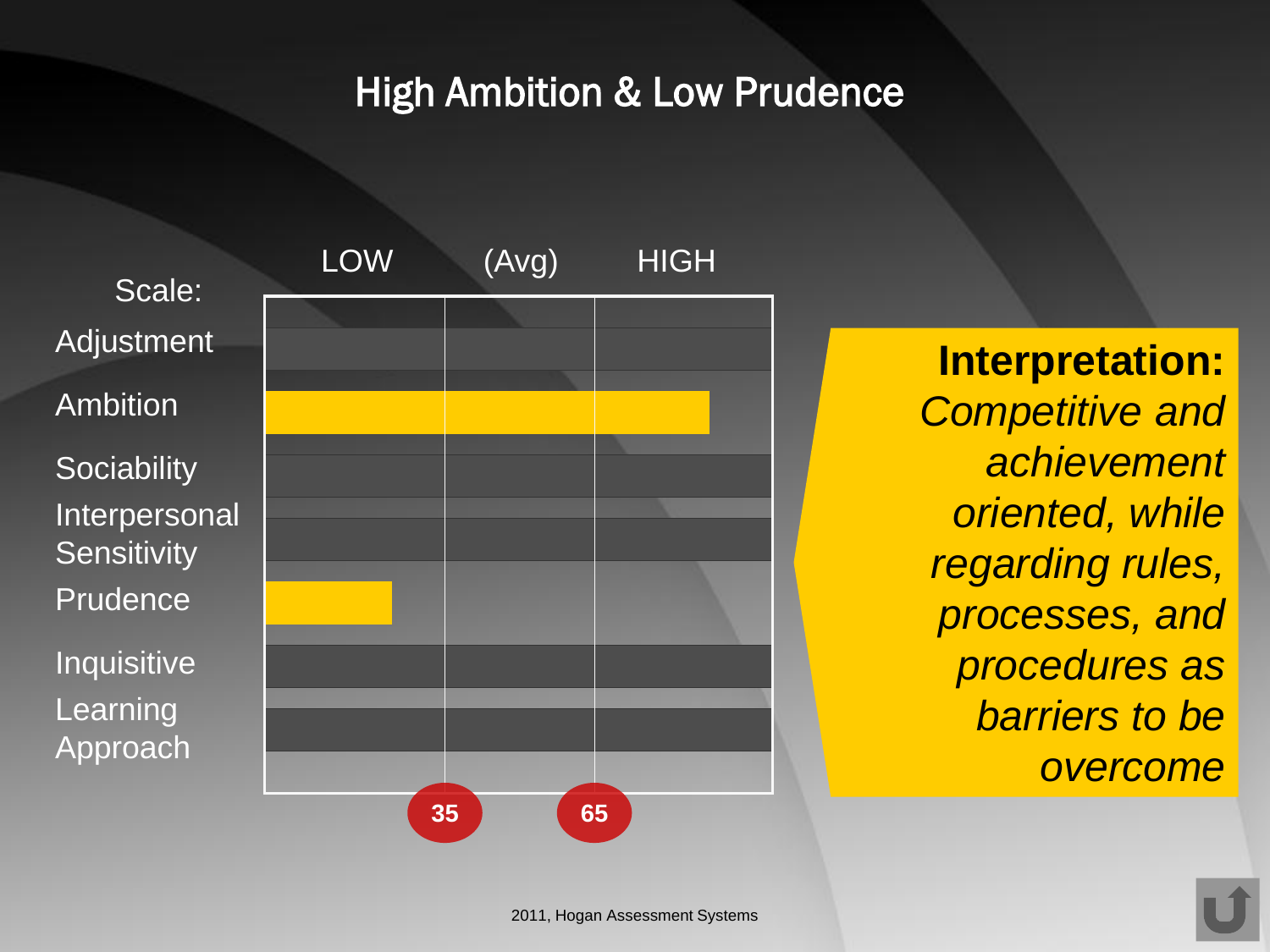# High Ambition & High Inquisitive

Scale: Adjustment Ambition **Sociability** Interpersonal **Sensitivity** Prudence Inquisitive Learning Approach



**Interpretation:** *Hard working, achievement oriented, leader-like, and a source for providing new ideas and vision*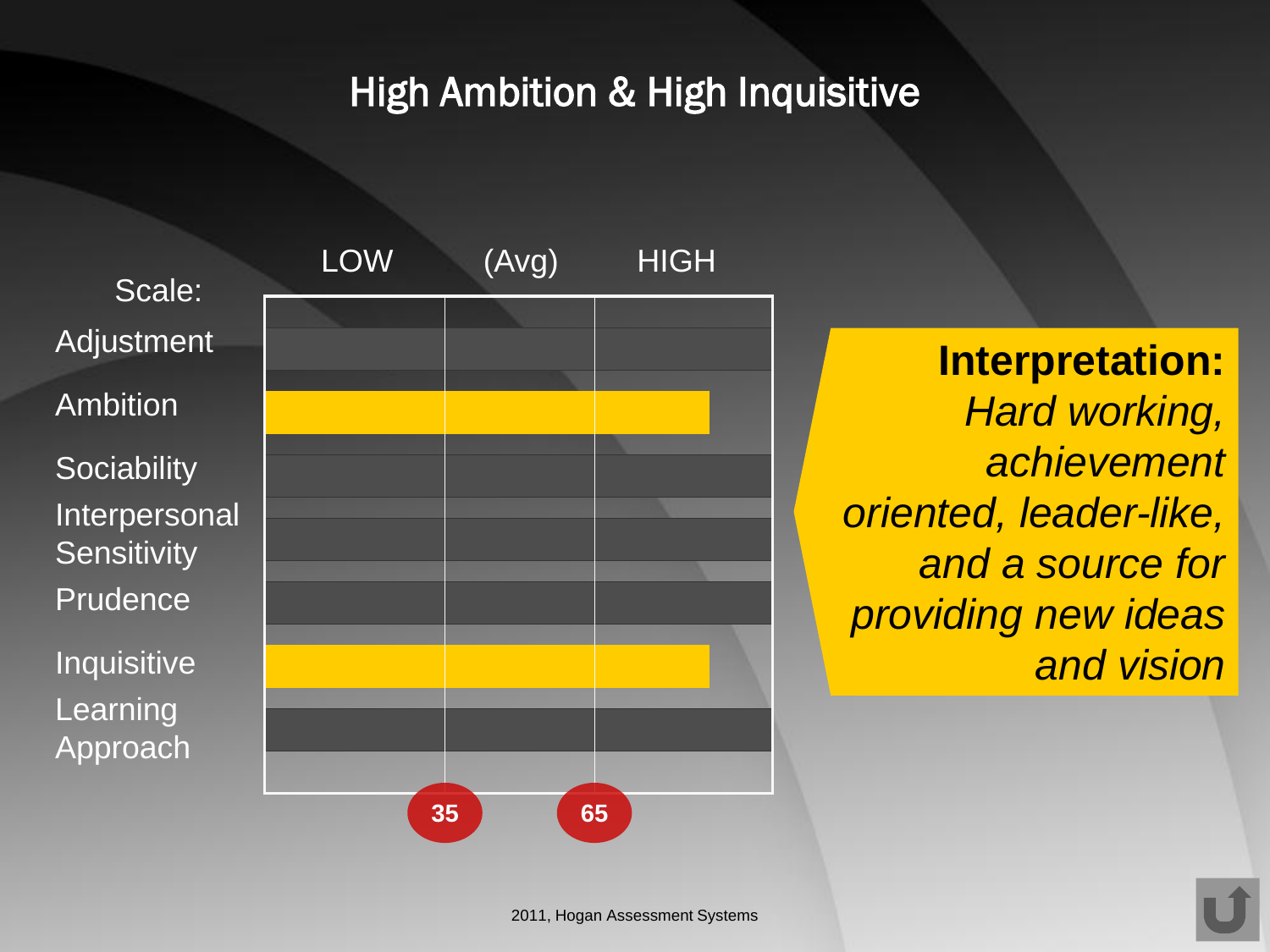#### High Ambition & Low Inquisitive

Scale: Adjustment Ambition **Sociability** Interpersonal **Sensitivity** Prudence Inquisitive Learning Approach



**Interpretation:** *Hard working and eager to succeed, but by doing something well and avoiding changes that may disrupt what is working*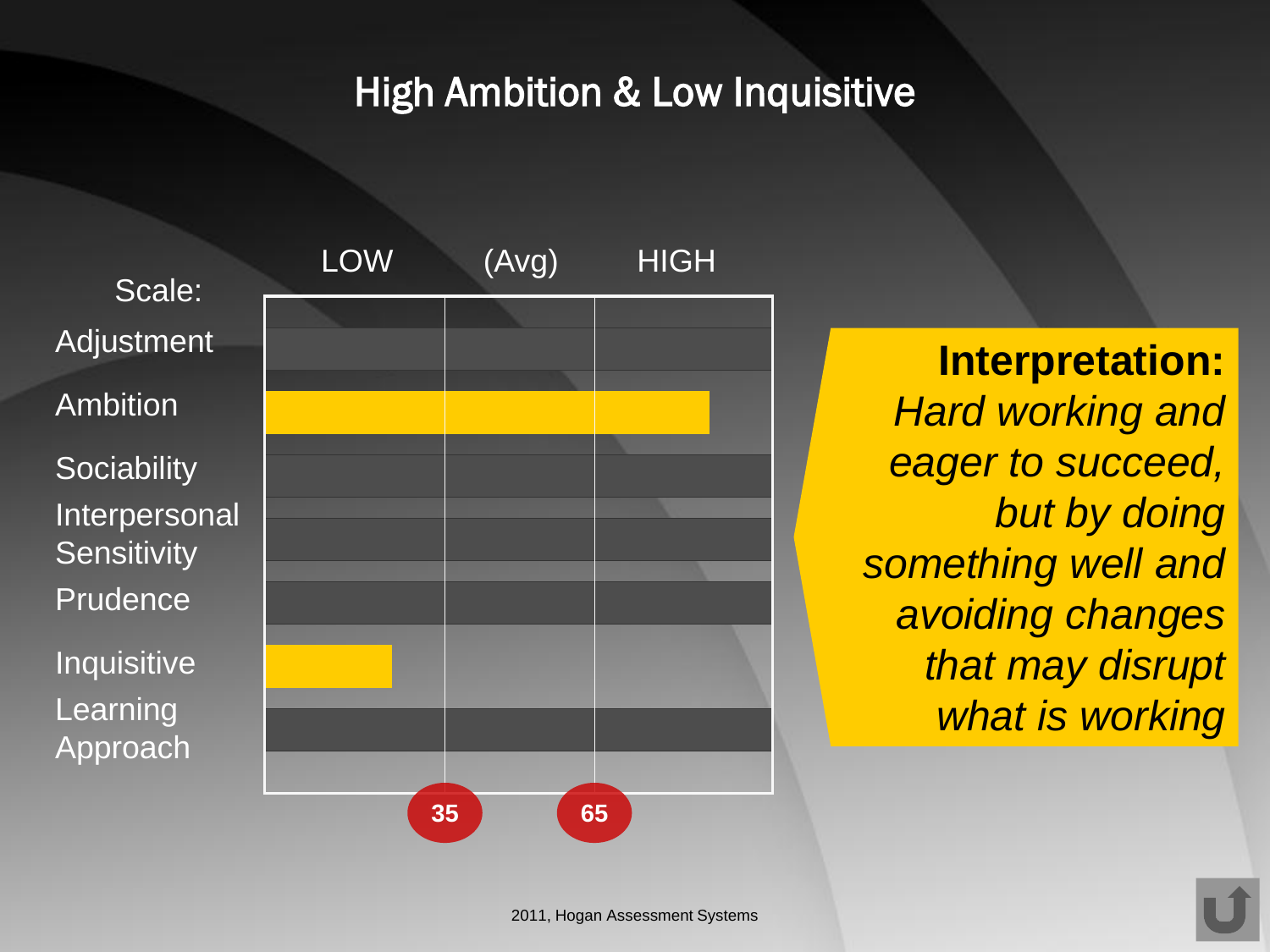# High Ambition & High Learning Approach

Scale: Adjustment Ambition **Sociability** Interpersonal **Sensitivity** Prudence Inquisitive Learning Approach



**Interpretation:** *Hard working, competitive, and leader-like, but smart and up-to-date and won't suffer fools gladly*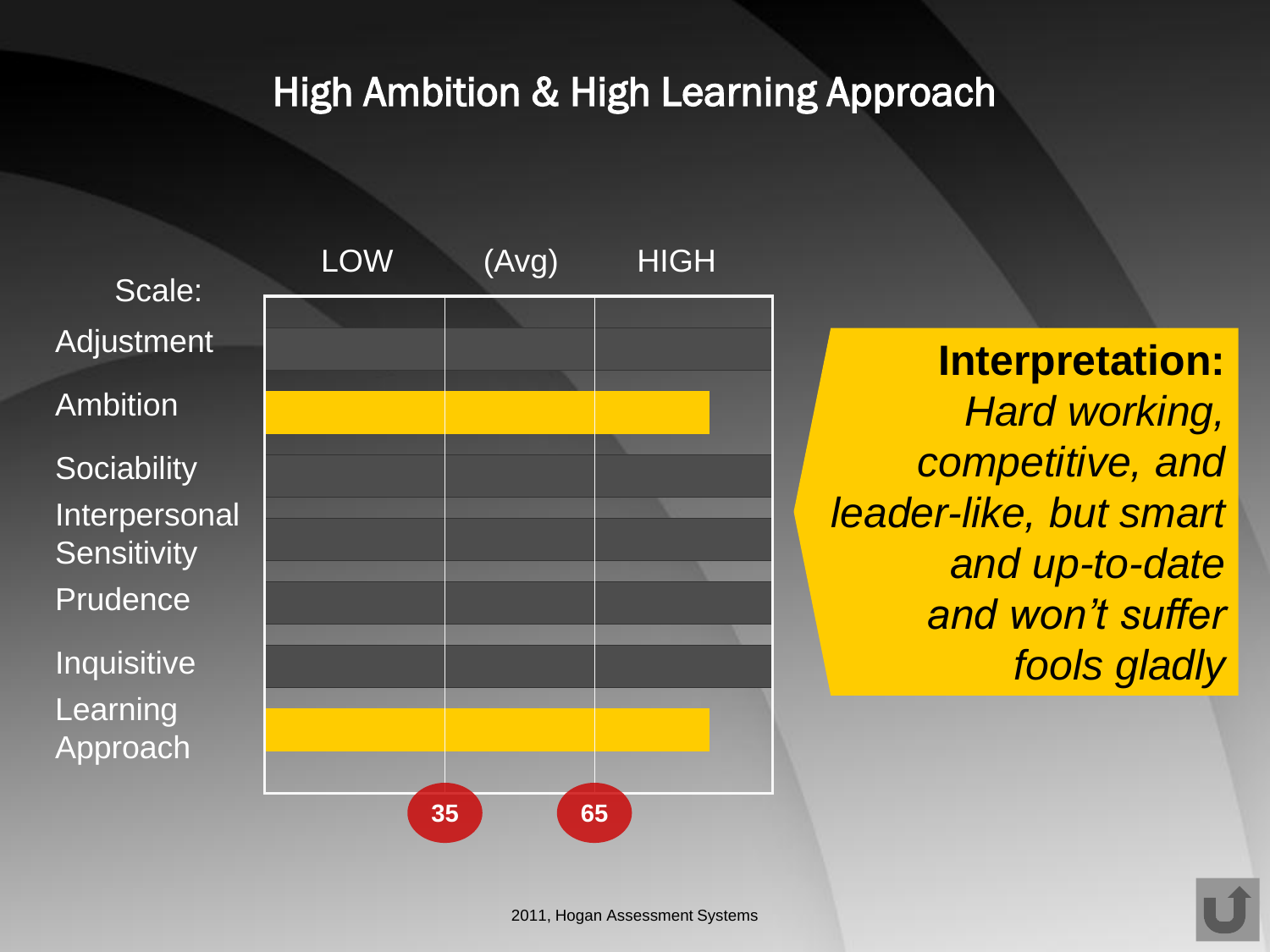# High Ambition & Low Learning Approach

Scale: Adjustment Ambition **Sociability** Interpersonal **Sensitivity** Prudence Inquisitive Learning Approach



**Interpretation:** *Hard working and achievement oriented but impatient with training—strongly prefers to learn on the job*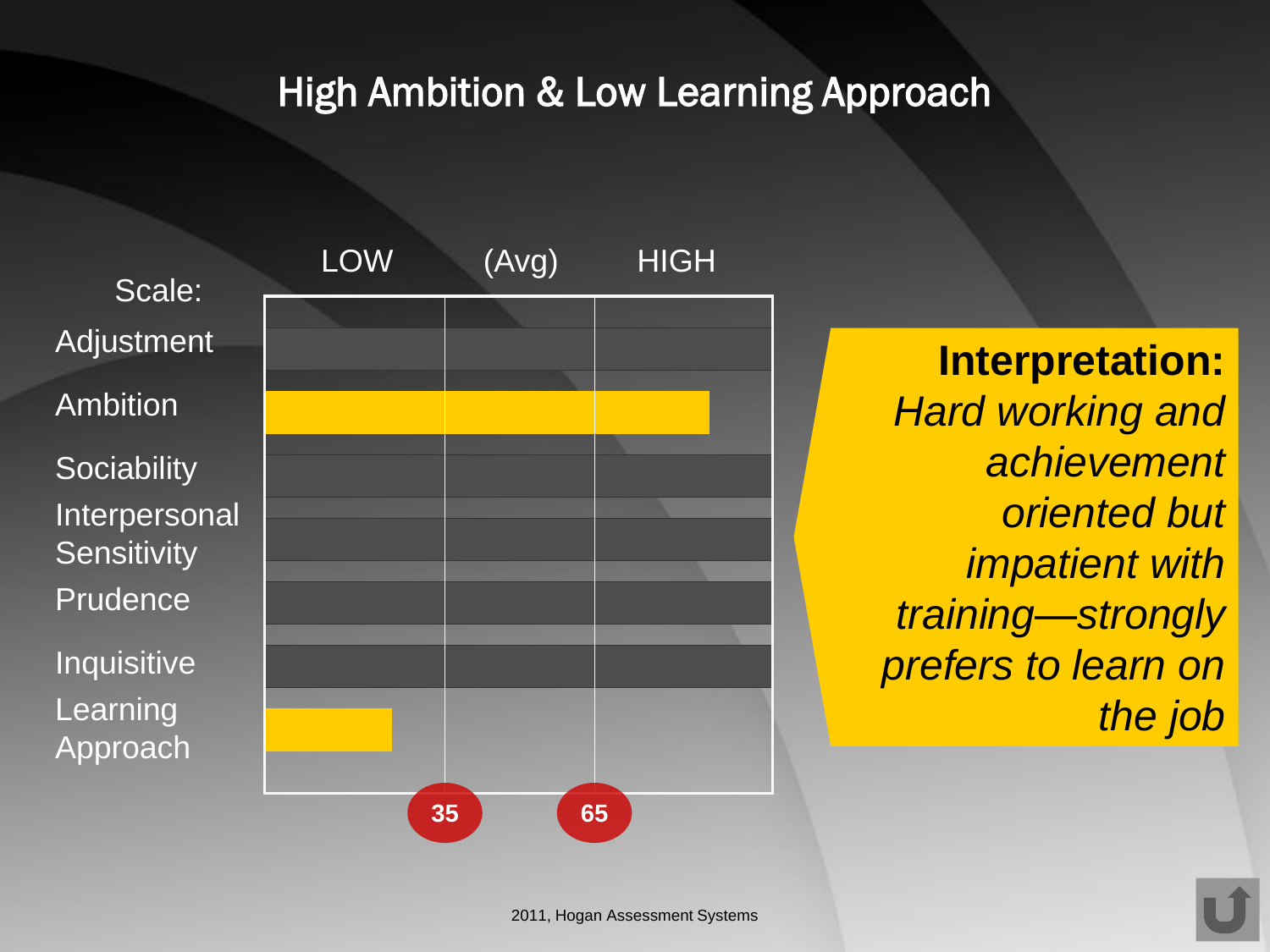# Low Ambition

Scale: Adjustment Ambition **Sociability** Interpersonal **Sensitivity Prudence** Inquisitive Learning Approach



# **Click on another scale: low or high**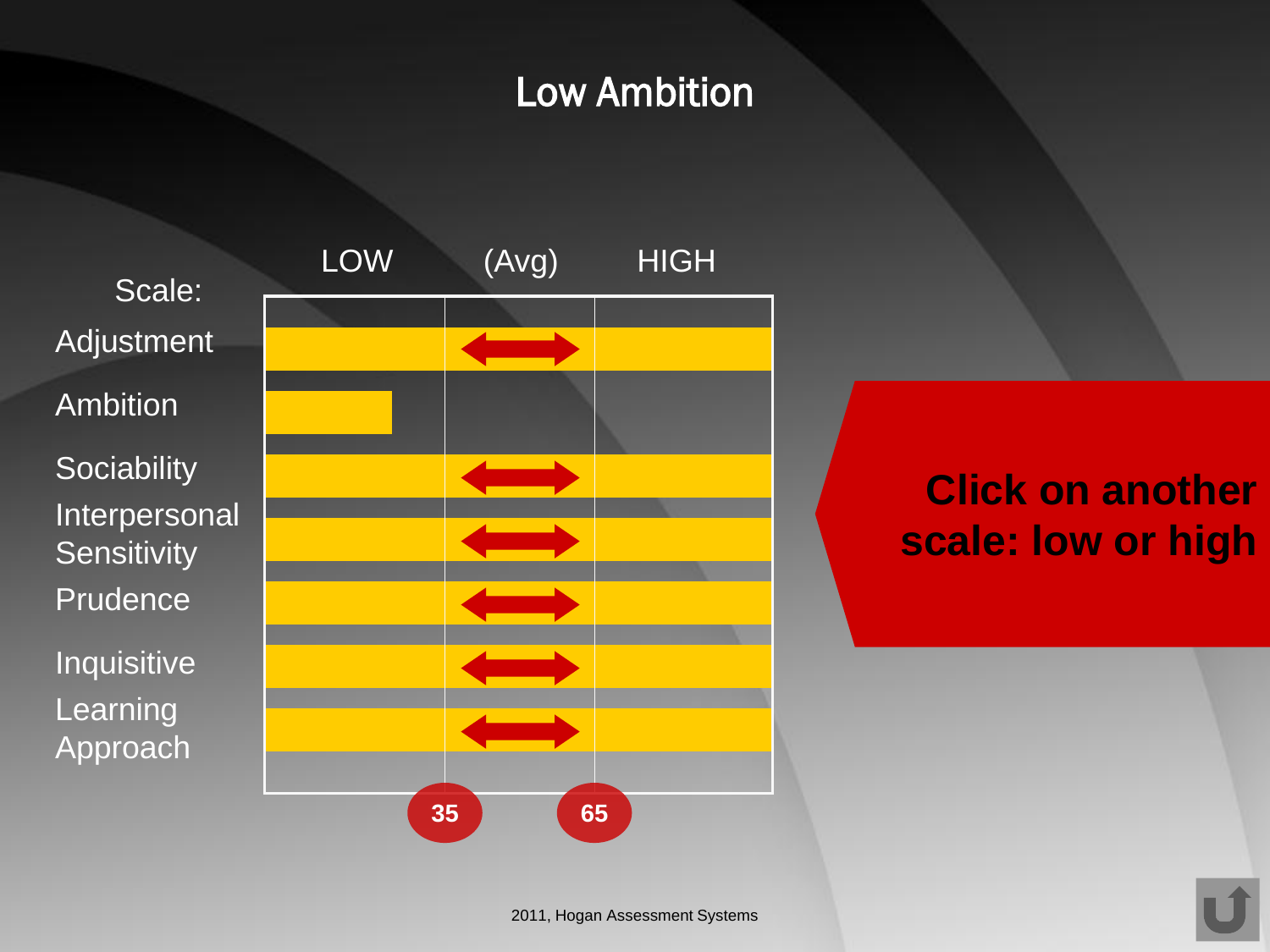# Low Ambition & High Adjustment

Scale: Adjustment Ambition **Sociability** Interpersonal **Sensitivity** Prudence Inquisitive Learning Approach



**Interpretation:** *Easy going and selfsatisfied, comfortable following rather than leading, perceived as lacking energy, passion, and drive*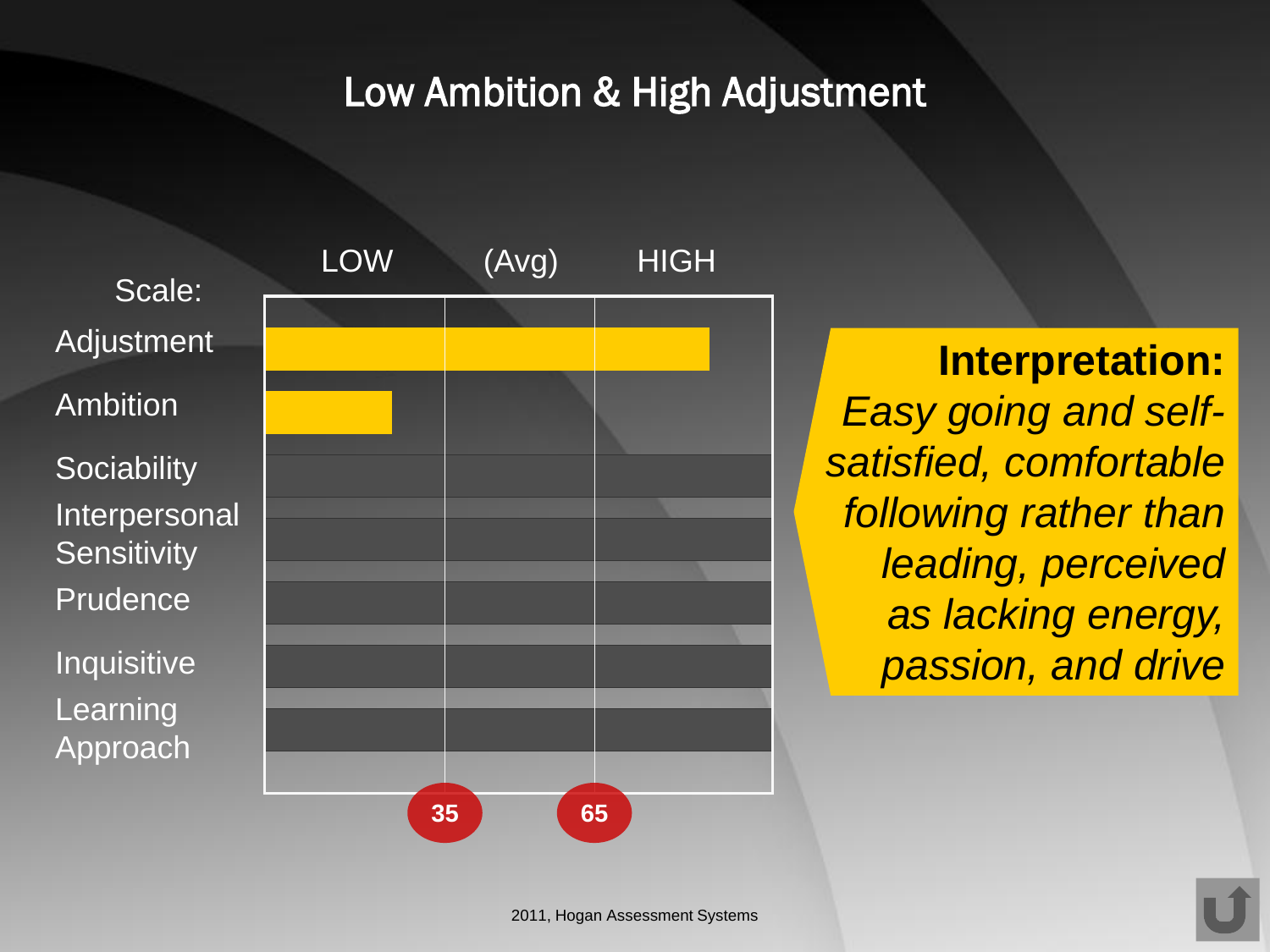Low Ambition & Low Adjustment





**Interpretation:** *Fears failure and avoids it by choosing low pressure roles with few demands*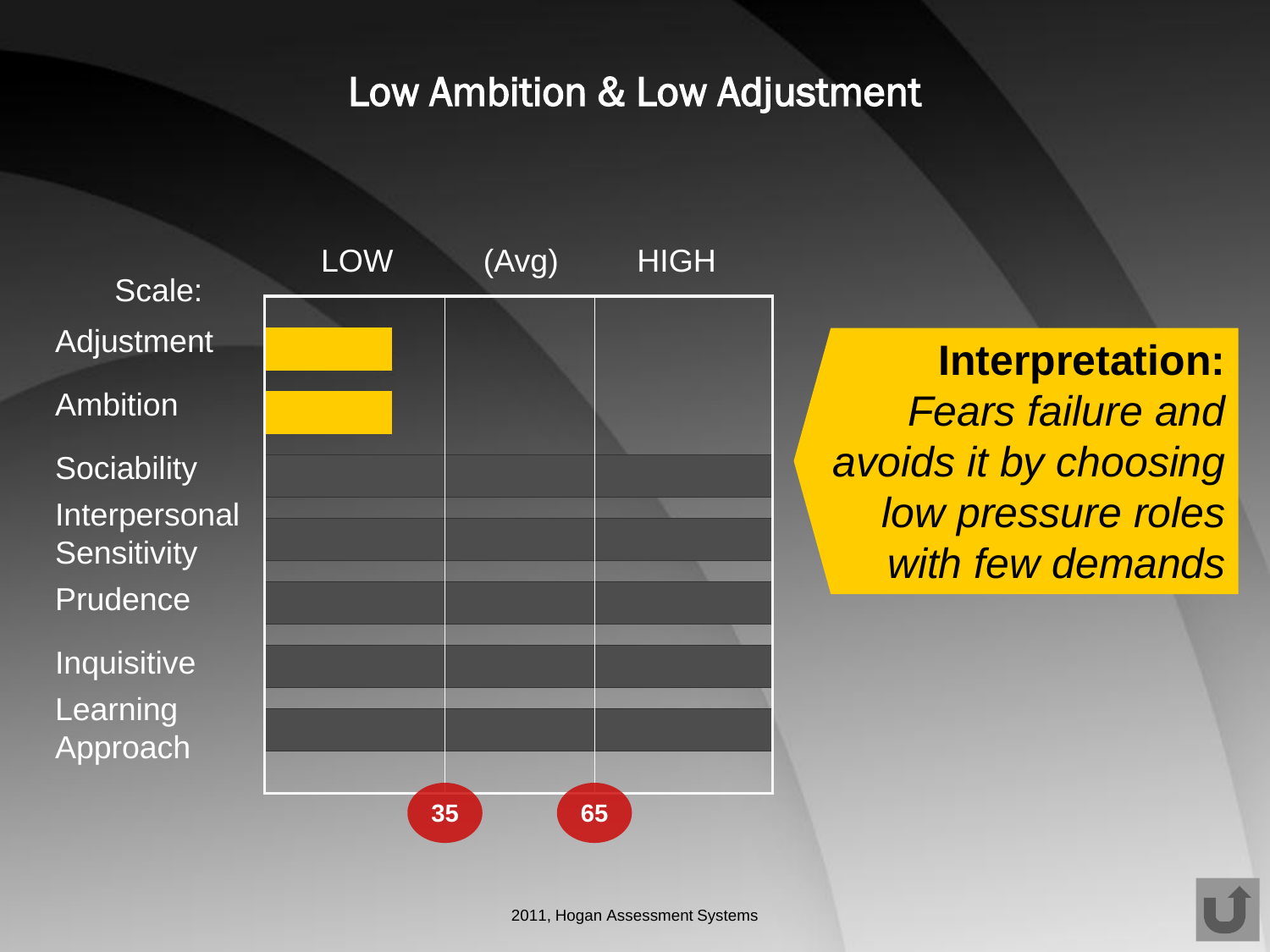# Low Ambition & High Sociability





# **Interpretation:** *Will be an energetic and lively person with few well-defined career goals and little focus on achievement*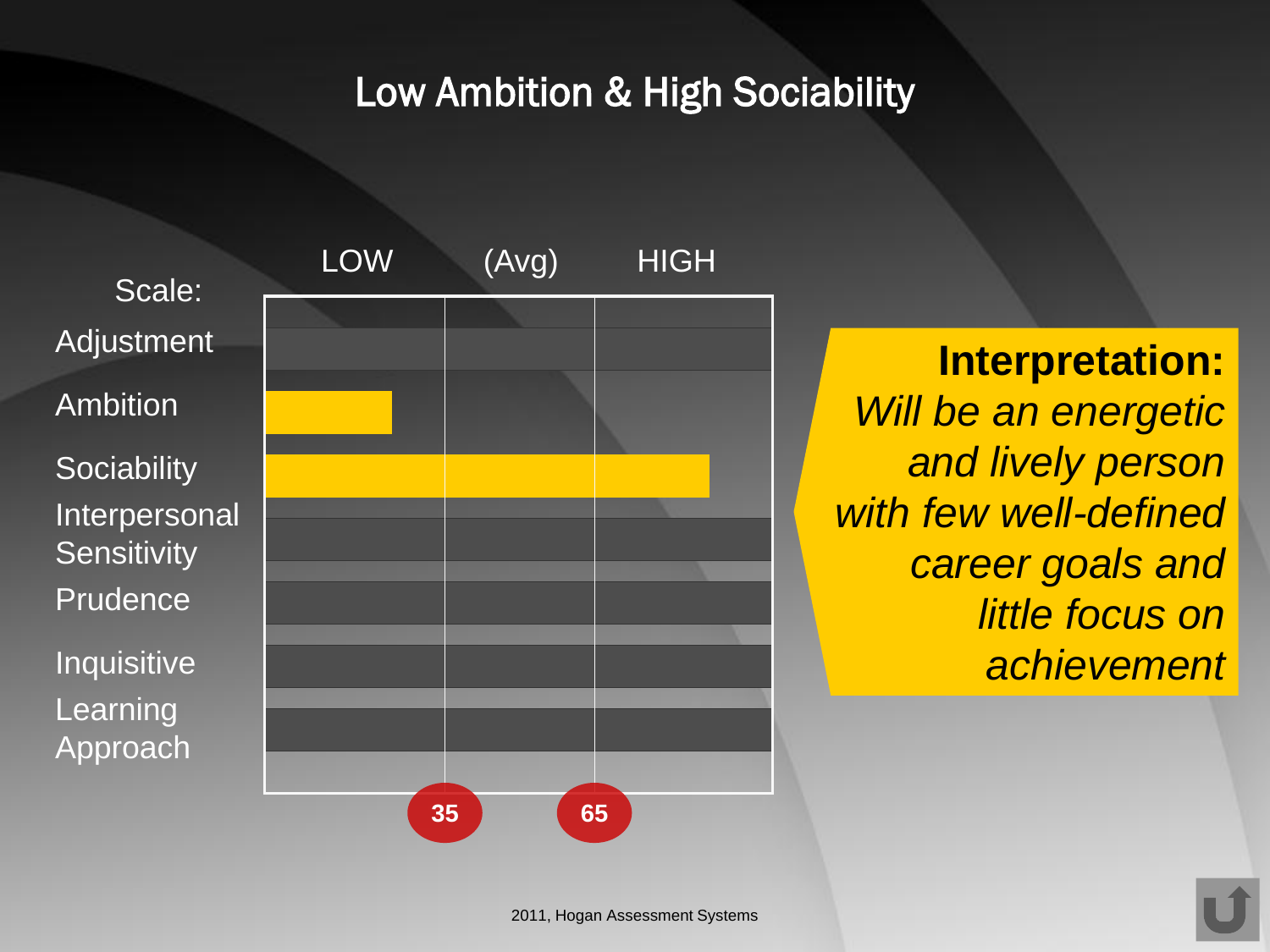#### Low Ambition & Low Sociability

Scale: Adjustment Ambition **Sociability** Interpersonal **Sensitivity** Prudence Inquisitive Learning Approach



**Interpretation:** *A clear follower who will allow others to lead and will happily go along as a team player*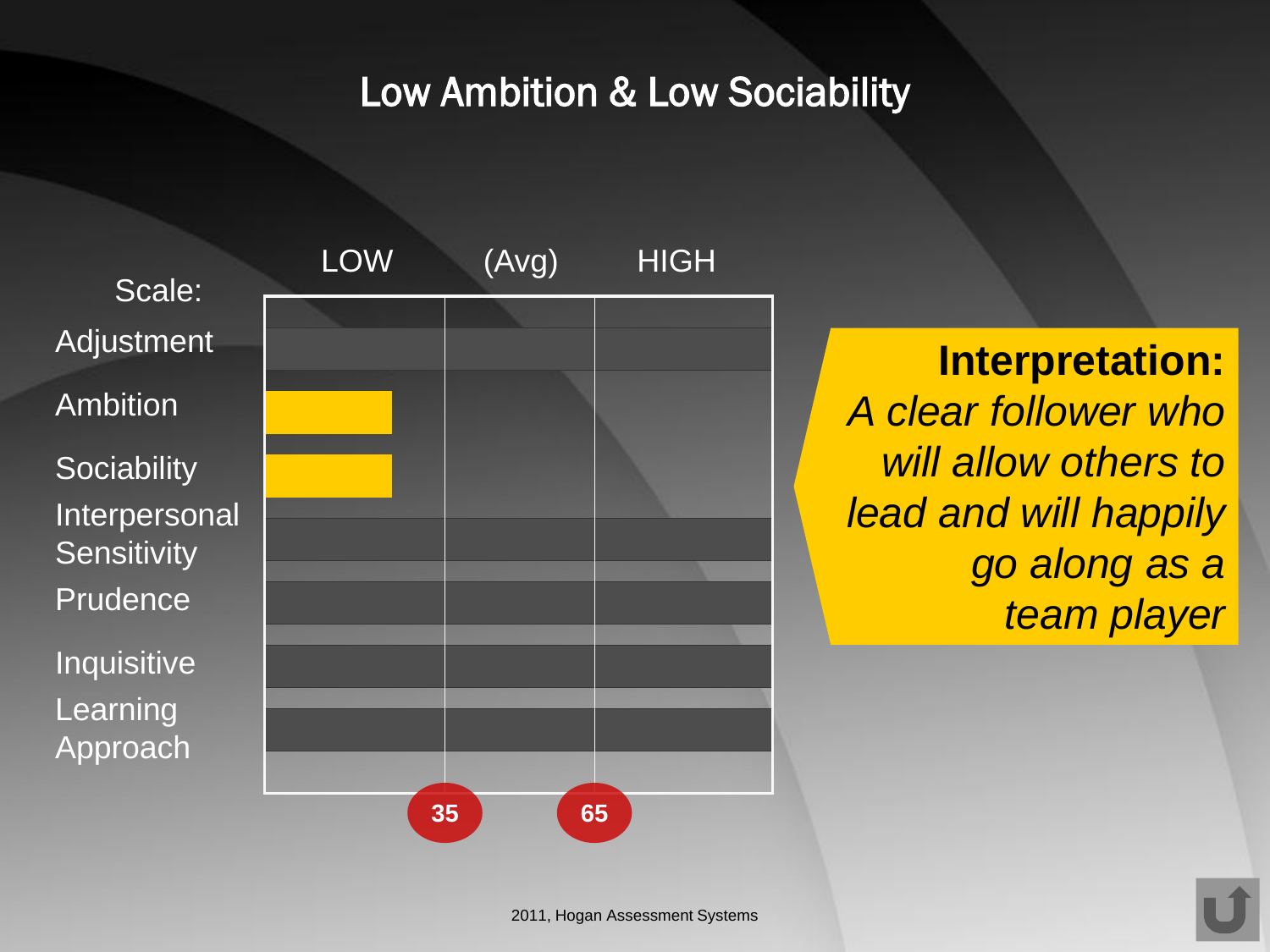#### Low Ambition & High Interpersonal Sensitivity

Scale: Adjustment Ambition **Sociability** Interpersonal **Sensitivity** Prudence Inquisitive Learning Approach



**Interpretation:** *A pleasant and agreeable person who will seem rather meek, non-competitive, and unwilling to challenge others*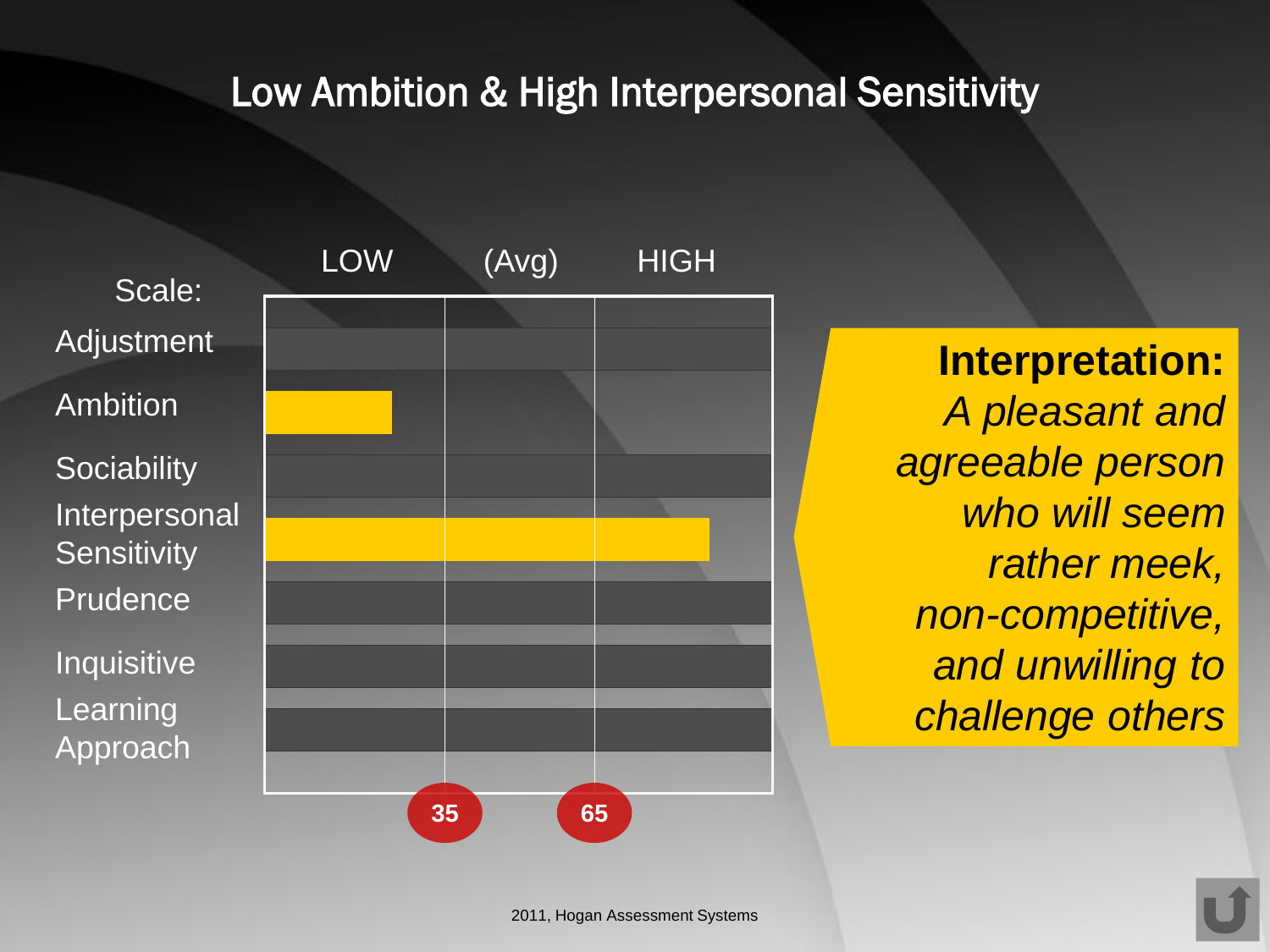#### Low Ambition & Low Interpersonal Sensitivity

Scale: Adjustment Ambition **Sociability** Interpersonal **Sensitivity Prudence** Inquisitive Learning Approach



**Interpretation:** *Will tend to be argumentative or disagreeable, but with little desire to "win" such interactions or even make a point*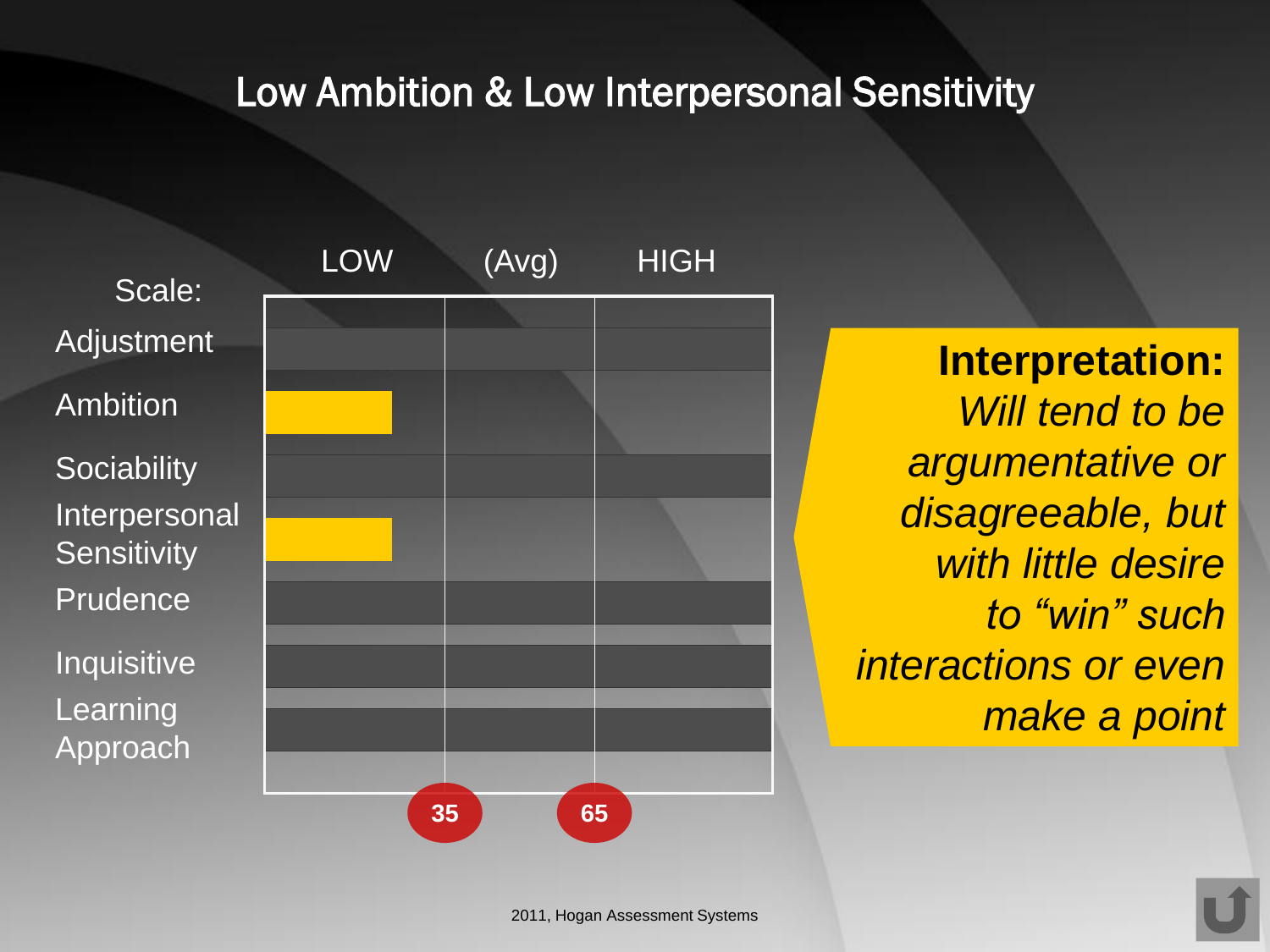#### Low Ambition & High Prudence





**Interpretation:** *Will rely on rules and procedures to accomplish assigned tasks but will rarely take any initiative or deviate from assigned tasks*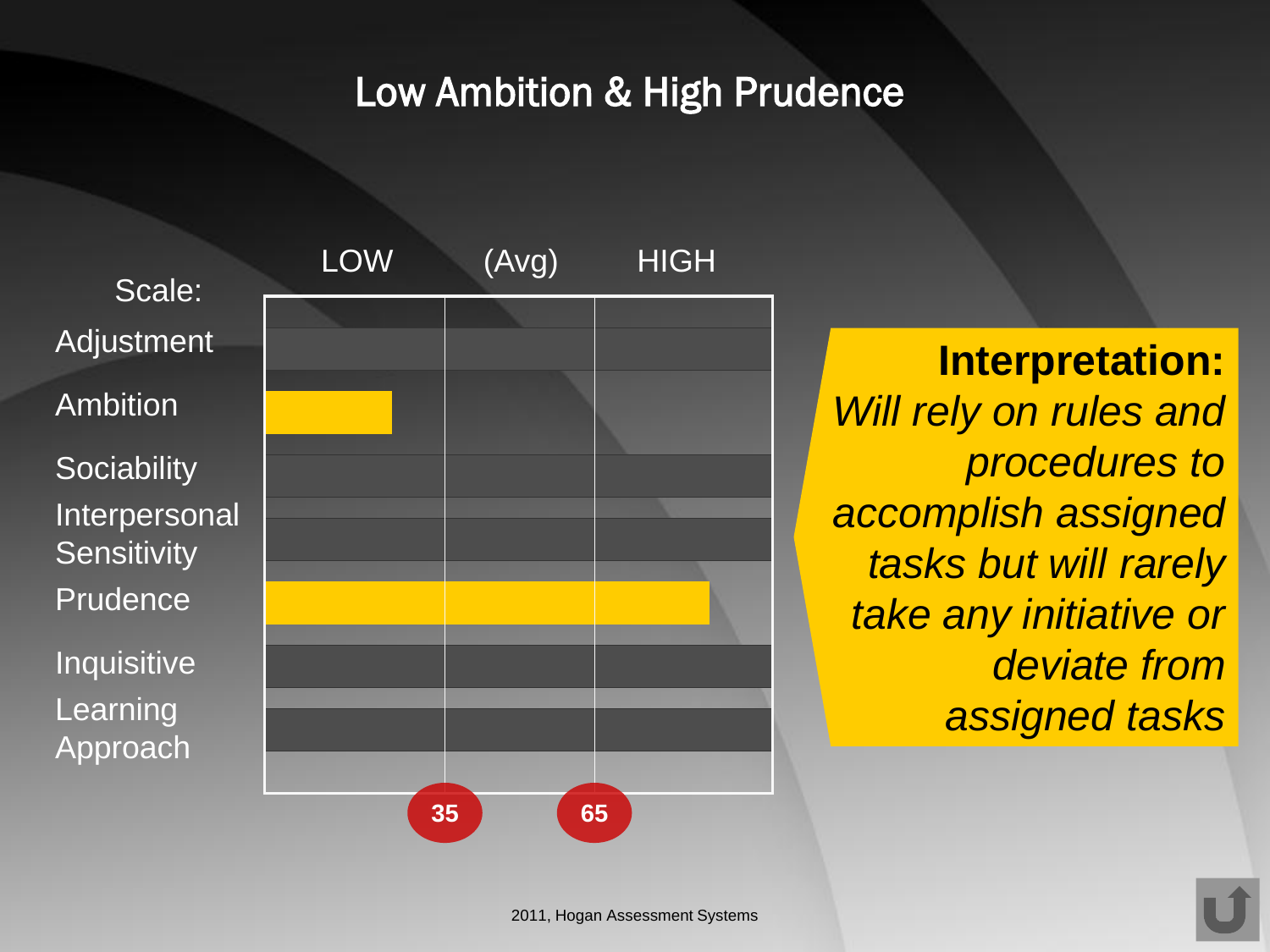#### Low Ambition & Low Prudence

Scale: Adjustment Ambition **Sociability** Interpersonal **Sensitivity** Prudence Inquisitive Learning Approach



**Interpretation:** *Will take shortcuts and find the easy way to do a job with the least effort and to a minimum standard of performance*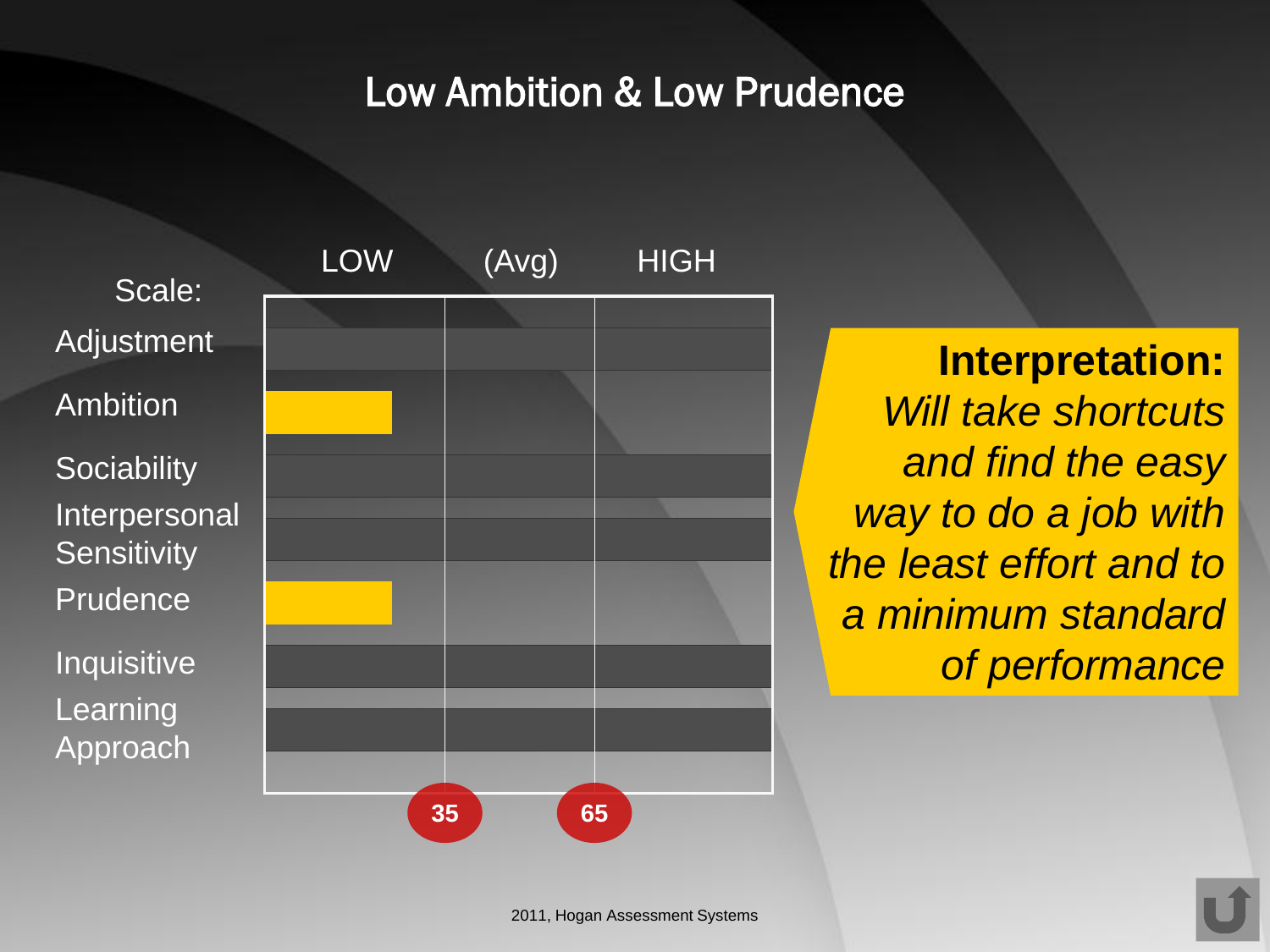## Low Ambition & High Inquisitive

Scale: Adjustment Ambition **Sociability** Interpersonal **Sensitivity** Prudence Inquisitive Learning Approach



**Interpretation:** *Curiosity about new ideas and techniques, but without necessarily doing anything or committing to any course of action*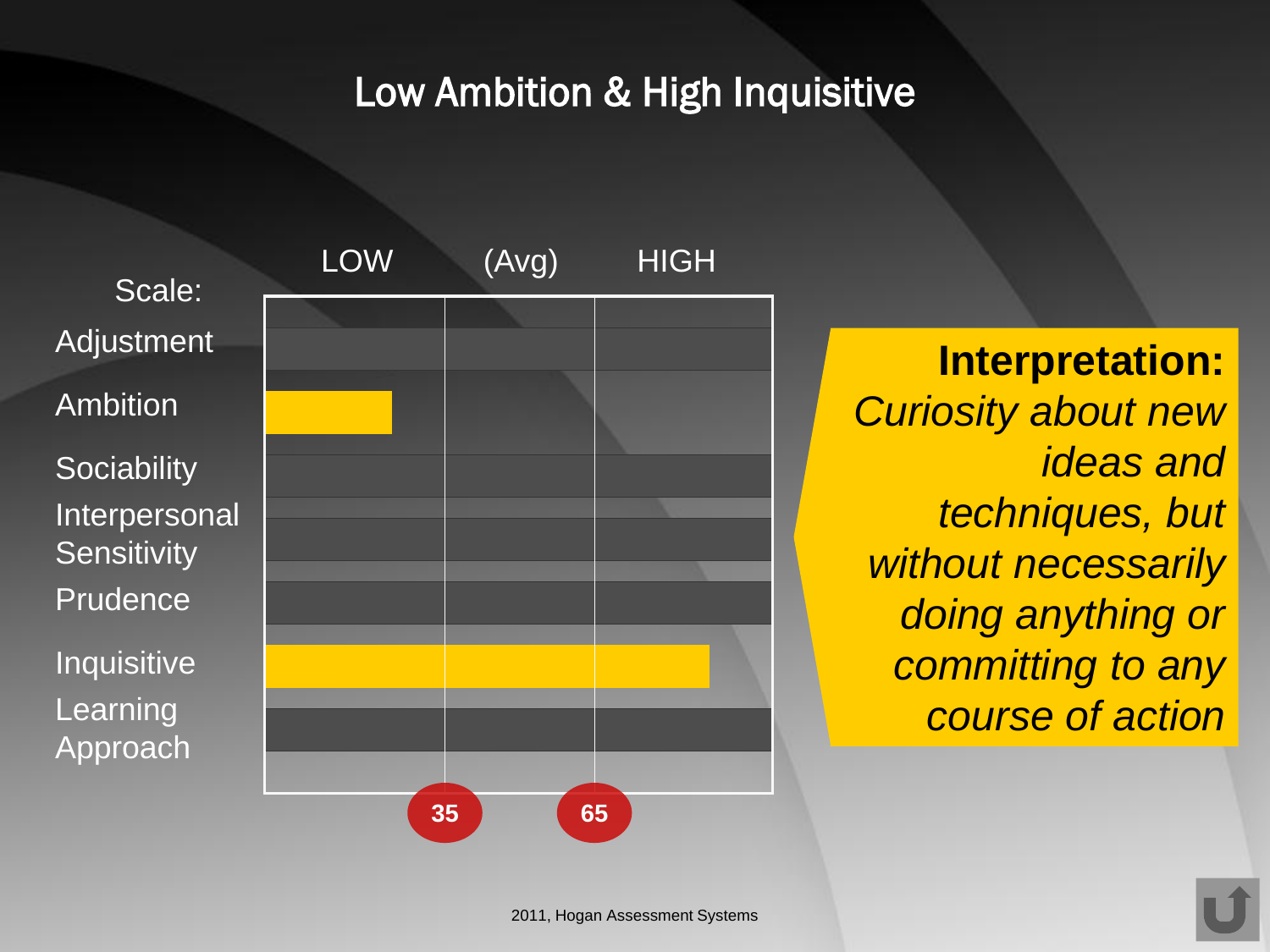#### Low Ambition & Low Inquisitive

Scale: Adjustment Ambition **Sociability** Interpersonal **Sensitivity** Prudence Inquisitive Learning Approach



**Interpretation:** *Will follow standard routines while working but will avoid changes or innovations that might create new demands or additional work*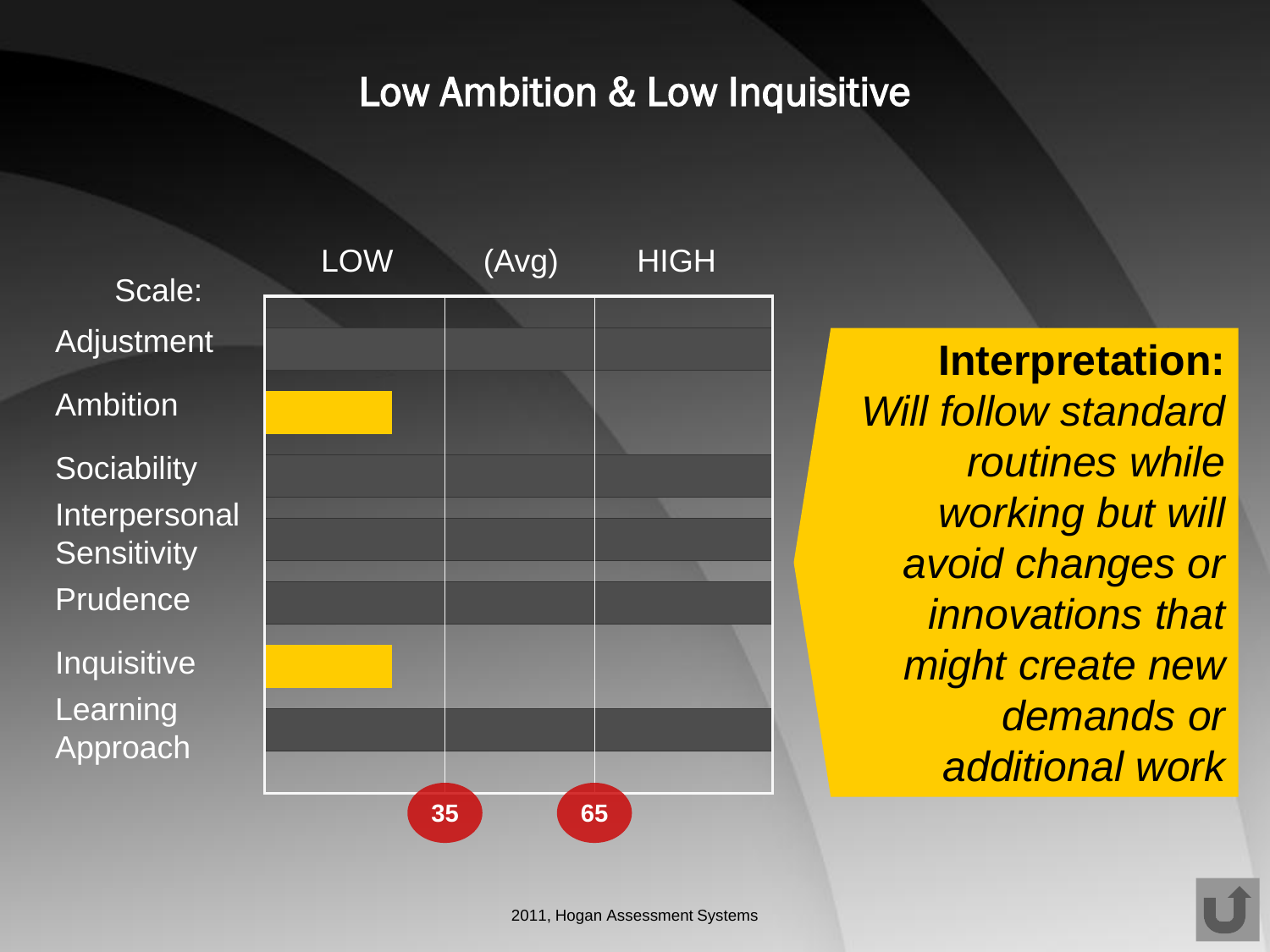# Low Ambition & High Learning Approach

Scale: Adjustment Ambition **Sociability** Interpersonal **Sensitivity** Prudence Inquisitive Learning Approach



**Interpretation:** *Interested in learning new methods and techniques, but will rarely take the initiative to use them*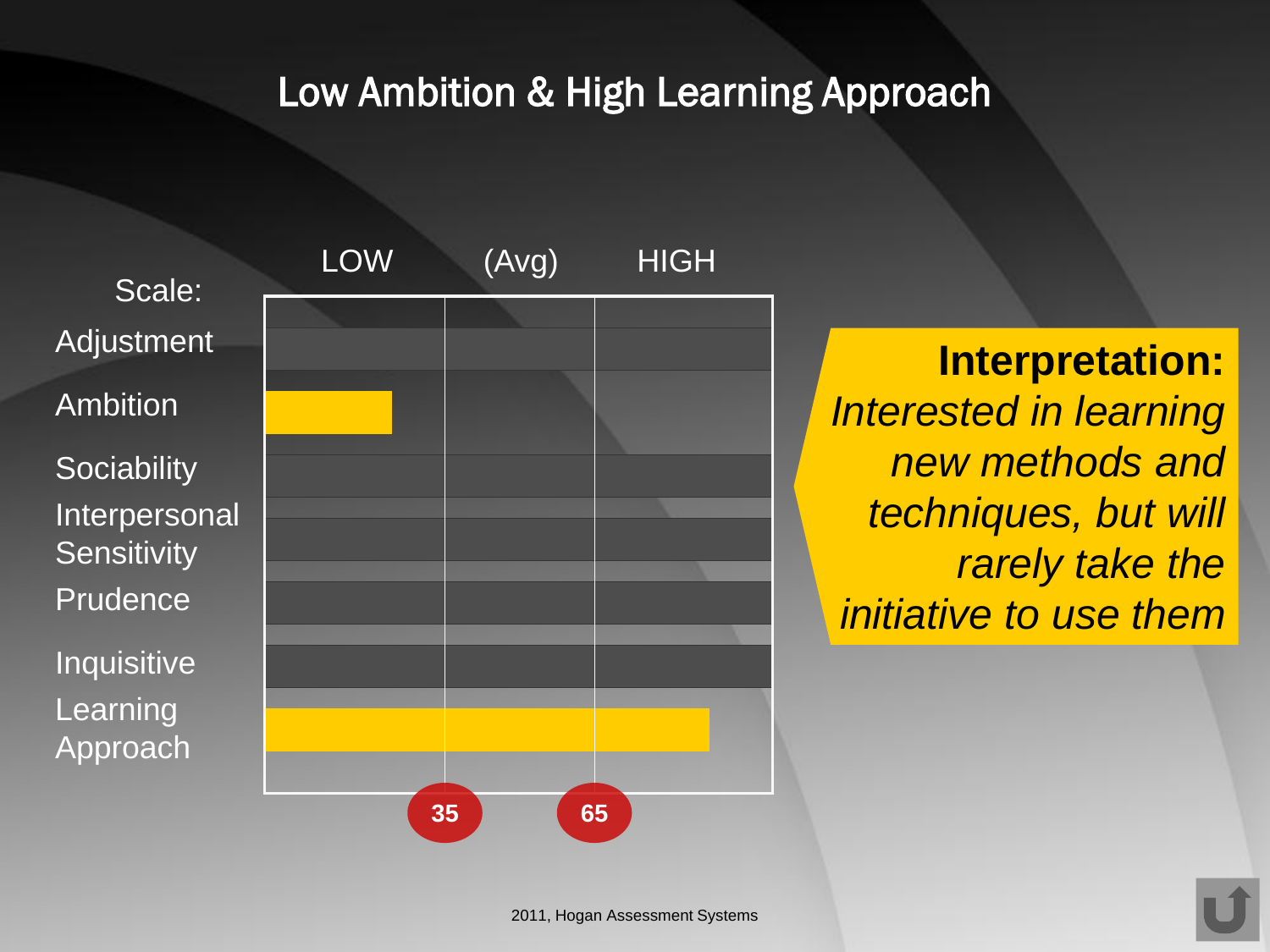#### Low Ambition & Low Learning Approach

Scale: Adjustment Ambition **Sociability** Interpersonal **Sensitivity Prudence** Inquisitive Learning Approach



**Interpretation:** *Prefers to learn on the job, uninterested in training, in applying new knowledge or using new technology*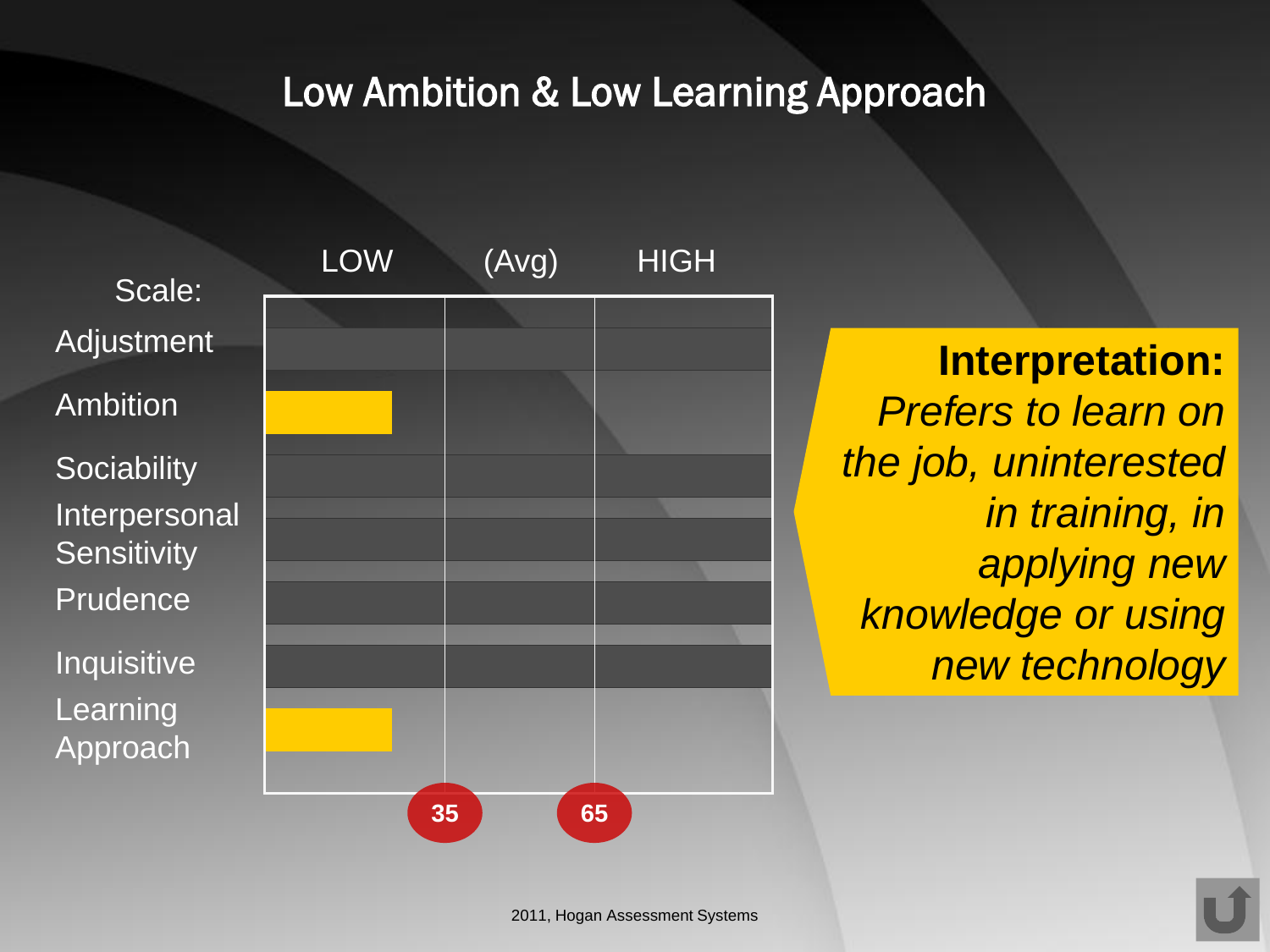# High Sociability





# **Click on another scale: low or high**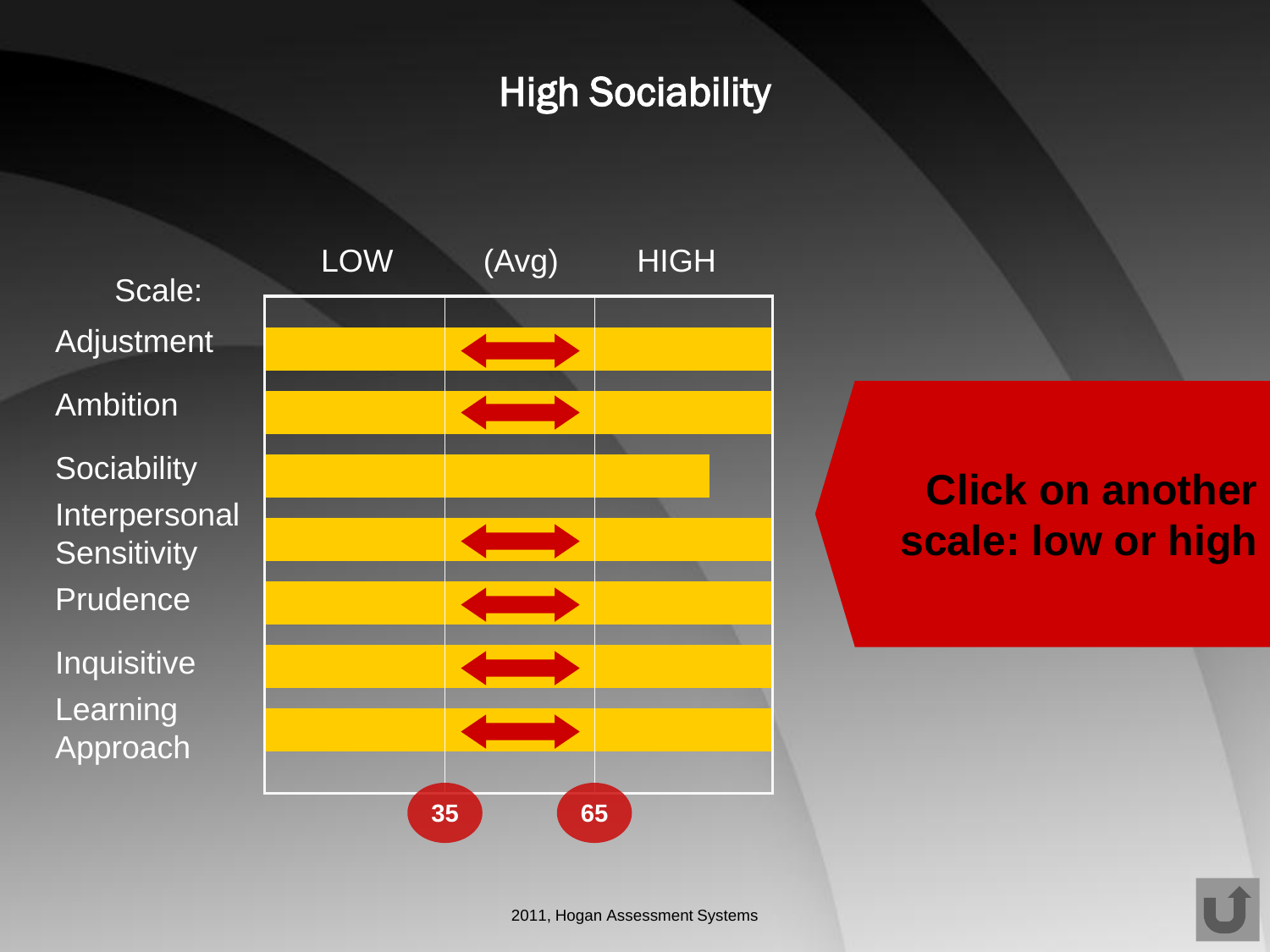# High Sociability & High Ambition

Scale: Adjustment Ambition **Sociability** Interpersonal **Sensitivity** Prudence Inquisitive Learning Approach



**Interpretation:** *Forceful, energetic, and hard working, will communicate vigorously, and reach out to others as a career development strategy*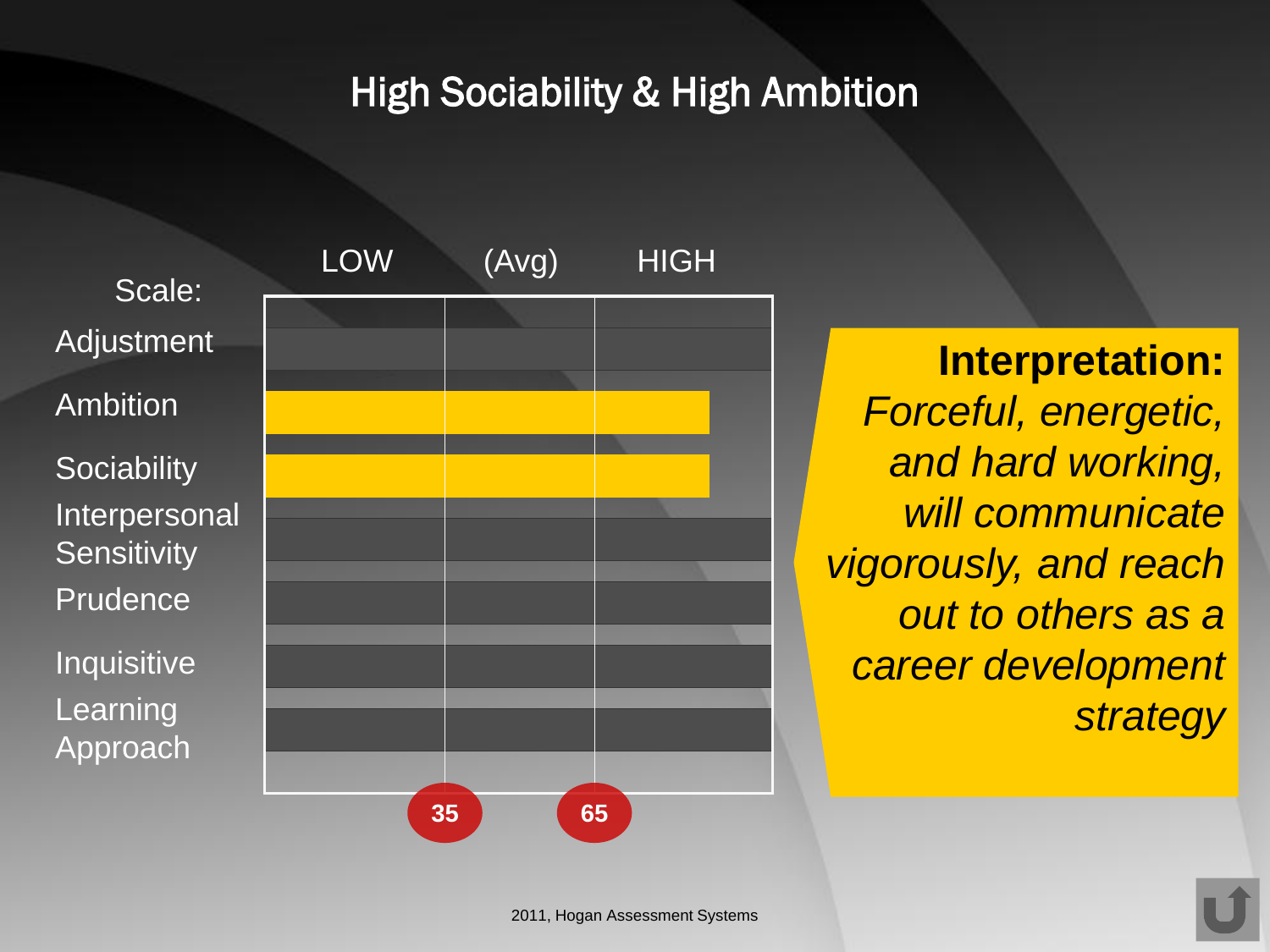High Sociability & Low Ambition





**Interpretation:** *Will be an energetic and lively person with few well-defined career goals and little focus on achievement*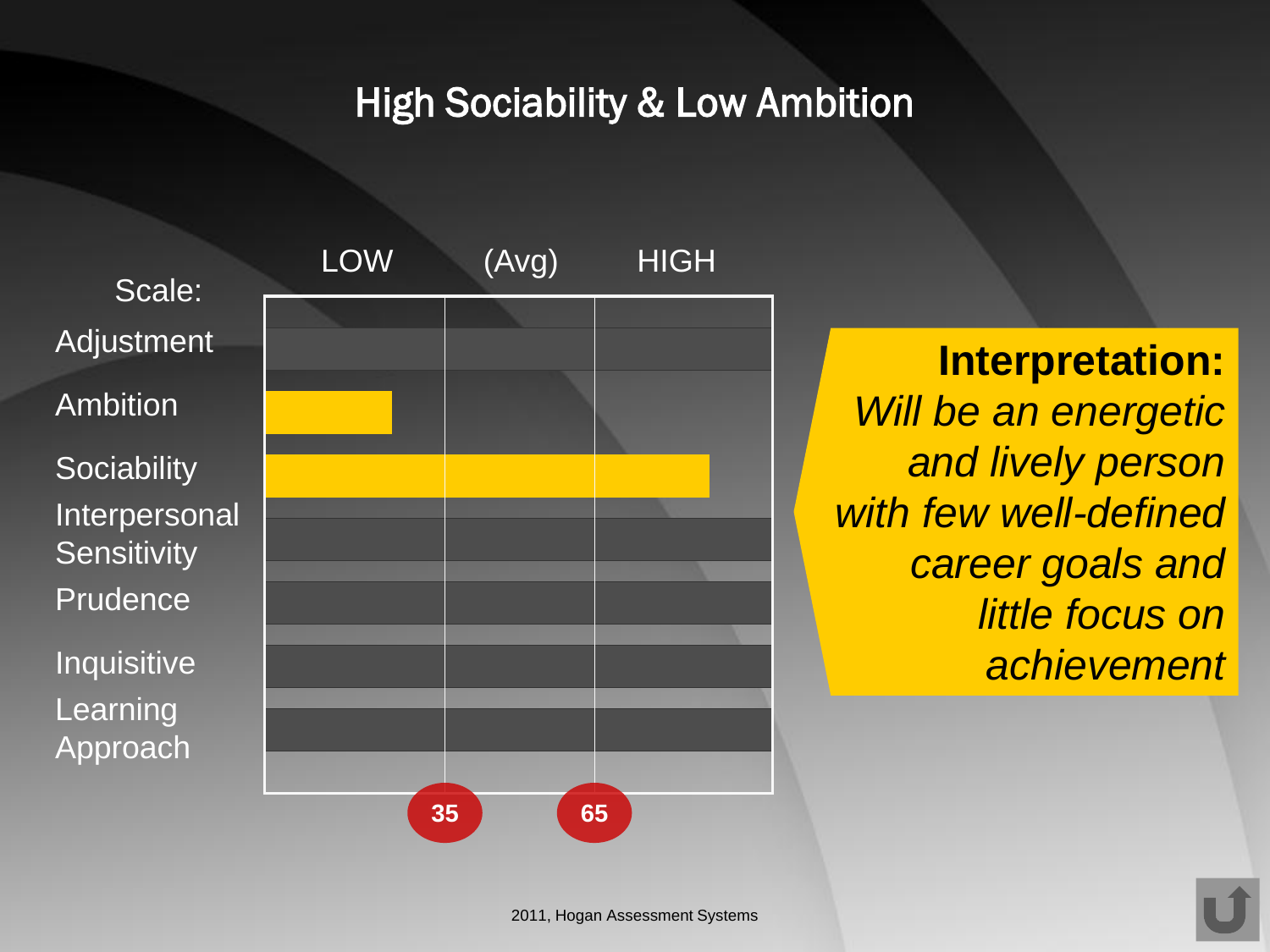# High Sociability & High Adjustment

Scale: Adjustment Ambition **Sociability** Interpersonal **Sensitivity** Prudence Inquisitive Learning Approach



# **Interpretation:** *Outgoing, talkative, self-confident, and entitled, expecting to be liked and successful*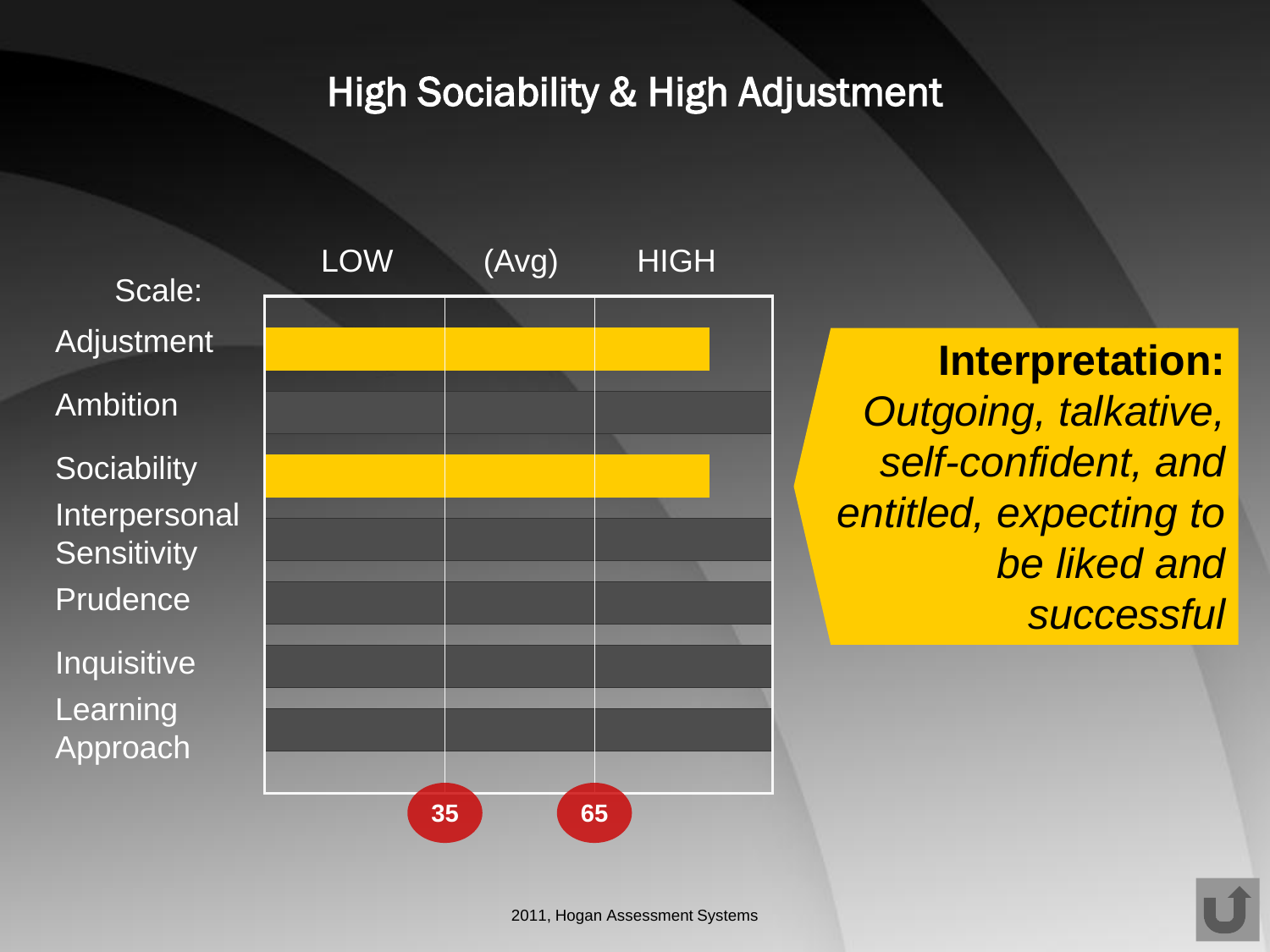# High Sociability & Low Adjustment





**Interpretation:** *Needs social interaction, but constantly worries about being rejected or criticized, which results in diminished social skills*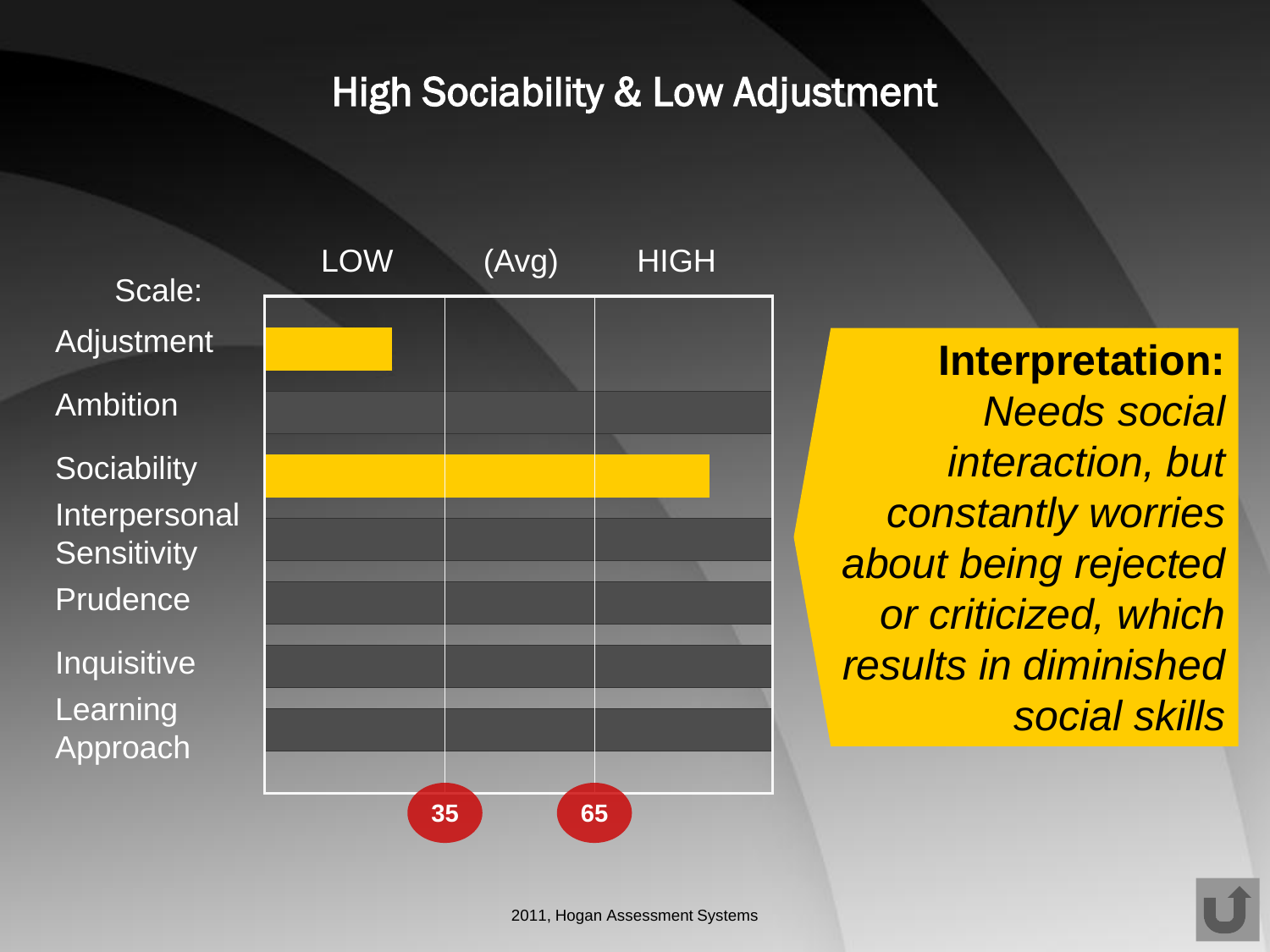# High Sociability & High Interpersonal Sensitivity

Scale: Adjustment Ambition **Sociability** Interpersonal **Sensitivity Prudence** Inquisitive Learning Approach



**Interpretation:** *Gregarious, outgoing, talkative person who will be seen as warm, friendly, approachable, and charming*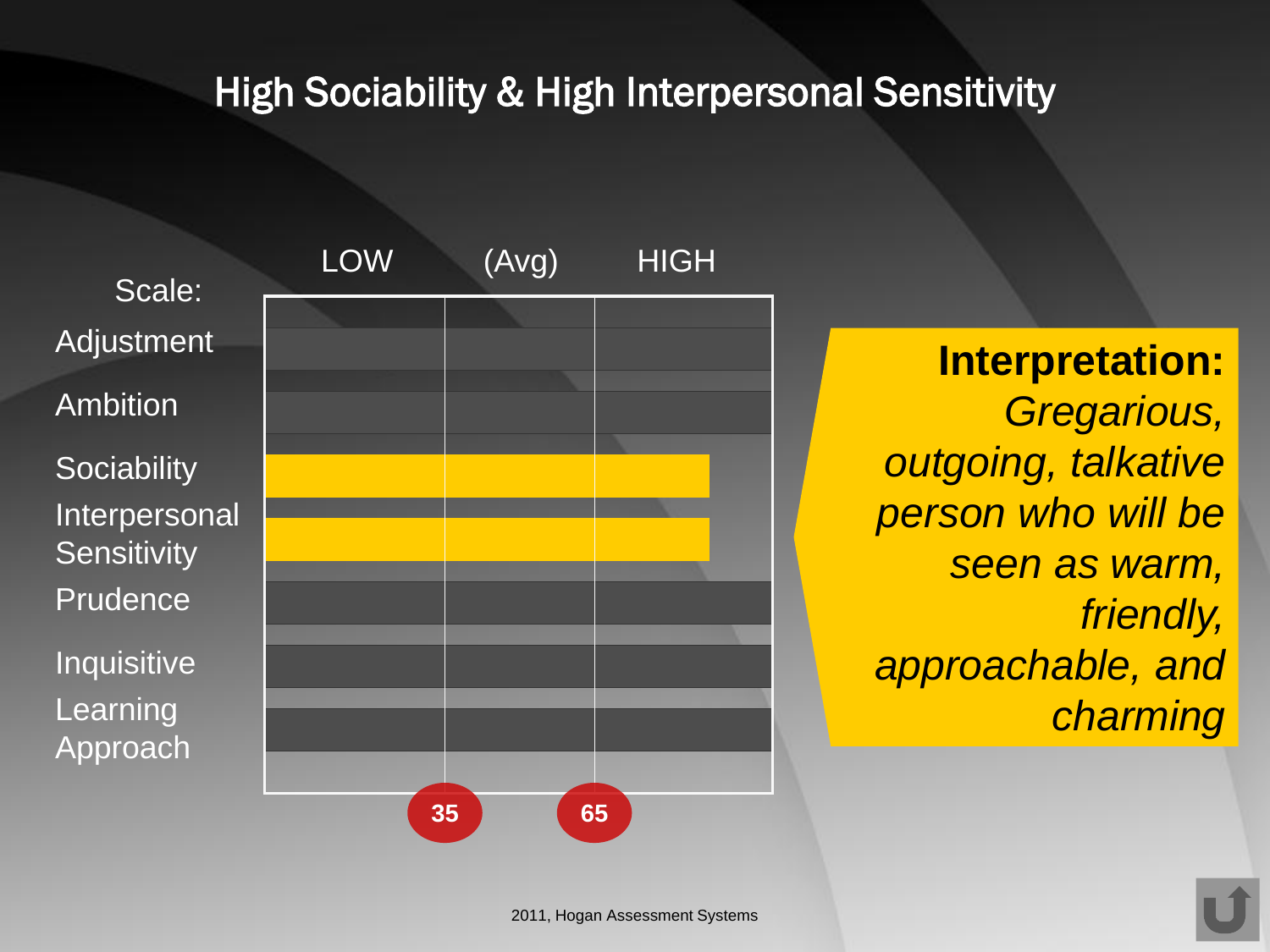# **High Sociability & Low Interpersonal Sensitivity**

Scale: Adjustment Ambition **Sociability** Interpersonal **Sensitivity Prudence** Inquisitive Learning Approach



**Interpretation:** *This person will be good at starting relationships but will have trouble maintaining them due to his/her blunt interpersonal style*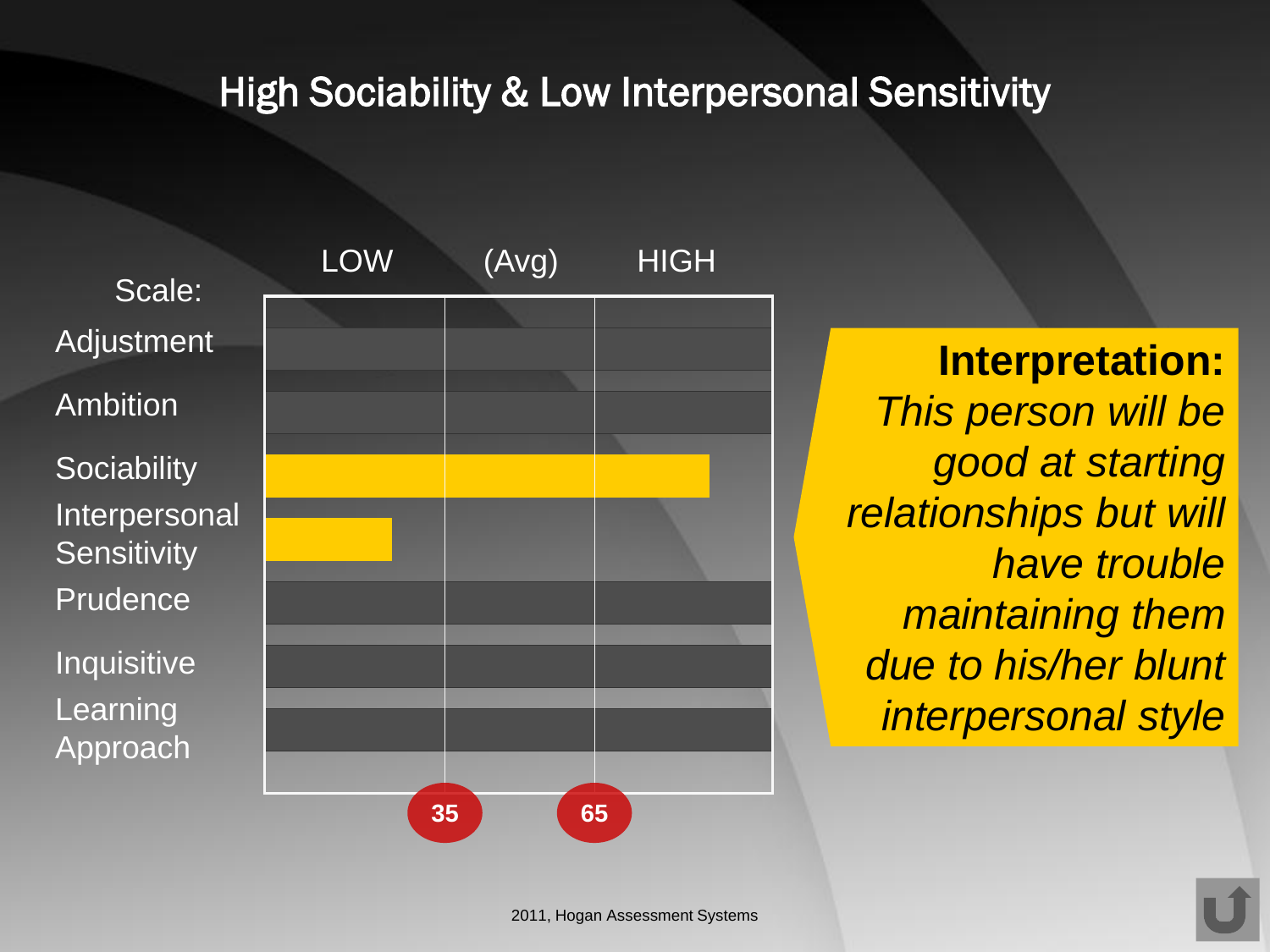# High Sociability & High Prudence





**Interpretation:** *Strong task orientation that will involve endless discussions of minute details in the name of accurate communication*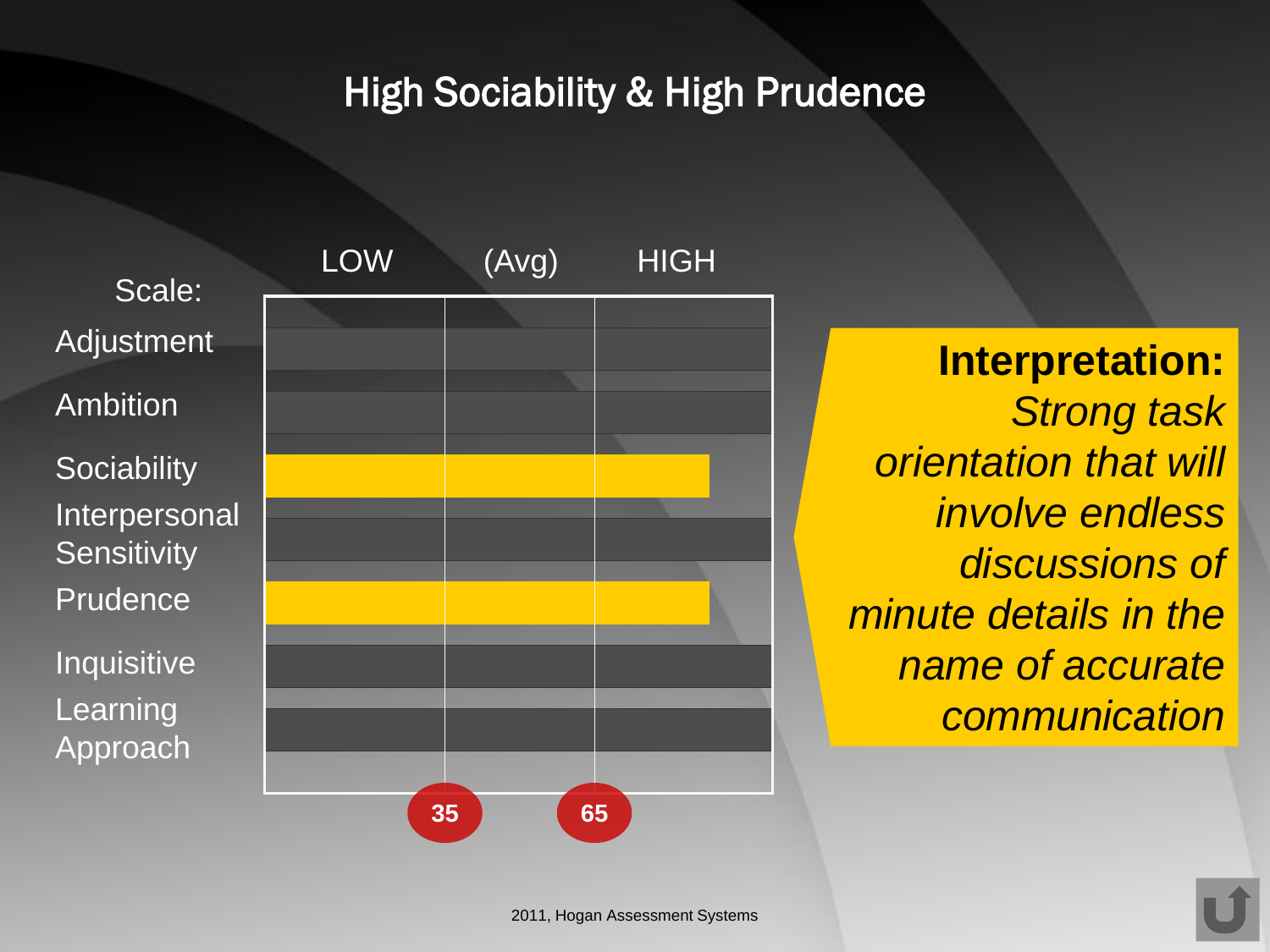## High Sociability & Low Prudence

Scale: Adjustment Ambition **Sociability** Interpersonal **Sensitivity** Prudence Inquisitive Learning Approach



**Interpretation:** *Flexible, spontaneous, outgoing interactive style that may allow conversations to venture into gray or marginally appropriate areas*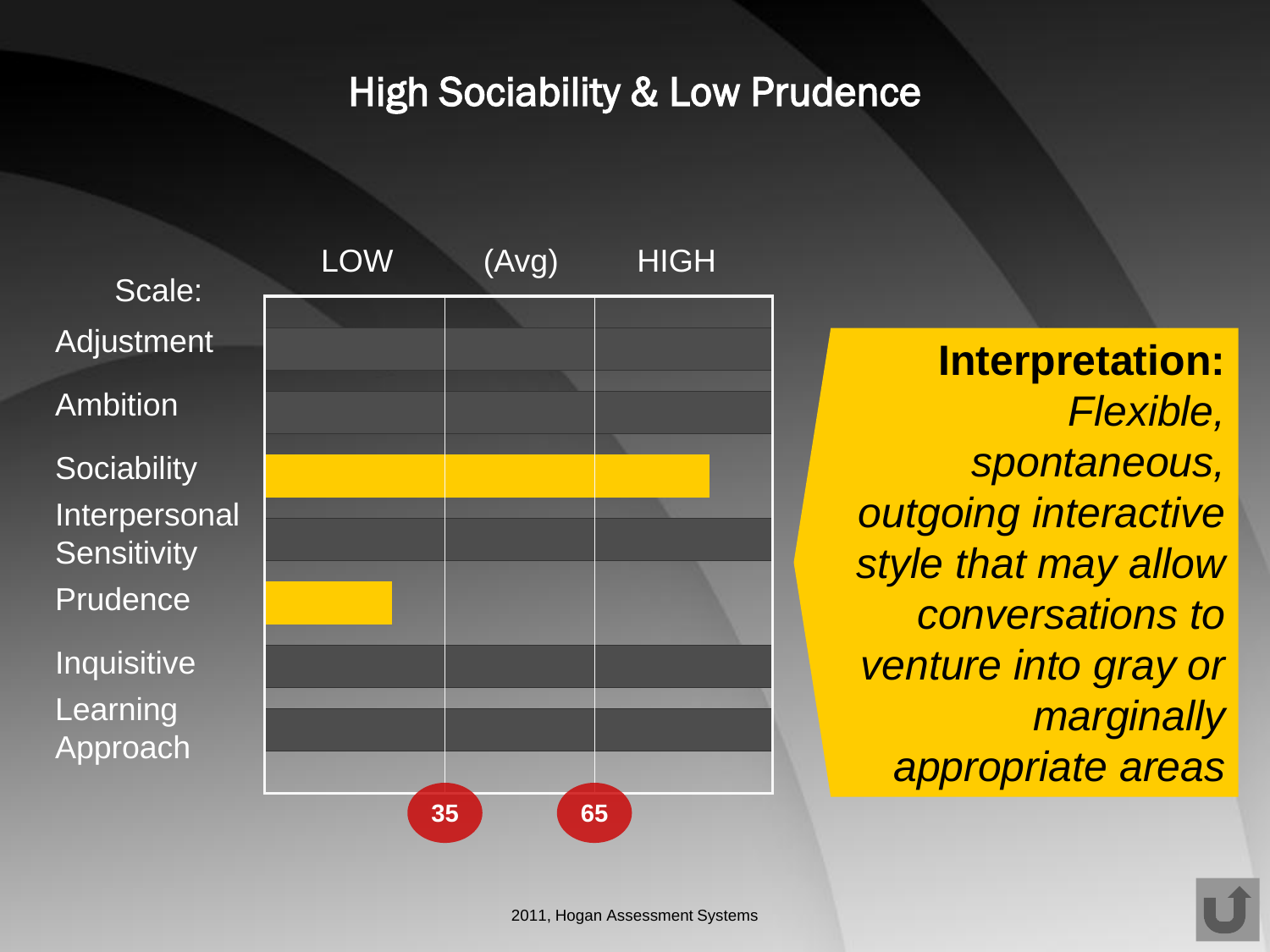# High Sociability & High Inquisitive

Scale: Adjustment Ambition **Sociability** Interpersonal **Sensitivity Prudence** Inquisitive Learning Approach



**Interpretation:** *Interested in meeting new people and exploring new ideas, but might be regarded as lacking focus or easily distracted by the next new thing*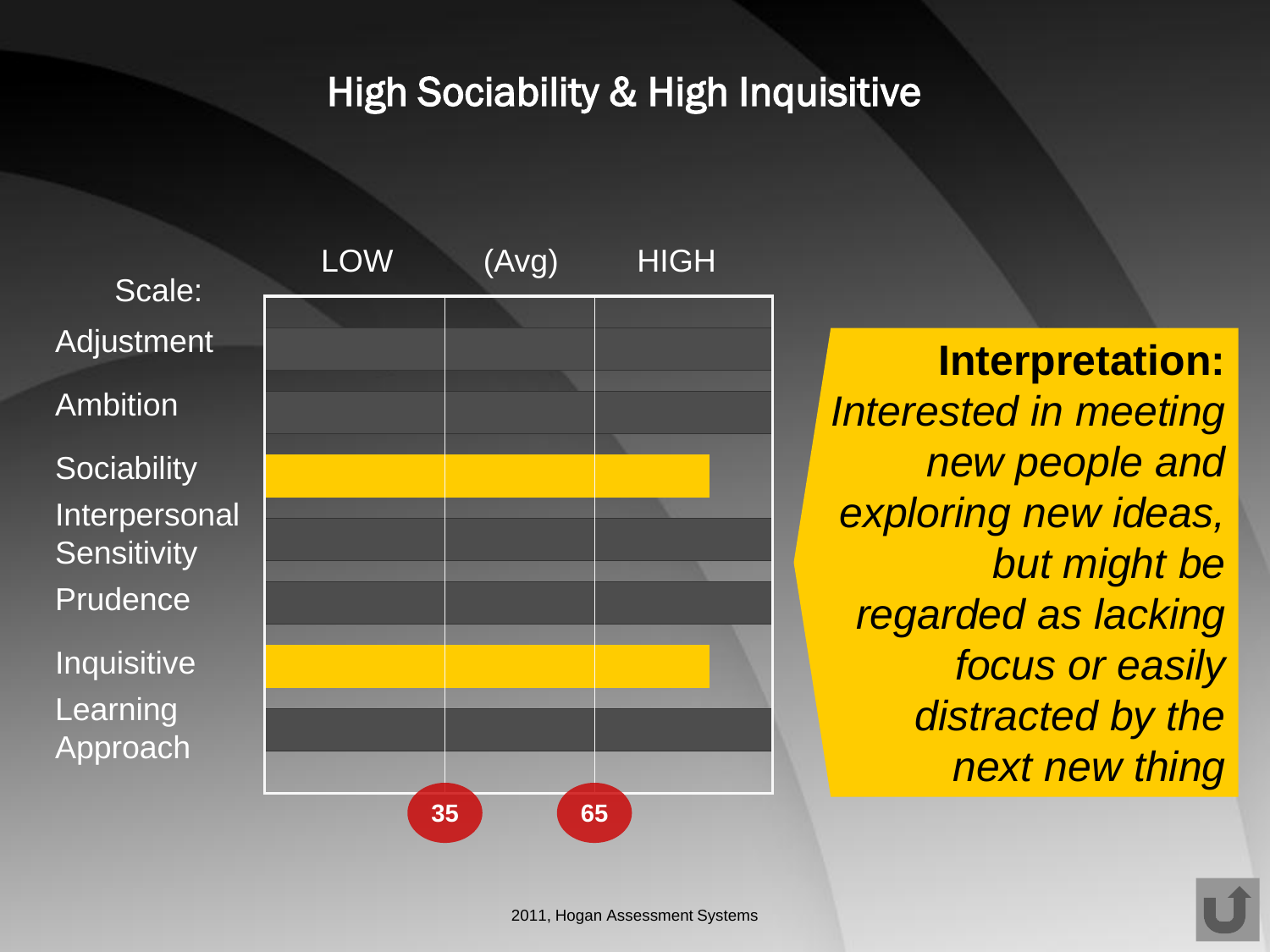# High Sociability & Low Inquisitive

Scale: Adjustment Ambition **Sociability** Interpersonal **Sensitivity Prudence** Inquisitive Learning Approach



**Interpretation:** *Outgoing and approachable person who is primarily interested in the mundane or routine with little interest in the big picture*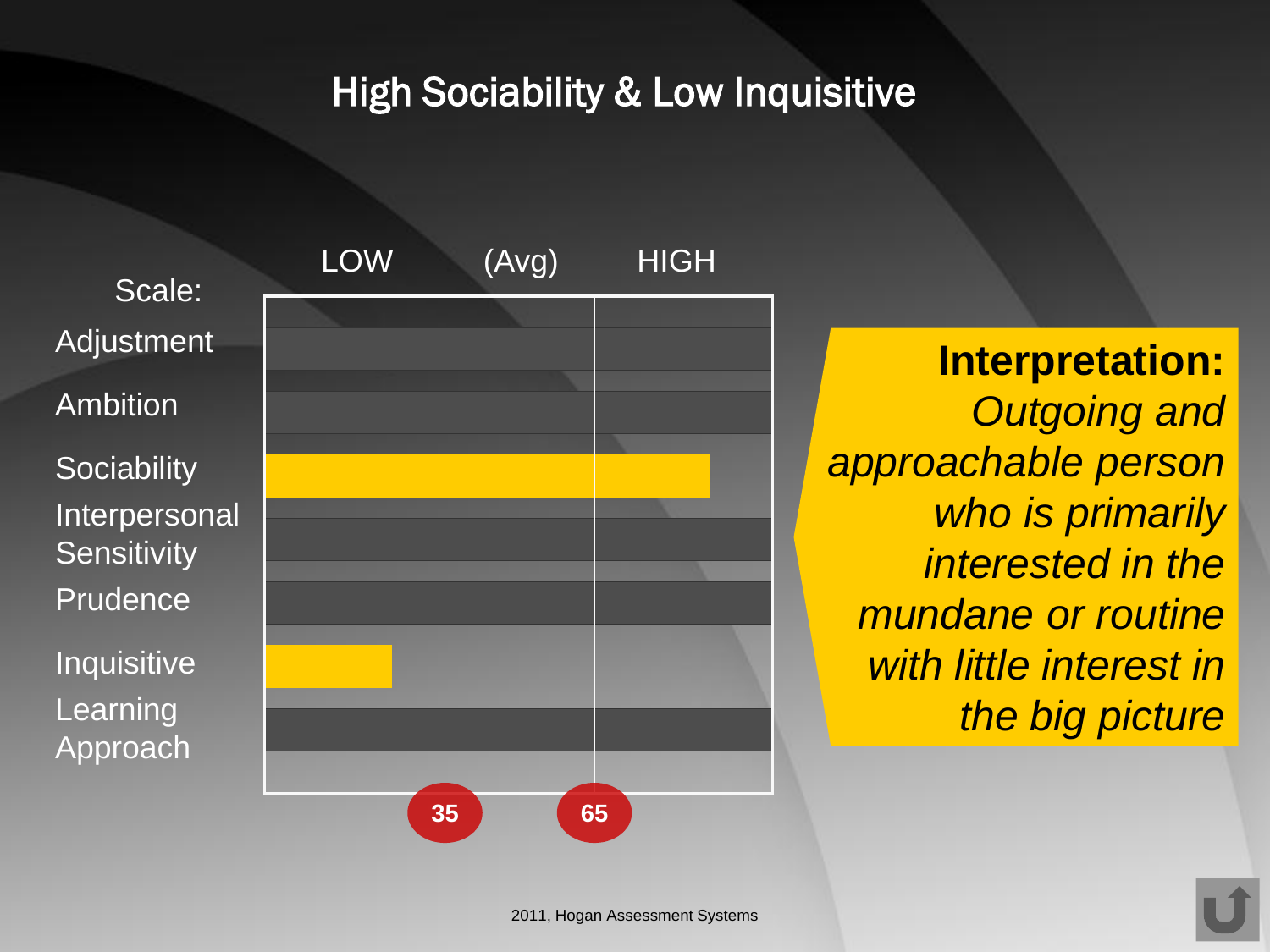#### High Sociability & High Learning Approach

Scale: Adjustment Ambition **Sociability** Interpersonal **Sensitivity Prudence** Inquisitive Learning Approach



**Interpretation:** *Smart and up-to-date person with a breezy and approachable interpersonal style who is quick to move on new and different topics*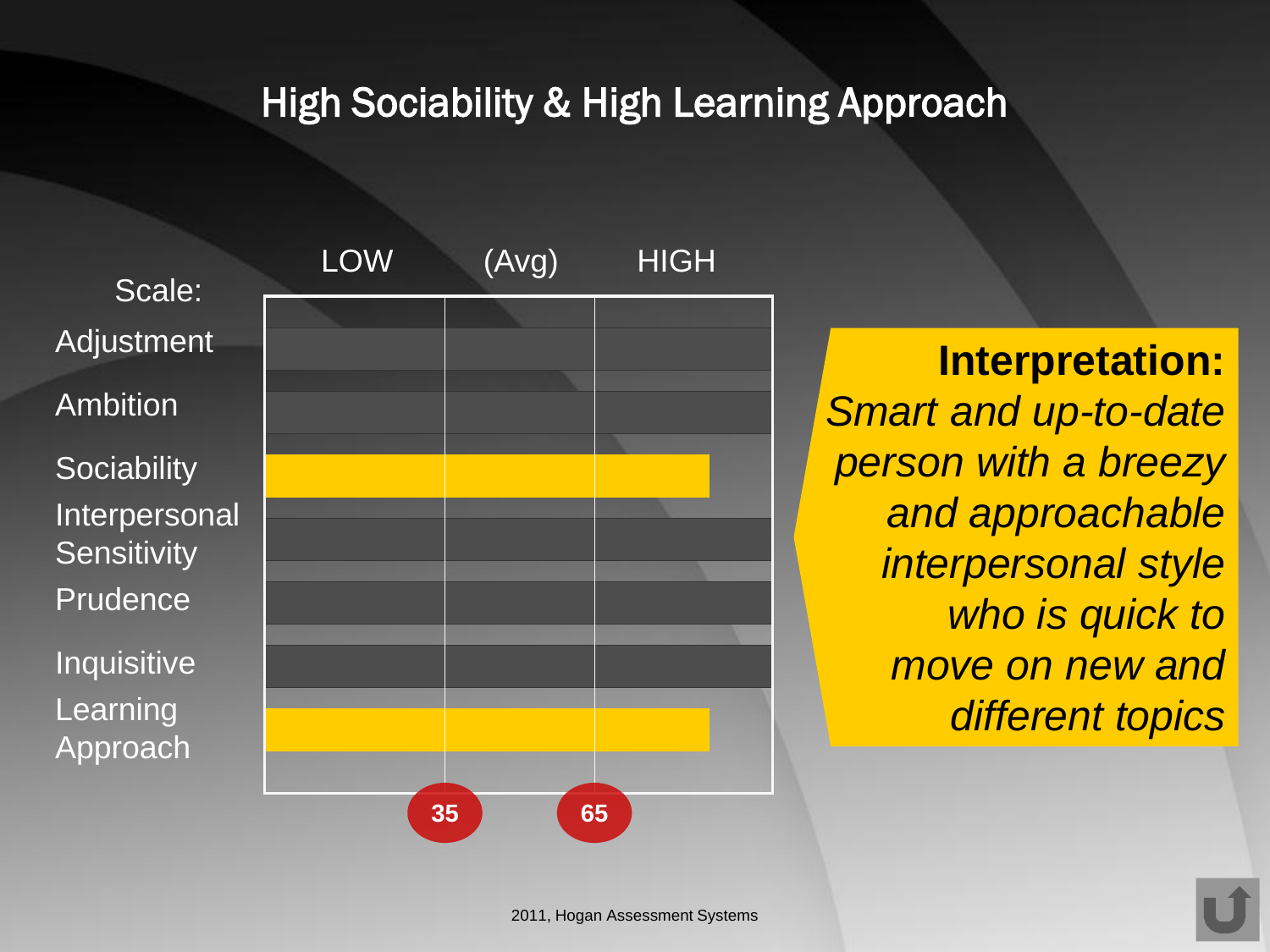### High Sociability & Low Learning Approach

Scale: Adjustment Ambition **Sociability** Interpersonal **Sensitivity** Prudence Inquisitive Learning Approach



**Interpretation:** *Gregarious, outgoing and talkative person with little interest in current events or new developments in business or technology*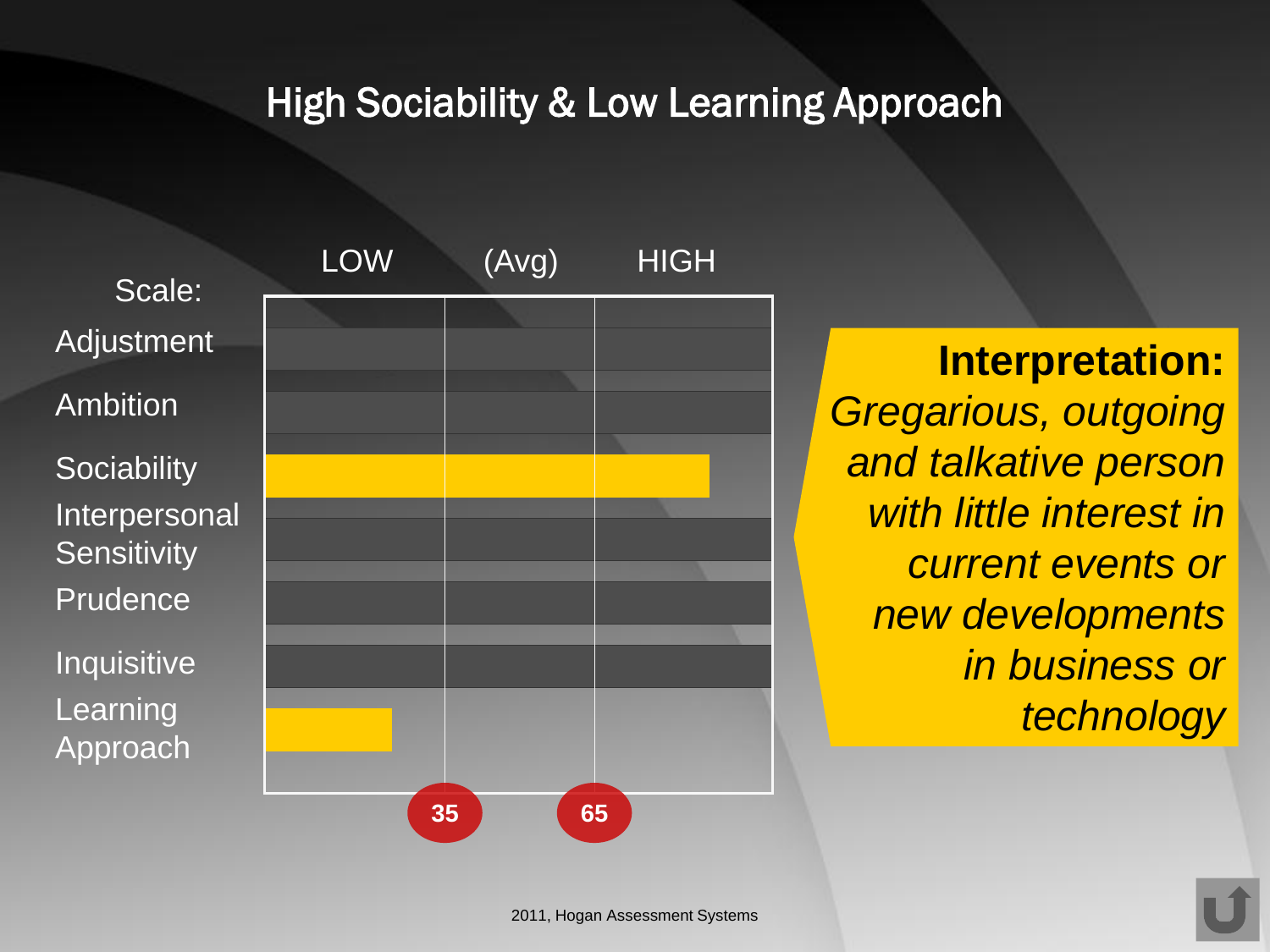# Low Sociability





# **Click on another scale: low or high**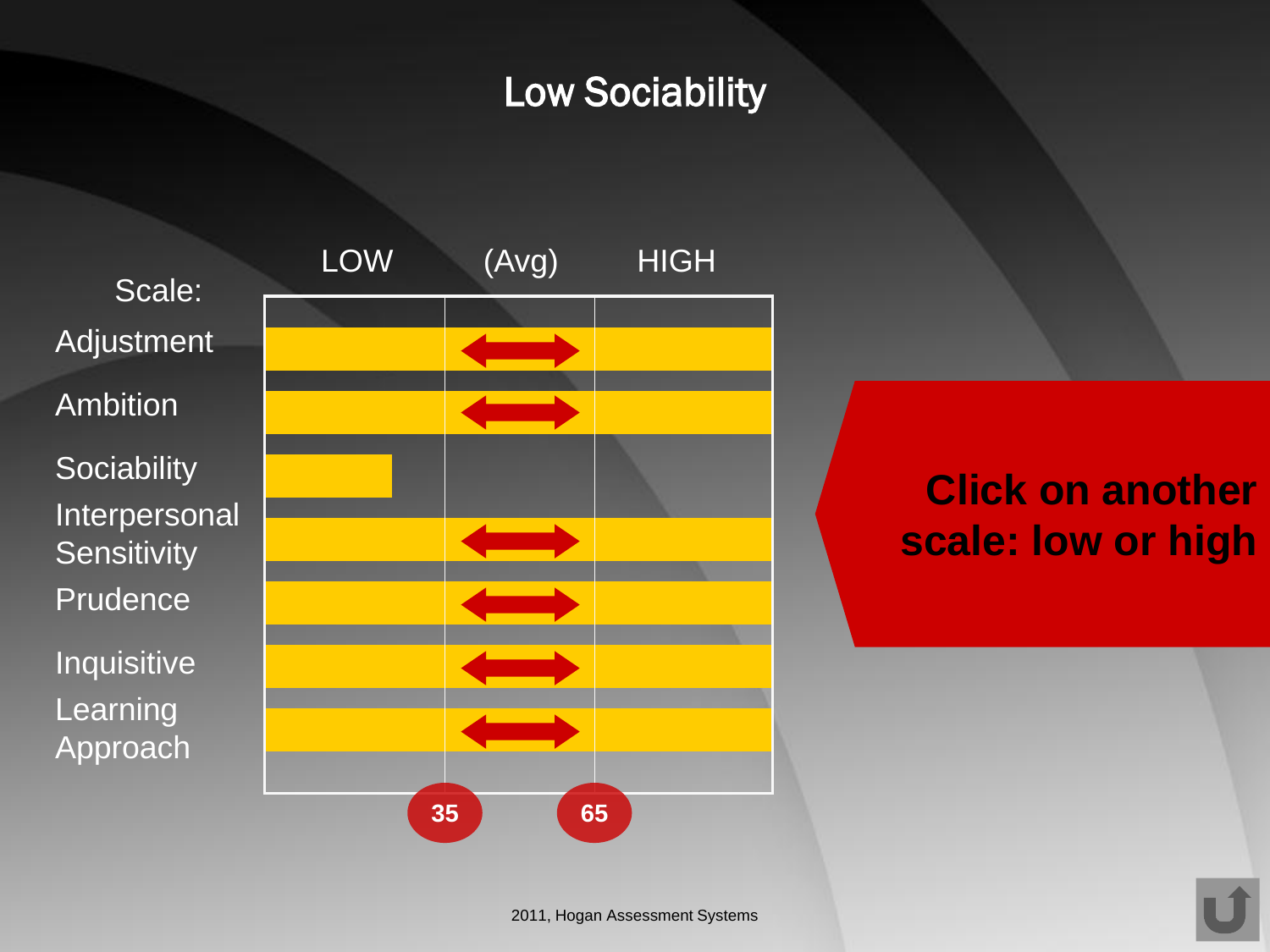#### Low Sociability & High Ambition

Scale: Adjustment Ambition **Sociability** Interpersonal **Sensitivity** Prudence Inquisitive Learning Approach



**Interpretation:** *Quiet and reserved, but intense and driven to succeed; will lead by example, because action speaks louder than words*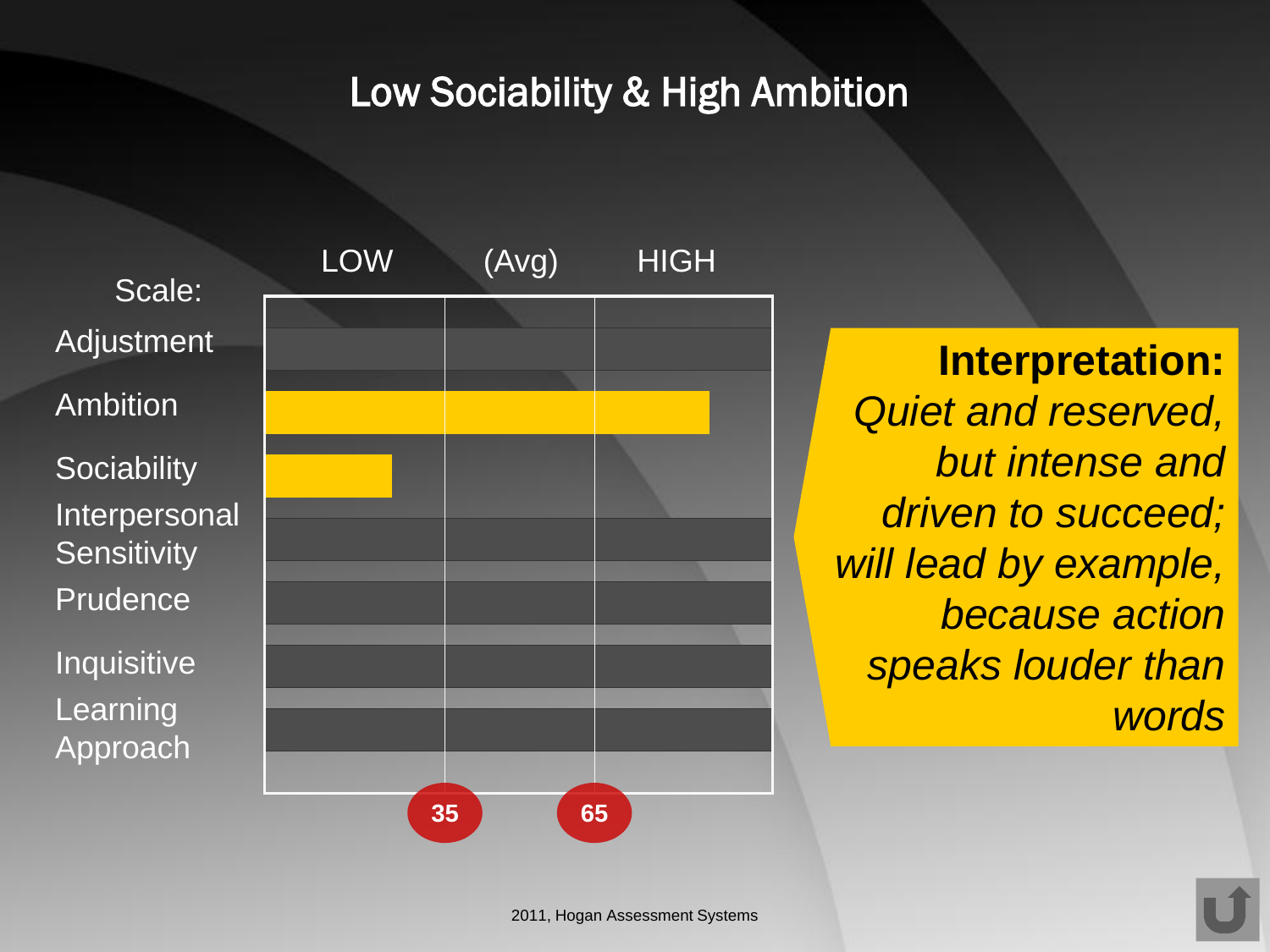#### Low Sociability & Low Ambition





**Interpretation:** *A clear follower who will allow others to lead and will happily go along as a team player*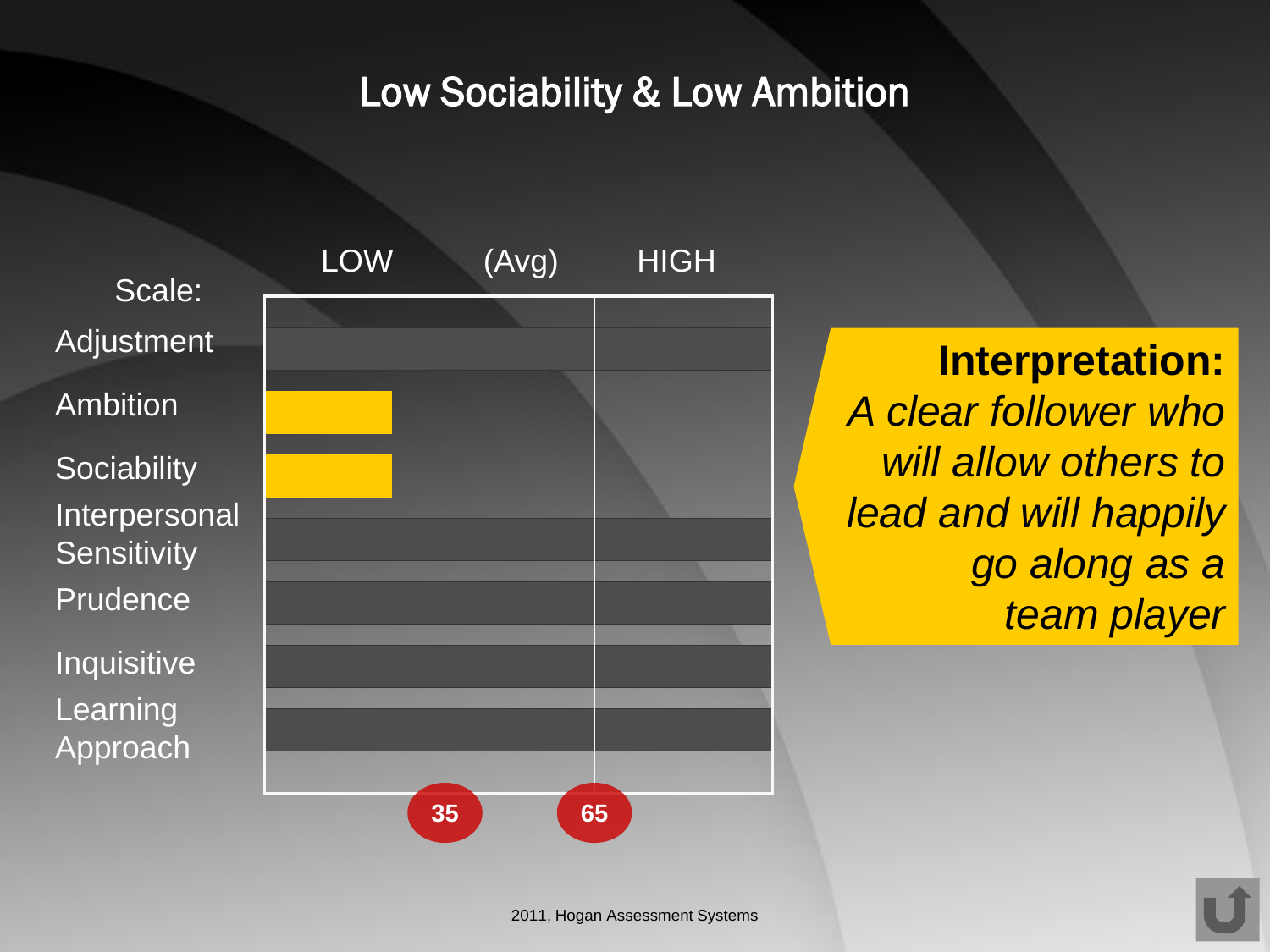# Low Sociability & High Adjustment

Scale: Adjustment Ambition **Sociability** Interpersonal **Sensitivity** Prudence Inquisitive Learning Approach



**Interpretation:** *Quiet, self-confident, strong silent type who will handle stress easily, and without any noticeable drama*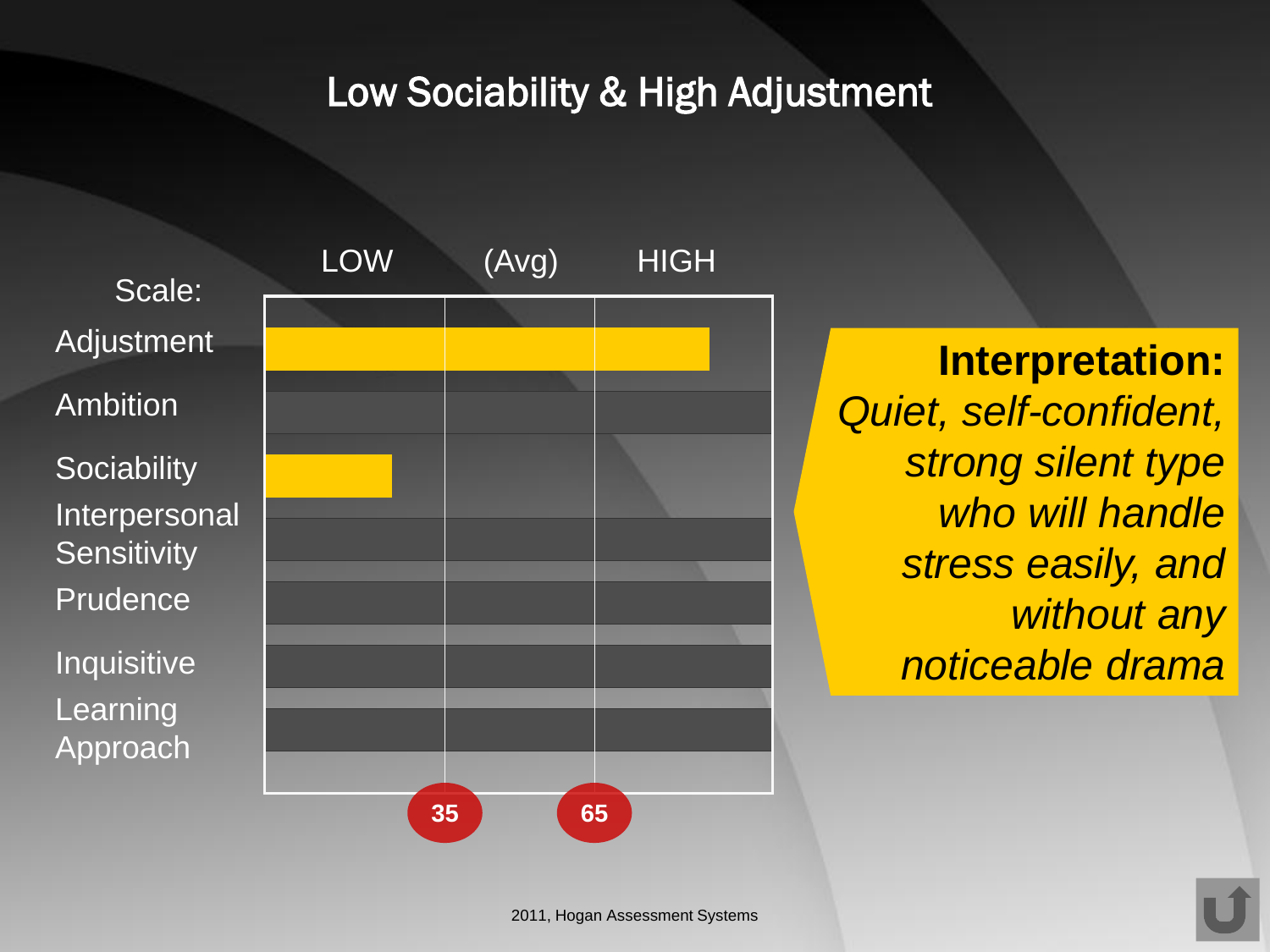#### Low Sociability & Low Adjustment





**Interpretation:** *Prone to worry and self doubt, fears being criticized, and will avoid stressful social gatherings and public appearances*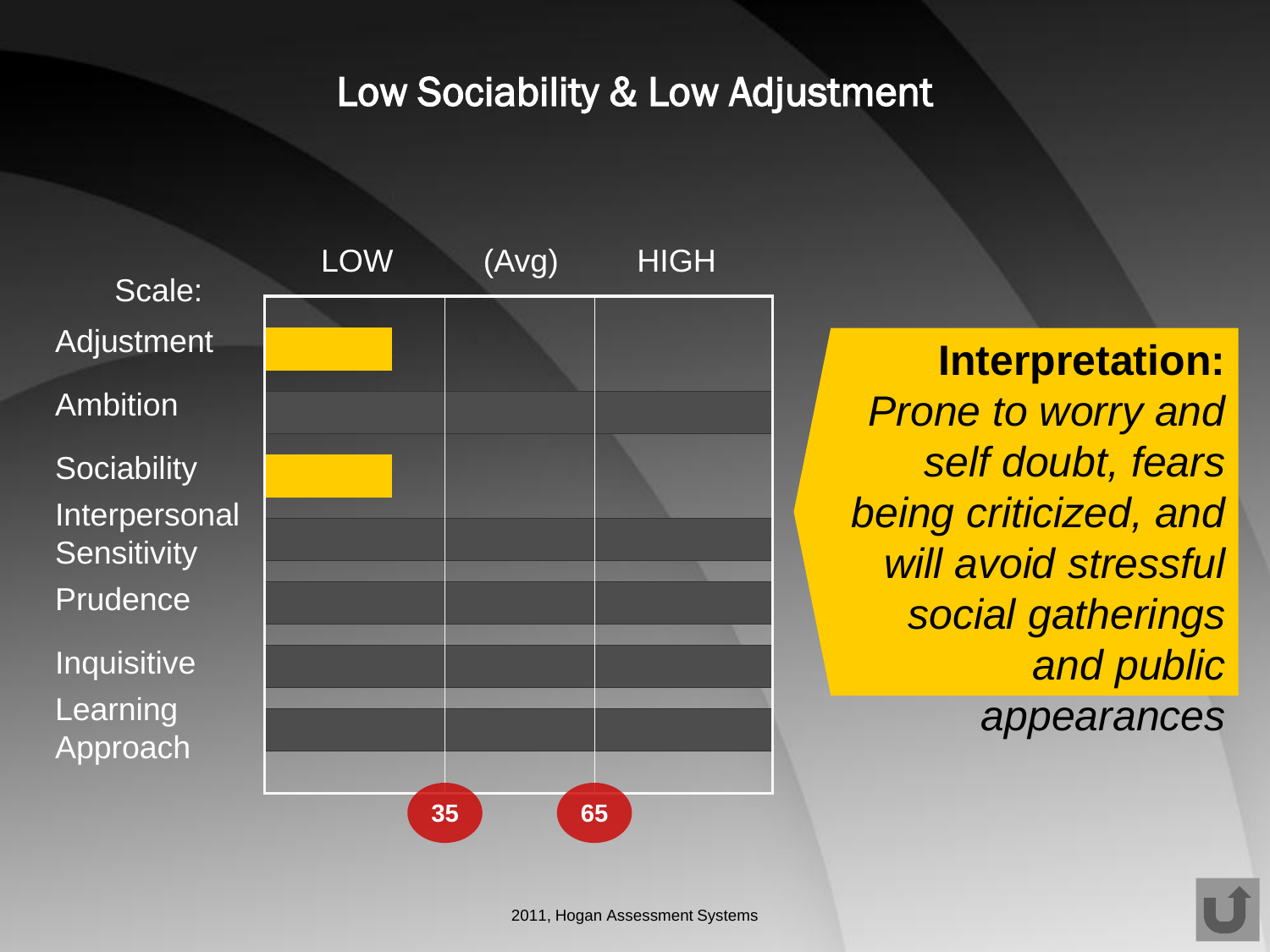## Low Sociability & High Interpersonal Sensitivity

Scale: Adjustment Ambition **Sociability** Interpersonal **Sensitivity** Prudence Inquisitive Learning Approach



**Interpretation:** *Will be reluctant to start new relationships but will be quite skilled at maintaining existing relationships*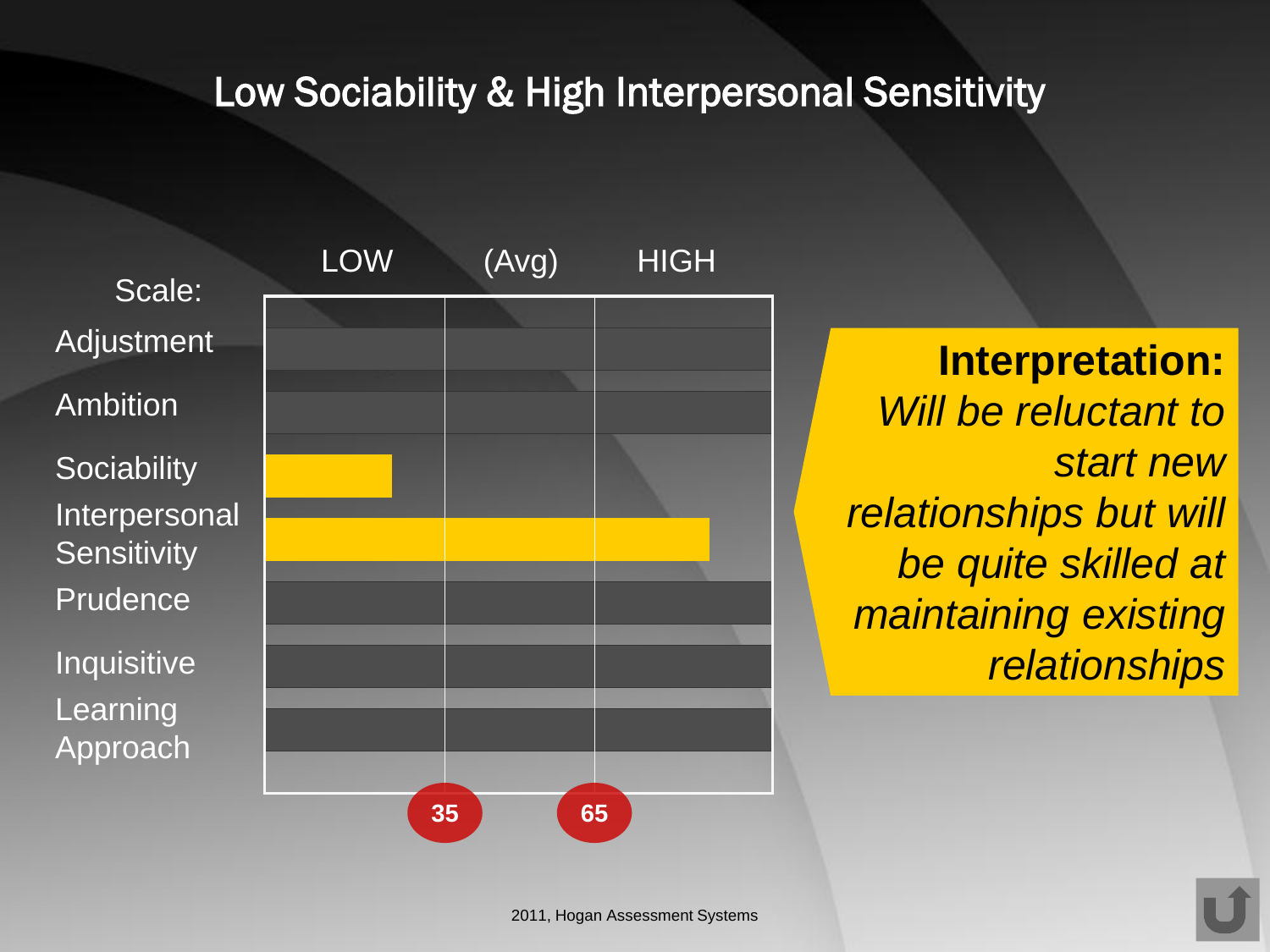## Low Sociability & Low Interpersonal Sensitivity

Scale: Adjustment Ambition **Sociability** Interpersonal **Sensitivity Prudence** Inquisitive Learning Approach



**Interpretation:** *A quiet, even shy person who nonetheless is rather tough and willing to confront others when necessary*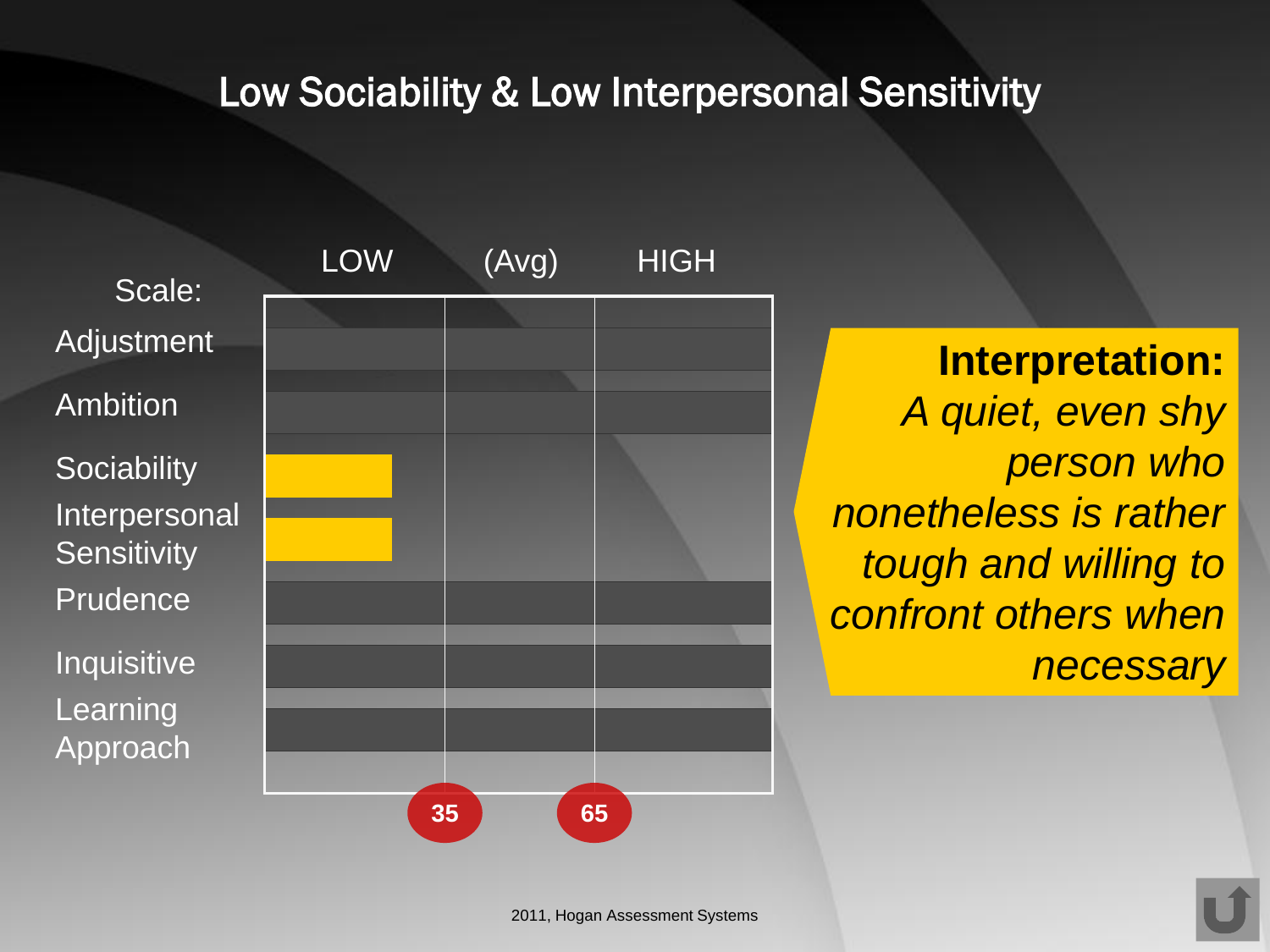# Low Sociability & High Prudence





**Interpretation:** *Will be task-oriented, planful, organized, and hard working, but with little or no public fan fair or self-promotion*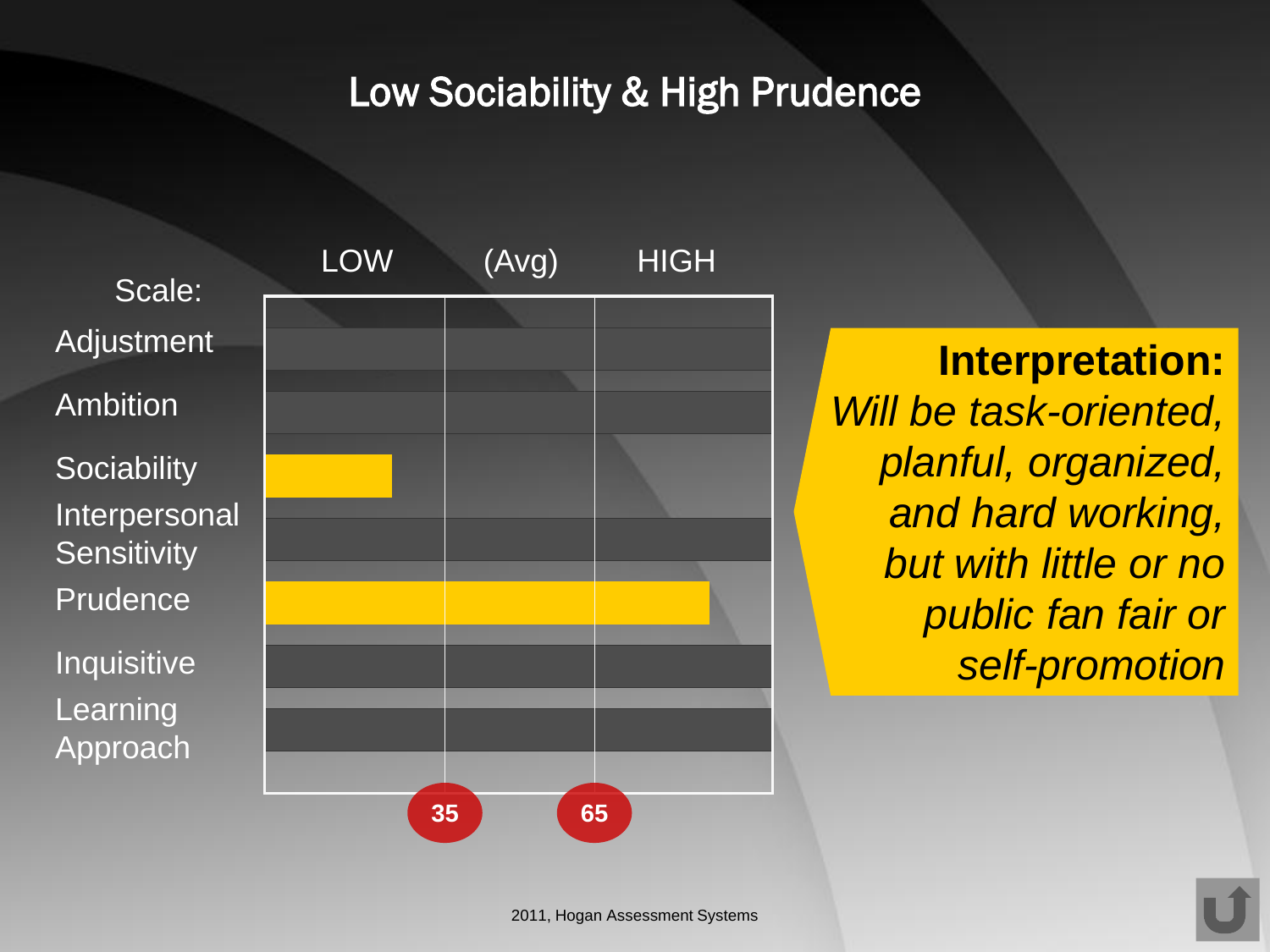## Low Sociability & Low Prudence

Scale: Adjustment Ambition **Sociability** Interpersonal **Sensitivity** Prudence Inquisitive Learning Approach



**Interpretation:** *Will be careless about rules and procedures, impulsive and defiant—these behaviors may be hard to notice*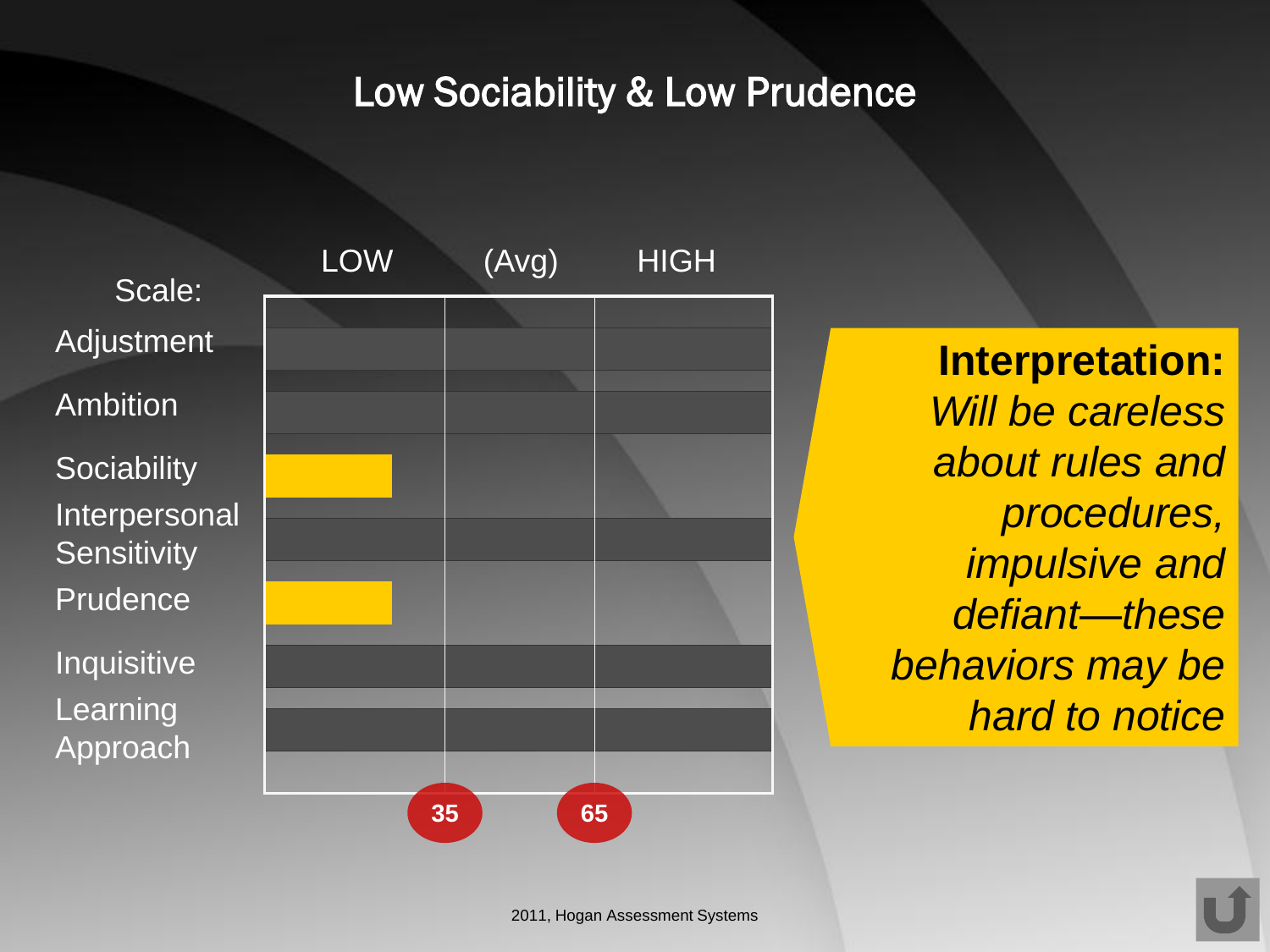# Low Sociability & High Inquisitive

Scale: Adjustment Ambition **Sociability** Interpersonal **Sensitivity Prudence** Inquisitive Learning Approach



**Interpretation:** *Will be quiet and reserved, but curious about what is going on; should be a good listener*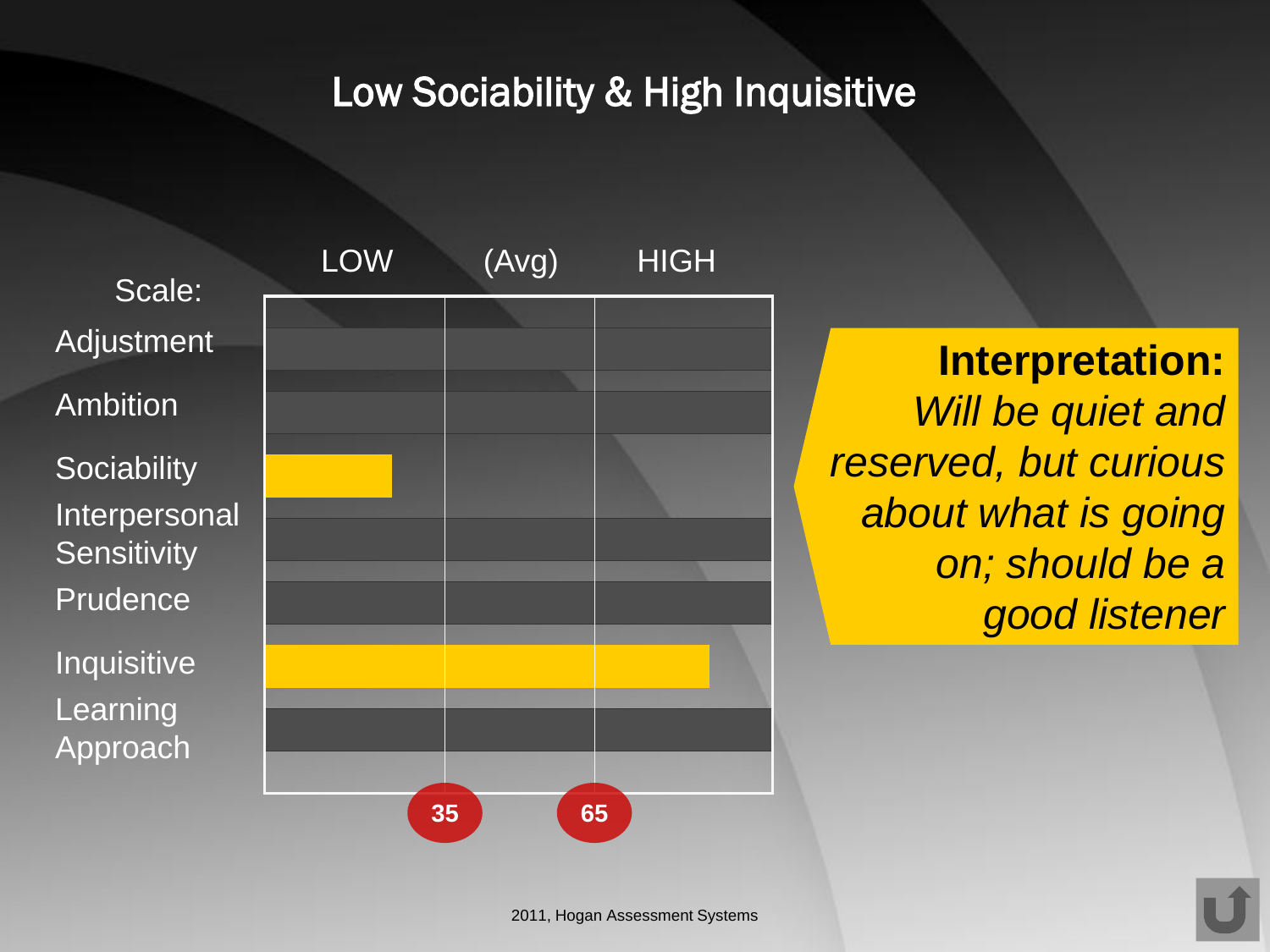# Low Sociability & Low Inquisitive





**Interpretation:** *Little interest in interacting with others and no interest in change or innovation*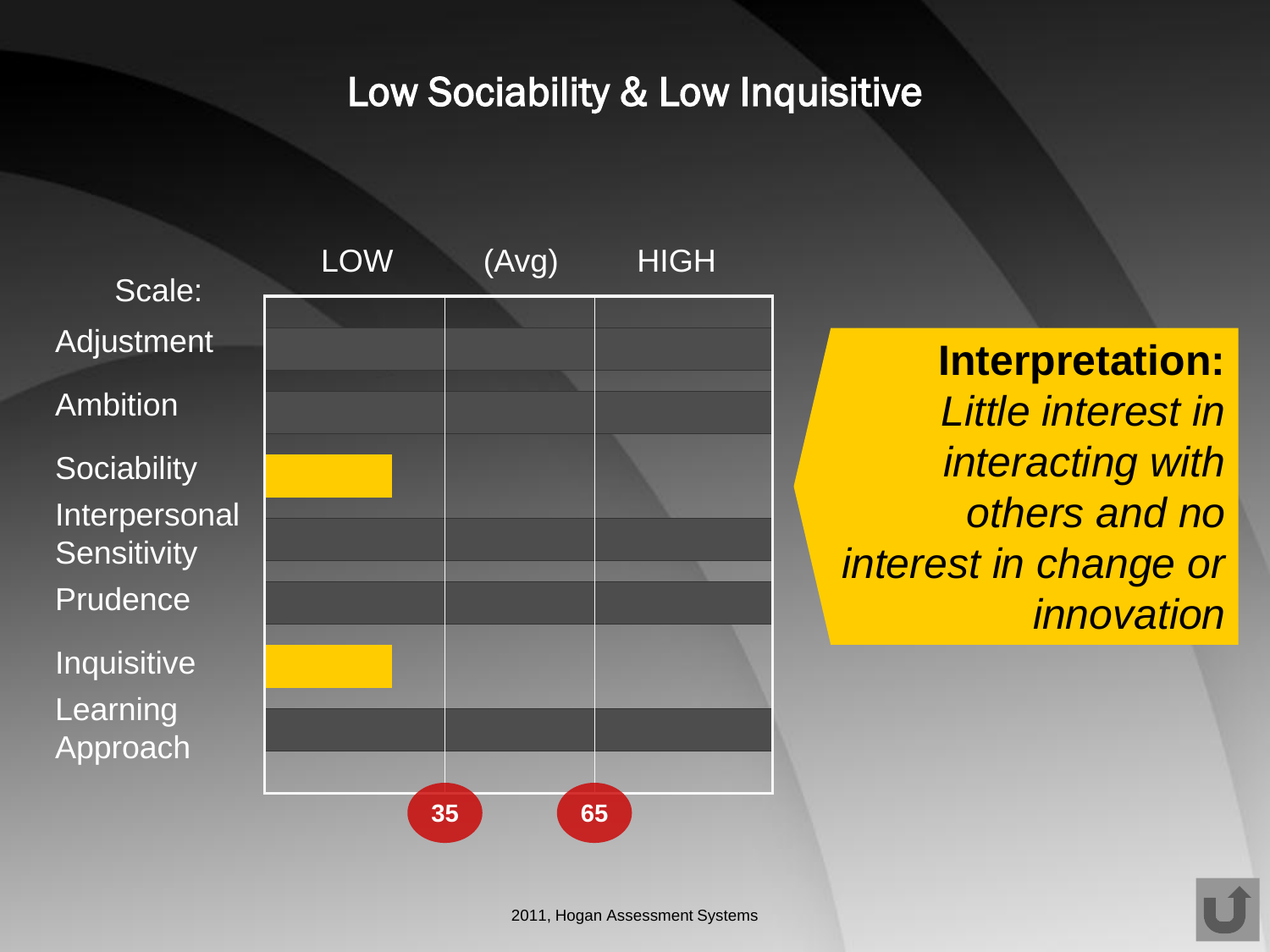# Low Sociability & High Learning Approach

Scale: Adjustment Ambition **Sociability** Interpersonal **Sensitivity** Prudence Inquisitive Learning Approach



**Interpretation:** *Focused on individual learning opportunities and knowledge acquisition but without the stress of group interactions*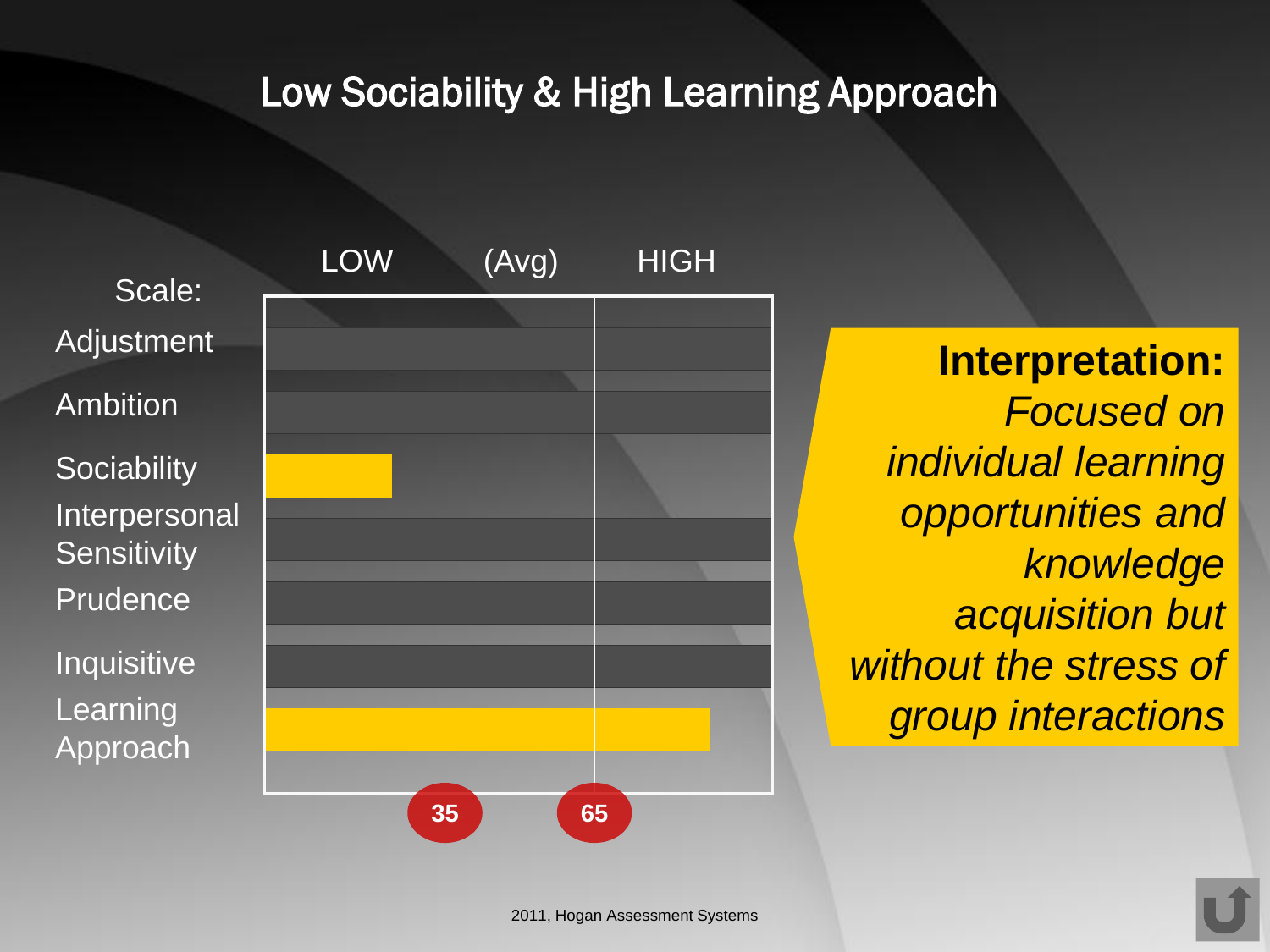# Low Sociability & Low Learning Approach

Scale: Adjustment Ambition **Sociability** Interpersonal **Sensitivity** Prudence Inquisitive Learning Approach



**Interpretation:** *Prefers to learn in an experiential, handson fashion, without being exposed to social scrutiny*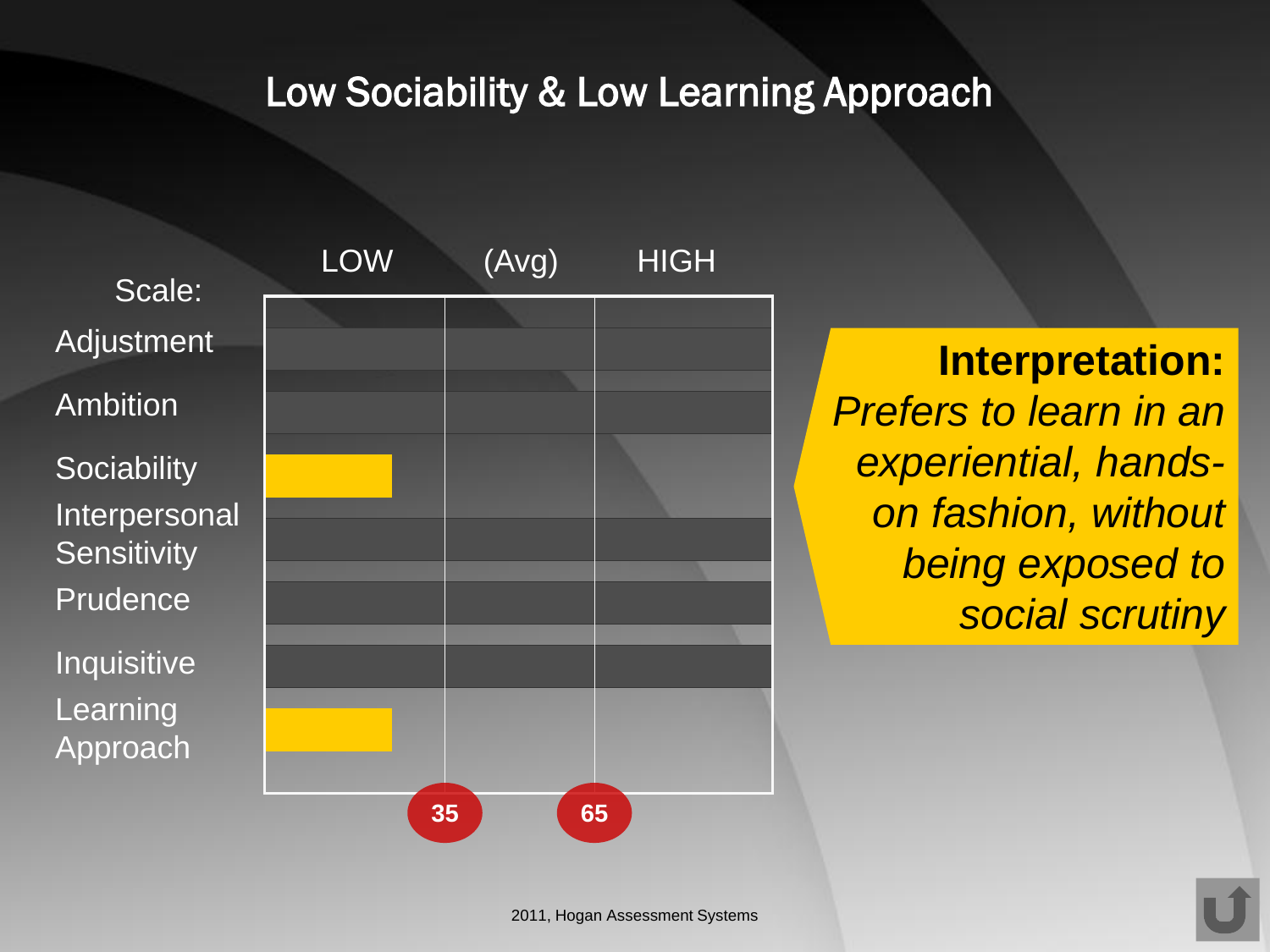# High Interpersonal Sensitivity





# **Click on another scale: low or high**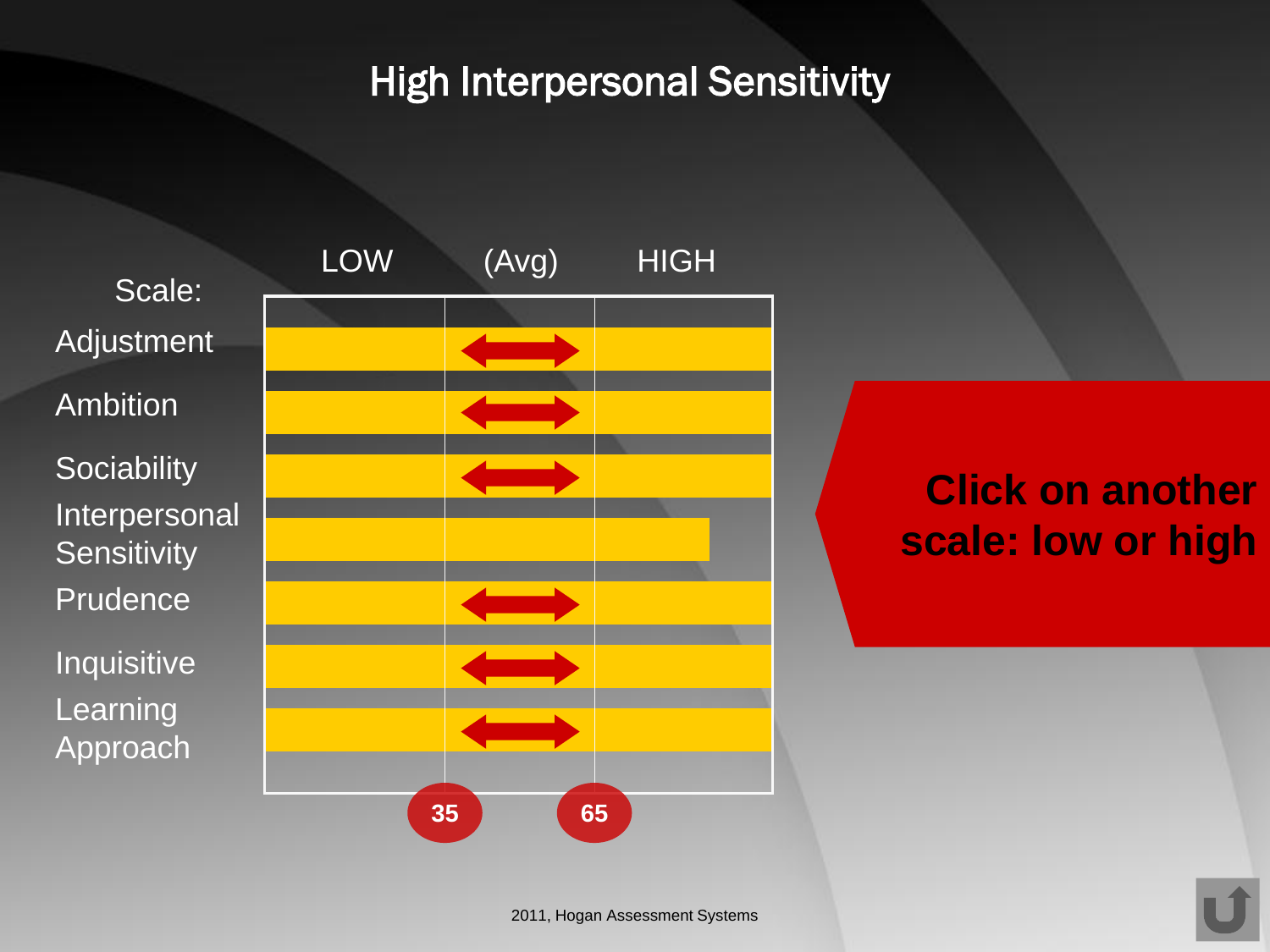## High Interpersonal Sensitivity & High Adjustment

Scale: Adjustment Ambition **Sociability** Interpersonal **Sensitivity Prudence** Inquisitive Learning Approach



**Interpretation:** *Confident, friendly, relationship oriented interpersonal style that creates a perception of modesty and inner strength*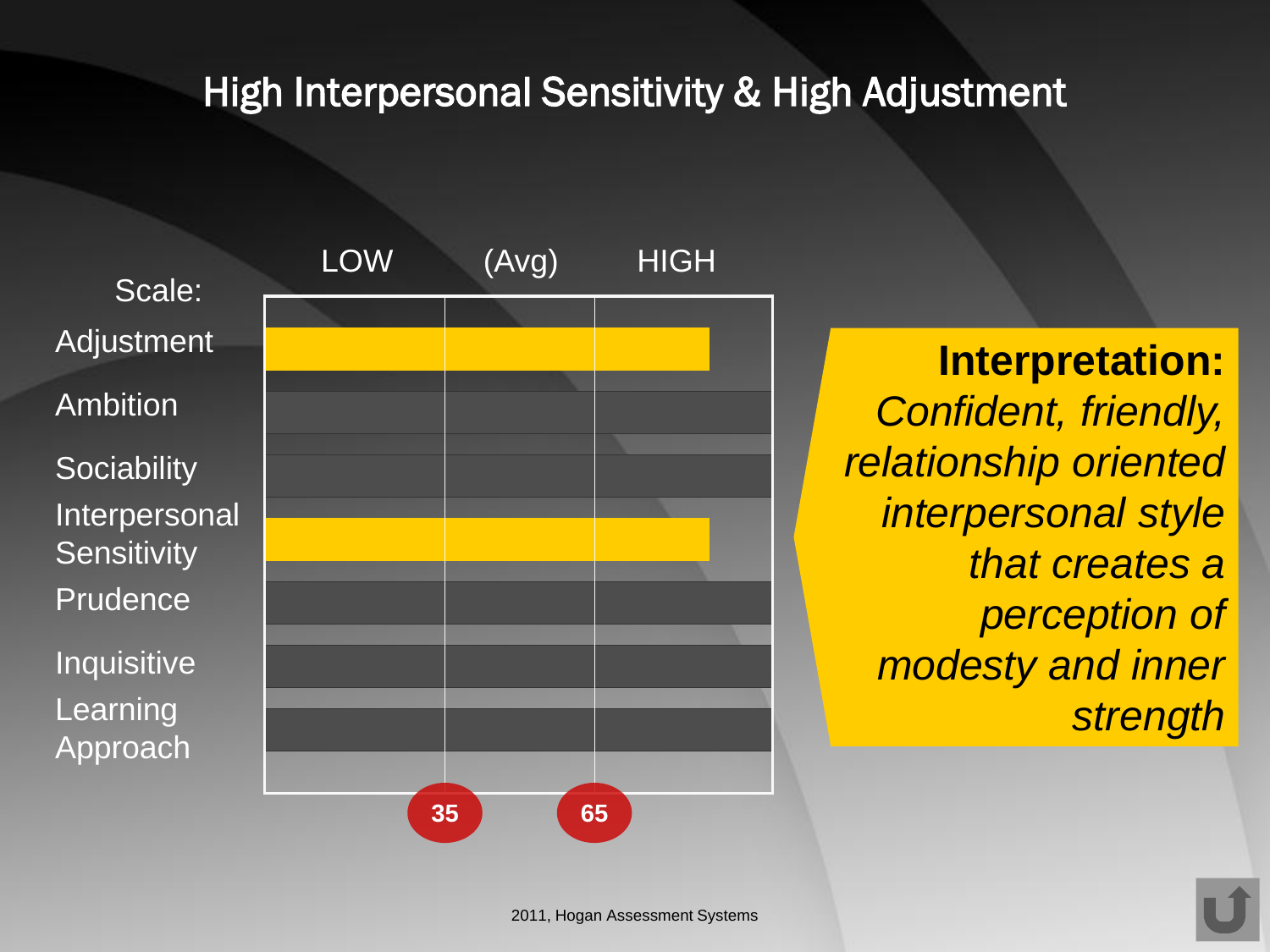## High Interpersonal Sensitivity & Low Adjustment

Scale: Adjustment Ambition **Sociability** Interpersonal **Sensitivity** Prudence Inquisitive Learning Approach



**Interpretation:** *Will try to build conflict free relations, will be upset when conflicts arise and will blame self when they occur*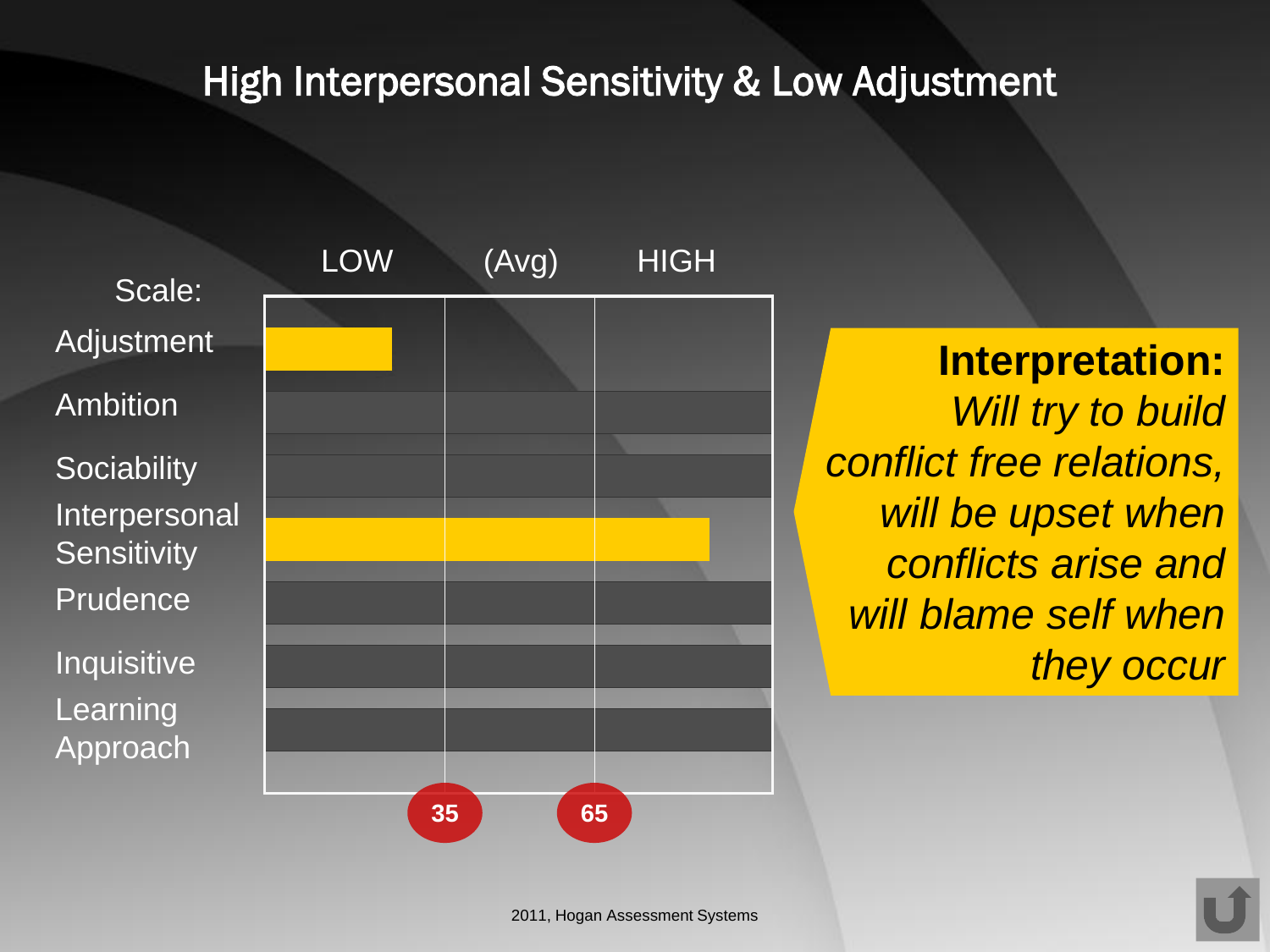# **High Interpersonal Sensitivity & High Sociability**

Scale: Adjustment Ambition **Sociability** Interpersonal **Sensitivity** Prudence Inquisitive Learning Approach



**Interpretation:** *Gregarious, outgoing, talkative person who will be seen as warm, friendly, approachable and charming*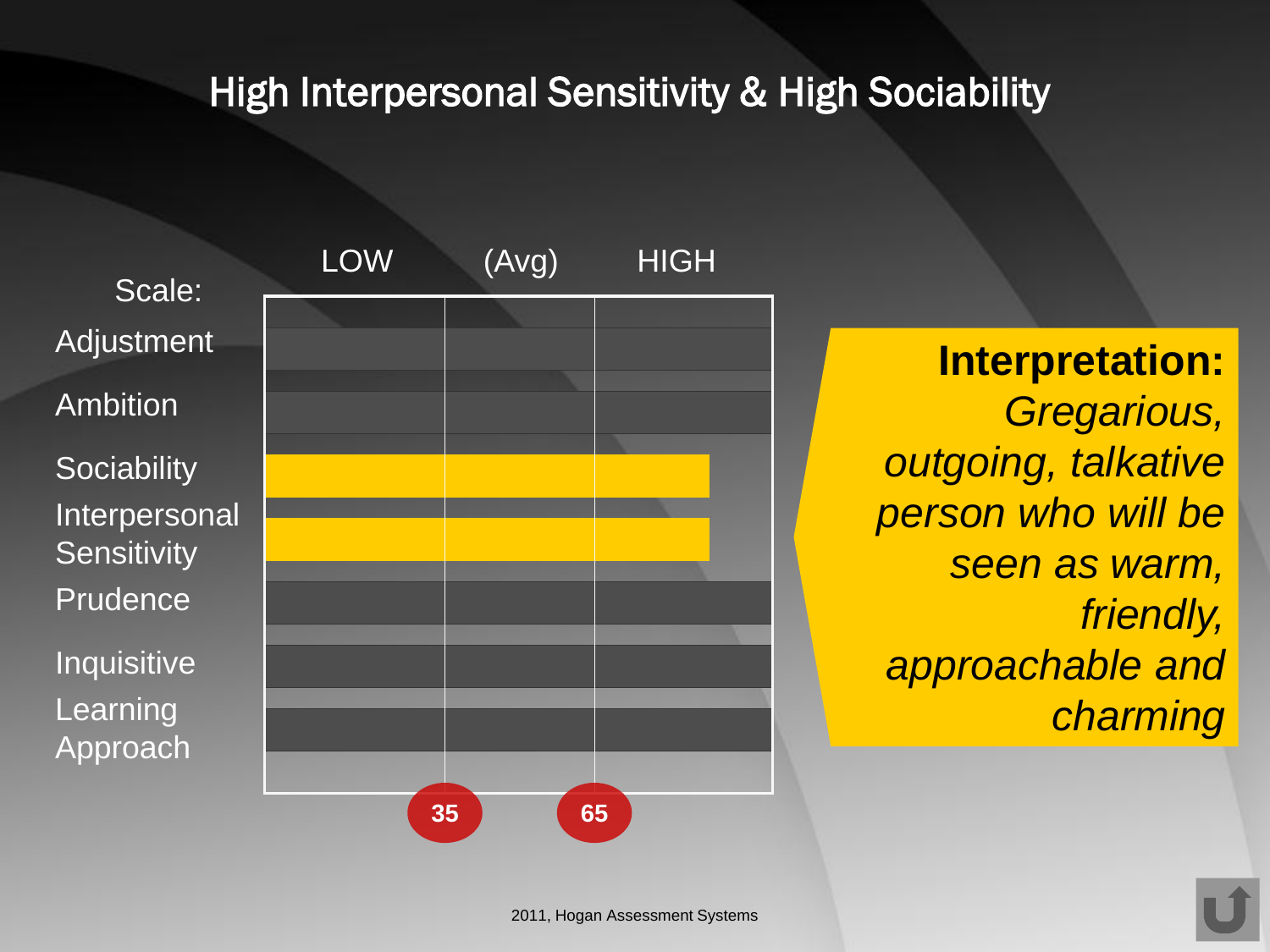#### **EXAMPLE High Interpersonal Sensitivity & Low Sociability**

Scale: Adjustment Ambition **Sociability** Interpersonal **Sensitivity** Prudence Inquisitive Learning Approach



**Interpretation:** *Will be reluctant to start new relationships but will be quite skilled at maintaining existing relationships*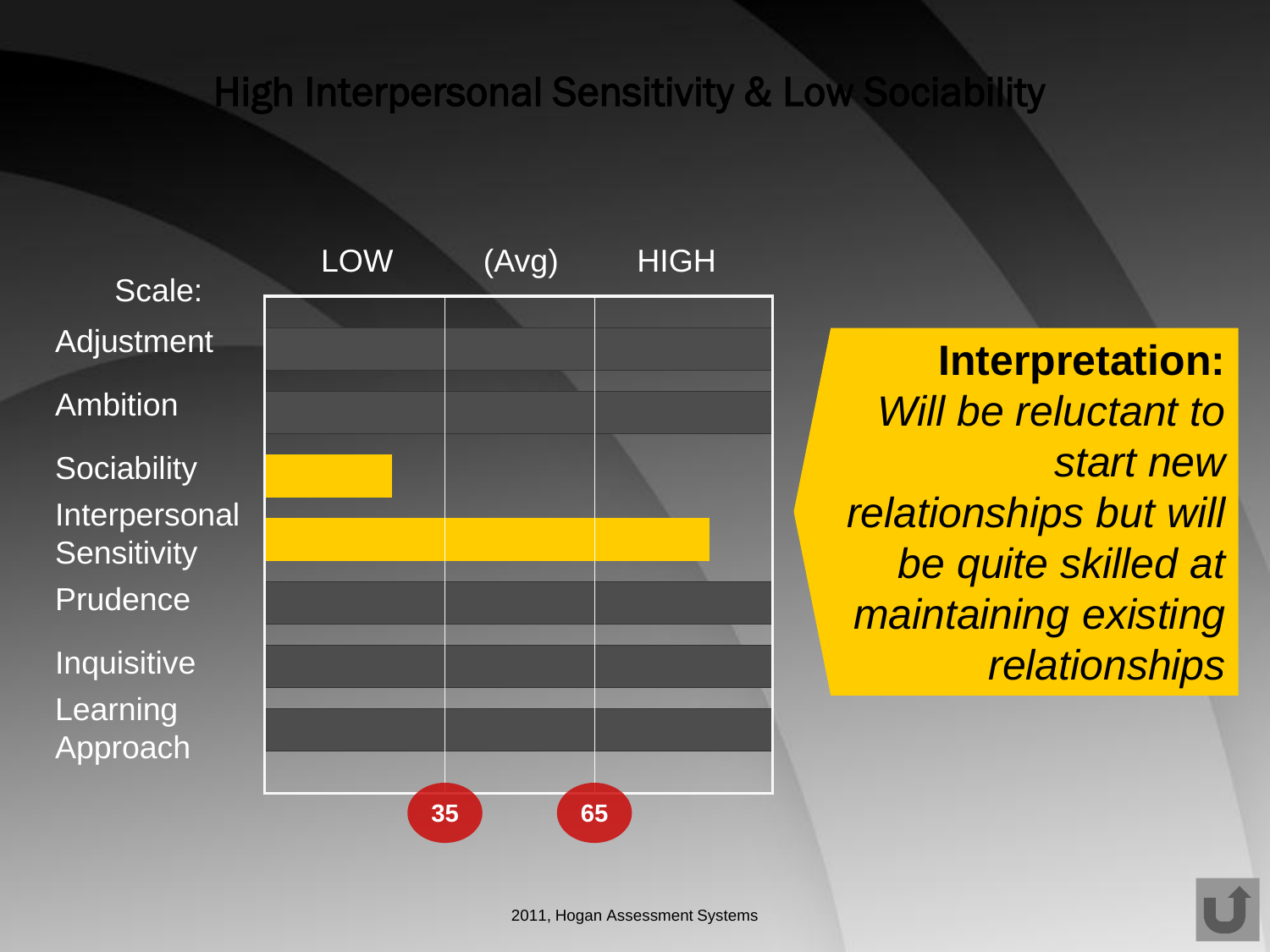# High Interpersonal Sensitivity & High Ambition

Scale: Adjustment Ambition **Sociability** Interpersonal **Sensitivity** Prudence Inquisitive Learning Approach



**Interpretation:** *Strong desires for achievement and success will be facilitated by real talent for building and maintaining relationships*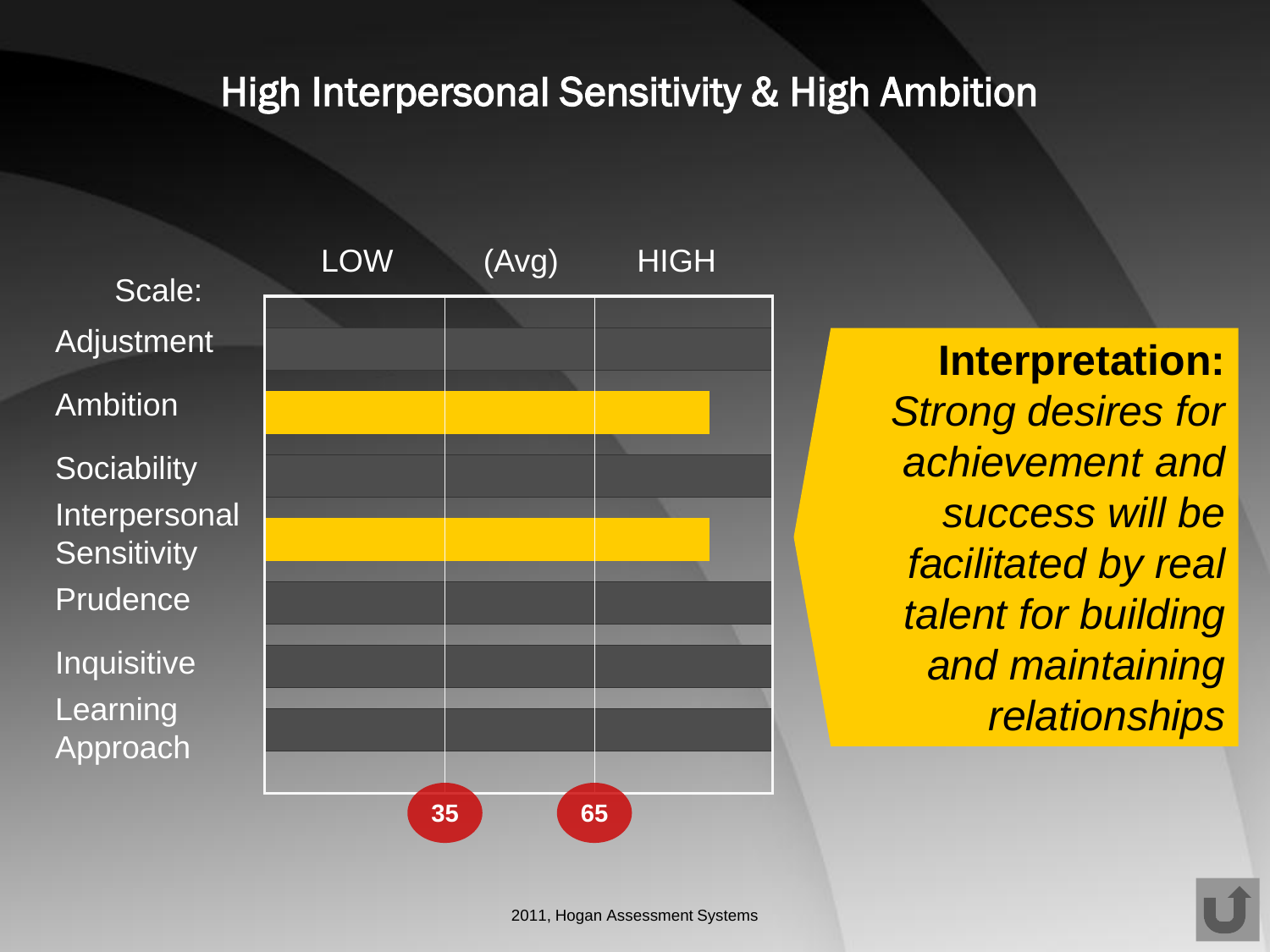# High Interpersonal Sensitivity & Low Ambition

Scale: Adjustment Ambition **Sociability** Interpersonal **Sensitivity** Prudence Inquisitive Learning Approach



**Interpretation:** *A pleasant and agreeable person who will seem rather meek, non-competitive, and unwilling to challenge others*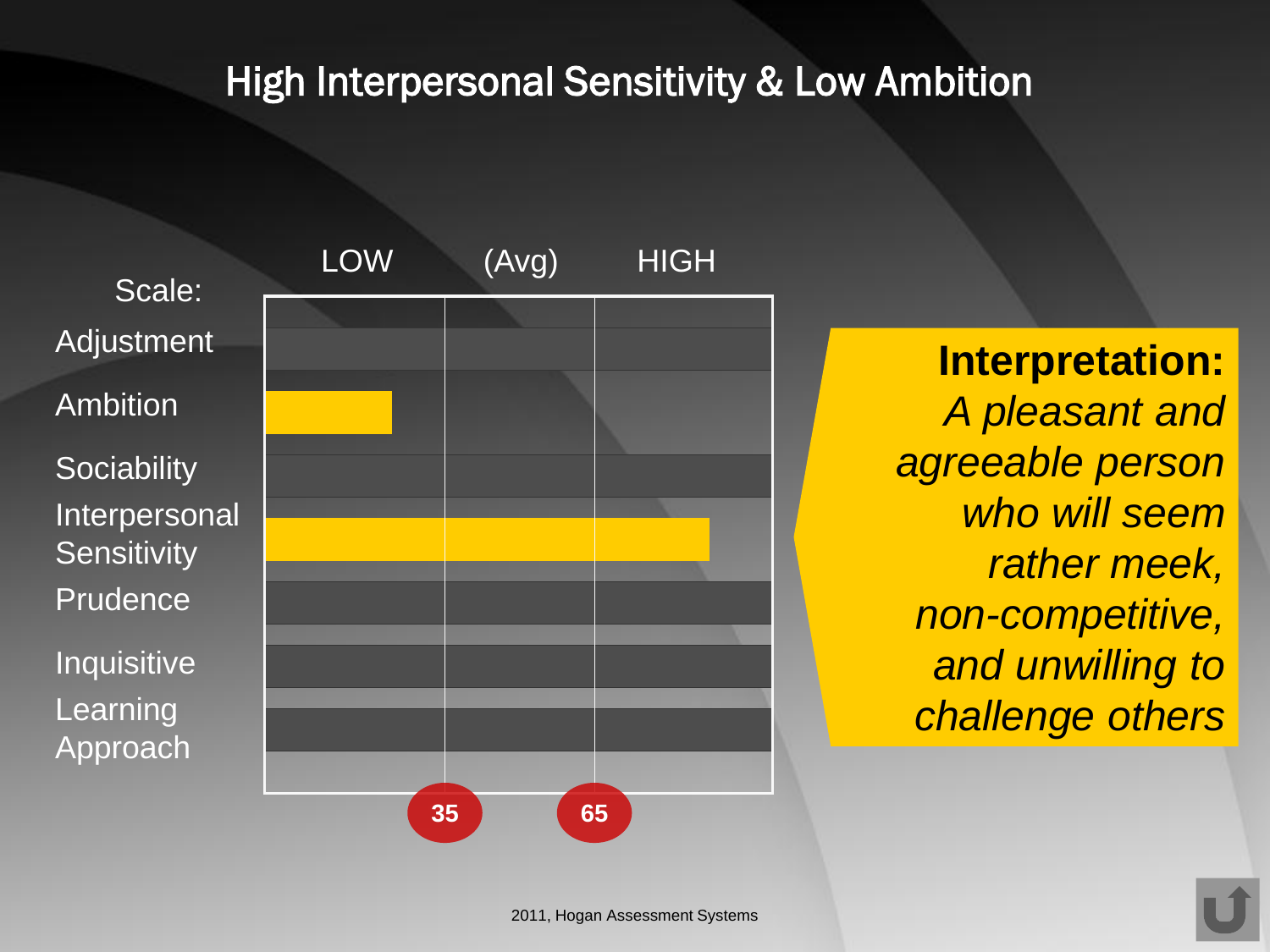# High Interpersonal Sensitivity & High Prudence

Scale: Adjustment Ambition **Sociability** Interpersonal **Sensitivity** Prudence Inquisitive Learning Approach



**Interpretation:** *Serious and conscientious person with high standards of performance but tolerant rather than self-righteous or picky*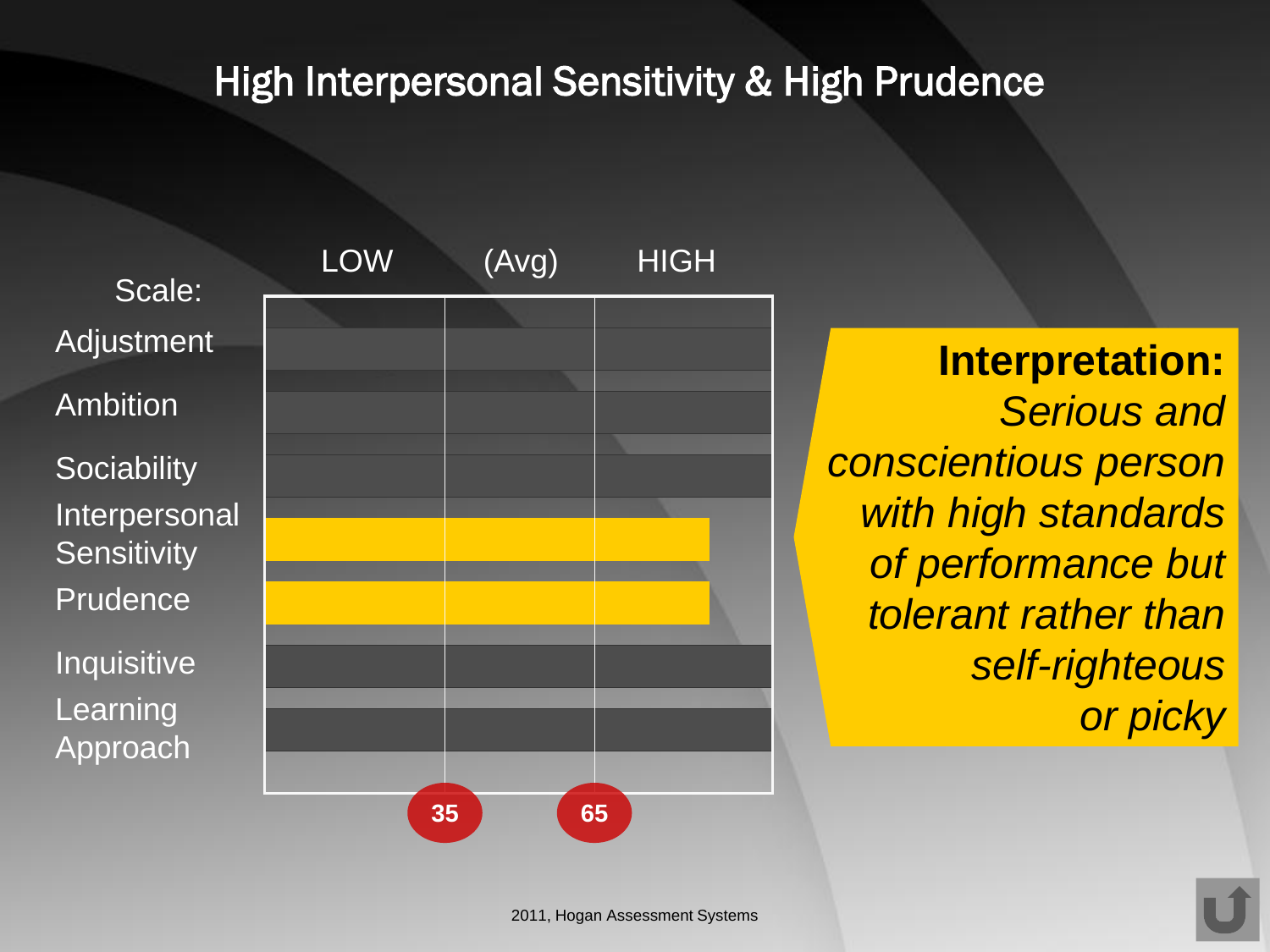## High Interpersonal Sensitivity & Low Prudence

Scale: Adjustment Ambition **Sociability** Interpersonal **Sensitivity** Prudence Inquisitive Learning Approach



**Interpretation:** *Pleasant, tolerant, and agreeable but with relatively low standards about timely and quality performance*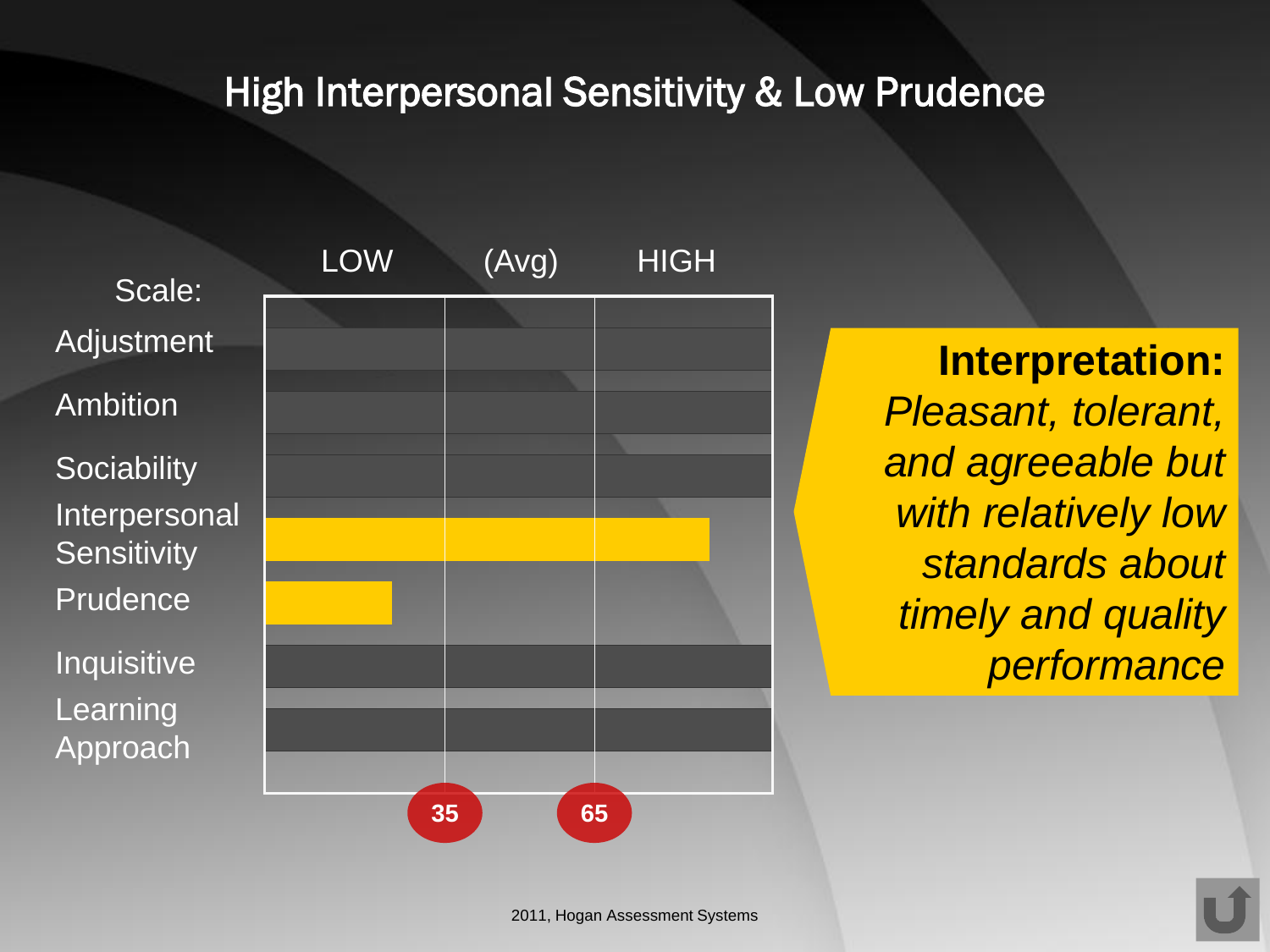# High Interpersonal Sensitivity & High Inquisitive

Scale: Adjustment Ambition **Sociability** Interpersonal **Sensitivity Prudence** Inquisitive Learning Approach



**Interpretation:** *Cordial and pleasant person with a lively imagination, willing to explore ideas regardless of how impractical they may be*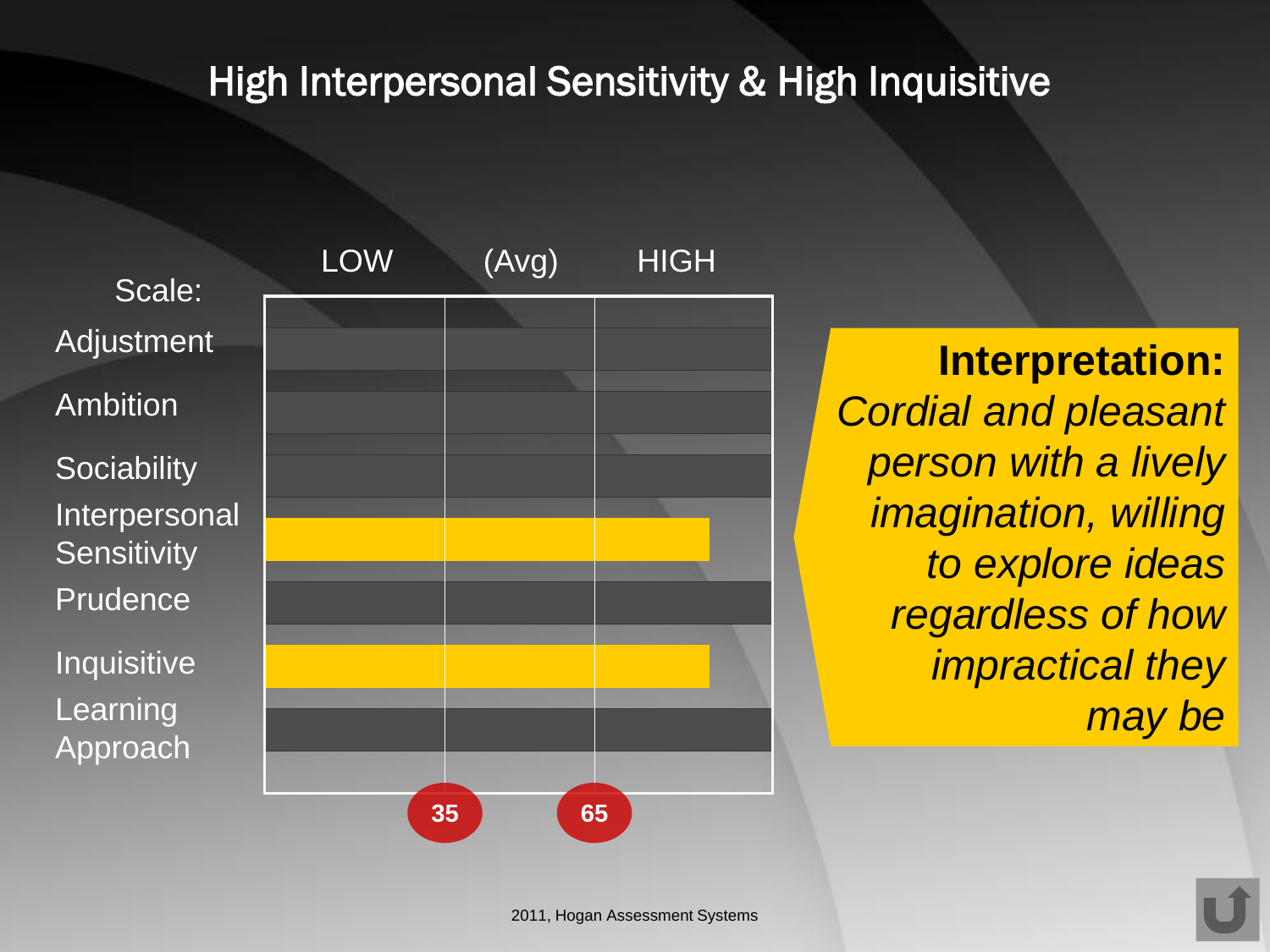## High Interpersonal Sensitivity & Low Inquisitive

Scale: Adjustment Ambition **Sociability** Interpersonal **Sensitivity** Prudence Inquisitive Learning Approach



**Interpretation:** *Warm and engaging person with a rather prosaic imagination and little interest in the big picture*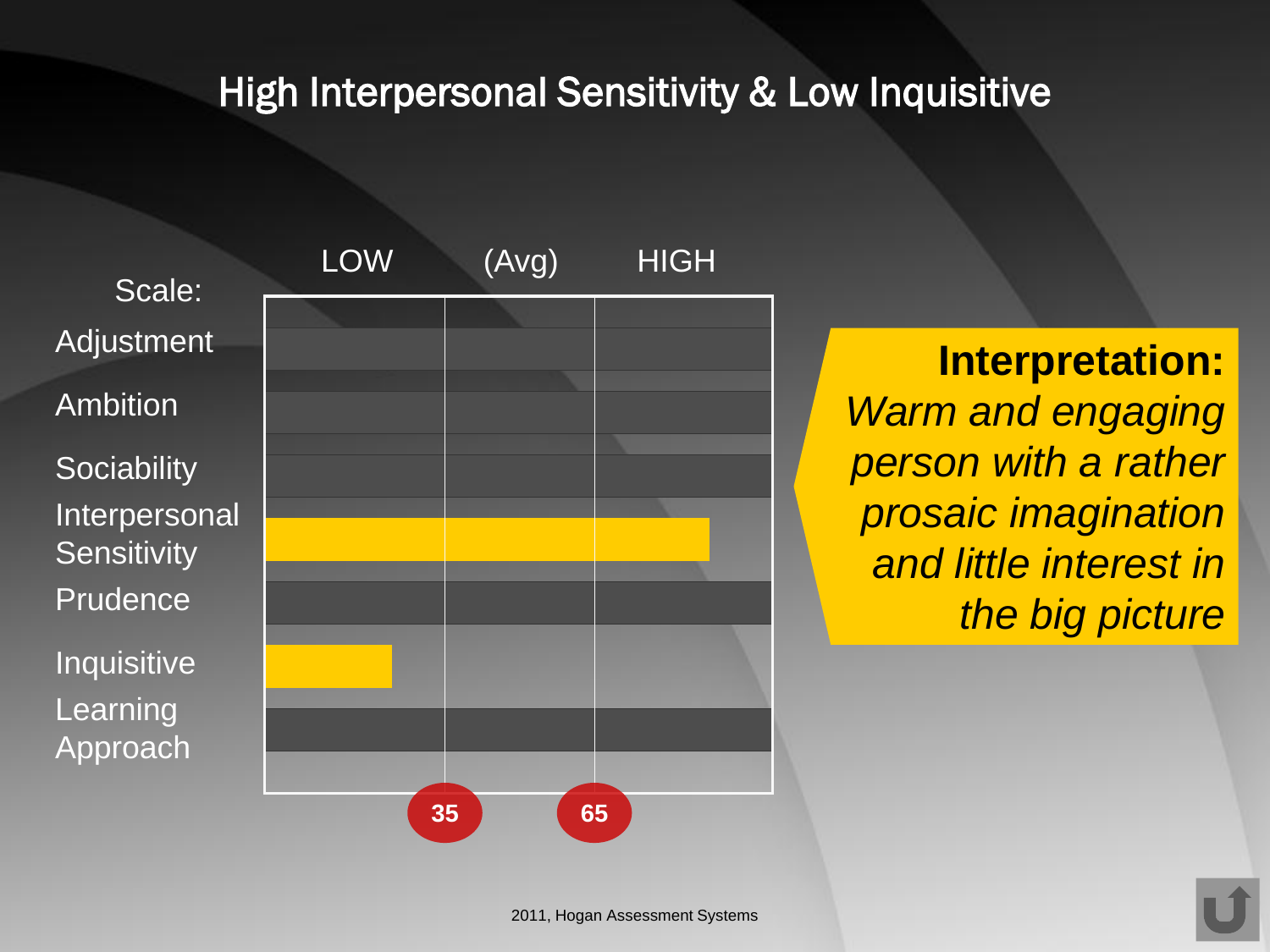High Interpersonal Sensitivity & High Learning Approach

Scale: Adjustment Ambition **Sociability** Interpersonal **Sensitivity Prudence Inquisitive** Learning Approach



**Interpretation:** *Bright and well informed person who doesn't flaunt his/her knowledge or criticize those who are less well educated*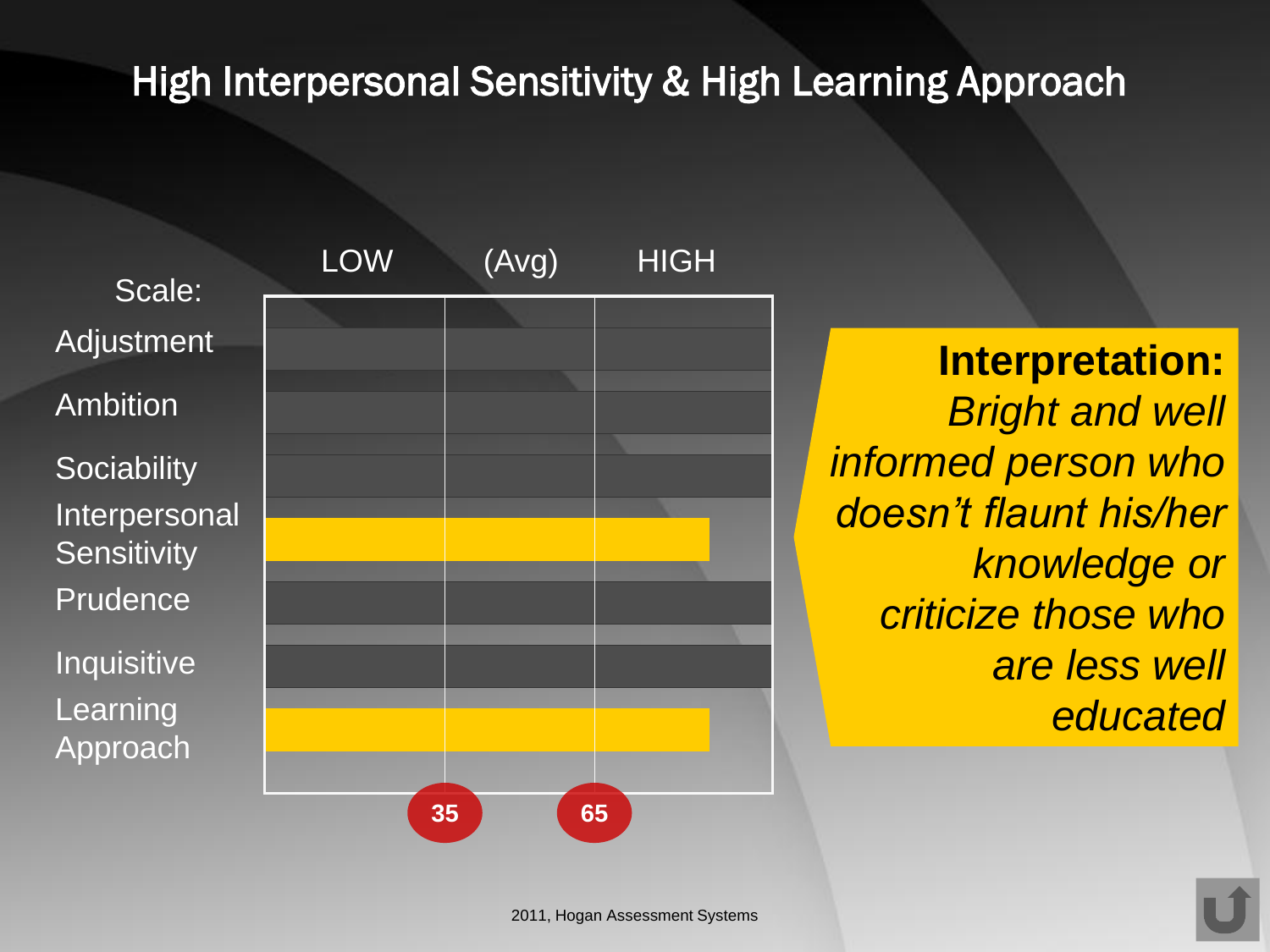## High Interpersonal Sensitivity & Low Learning Approach

Scale: Adjustment Ambition **Sociability** Interpersonal **Sensitivity** Prudence Inquisitive Learning Approach



**Interpretation:** *Pleasant and sociable colleague with little interest in formal learning, current events, or new developments in technology*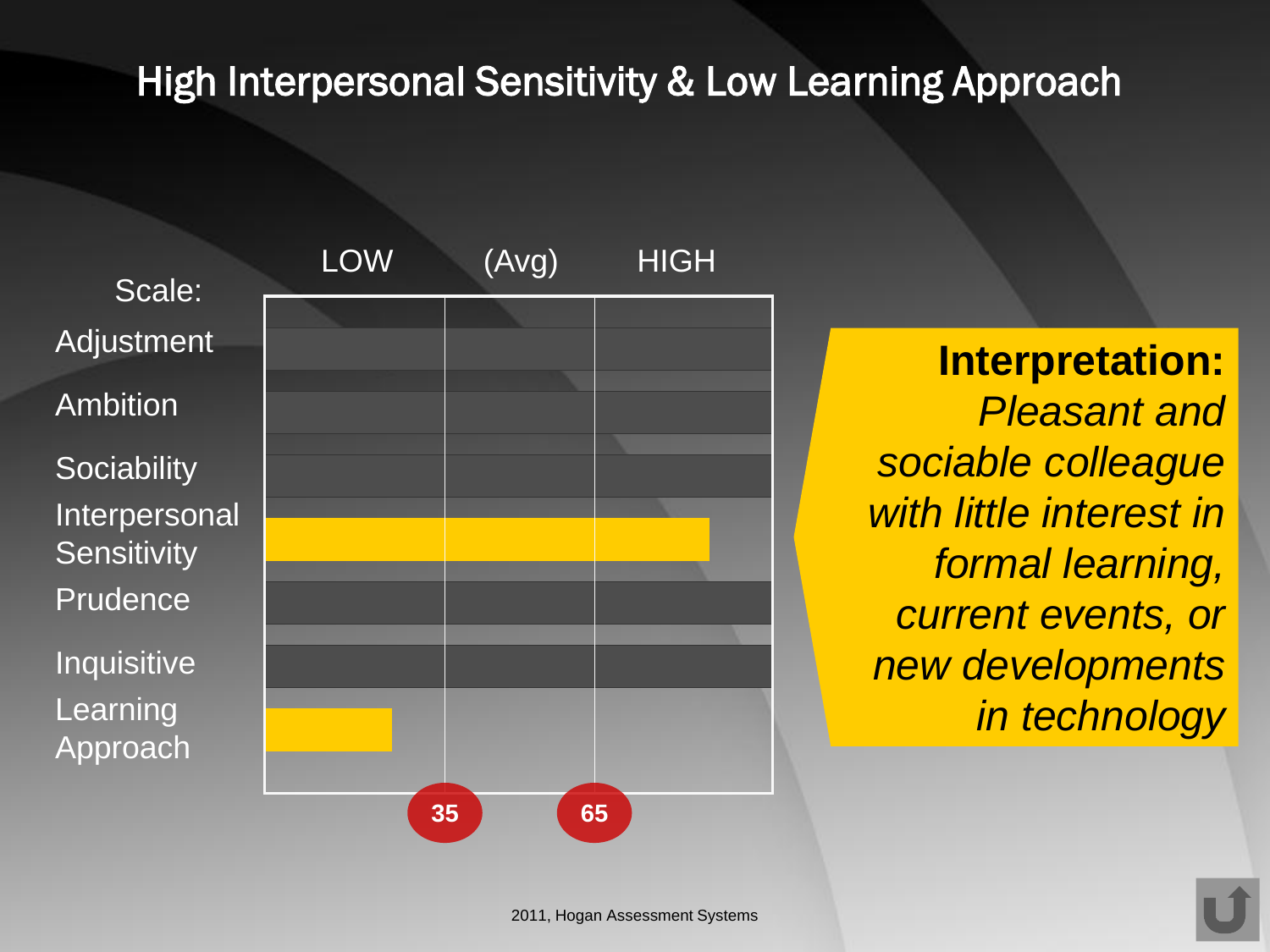## Low Interpersonal Sensitivity



# **Click on another scale: low or high**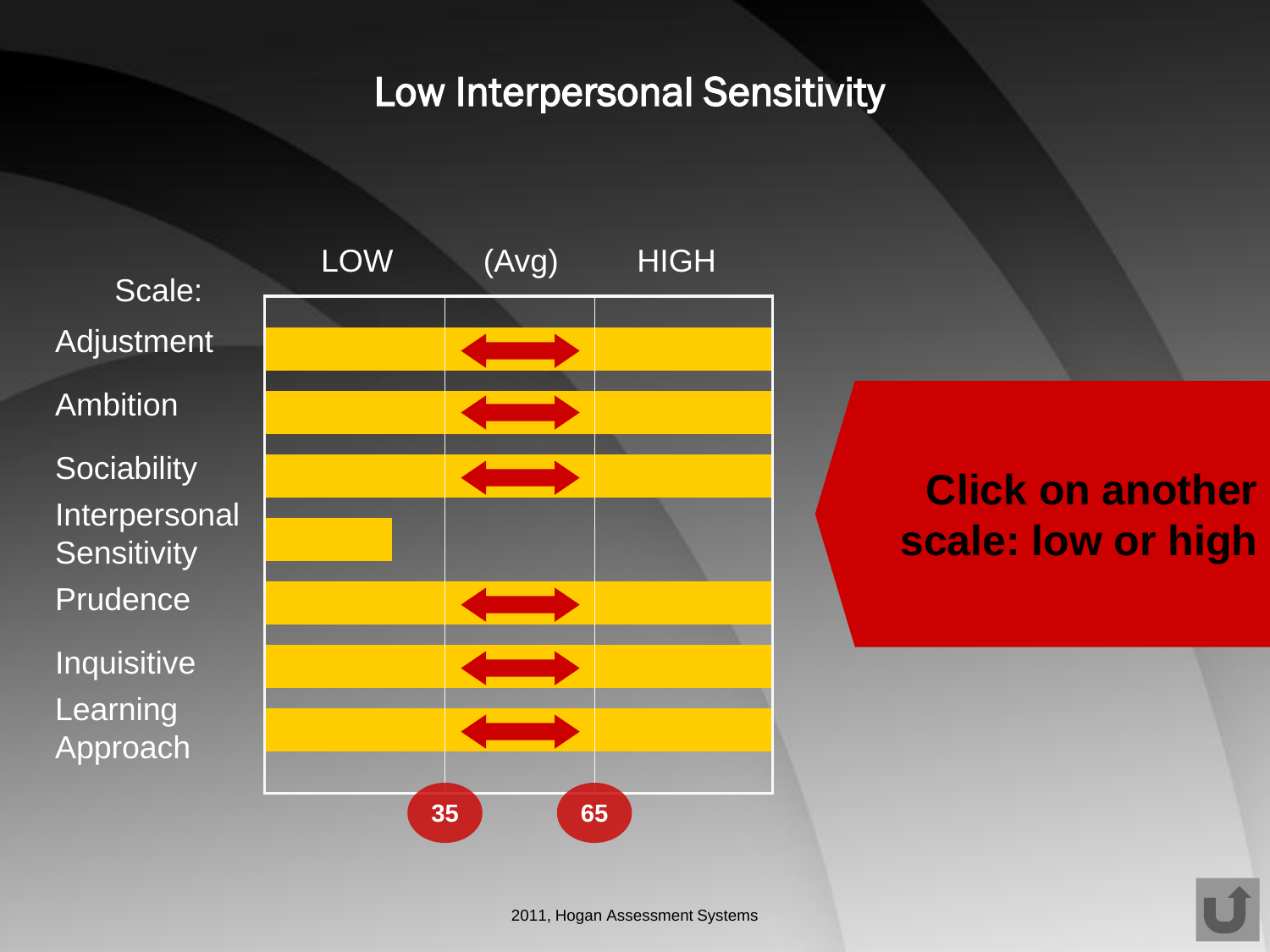#### Low Interpersonal Sensitivity & High Adjustment

Scale: Adjustment Ambition **Sociability** Interpersonal **Sensitivity Prudence** Inquisitive Learning Approach



**Interpretation:** *Will seem confident, self-assured, and perhaps arrogant, with a direct, challenging and blunt interpersonal style*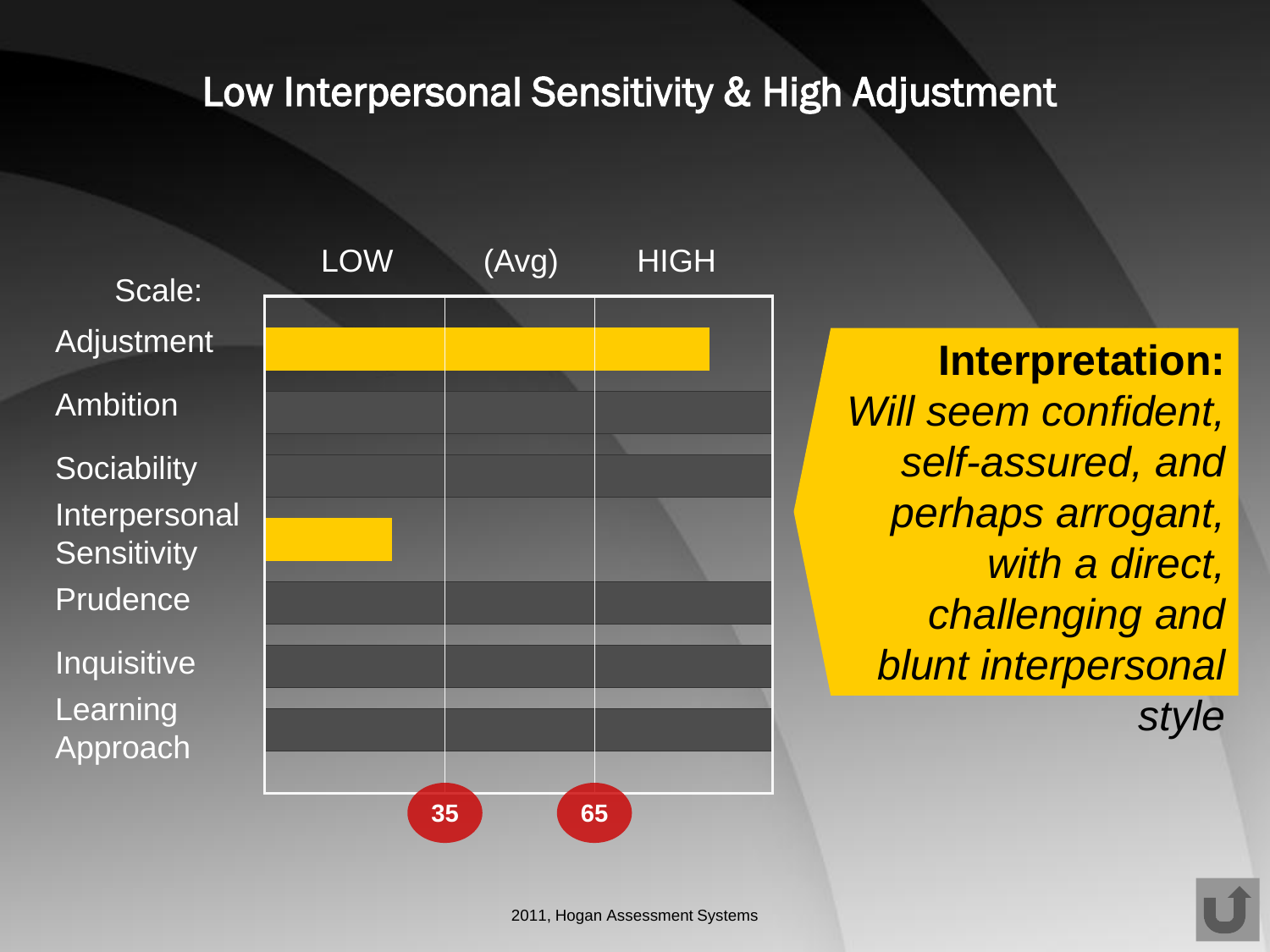#### Low Interpersonal Sensitivity & Low Adjustment

Scale: Adjustment Ambition **Sociability** Interpersonal **Sensitivity Prudence Inquisitive** Learning Approach



**Interpretation:** *Will be blunt and confrontational during interactions, but afterwards will worry about and feel guilty over damaging a relationship*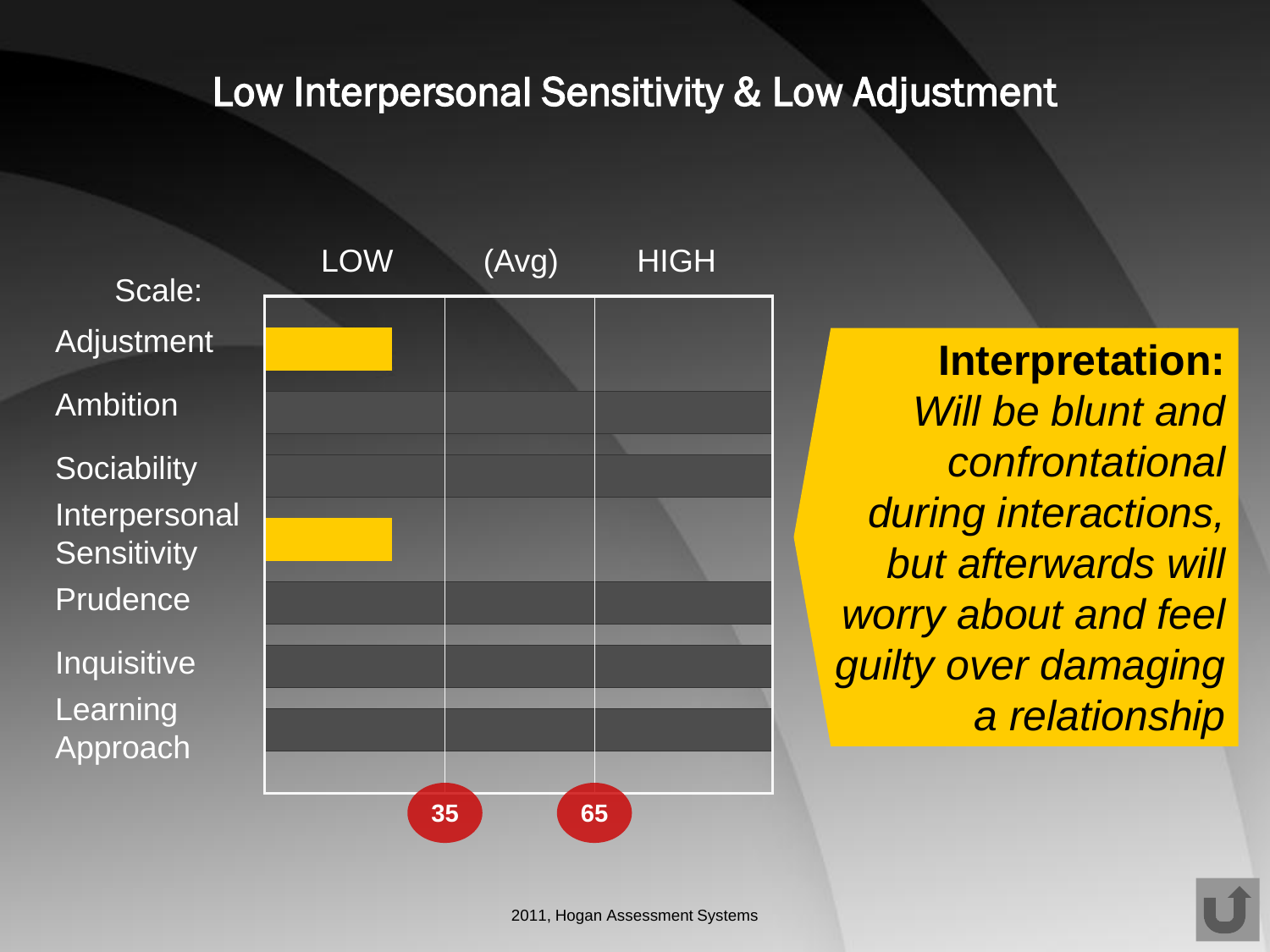## Low Interpersonal Sensitivity & High Sociability

Scale: Adjustment Ambition **Sociability** Interpersonal **Sensitivity Prudence** Inquisitive Learning Approach



**Interpretation:** *This person will be good at starting relationships but will have trouble maintaining them due to his/her blunt interpersonal style*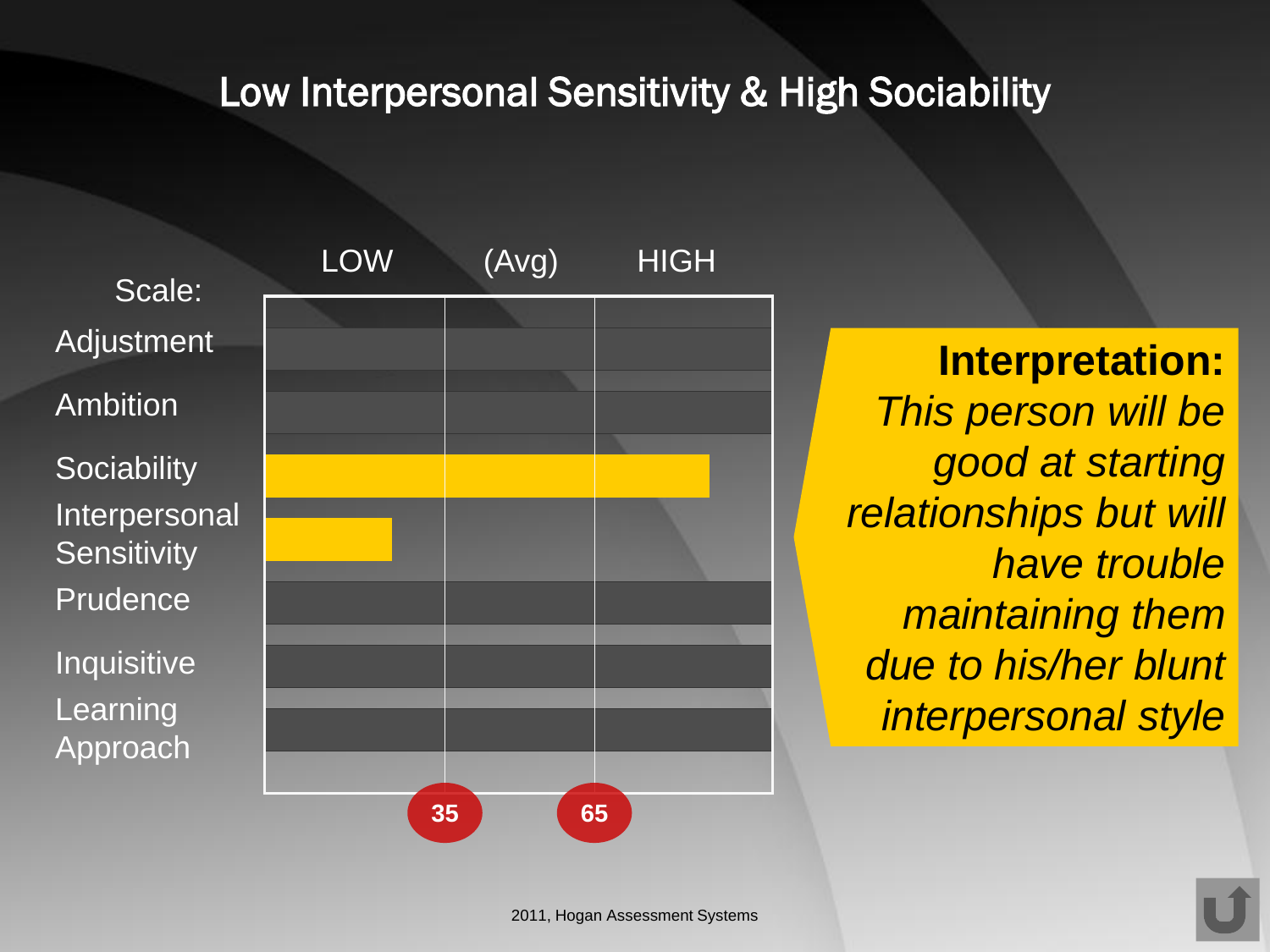#### Low Interpersonal Sensitivity & Low Sociability





**Interpretation:** *A quiet, even shy person who nonetheless is rather tough and willing to confront others when necessary*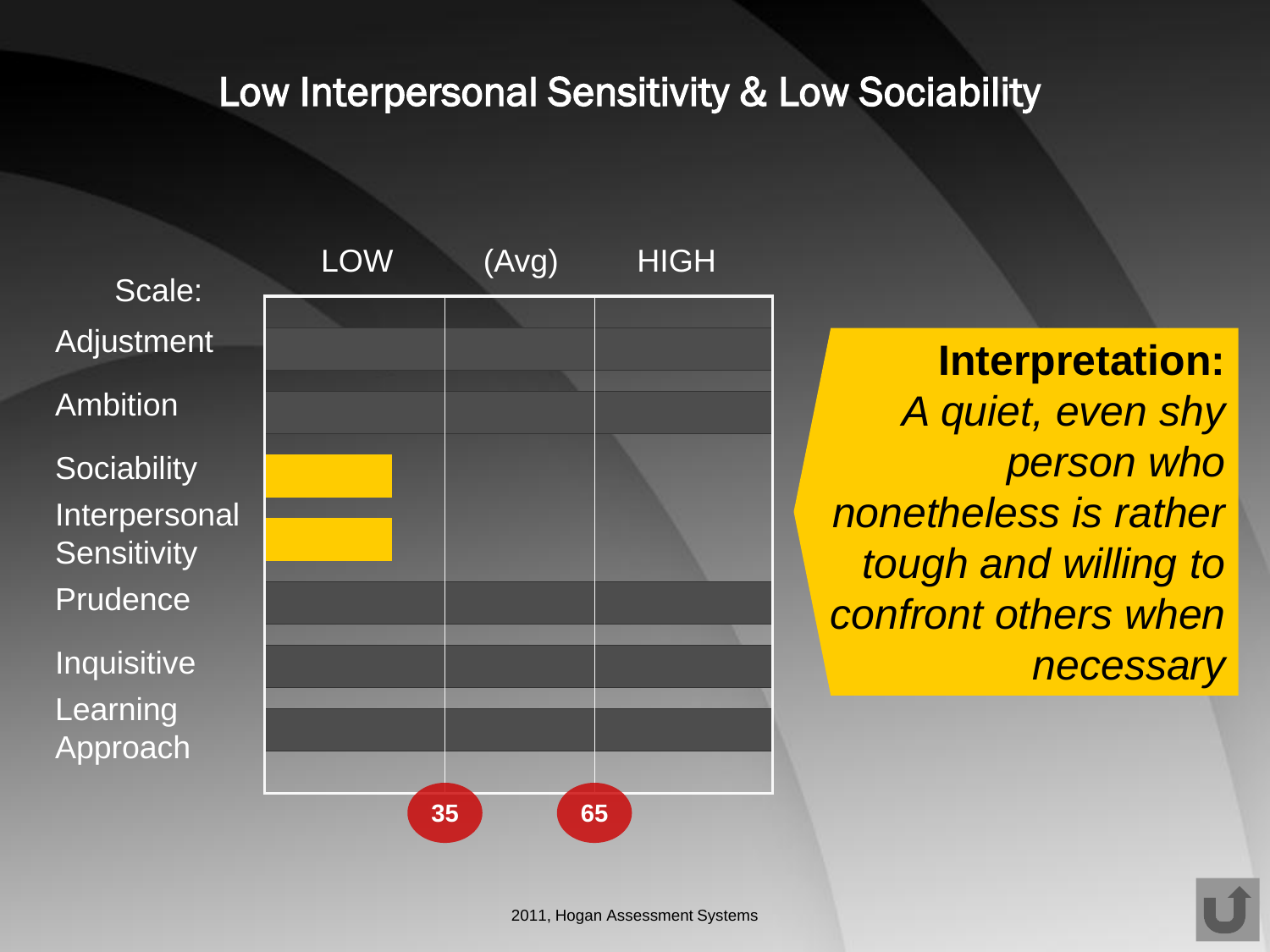## Low Interpersonal Sensitivity & High Ambition

Scale: Adjustment Ambition **Sociability** Interpersonal **Sensitivity Prudence** Inquisitive Learning **Approach** 



**Interpretation:** *Hardworking, competitive, and achievement oriented, combined with a blunt and challenging interpersonal style*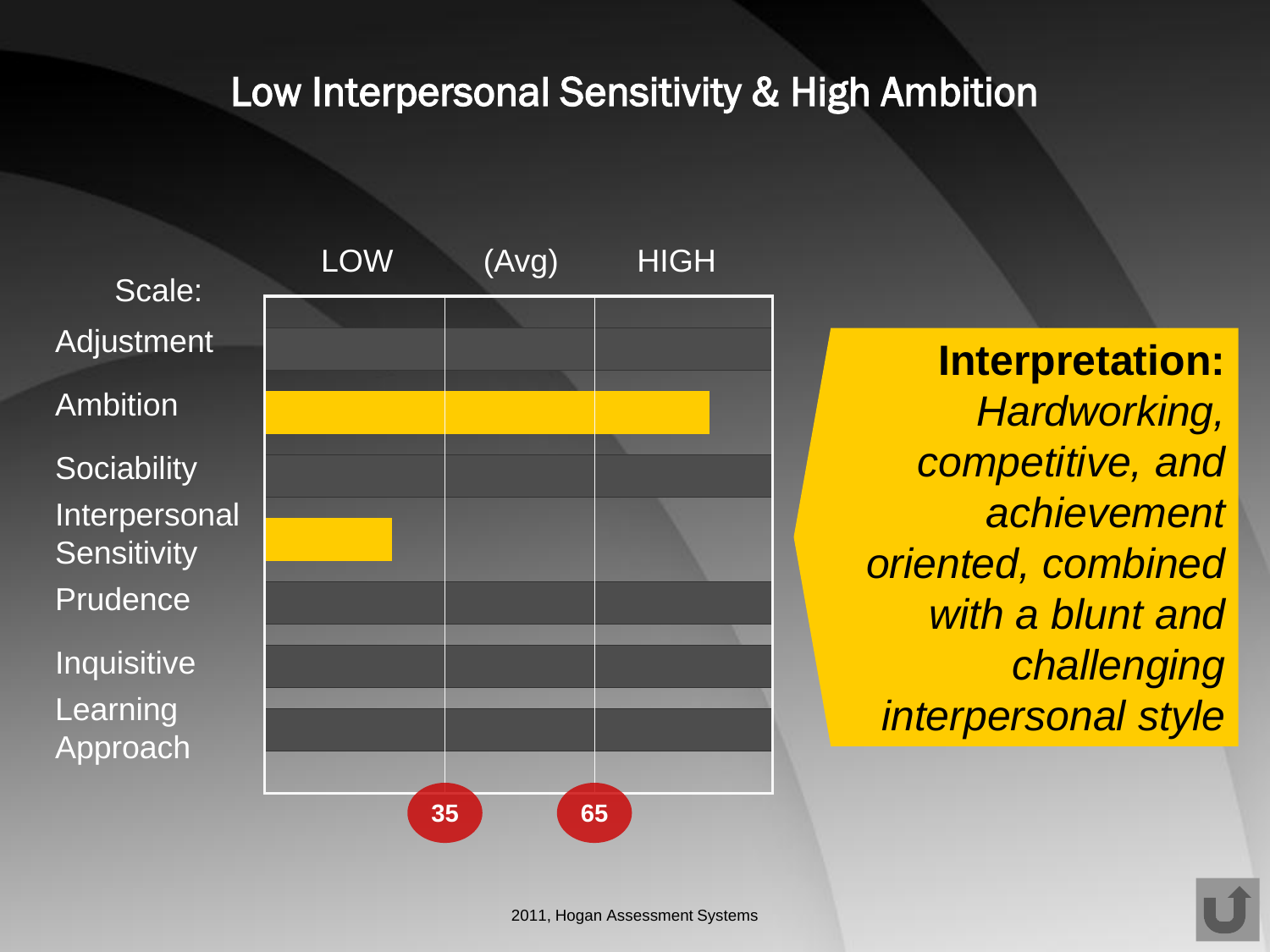## Low Interpersonal Sensitivity & Low Ambition

Scale: Adjustment Ambition **Sociability** Interpersonal **Sensitivity Prudence** Inquisitive Learning Approach



**Interpretation:** *Will tend to be argumentative or disagreeable, but with little desire to "win" such interactions or even make a point*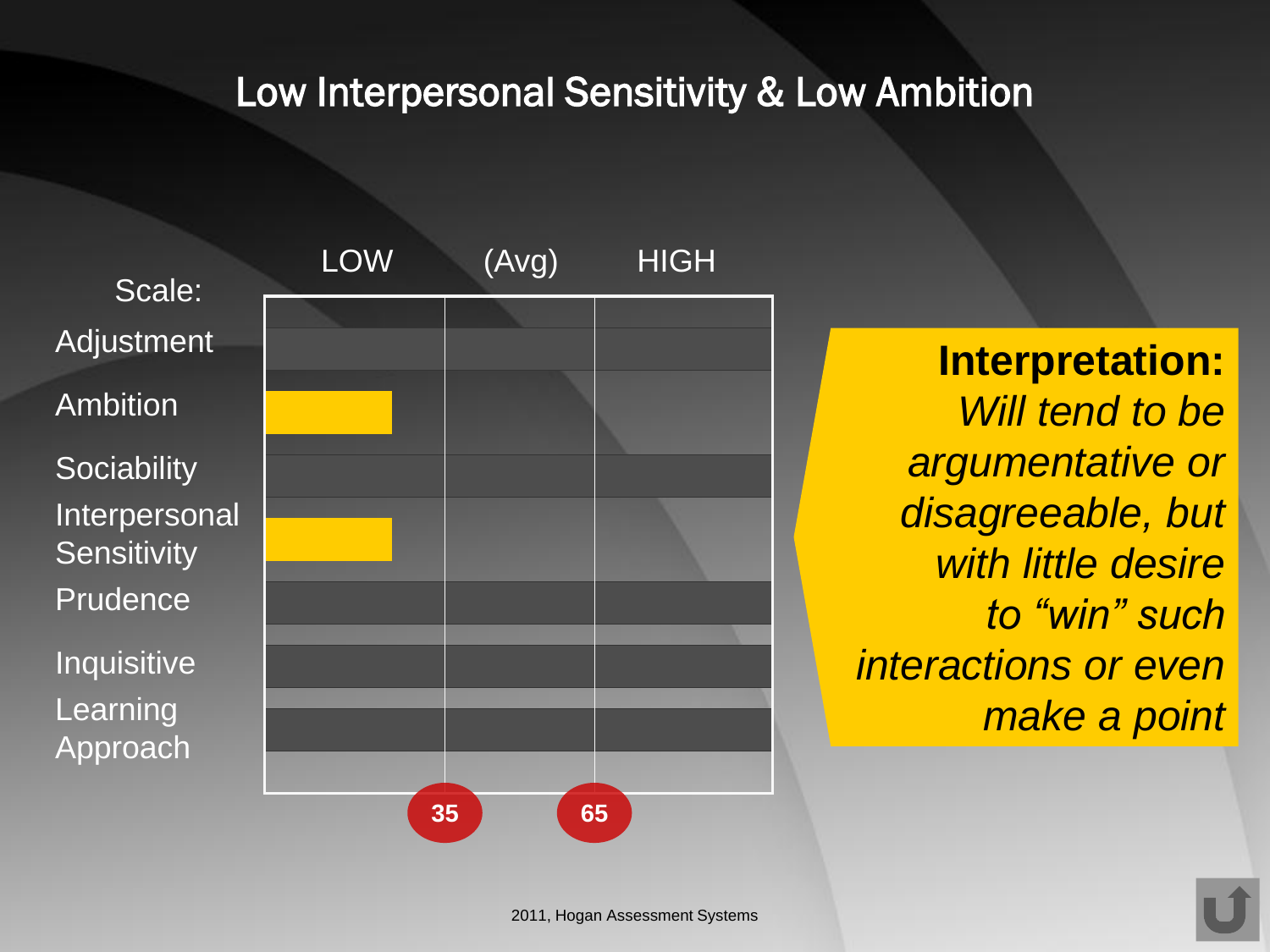#### Low Interpersonal Sensitivity & High Prudence

Scale: Adjustment Ambition **Sociability** Interpersonal **Sensitivity** Prudence Inquisitive Learning Approach



**Interpretation:** *Will be blunt and direct and tend to confront people who don't work hard, stay focused, or pay attention to detail*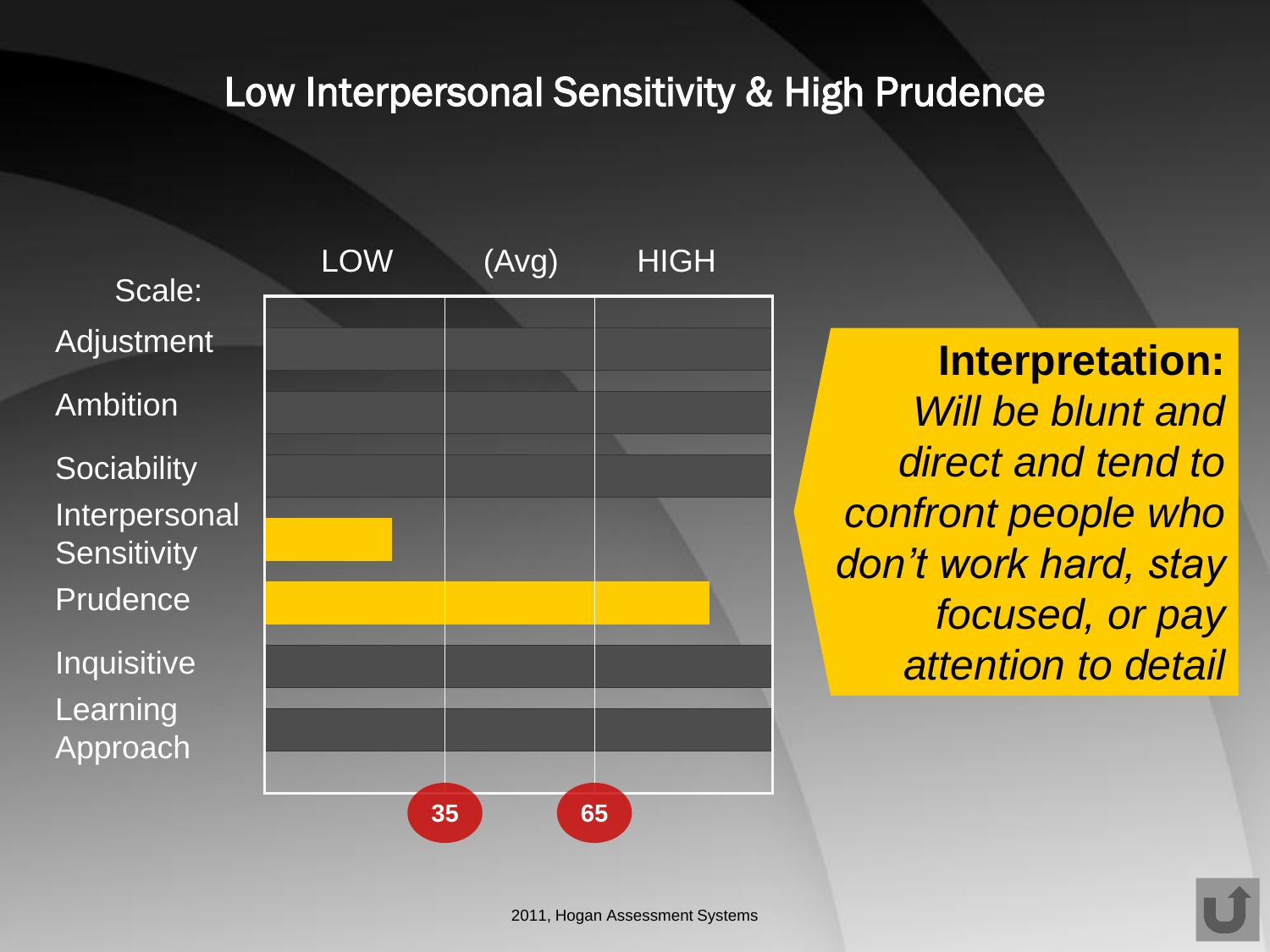#### Low Interpersonal Sensitivity & Low Prudence

Scale: Adjustment Ambition **Sociability** Interpersonal **Sensitivity** Prudence Inquisitive Learning Approach



**Interpretation:** *Will be impulsive, self-absorbed, confrontational, and a poor team player but can work with little supervision*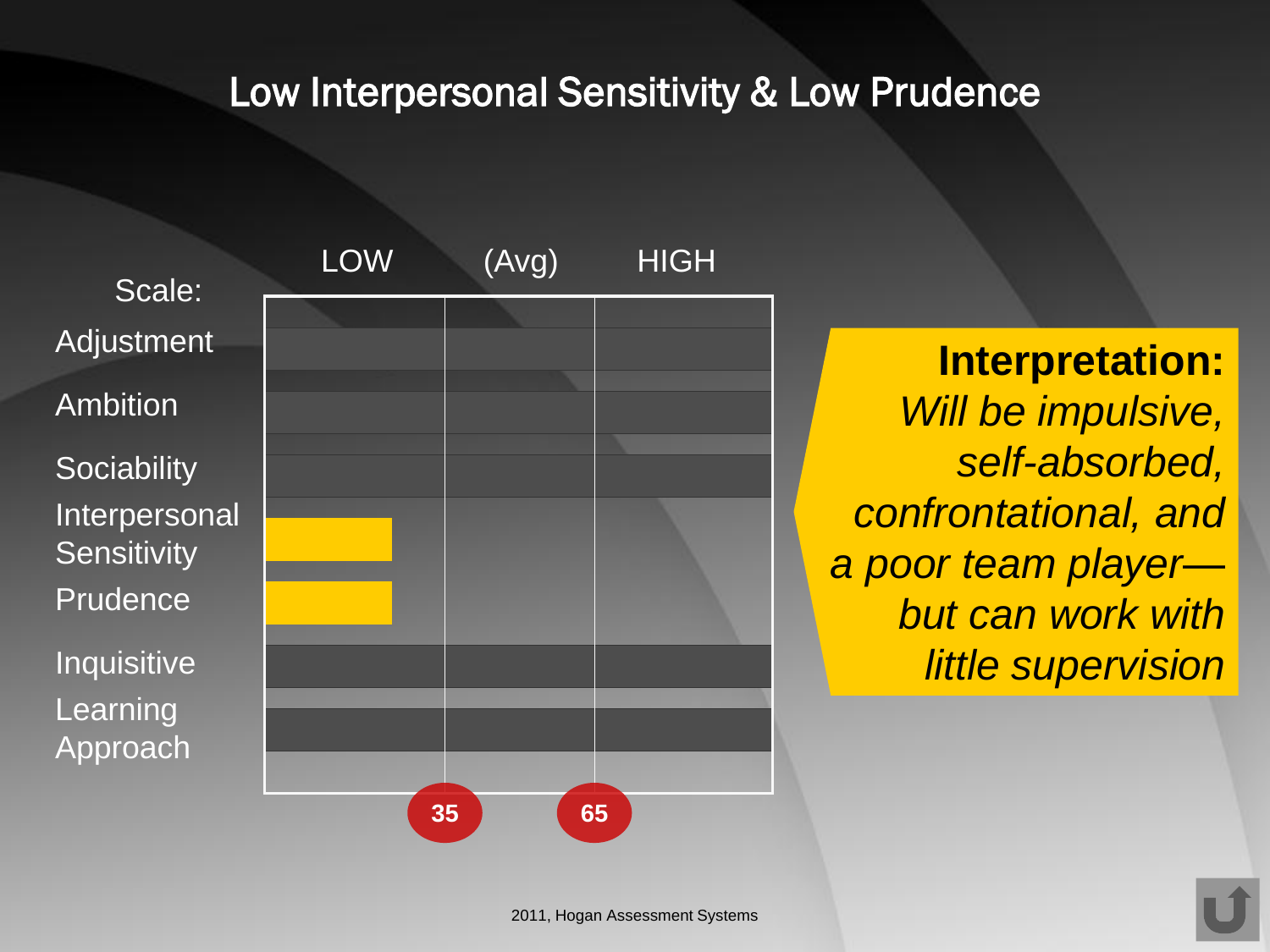## Low Interpersonal Sensitivity & High Inquisitive

Scale: Adjustment Ambition **Sociability** Interpersonal **Sensitivity** Prudence Inquisitive Learning Approach



**Interpretation:** *Will be curious, open-minded, and intellectually engaged, with a propensity to play the devil's advocate and challenge others' views*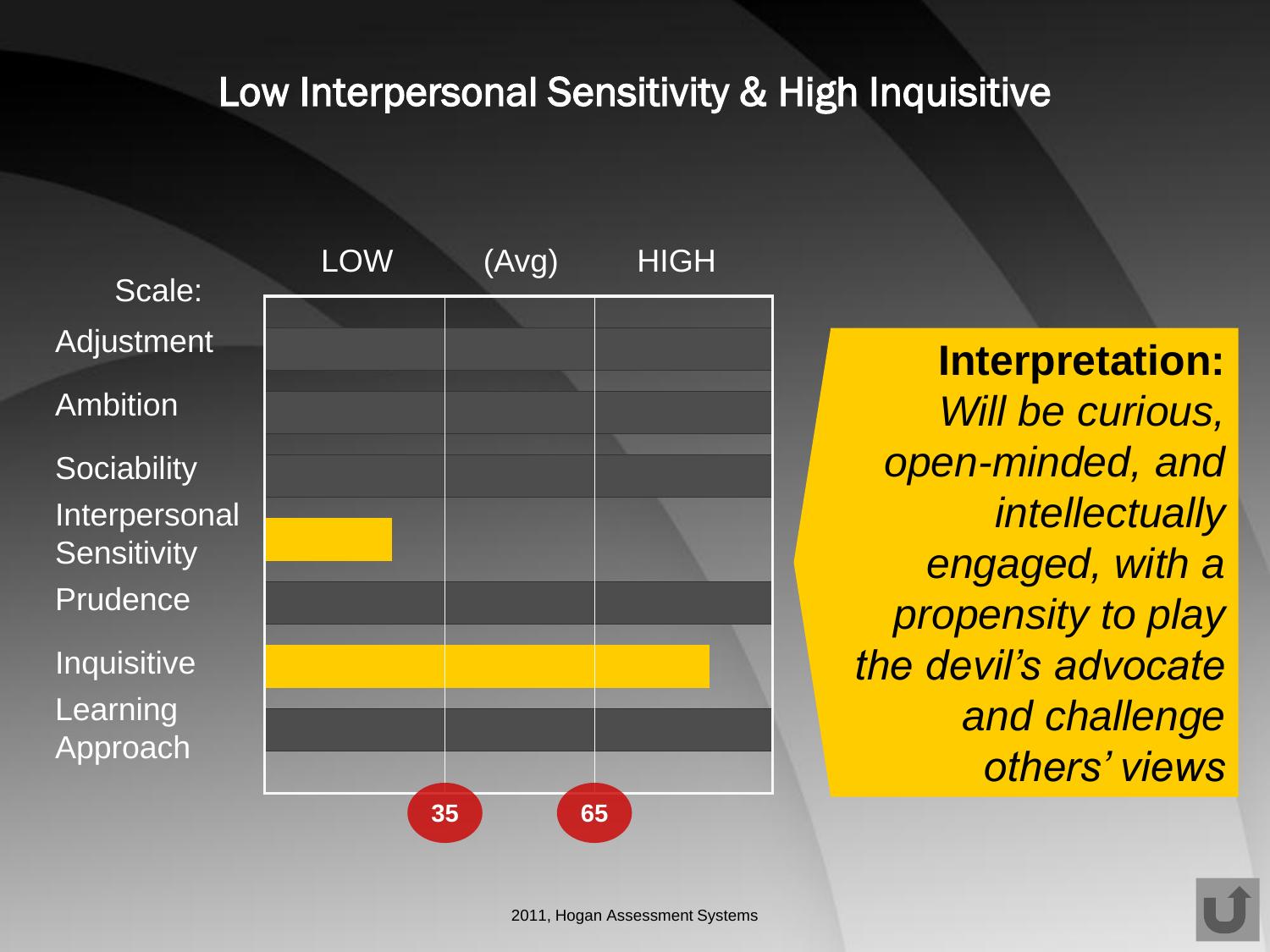## Low Interpersonal Sensitivity & Low Inquisitive

Scale: Adjustment Ambition **Sociability** Interpersonal **Sensitivity** Prudence Inquisitive Learning Approach



**Interpretation:** *Should be a tough minded pragmatist with little tolerance for wooly-minded abstractions or risky innovations*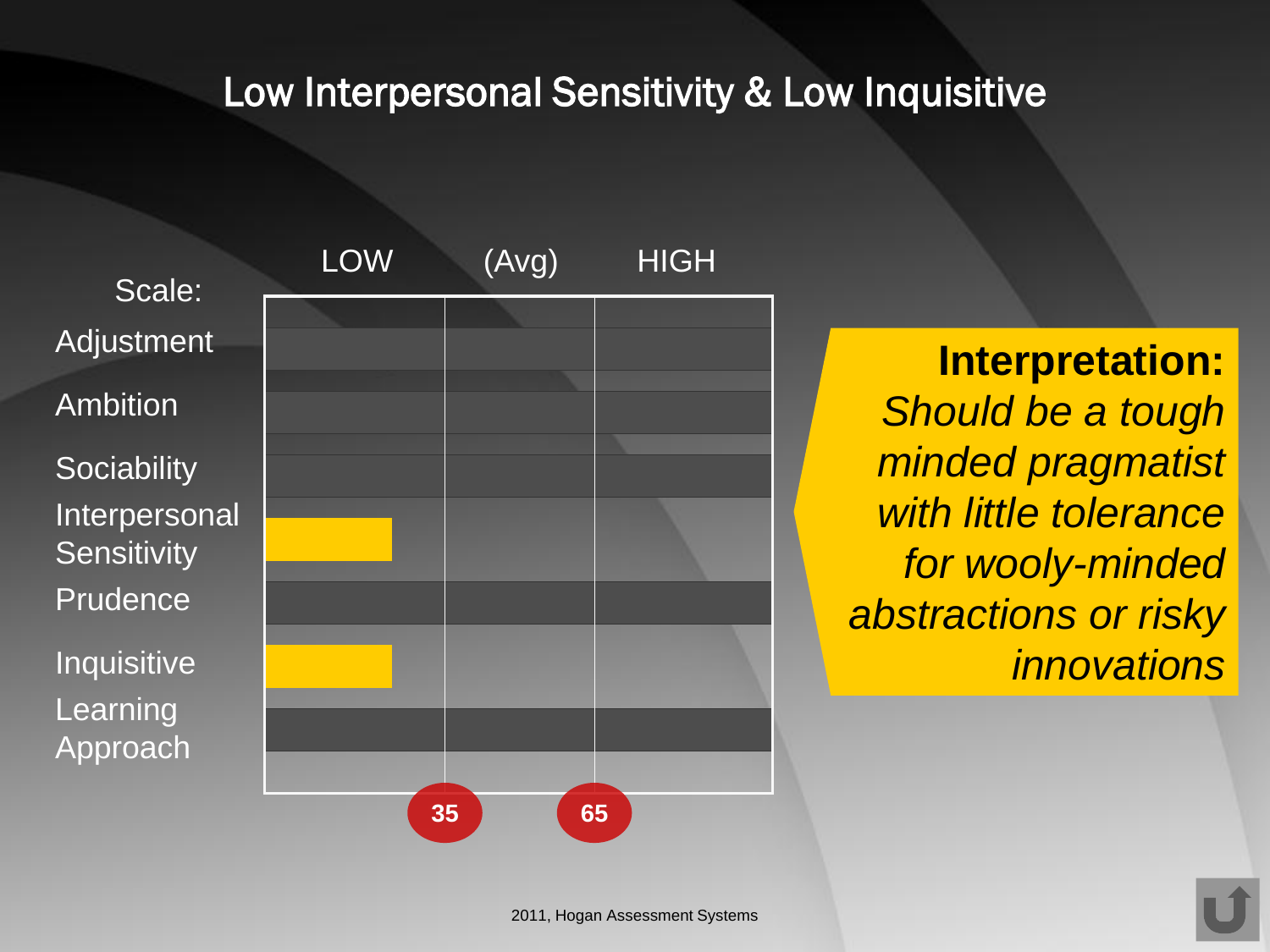## Low Interpersonal Sensitivity & High Learning Approach

Scale: Adjustment Ambition **Sociability** Interpersonal **Sensitivity Prudence** Inquisitive Learning Approach



**Interpretation:** *Should seem bright, well-informed and eager to learn, and willing to challenge the ideas of others*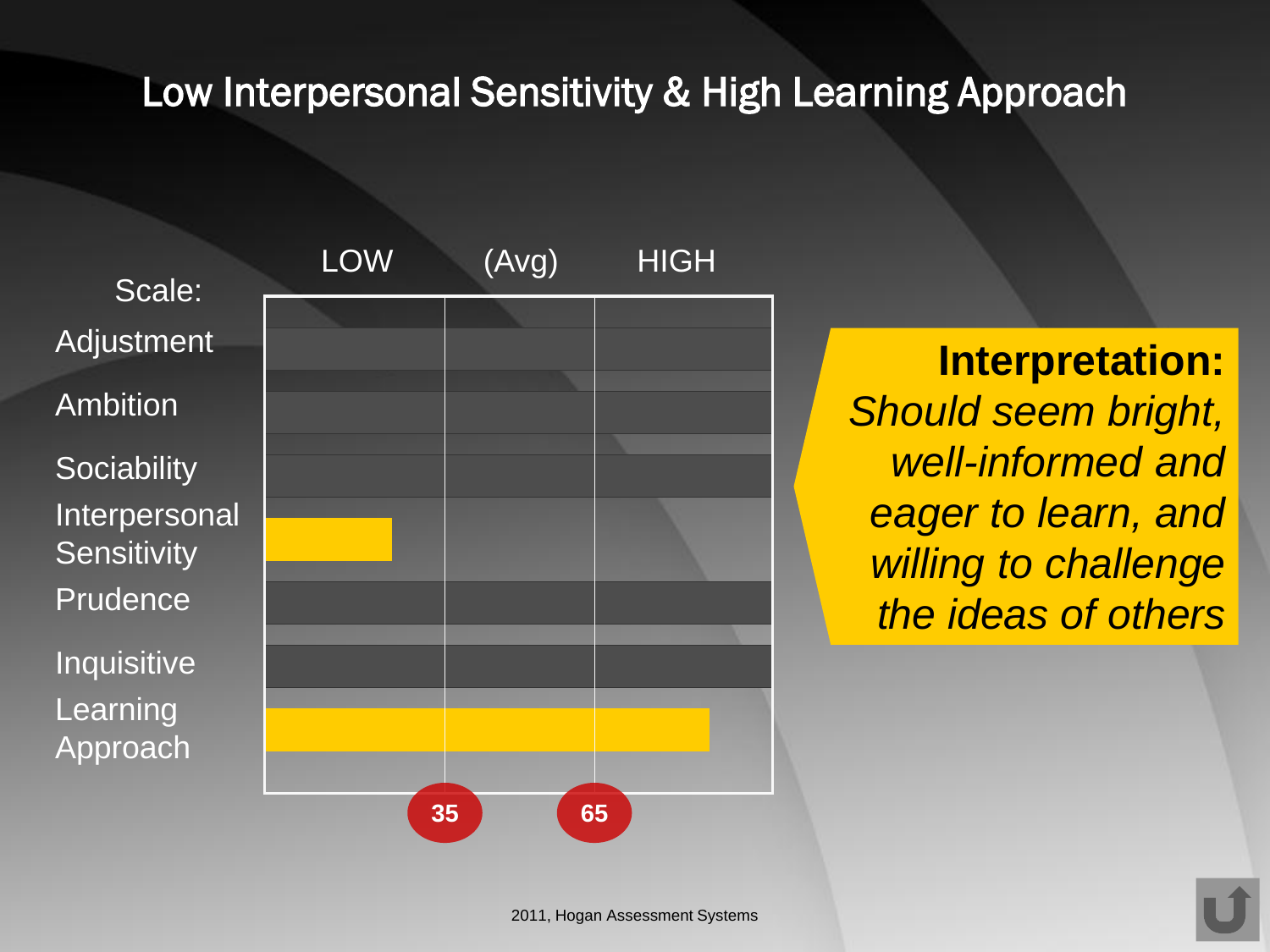#### Low Interpersonal Sensitivity & Low Learning Approach

Scale: Adjustment Ambition **Sociability** Interpersonal **Sensitivity** Prudence Inquisitive Learning Approach



**Interpretation:** *Uses experience as the basis for an argumentative, challenging interpersonal style while discounting the value of formal learning*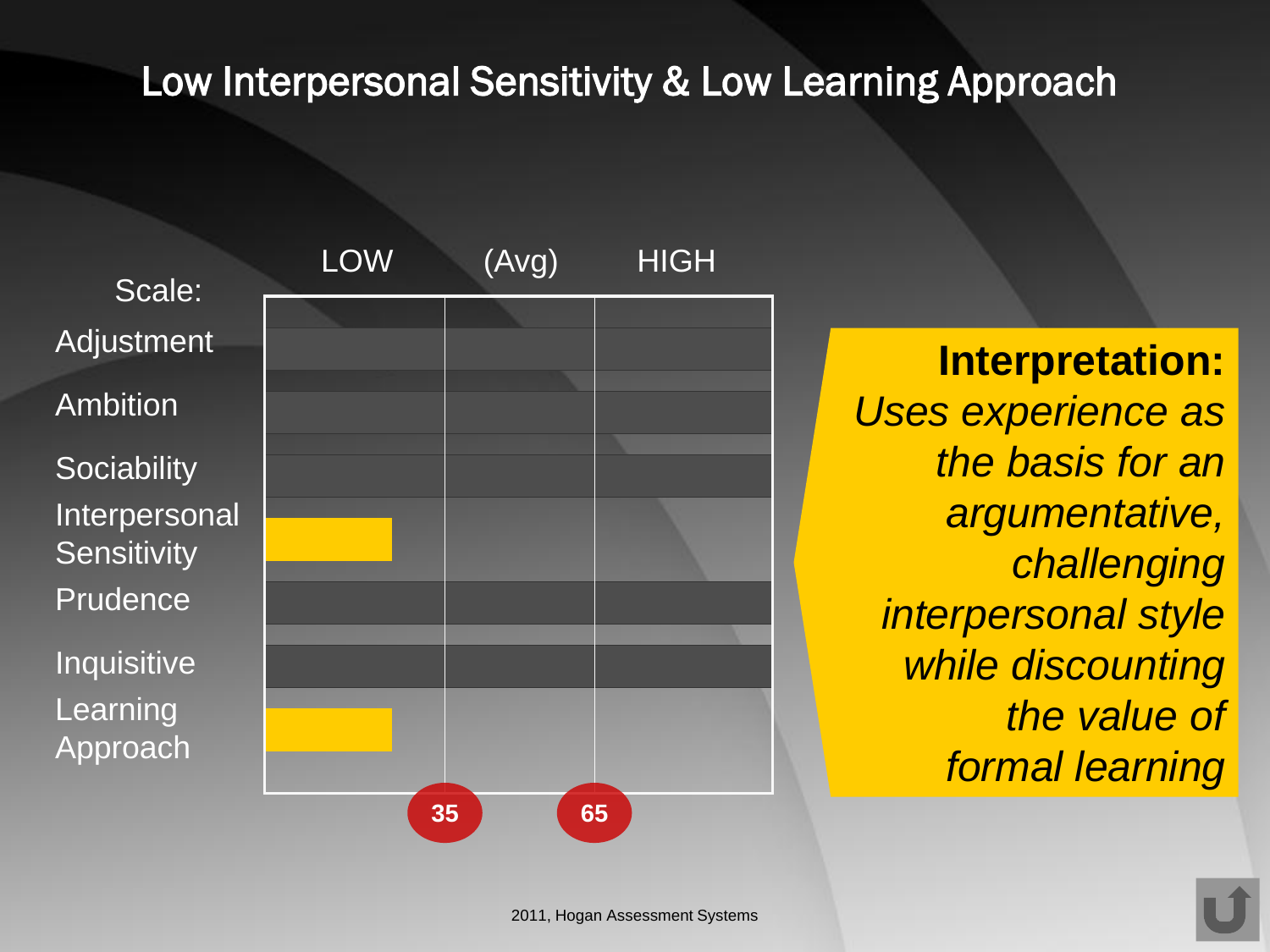# High Prudence





# **Click on another scale: low or high**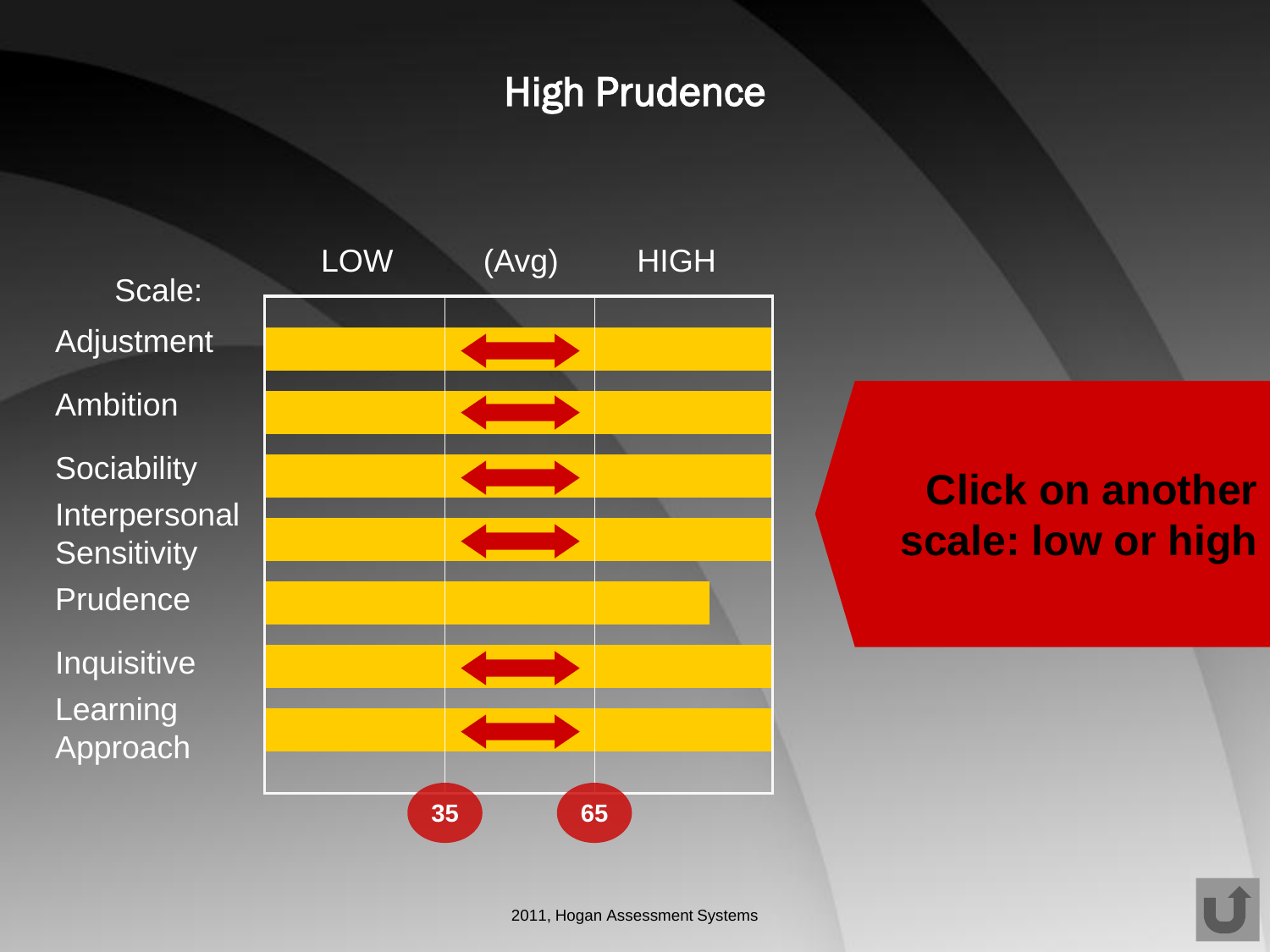# High Prudence & High Adjustment

Scale: Adjustment Ambition **Sociability** Interpersonal **Sensitivity** Prudence Inquisitive Learning Approach



**Interpretation:** *Hard working, persistent, organized, dependable, mature, and very strong under stress and pressure*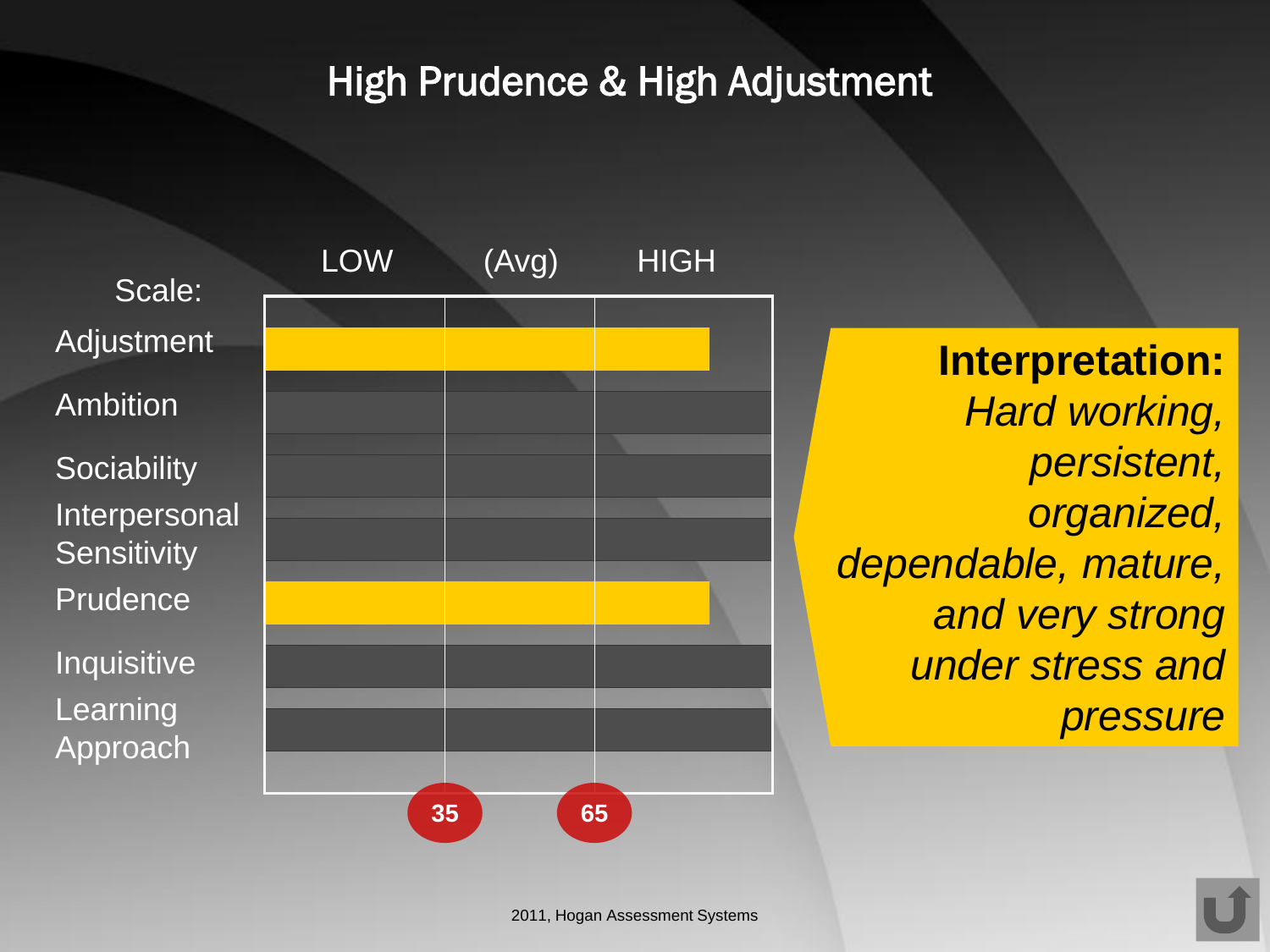## High Prudence & Low Adjustment

Scale: Adjustment Ambition **Sociability** Interpersonal **Sensitivity** Prudence Inquisitive Learning Approach



**Interpretation:** *Will follow rules, pay attention to details, and work very hard, while staying alert for signs of criticism and disapproval*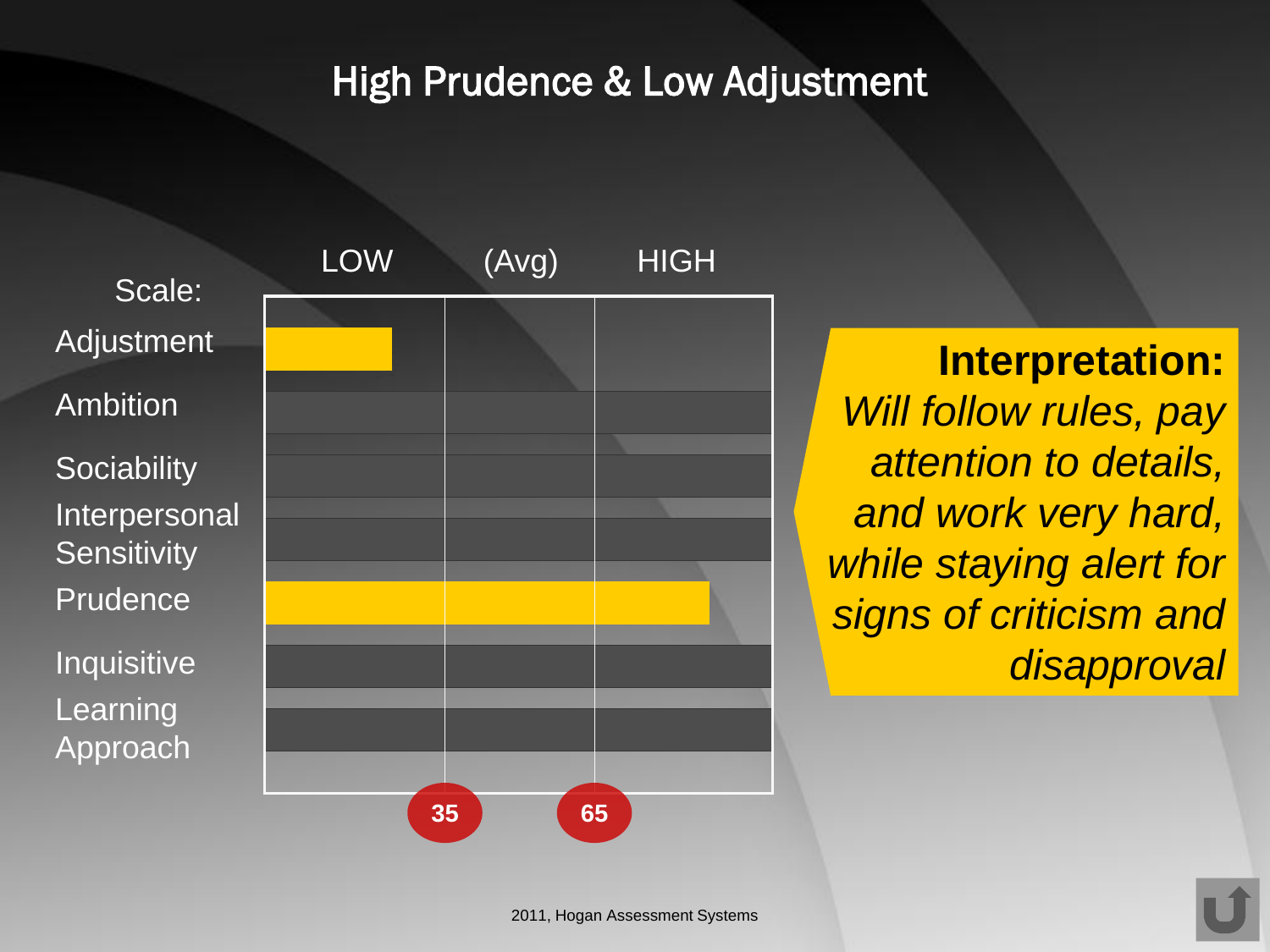## High Prudence & High Ambition

Scale: Adjustment Ambition **Sociability** Interpersonal **Sensitivity** Prudence Inquisitive Learning Approach



**Interpretation:** *Unusually hard working and achievement oriented within a framework of conscientiousness and attention to detail*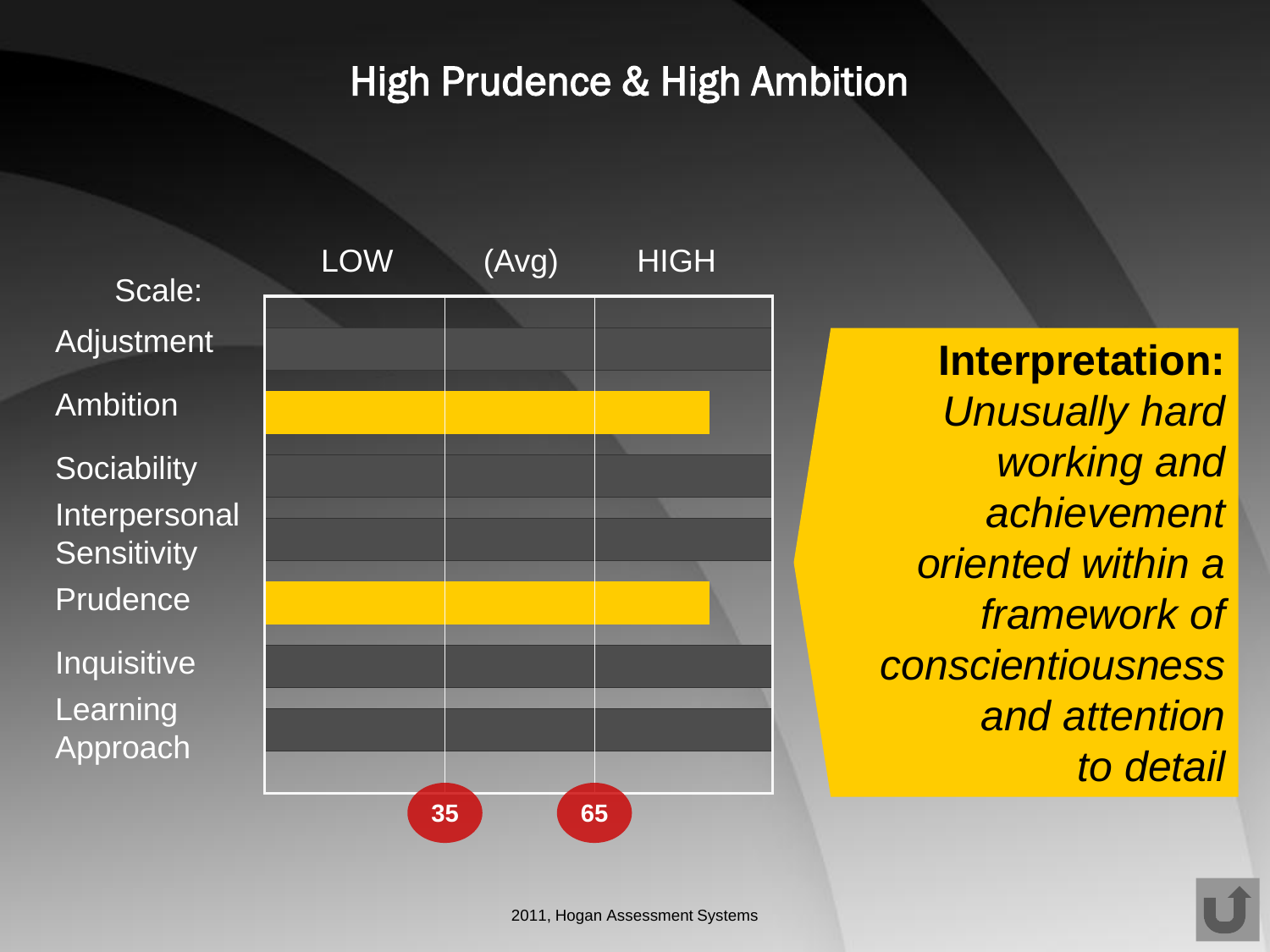## High Prudence & Low Ambition

Scale: Adjustment Ambition **Sociability** Interpersonal **Sensitivity** Prudence Inquisitive Learning Approach



**Interpretation:** *Will rely on rules and procedures to accomplish assigned tasks but will rarely take any initiative or deviate from assigned tasks*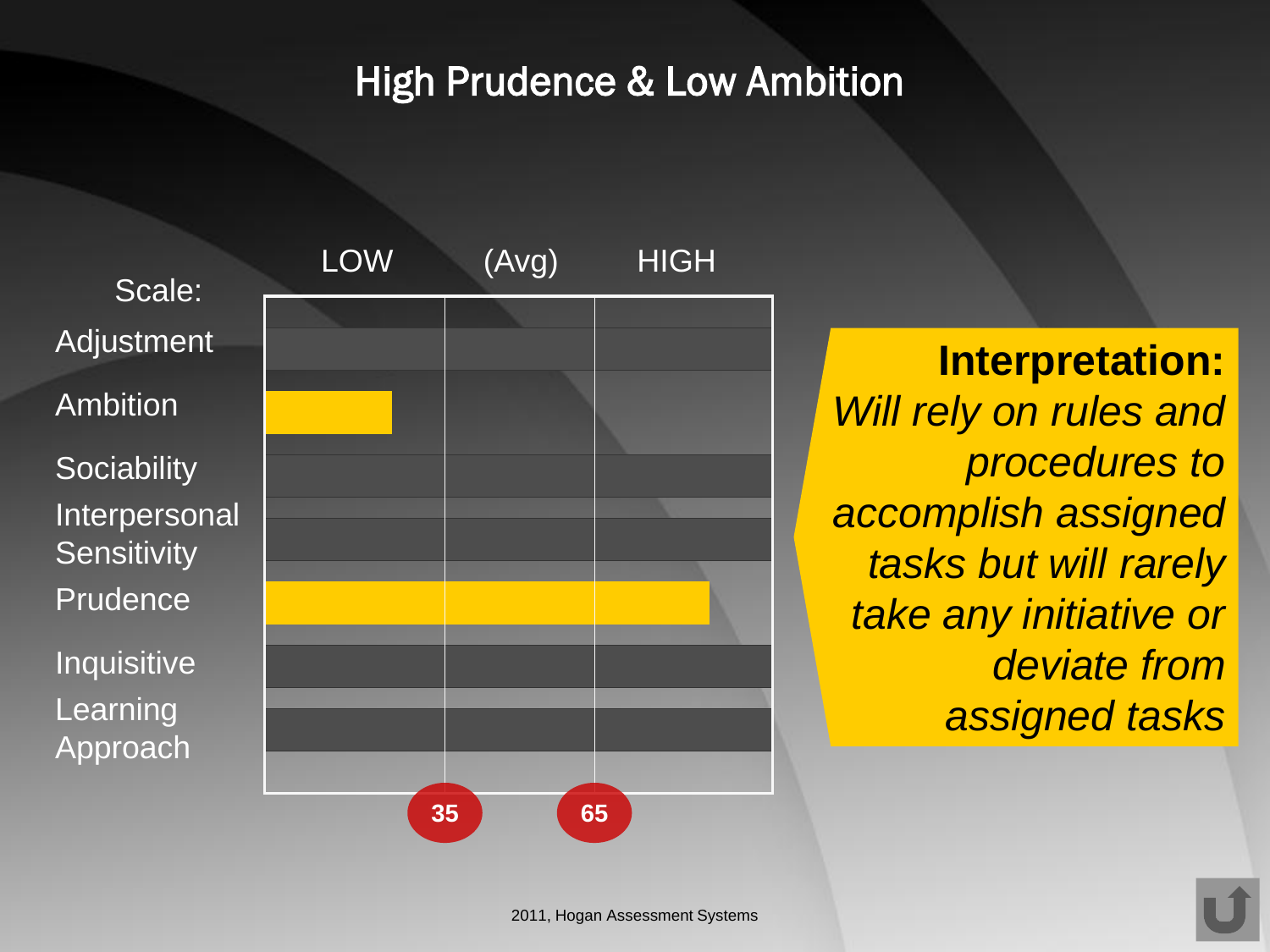# High Prudence & High Sociability

Scale: Adjustment Ambition **Sociability** Interpersonal **Sensitivity** Prudence Inquisitive Learning Approach



**Interpretation:** *Strong task orientation that will involve endless discussions of minute details in the name of accurate communication*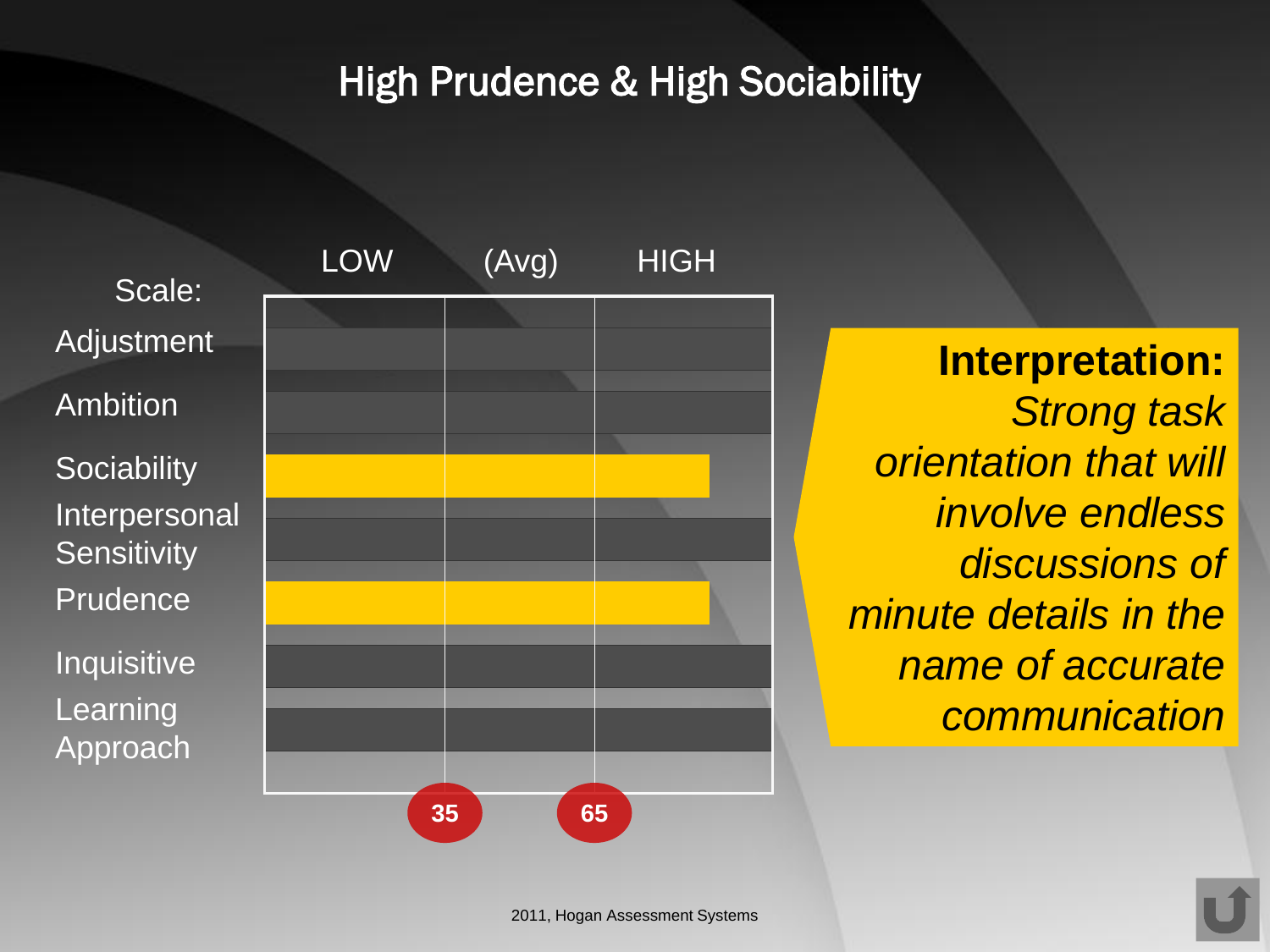## High Prudence & Low Sociability

Scale: Adjustment Ambition **Sociability** Interpersonal **Sensitivity** Prudence Inquisitive Learning Approach



**Interpretation:** *Will be task-oriented, planful, organized, and hard working, but with little or no public fan fair or self-promotion*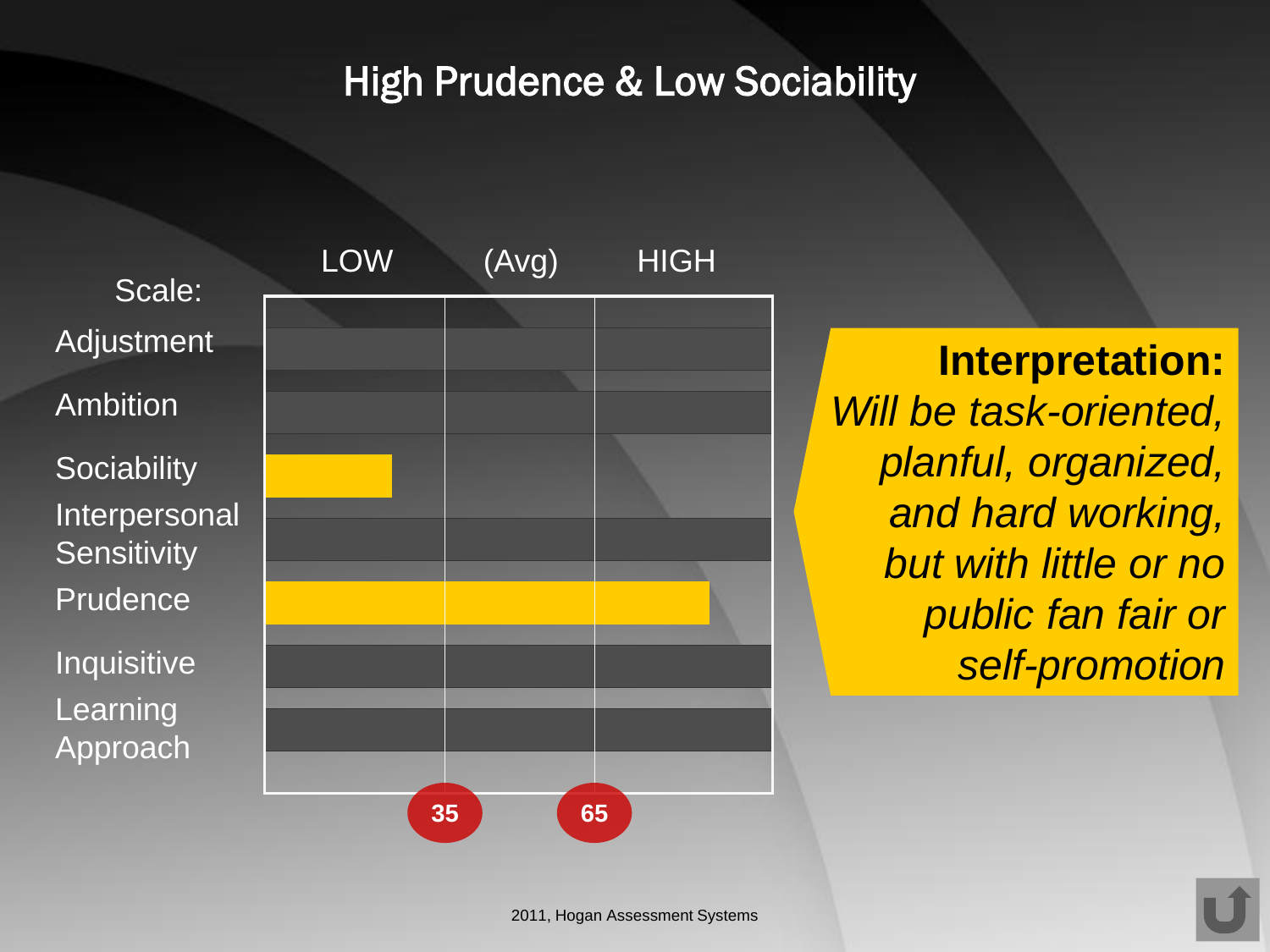# High Prudence & High Interpersonal Sensitivity

Scale: Adjustment Ambition **Sociability** Interpersonal **Sensitivity** Prudence Inquisitive Learning Approach



**Interpretation:** *Serious and conscientious person with high standards of performance but tolerant, rather than self-righteous or picky*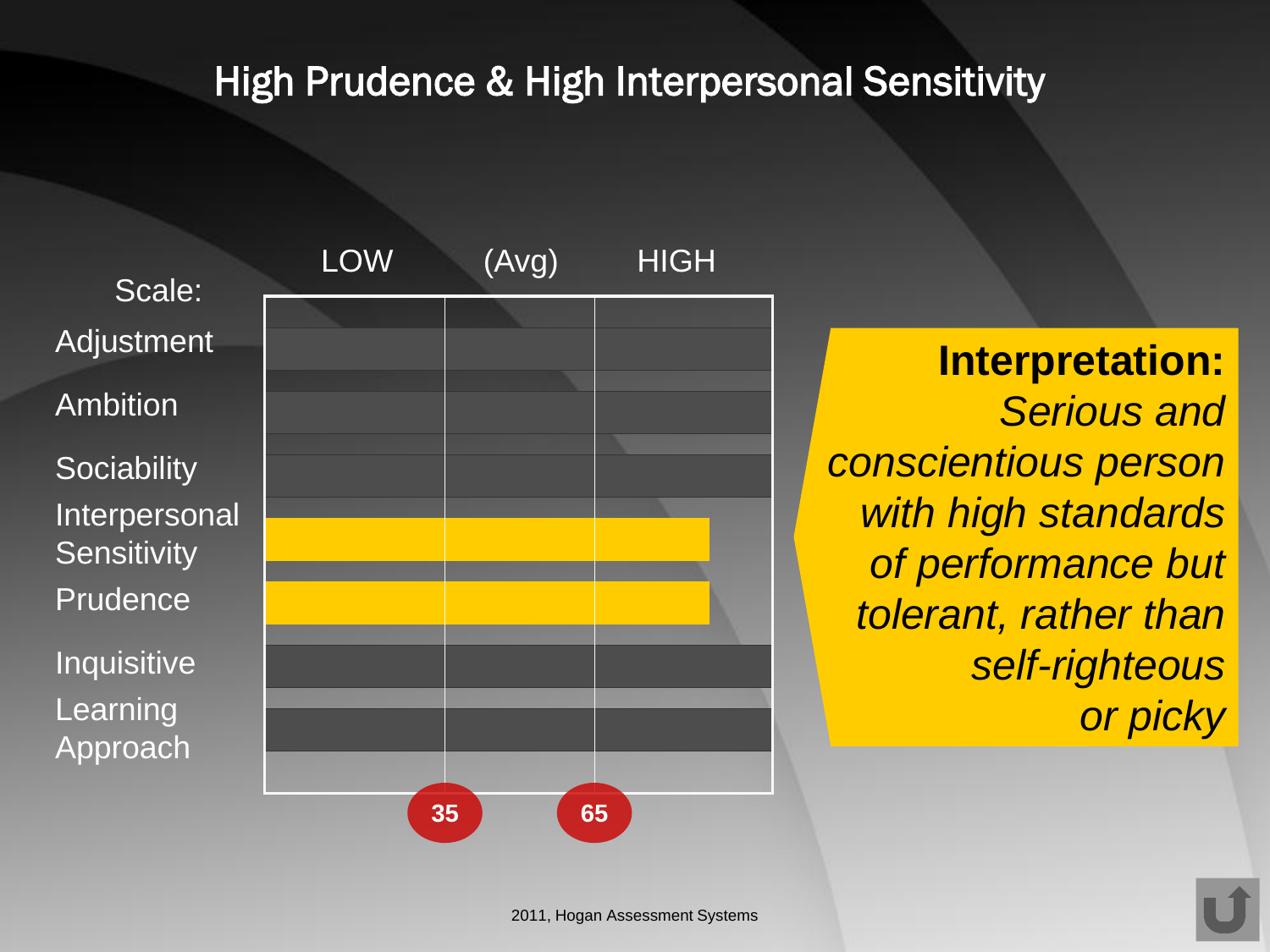## High Prudence & Low Interpersonal Sensitivity

Scale: Adjustment Ambition **Sociability** Interpersonal **Sensitivity** Prudence Inquisitive Learning Approach



**Interpretation:** *Will be blunt and direct and tend to confront people who don't work hard, stay focused, or pay attention to detail*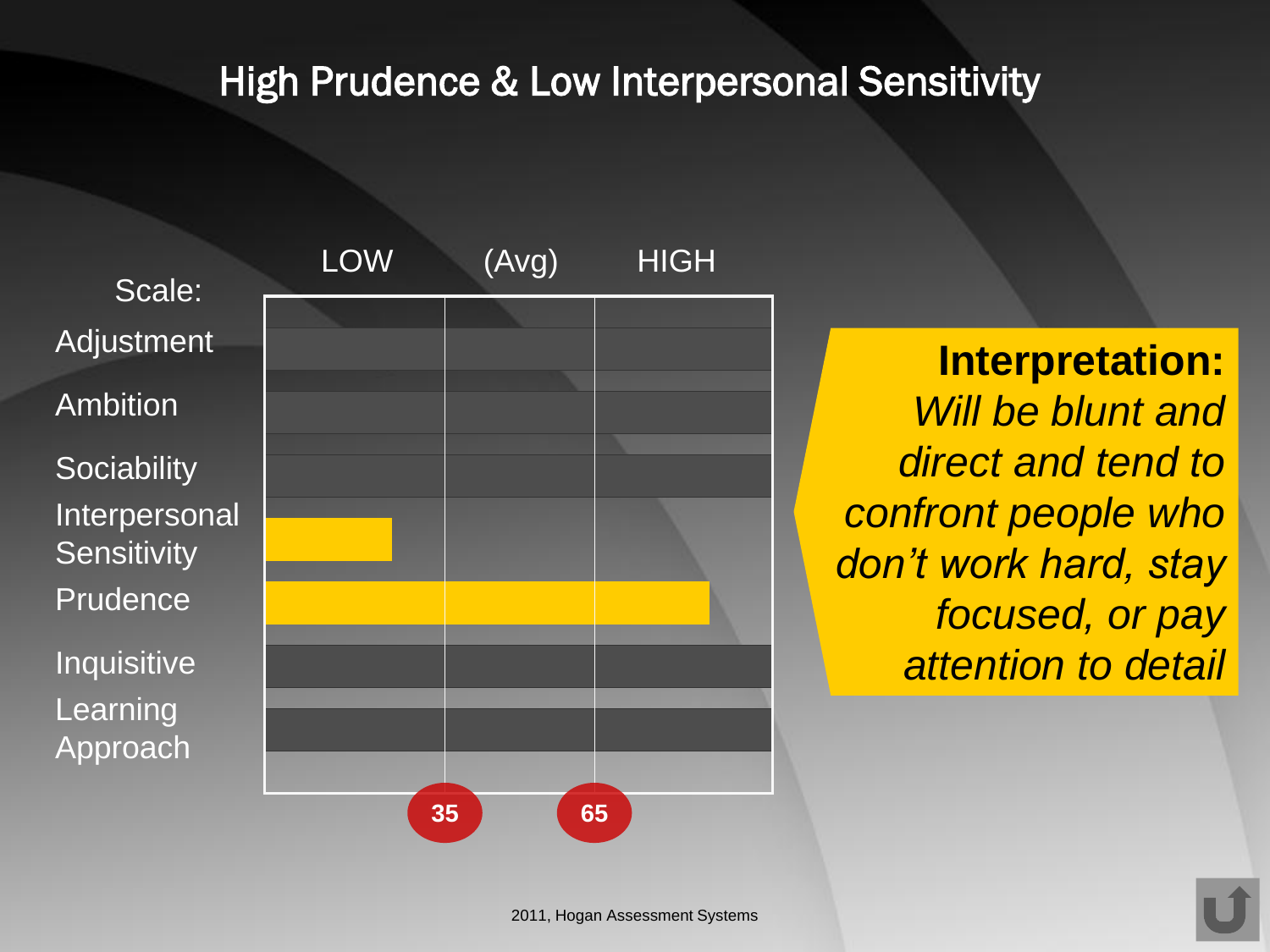# High Prudence & High Inquisitive

Scale: Adjustment Ambition **Sociability** Interpersonal **Sensitivity** Prudence Inquisitive Learning Approach



**Interpretation:** *Strong interest in discussing ideas and innovation with a tendency to get mired in the details during implementation*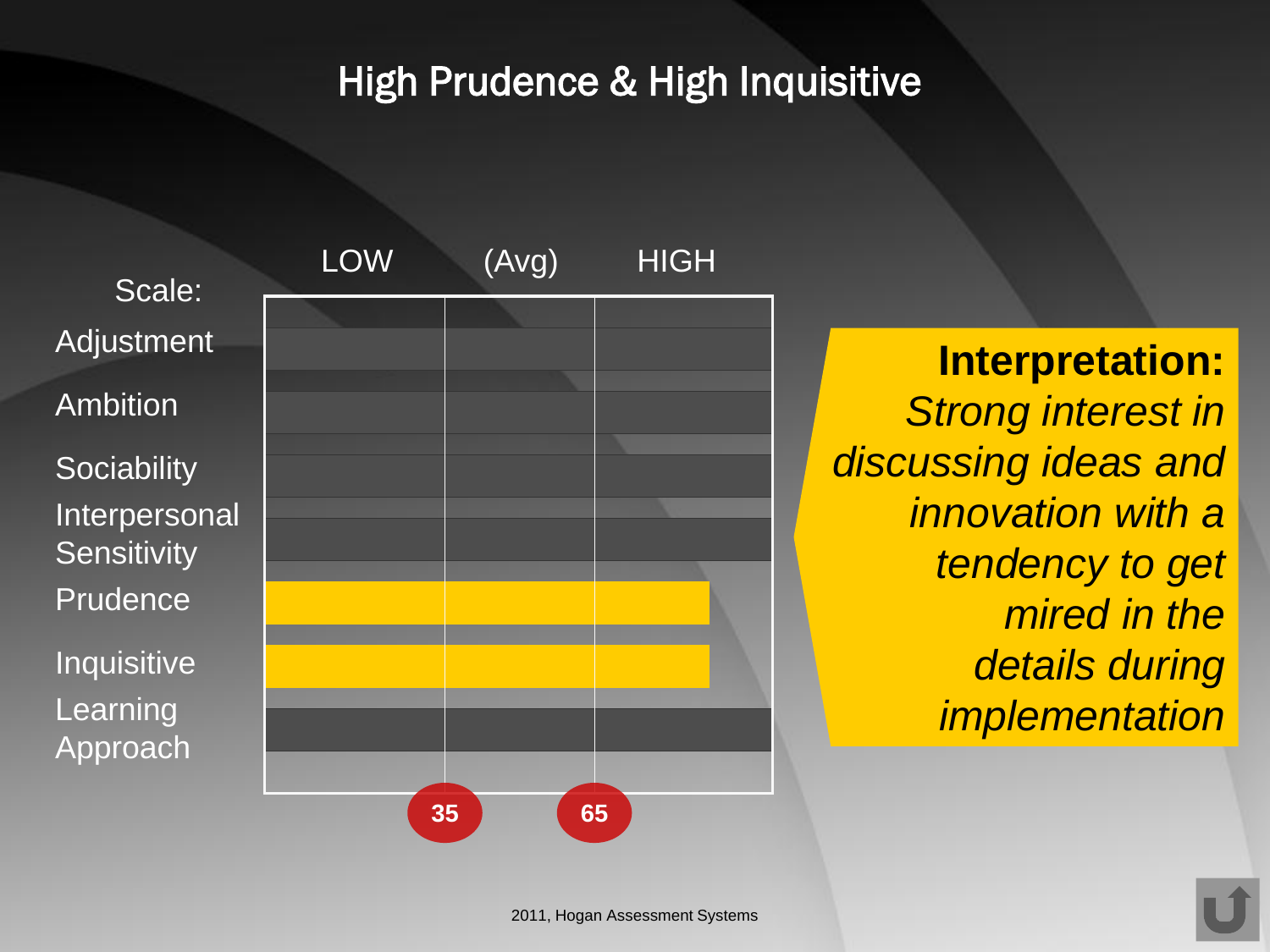# High Prudence & Low Inquisitive

Scale: Adjustment Ambition **Sociability** Interpersonal **Sensitivity** Prudence Inquisitive Learning Approach



**Interpretation:** *Strict adherence to rules, processes, and procedures with little interest in innovation, particularly when things seem to be working*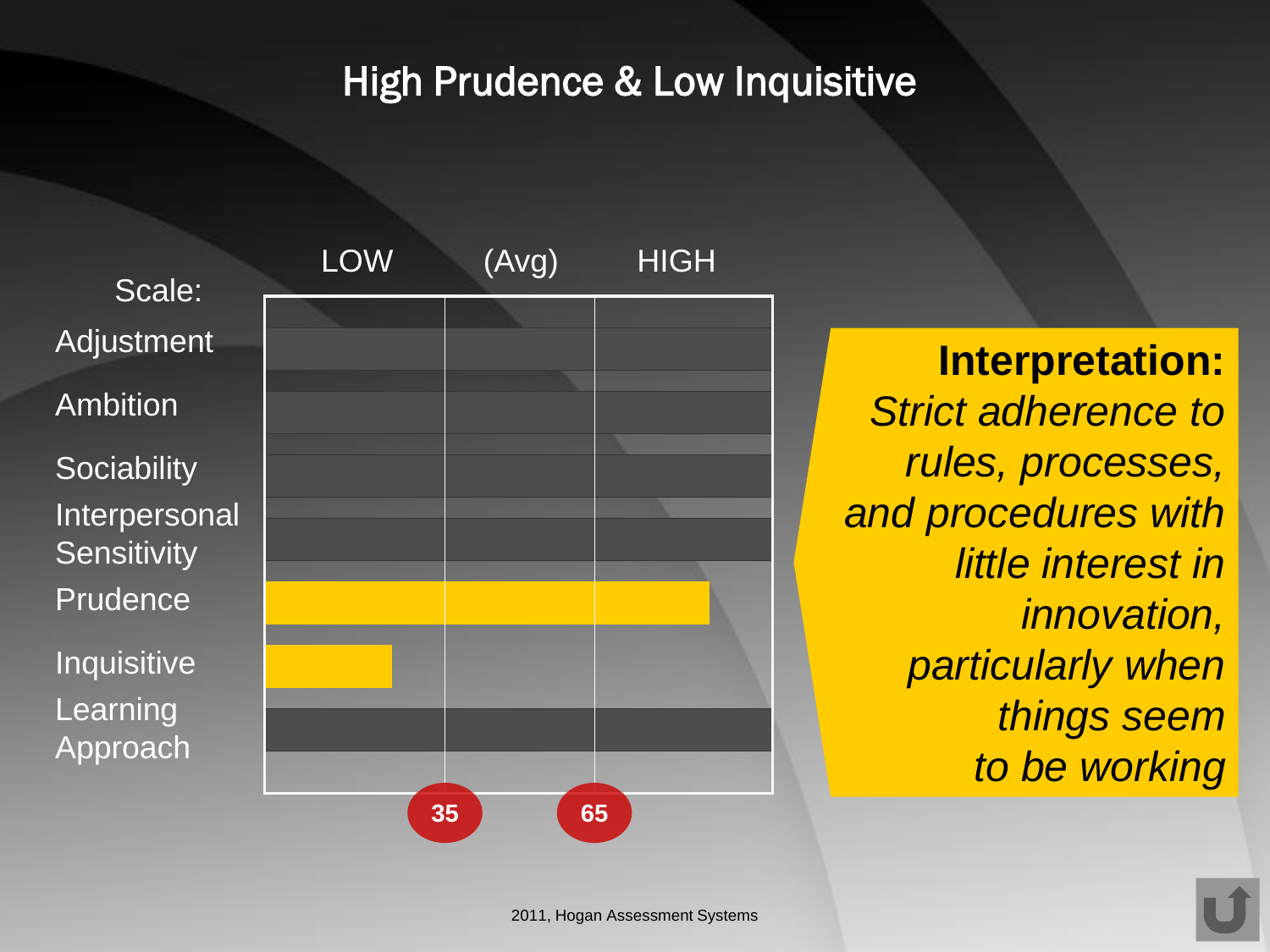# High Prudence & High Learning Approach

Scale: Adjustment Ambition **Sociability** Interpersonal **Sensitivity Prudence** Inquisitive Learning Approach



**Interpretation:** *Smart, well-informed, hard working, careful person with good judgment but reluctant to challenge established procedures*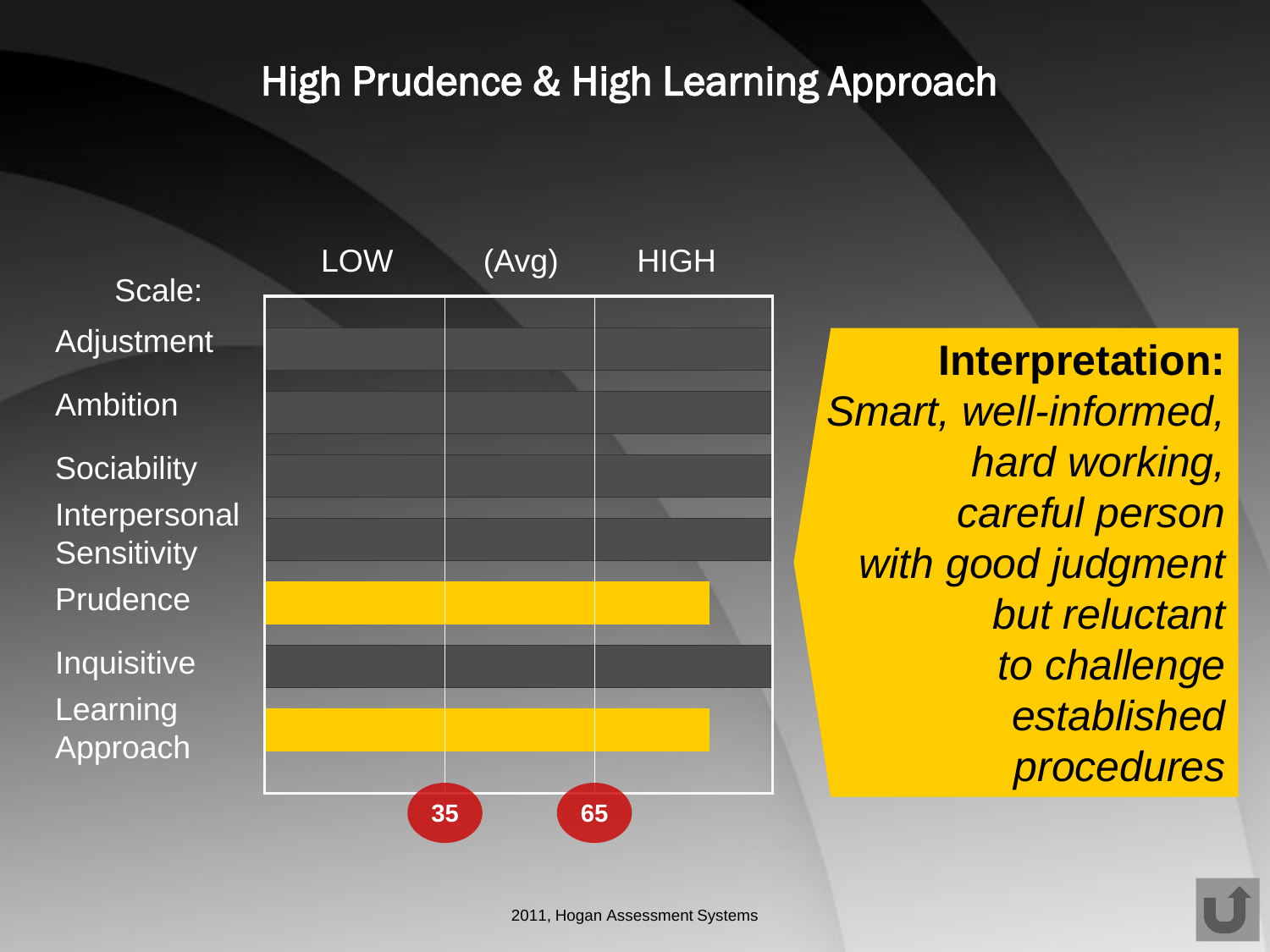# High Prudence & Low Learning Approach

Scale: Adjustment Ambition **Sociability** Interpersonal **Sensitivity** Prudence Inquisitive Learning **Approach** 



**Interpretation:** *Careful, conscientious, hard working person with little interest in training and development, comfortable with what he/she already knows*

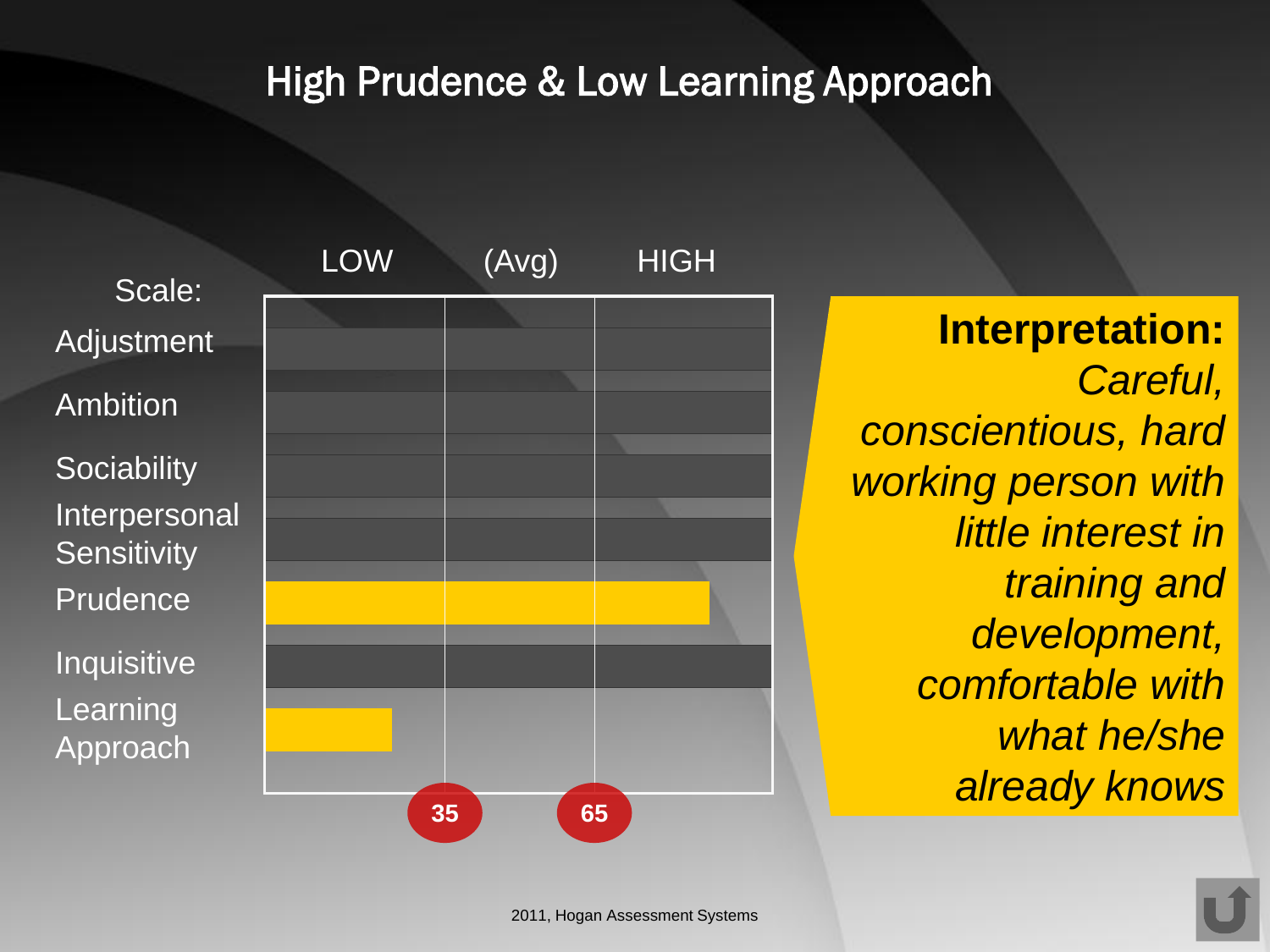# Low Prudence

Scale: Adjustment Ambition **Sociability** Interpersonal **Sensitivity** Prudence<sup>1</sup> Inquisitive Learning Approach



# **Click on another scale: low or high**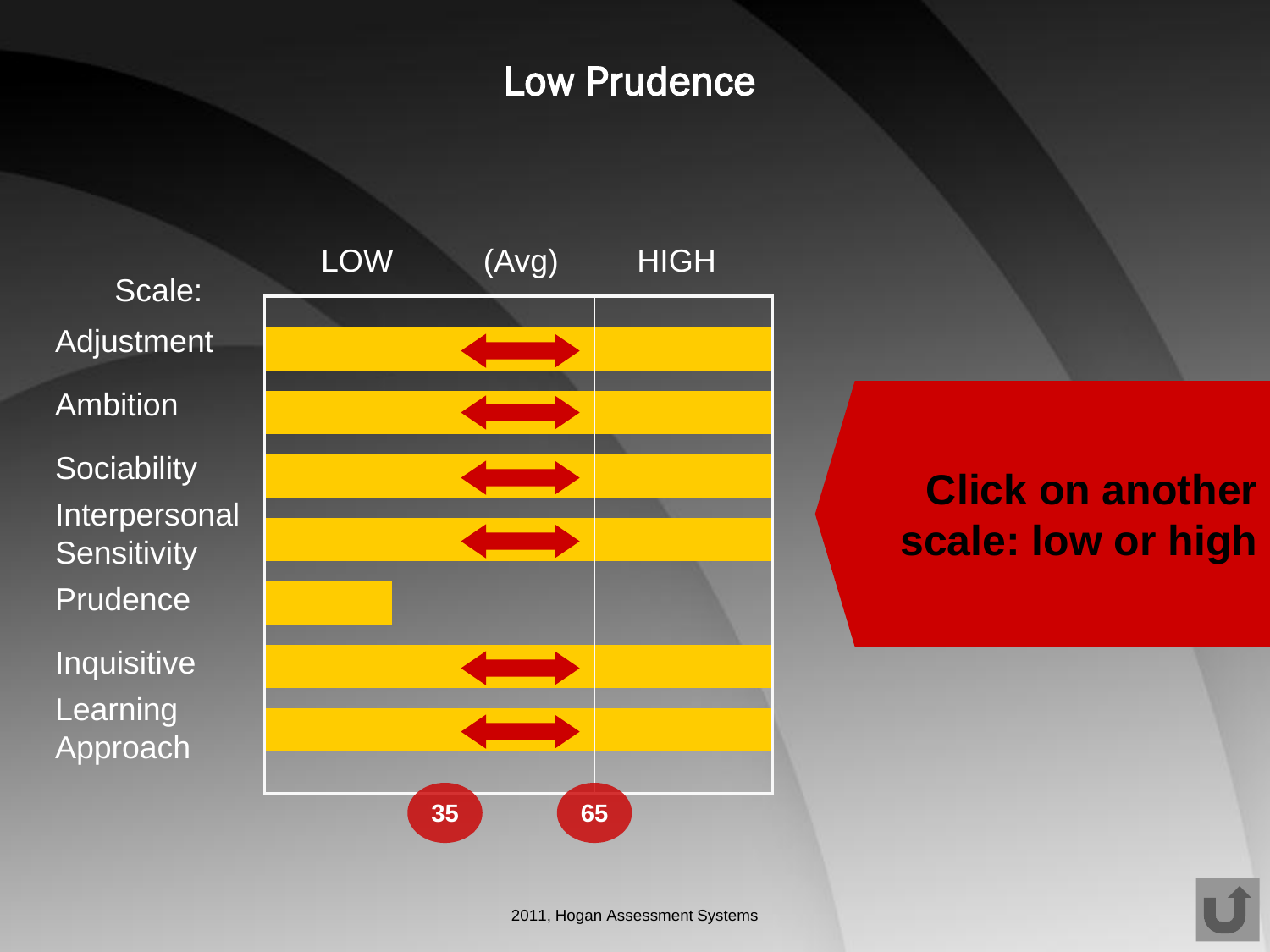# Low Prudence & High Adjustment

Scale: Adjustment Ambition **Sociability** Interpersonal **Sensitivity** Prudence Inquisitive Learning Approach



**Interpretation:** *Calm and steady under pressure, but disorganized and impulsive, sometimes creating havoc for others who have to fill in*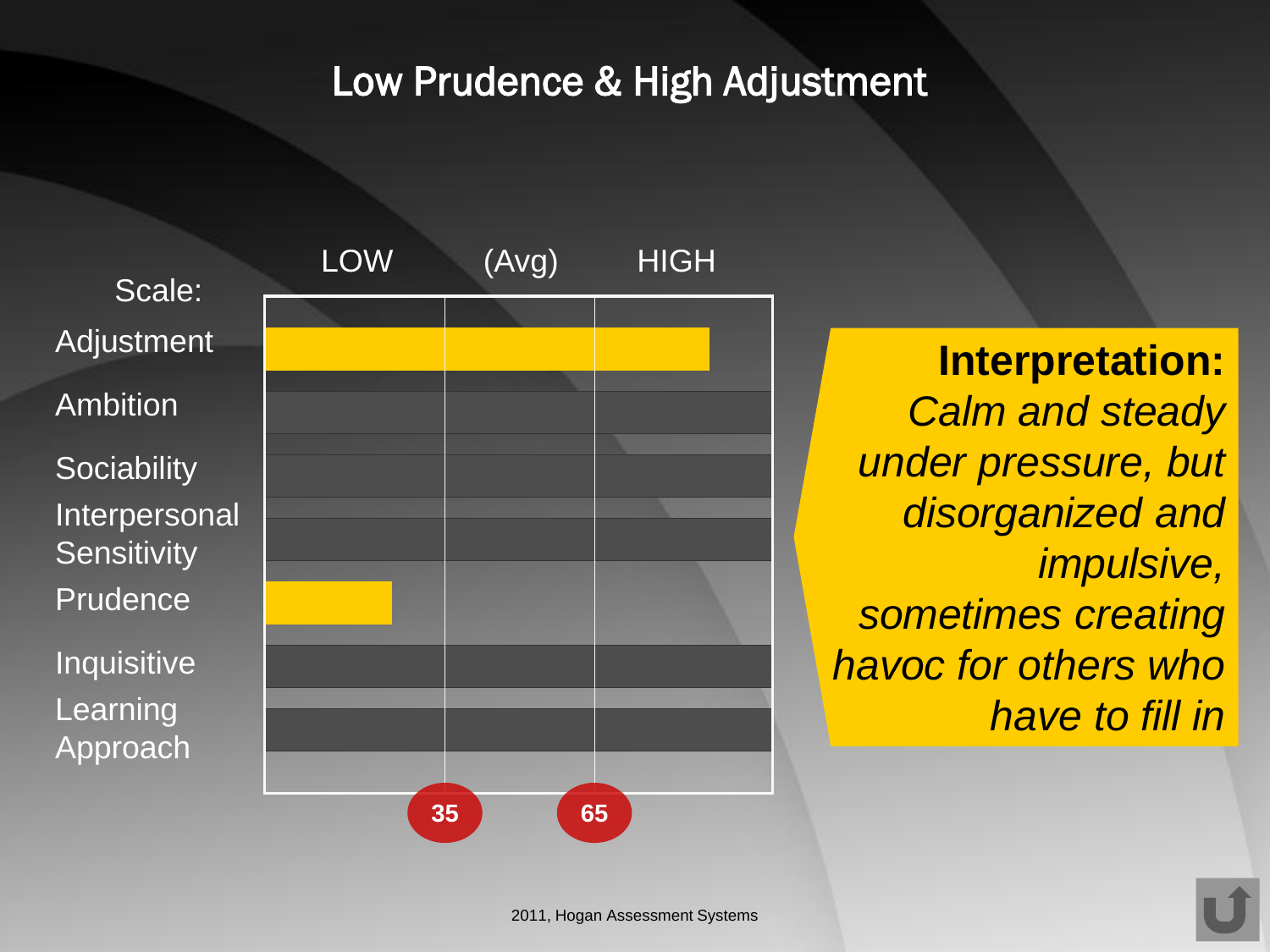## Low Prudence & Low Adjustment





**Interpretation:** *May have issues with anger management and personal discipline, and may engage in bursts of "organizing activity"*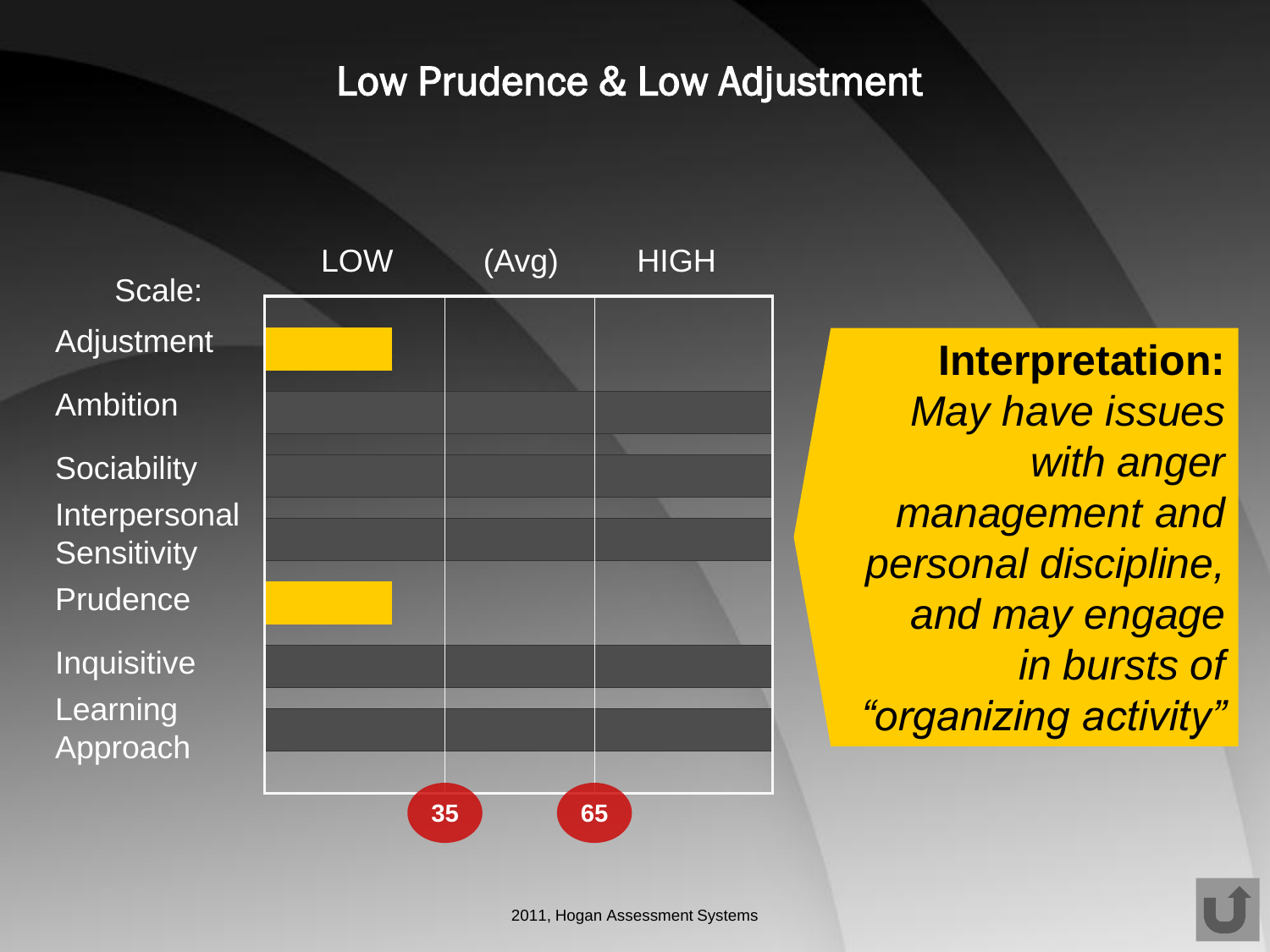# Low Prudence & High Sociability

Scale: Adjustment Ambition **Sociability** Interpersonal **Sensitivity** Prudence Inquisitive Learning Approach



**Interpretation:** *Flexible, spontaneous, outgoing interactive style that may allow conversations to venture into gray or marginally appropriate areas*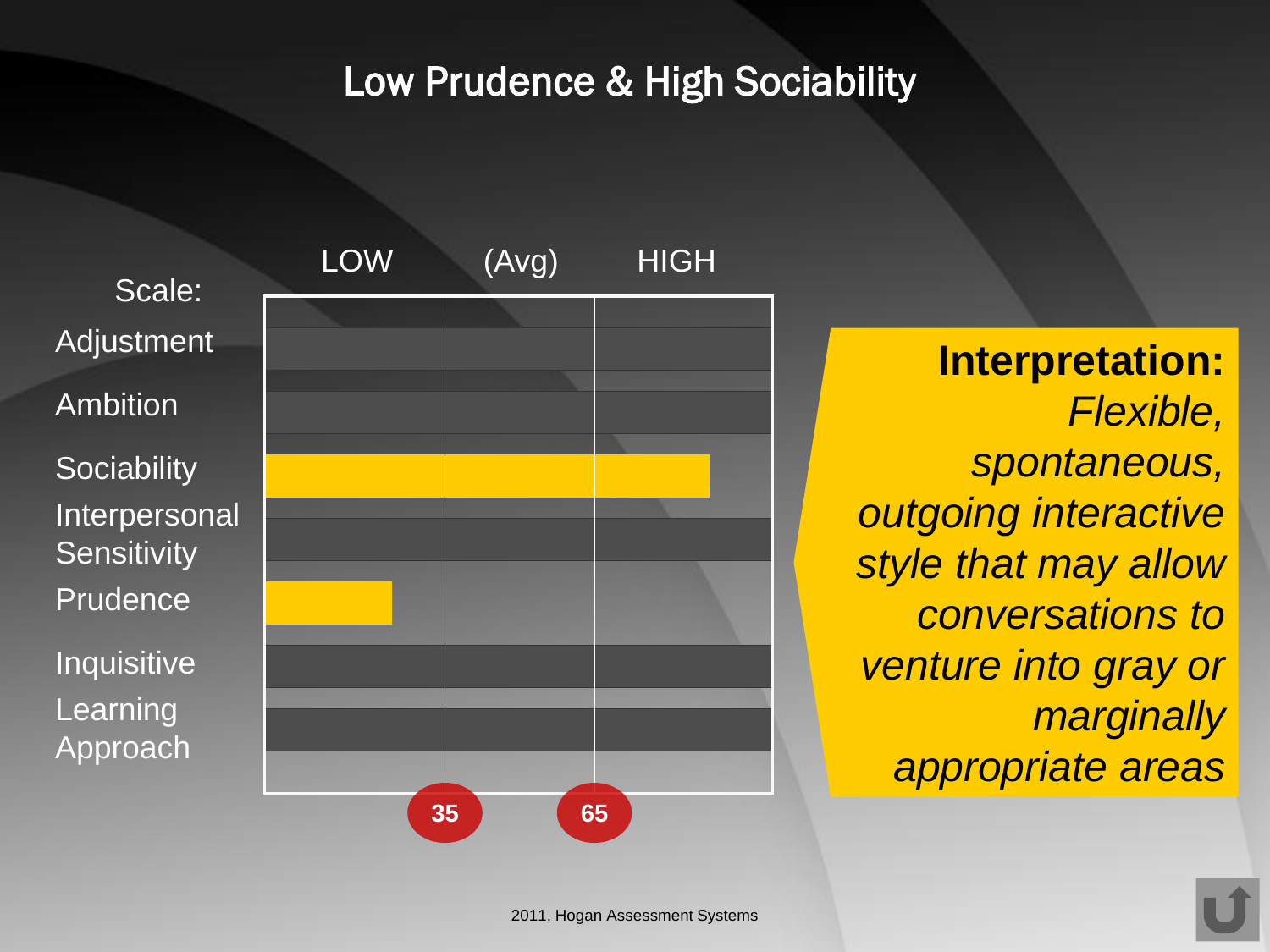## Low Prudence & Low Sociability

Scale: **Adjustment** Ambition **Sociability** Interpersonal **Sensitivity** Prudence Inquisitive Learning Approach



**Interpretation:** *Will be careless about rules and procedures, impulsive and defiant—these behaviors may be hard to notice*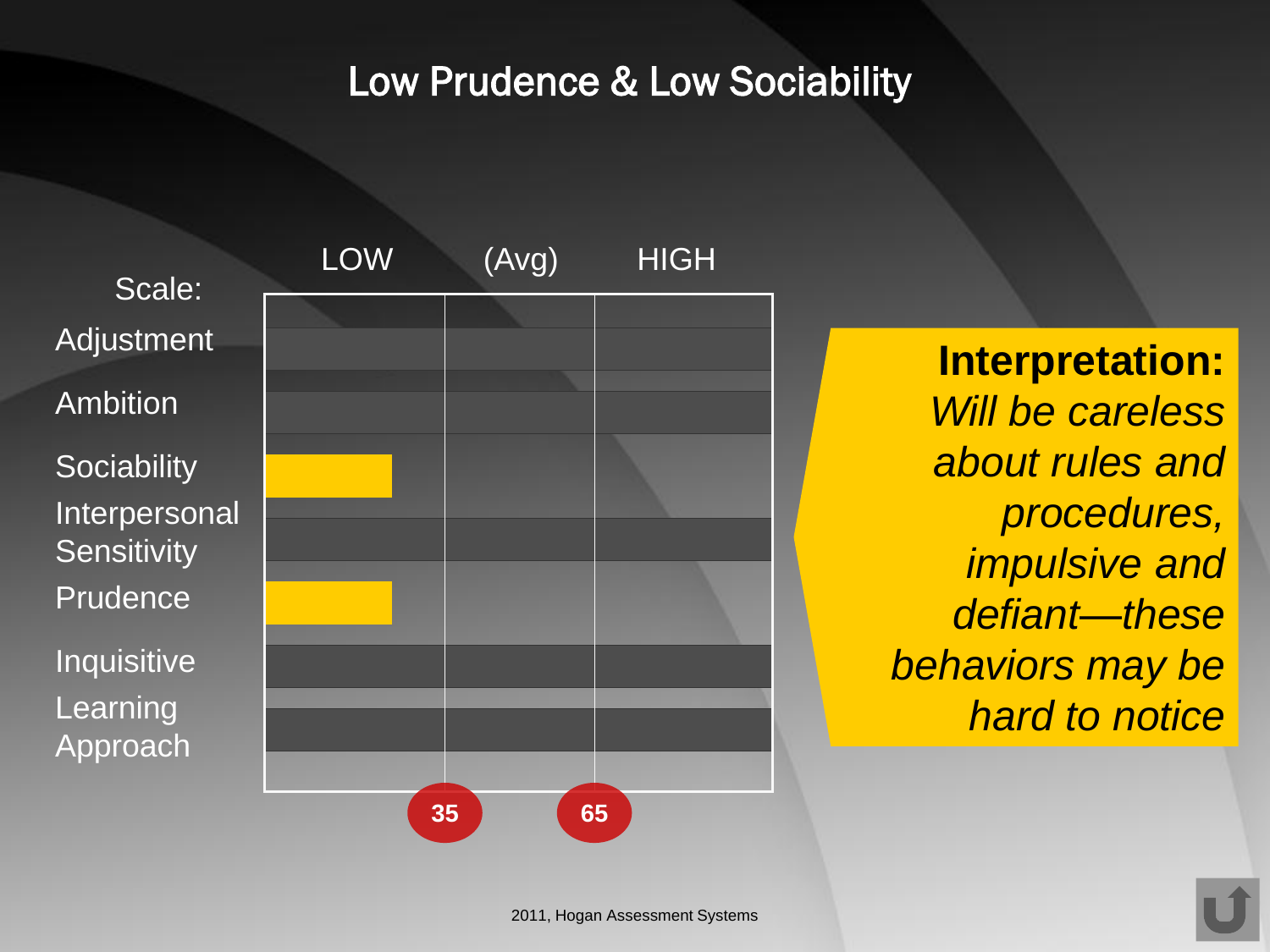#### Low Prudence & High Interpersonal Sensitivity

Scale: Adjustment Ambition **Sociability** Interpersonal **Sensitivity** Prudence Inquisitive Learning Approach



**Interpretation:** *Pleasant, tolerant, and agreeable but with relatively low standards about timely and quality performance*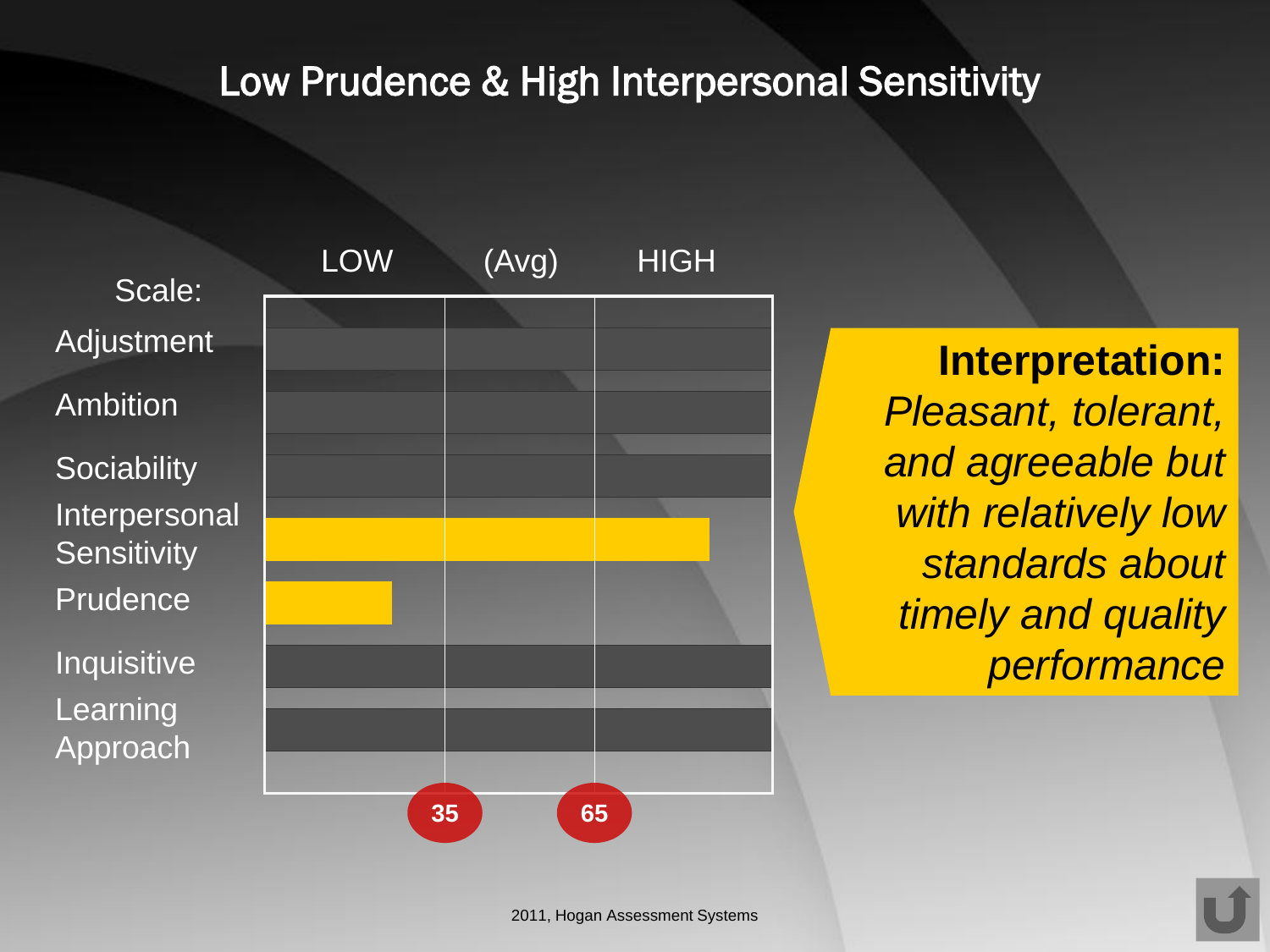#### Low Prudence & Low Interpersonal Sensitivity

Scale: Adjustment Ambition **Sociability** Interpersonal **Sensitivity Prudence** Inquisitive Learning Approach



**Interpretation:** *Will be impulsive, self-absorbed, confrontational, and a poor team player but can work with little supervision*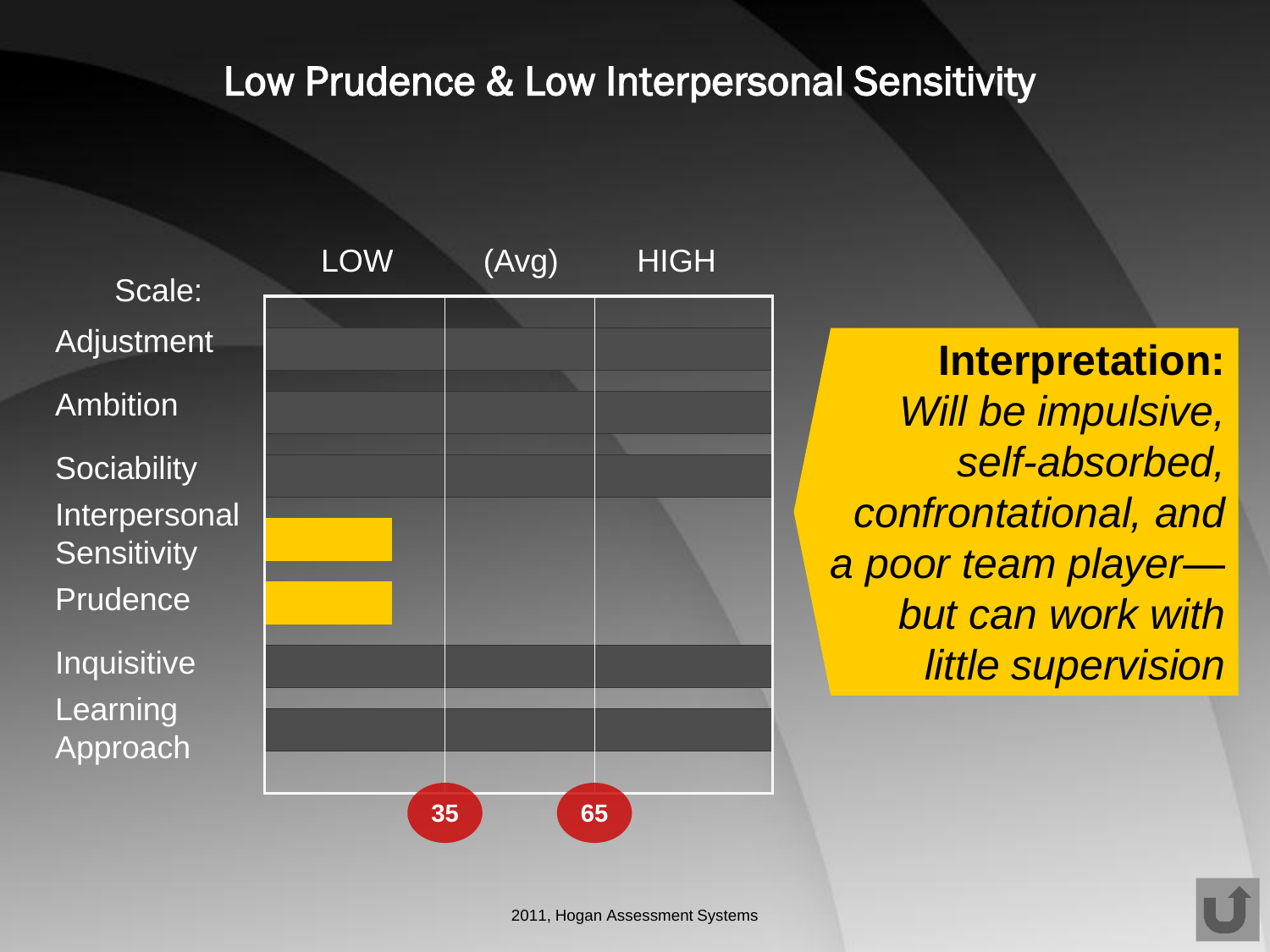## Low Prudence & High Ambition

Scale: Adjustment Ambition **Sociability** Interpersonal **Sensitivity** Prudence Inquisitive Learning Approach



**Interpretation:** *Competitive and achievement oriented, while regarding rules, processes, and procedures as barriers to be overcome*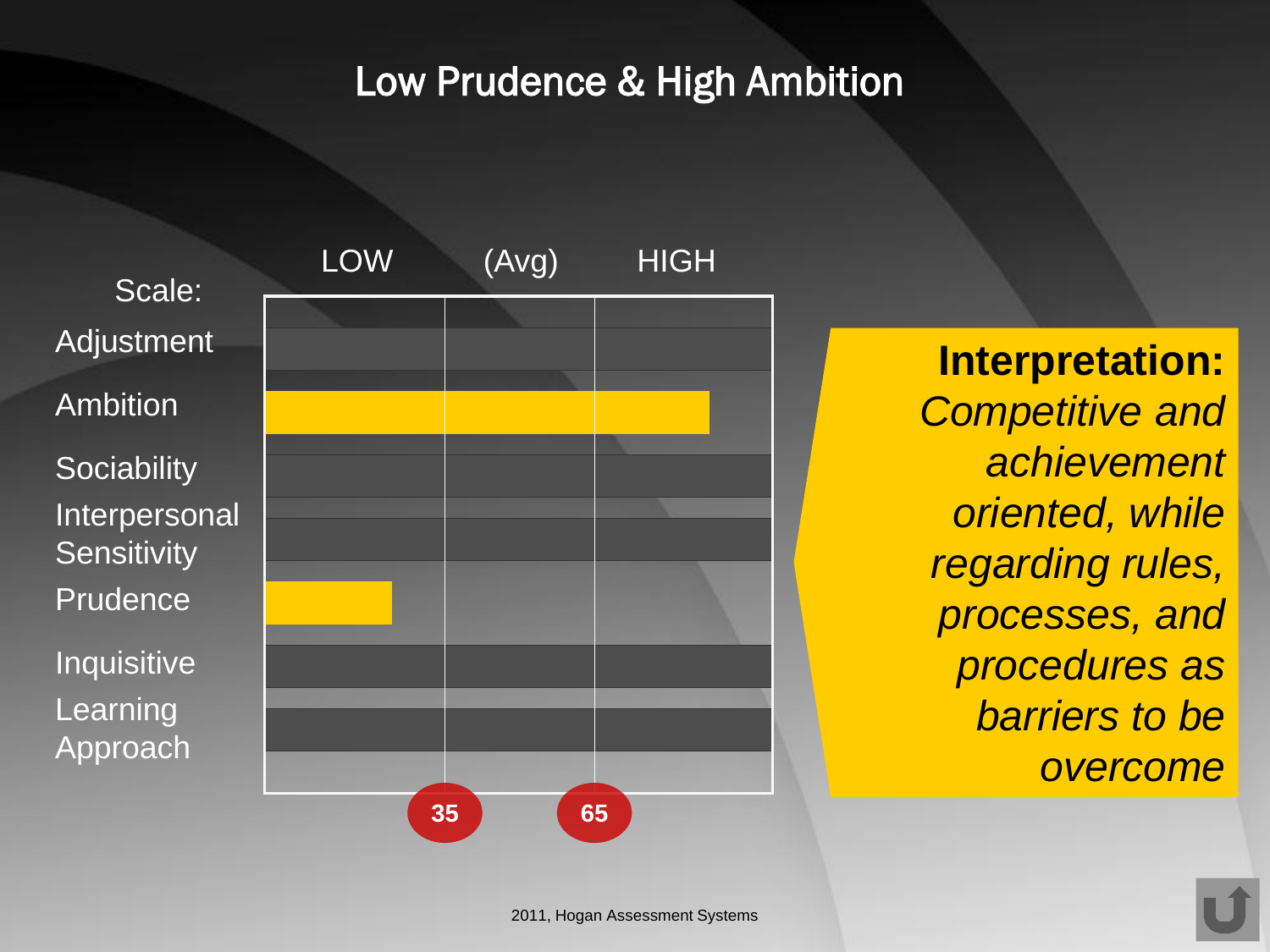#### Low Prudence & Low Ambition

Scale: Adjustment Ambition **Sociability** Interpersonal **Sensitivity** Prudence Inquisitive Learning Approach



**Interpretation:** *Will take shortcuts and find the easy way to do a job with the least effort and to a minimum standard of performance*

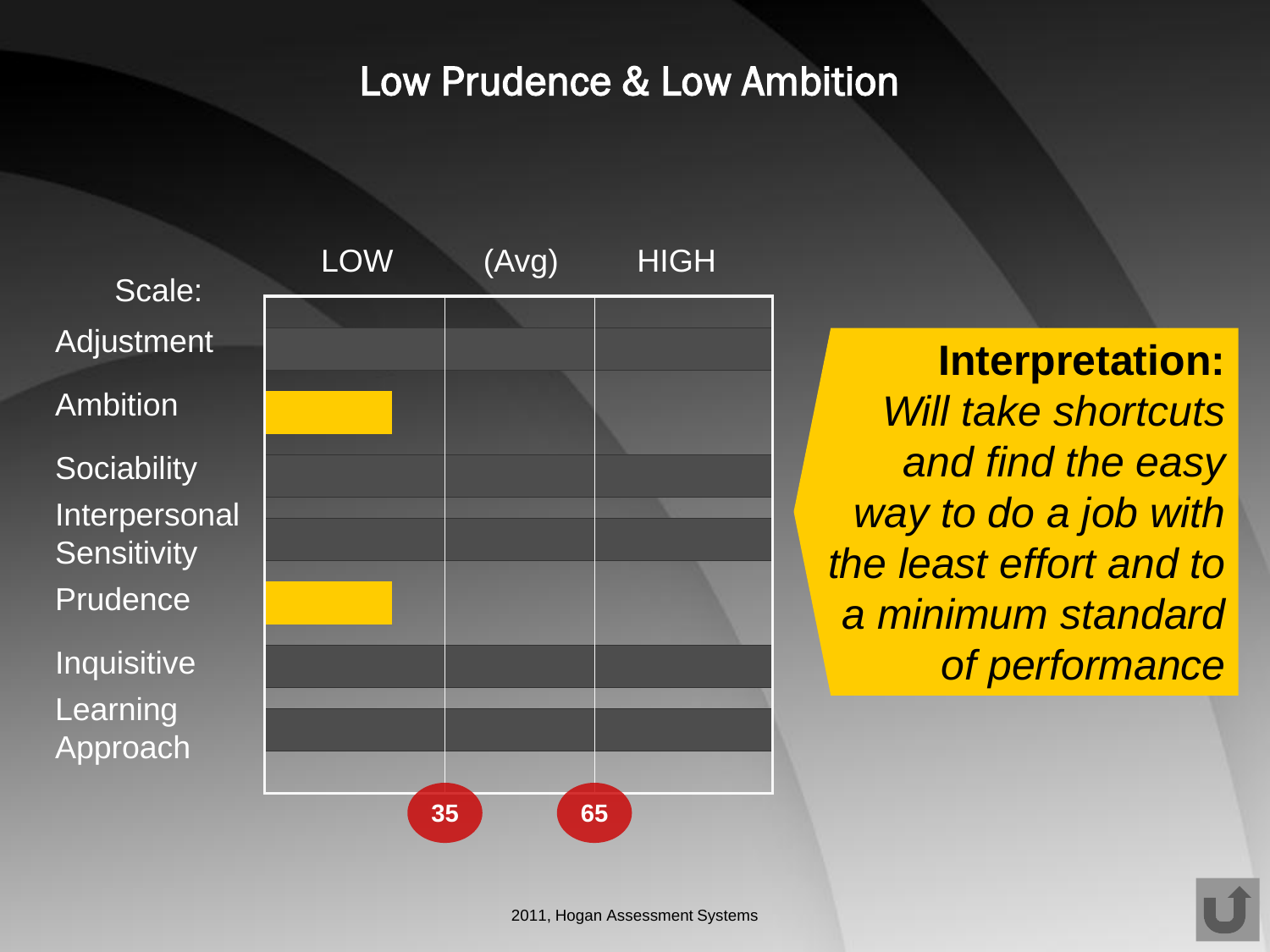# Low Prudence & High Inquisitive

Scale: Adjustment Ambition **Sociability** Interpersonal **Sensitivity** Prudence Inquisitive Learning Approach



**Interpretation:** *Curious, thoughtful, and creative, open to new ideas and innovations and willing to implement and/or try new things*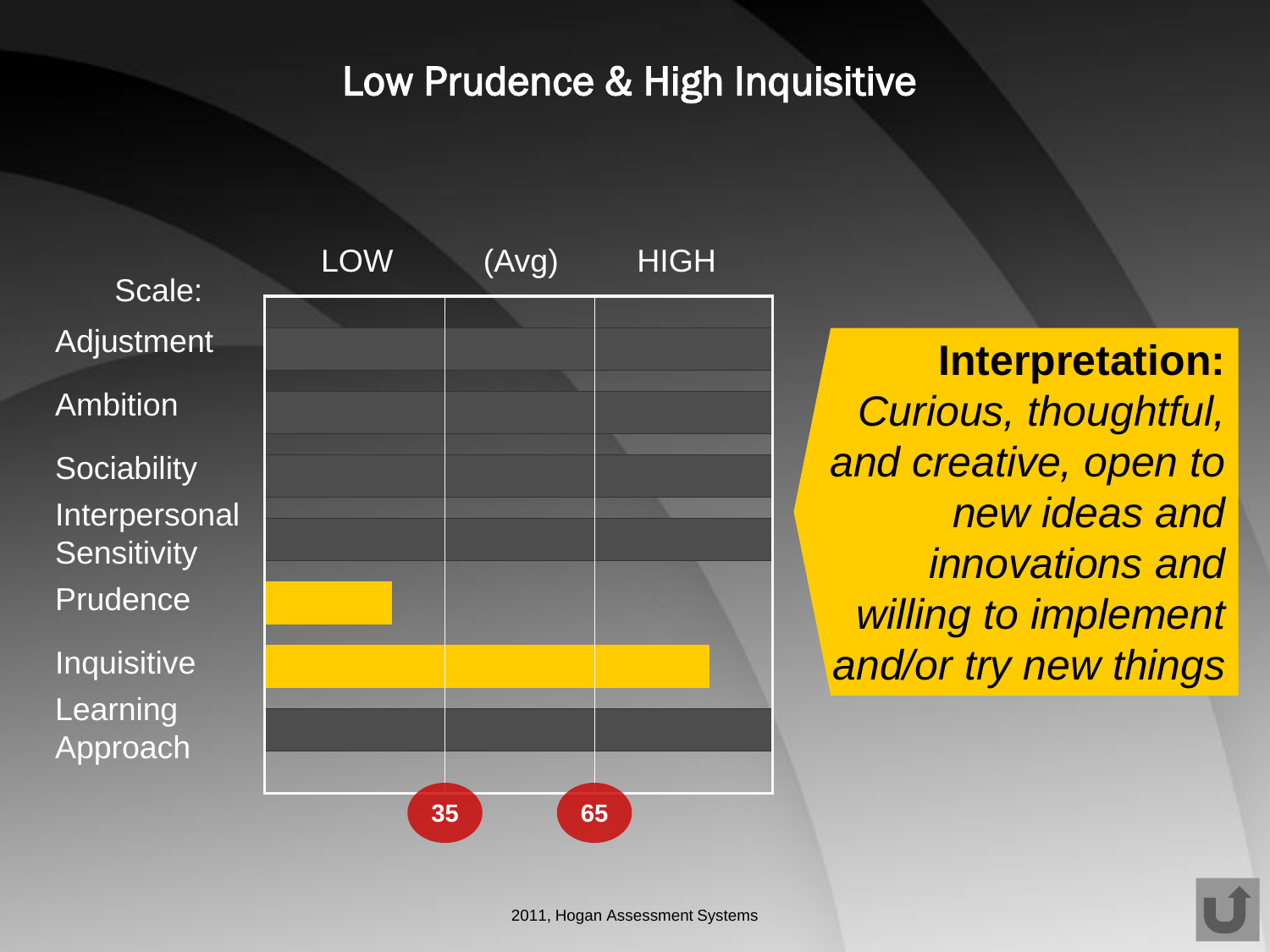## Low Prudence & Low Inquisitive

Scale: Adjustment Ambition **Sociability** Interpersonal **Sensitivity** Prudence Inquisitive Learning Approach



**Interpretation:** *Tends to be impulsive, distractible, and disorganized, and rarely reflects on the meaning or consequences of such behavior*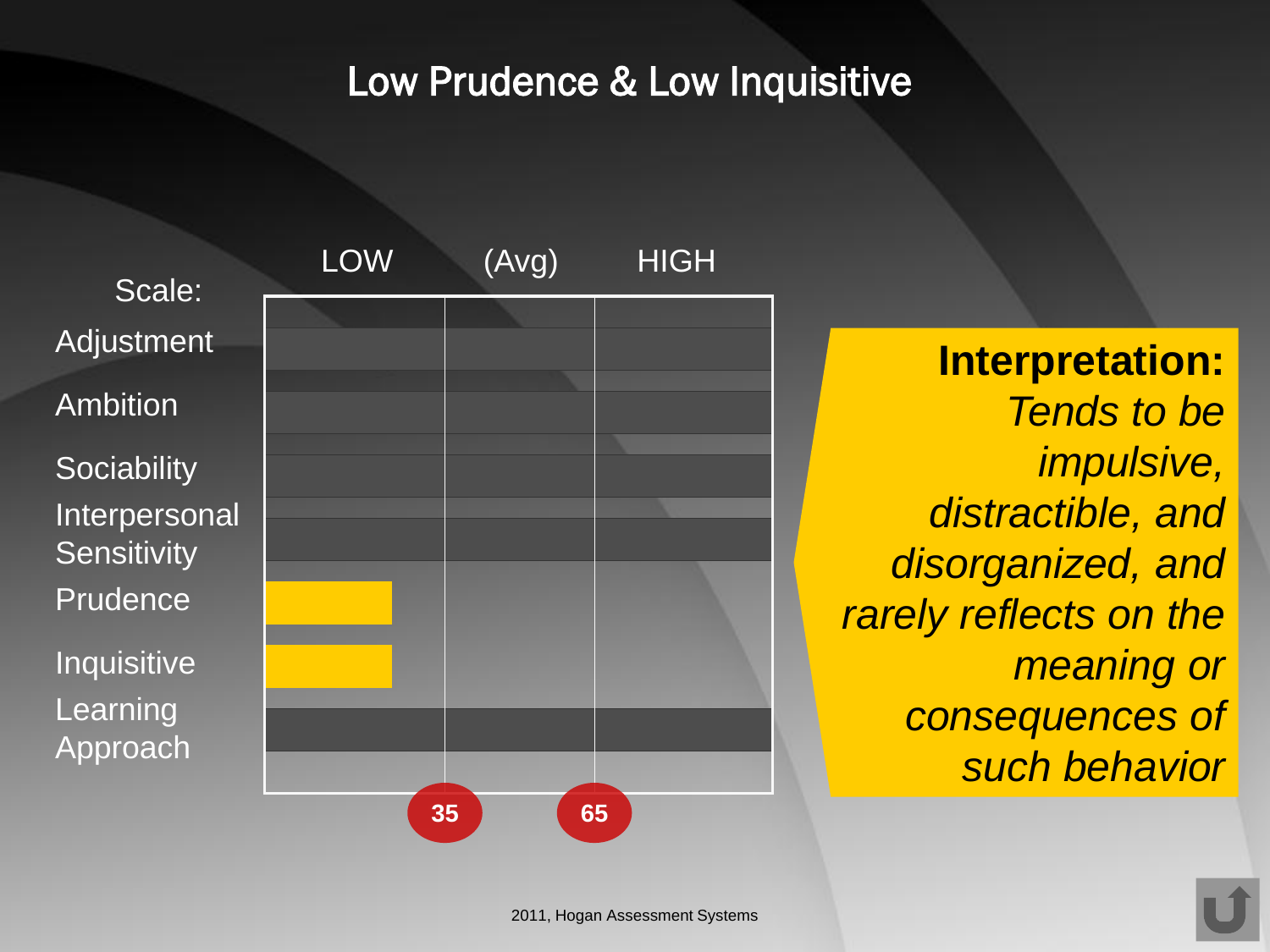## Low Prudence & High Learning Approach

Scale: Adjustment Ambition **Sociability** Interpersonal **Sensitivity Prudence** Inquisitive Learning Approach



**Interpretation:** *Will seem bright, well-informed, interested in training, and willing to try new methods, techniques, and technology*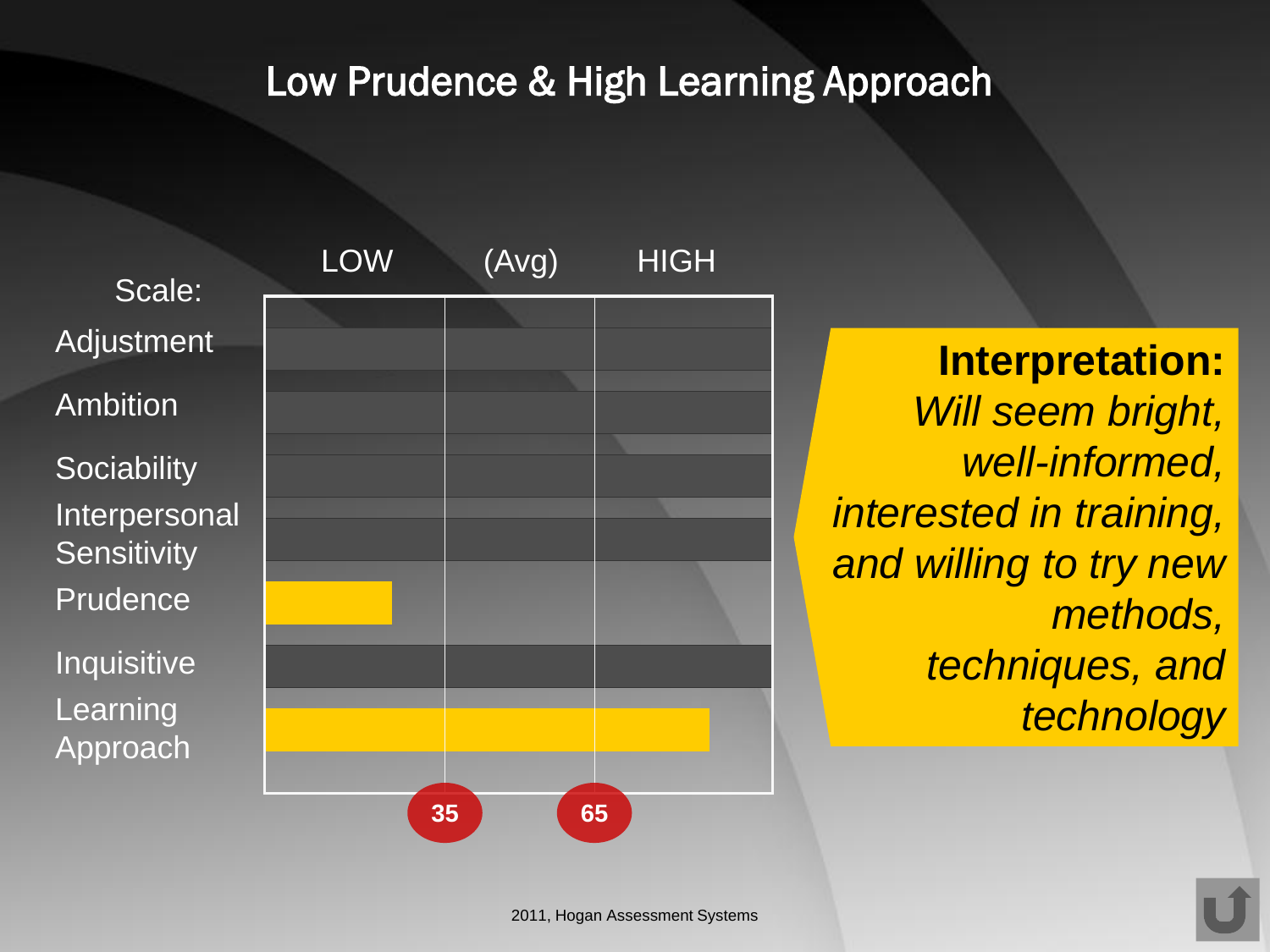## Low Prudence & Low Learning Approach

Scale: Adjustment Ambition **Sociability** Interpersonal **Sensitivity** Prudence Inquisitive Learning Approach



**Interpretation:** *Will prefer to learn by experience, but will not pay much attention to the lessons of experience or the consequences of failure*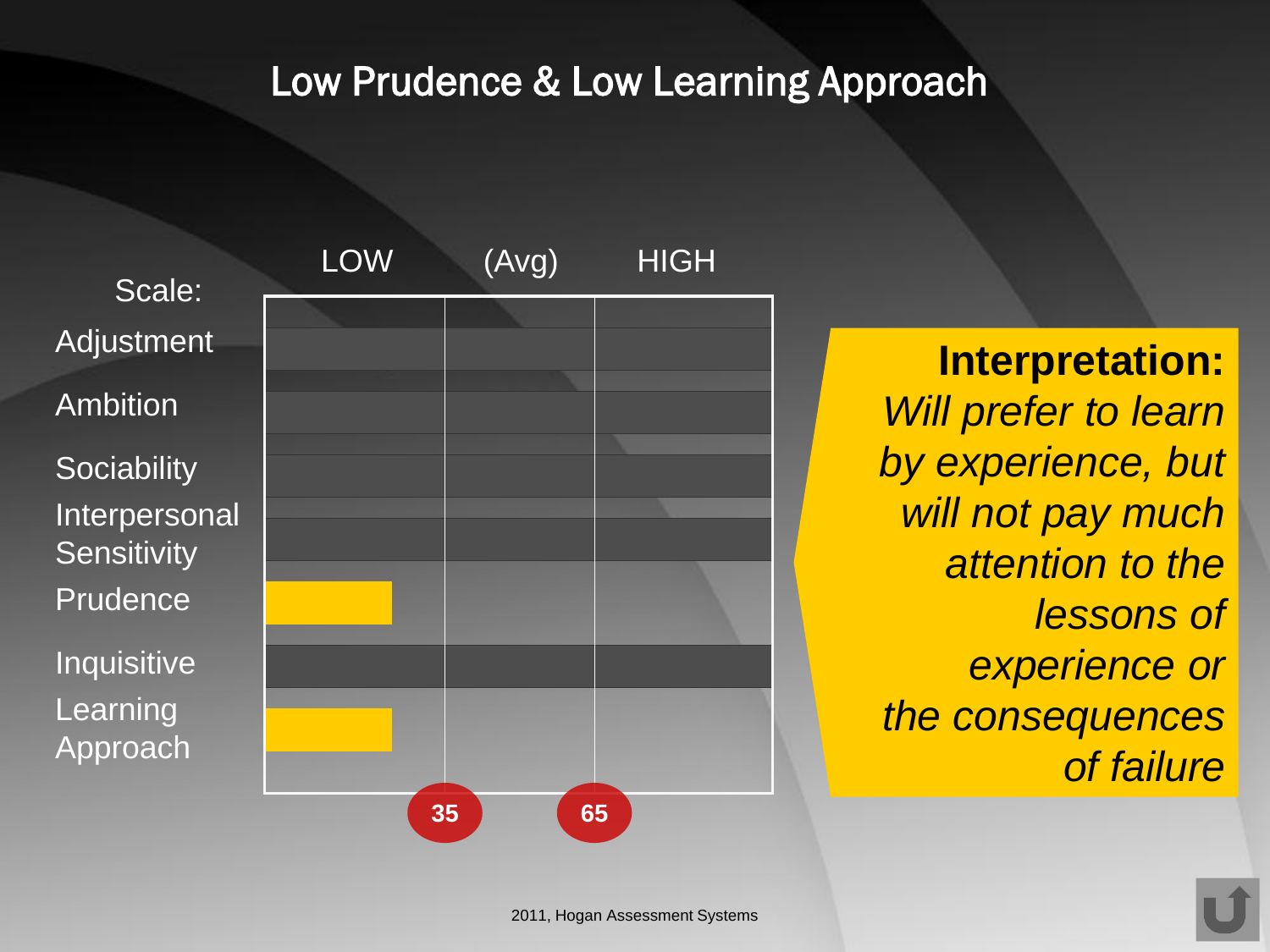# High Inquisitive

Scale: Adjustment Ambition **Sociability** Interpersonal **Sensitivity Prudence** Inquisitive Learning Approach



# **Click on another scale: low or high**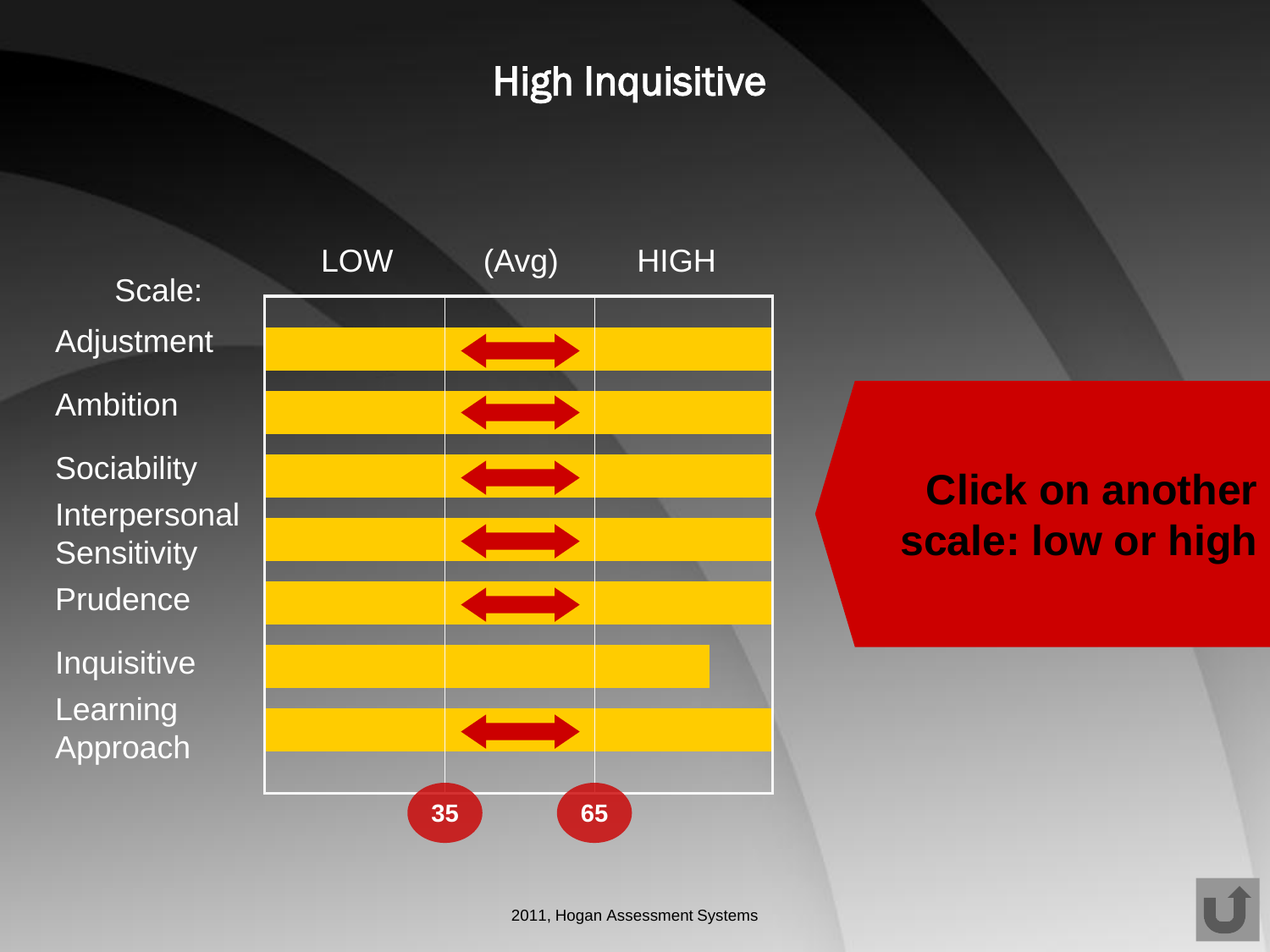## High Inquisitive & High Adjustment

Scale: Adjustment Ambition **Sociability** Interpersonal **Sensitivity** Prudence Inquisitive Learning Approach



**Interpretation:** *Curious, open minded, and able to generate new ideas with great confidence, often elevating them above the ideas of others*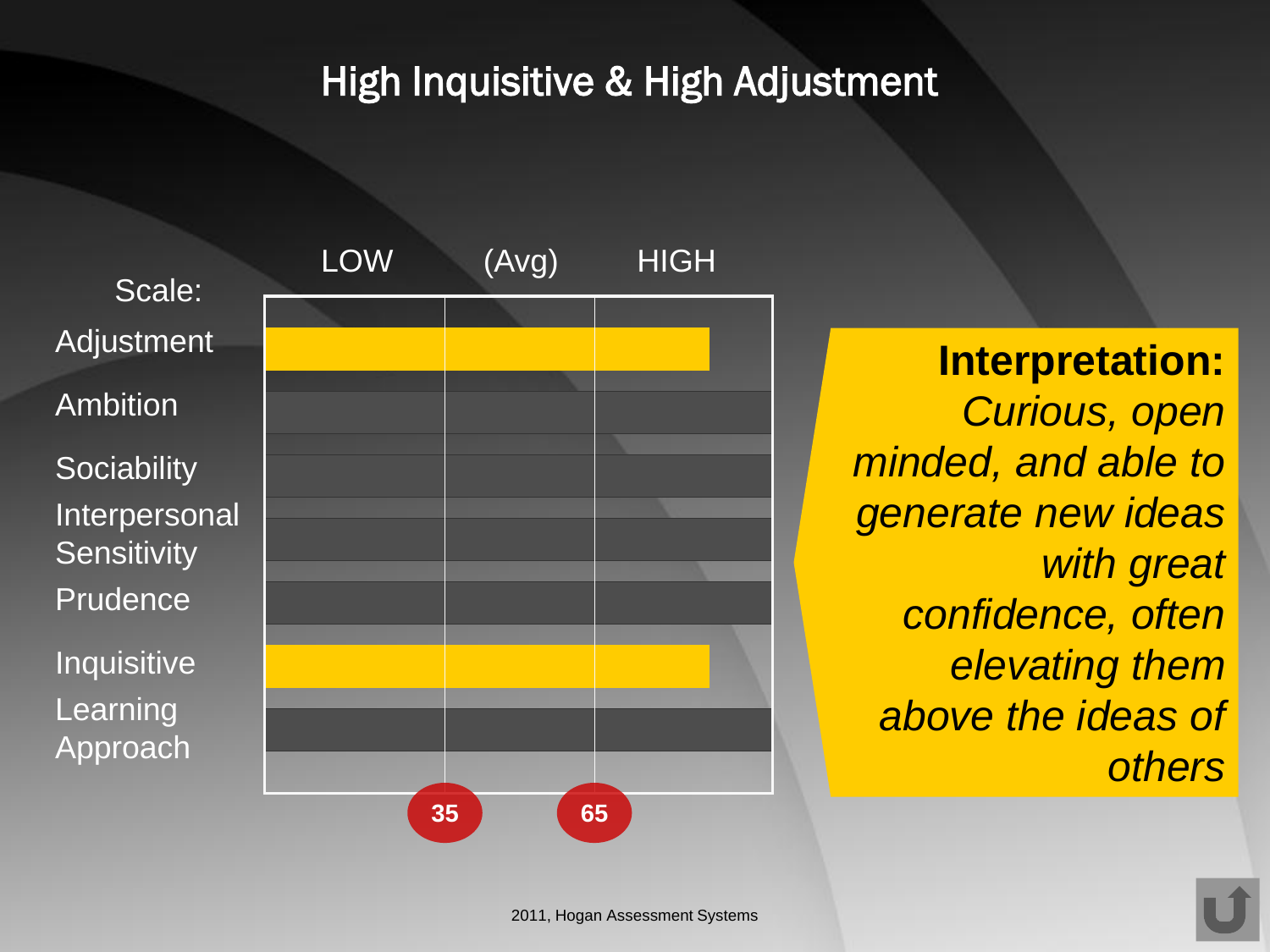## High Inquisitive & Low Adjustment





**Interpretation:** *Bouts of creative activity will be interrupted by bouts of self-doubt and self-examination*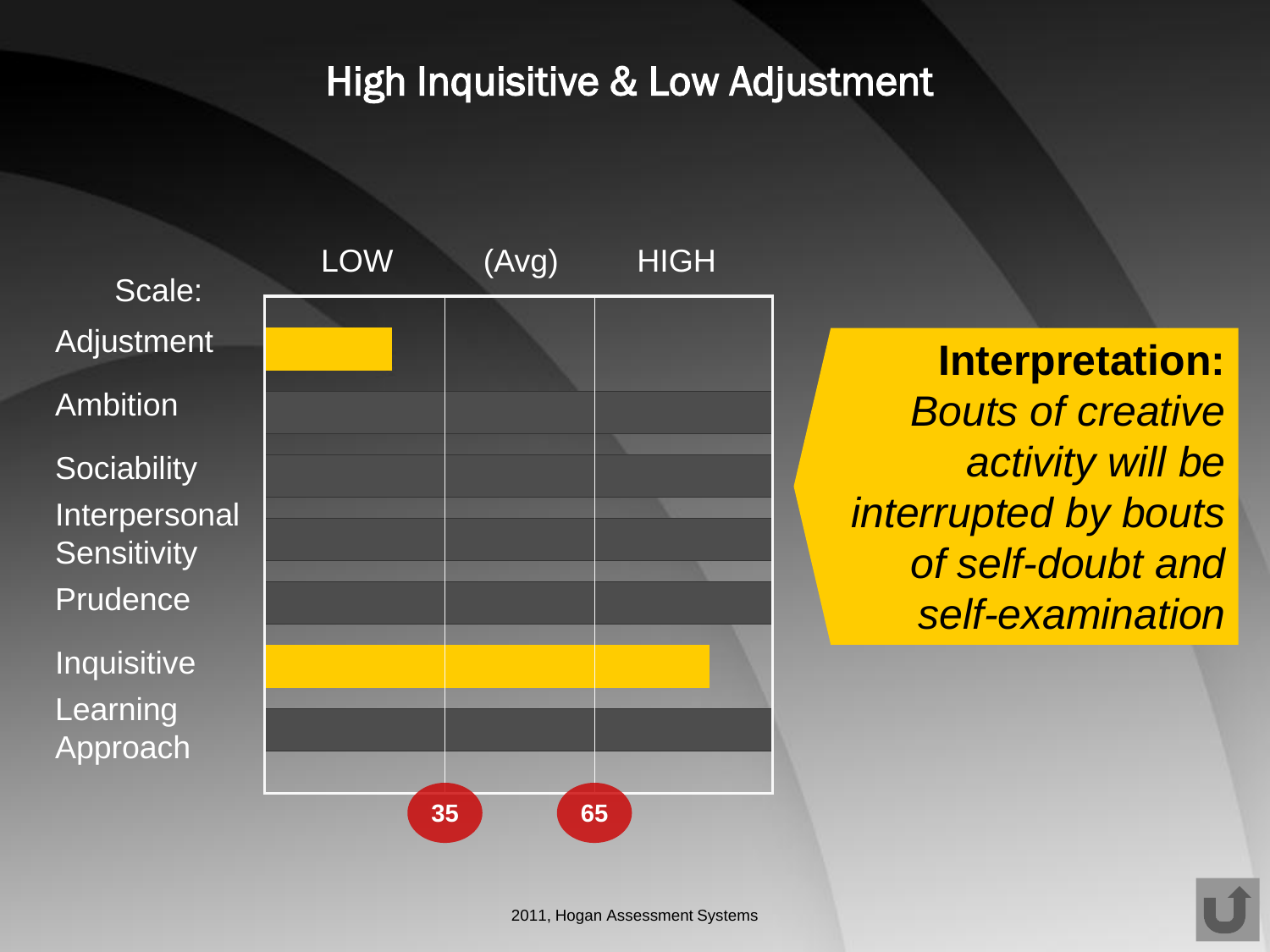# High Inquisitive & High Sociability

Scale: Adjustment Ambition **Sociability** Interpersonal **Sensitivity Prudence** Inquisitive Learning Approach



**Interpretation:** *Interested in meeting new people and exploring new ideas, but might be regarded as lacking focus or easily distracted by the next new thing*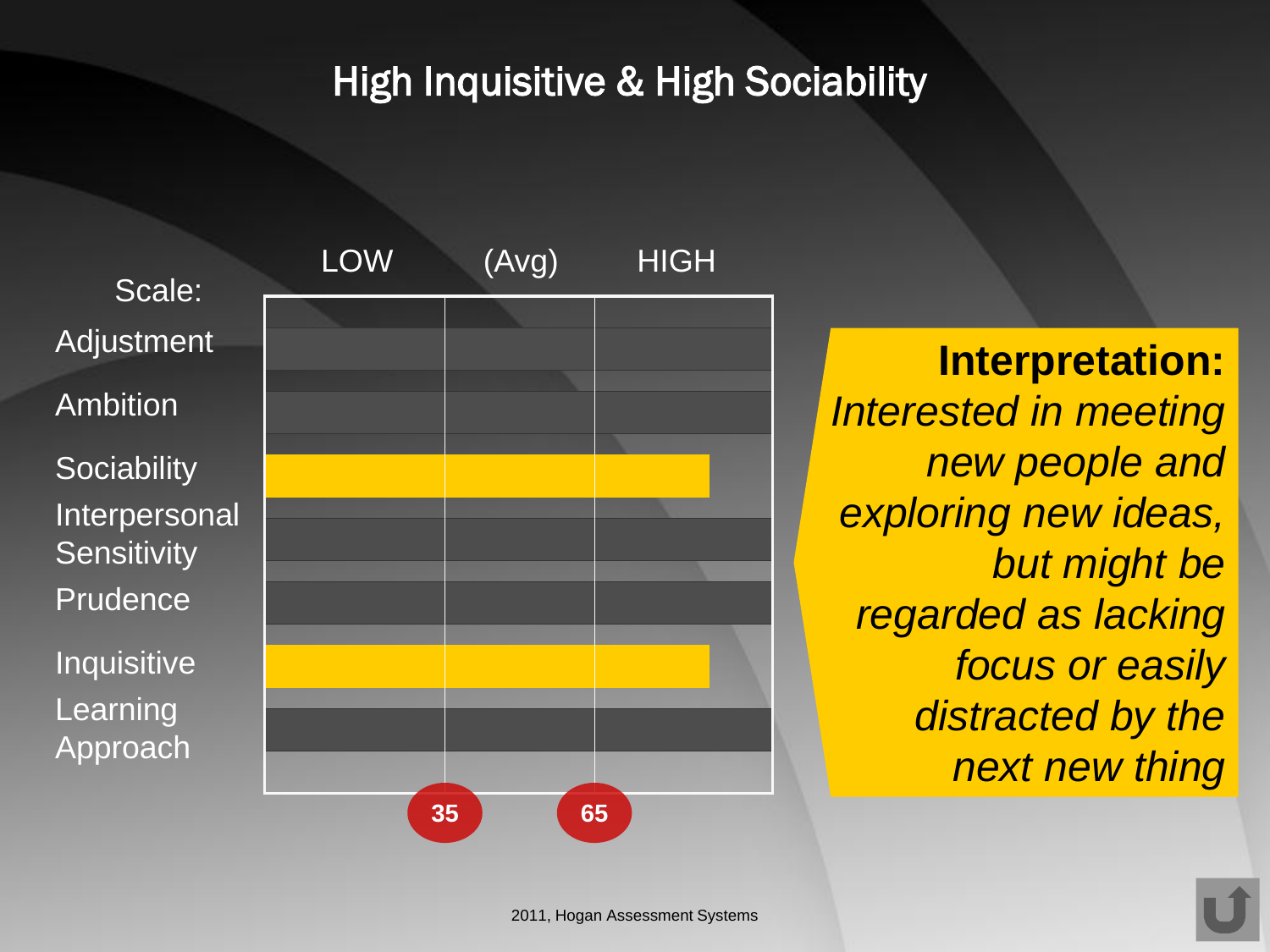# High Inquisitive & Low Sociability

Scale: Adjustment Ambition **Sociability** Interpersonal **Sensitivity Prudence** Inquisitive Learning Approach



**Interpretation:** *Will be quiet and reserved, but curious about what is going on; should be a good listener*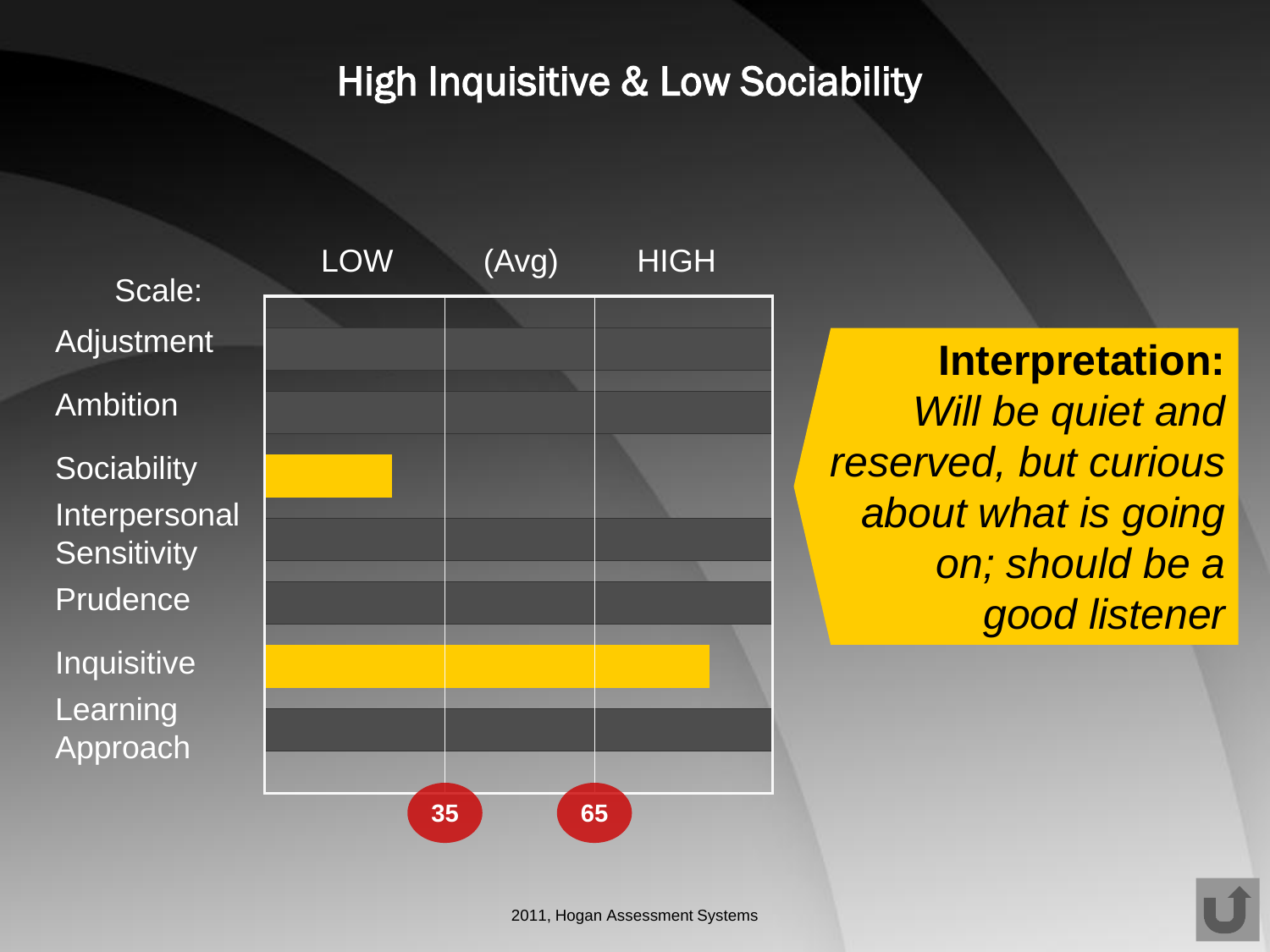# High Inquisitive & High Interpersonal Sensitivity

Scale: Adjustment Ambition **Sociability** Interpersonal **Sensitivity Prudence** Inquisitive Learning Approach



**Interpretation:** *Cordial and pleasant person with a lively imagination, willing to explore ideas regardless of how impractical they may be*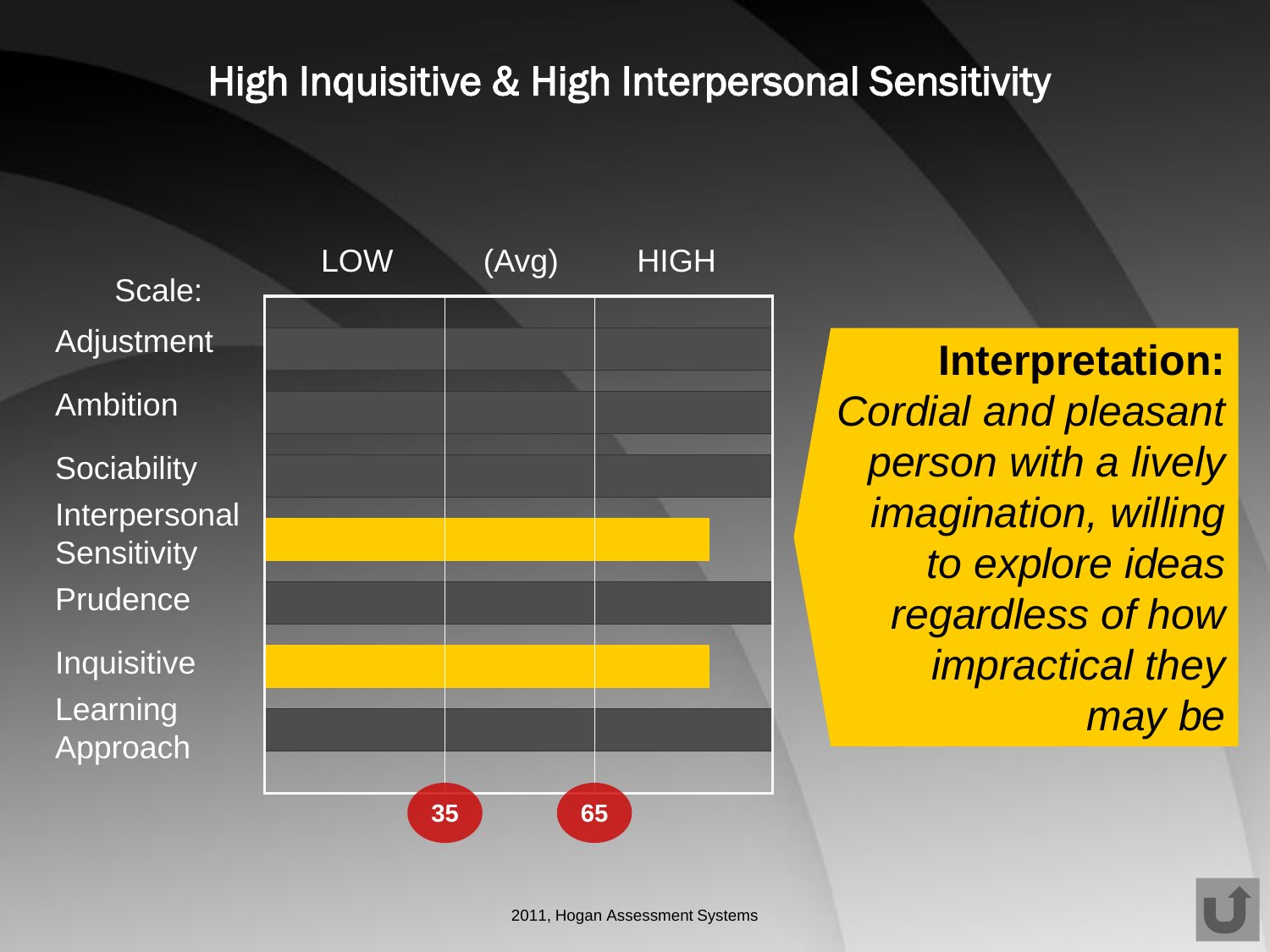# High Inquisitive & Low Interpersonal Sensitivity

Scale: Adjustment Ambition **Sociability** Interpersonal **Sensitivity** Prudence Inquisitive Learning Approach



**Interpretation:** *Will be curious, open-minded, and intellectually engaged, with a propensity to play the devil's advocate and challenge others' views*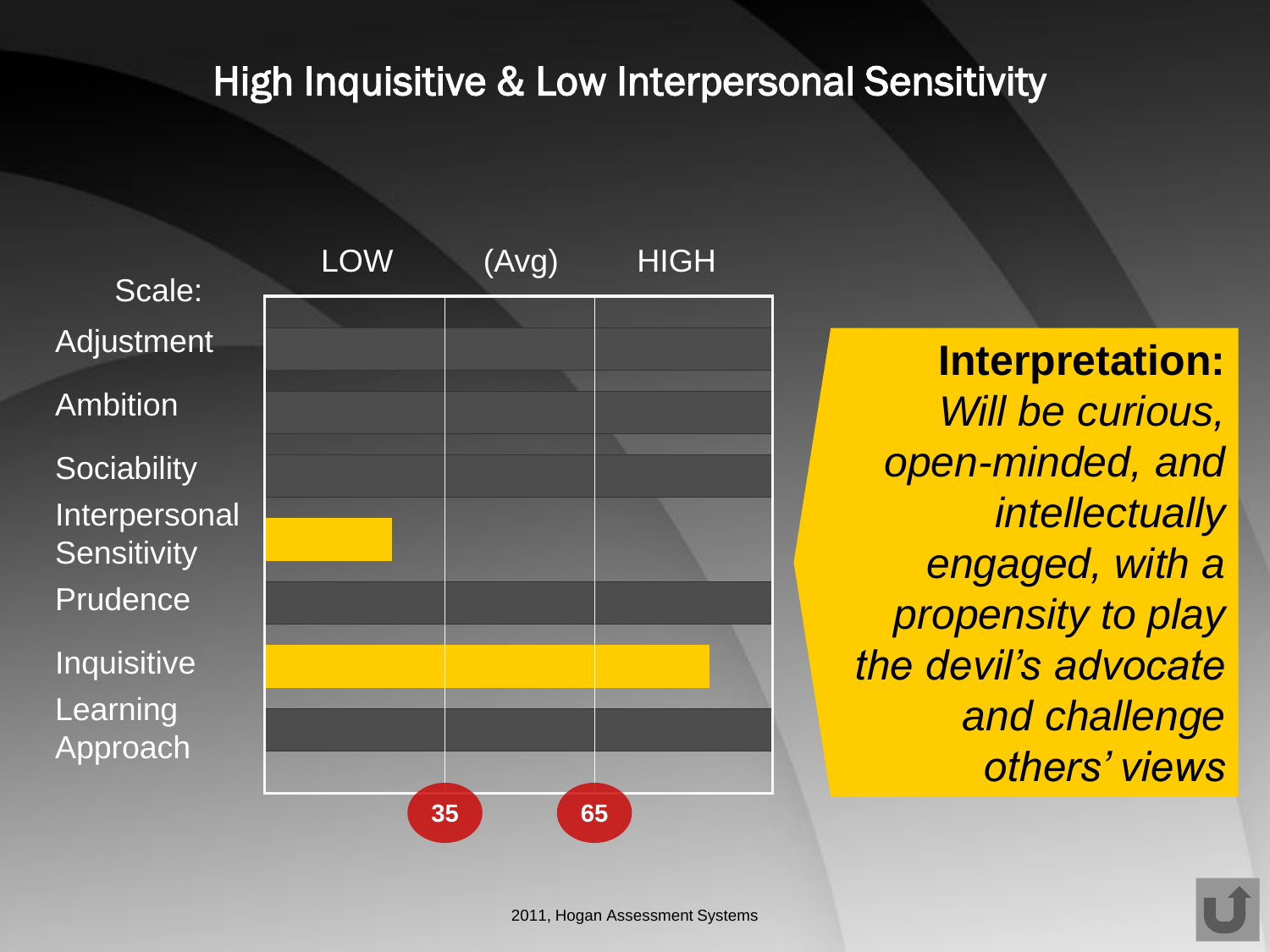# High Inquisitive & High Prudence

Scale: Adjustment Ambition **Sociability** Interpersonal **Sensitivity** Prudence Inquisitive Learning Approach



**Interpretation:** *Strong interest in discussing ideas and innovation with a tendency to get mired in the details during implementation*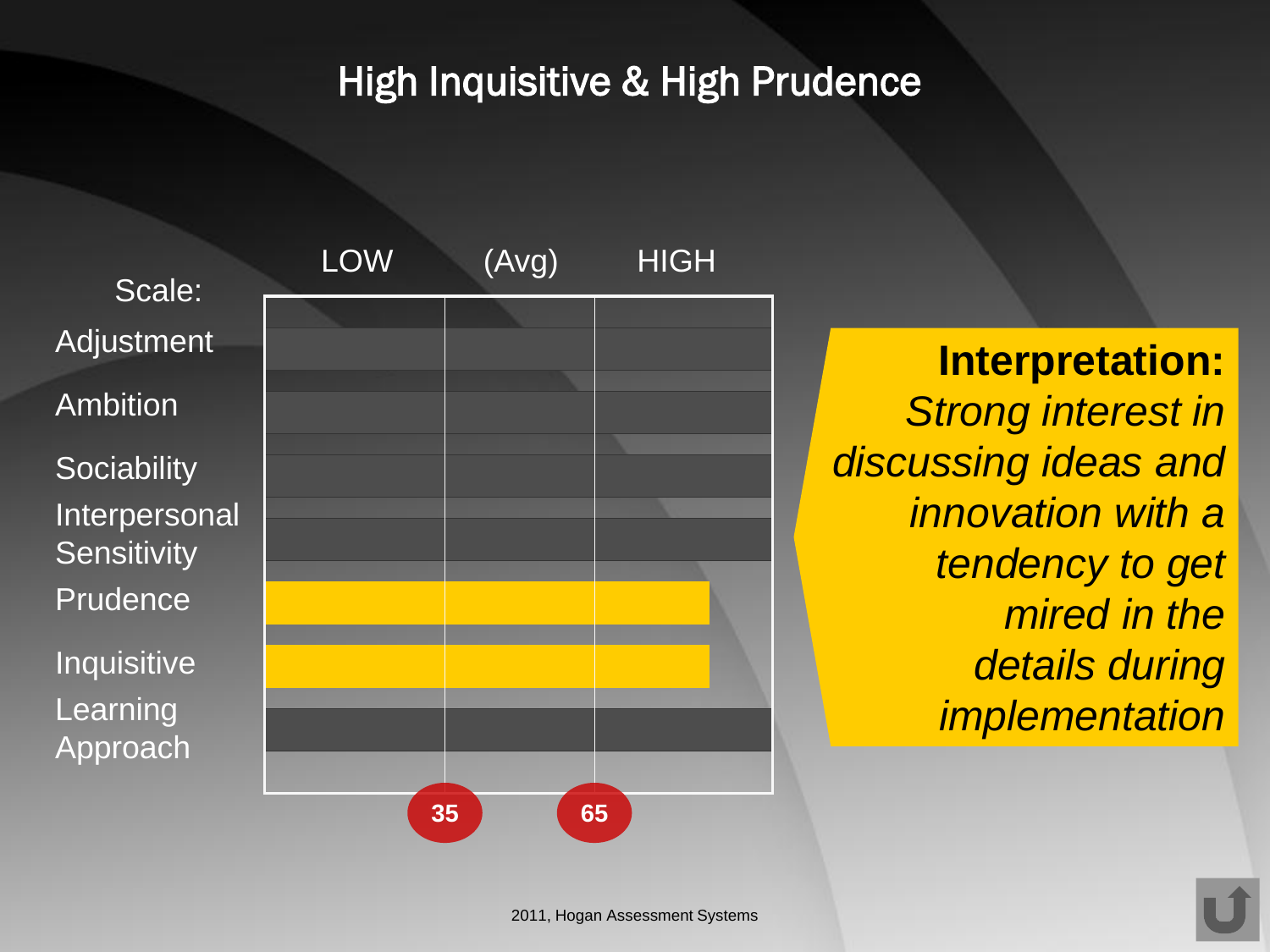# High Inquisitive & Low Prudence

Scale: Adjustment Ambition **Sociability Interpersonal Sensitivity** Prudence Inquisitive Learning Approach



**Interpretation:** *Curious, thoughtful, and creative, open to new ideas and innovations and willing to implement and/or try new things*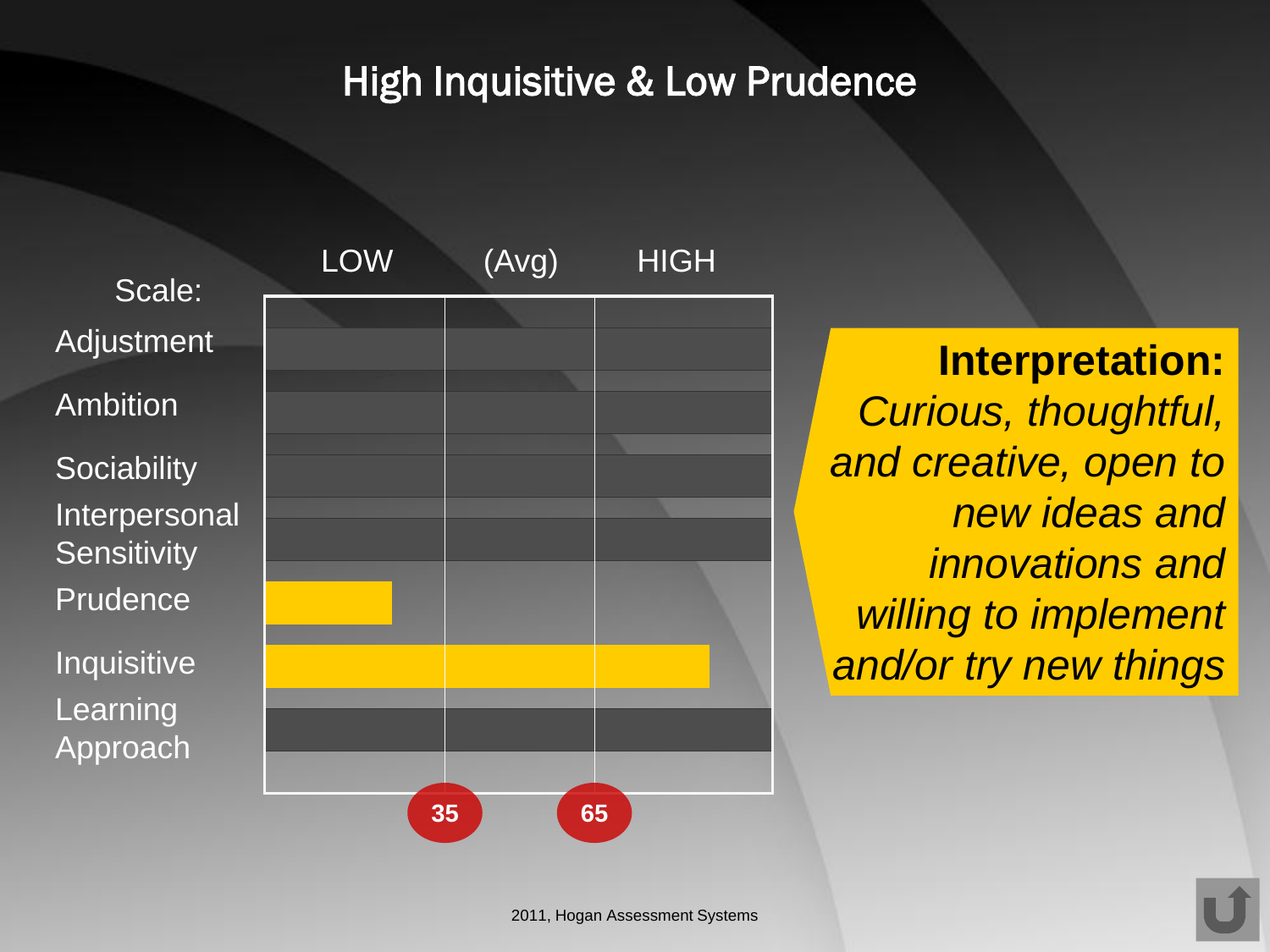# High Inquisitive & High Ambition

Scale: Adjustment Ambition **Sociability Interpersonal Sensitivity** Prudence Inquisitive Learning Approach



**Interpretation:** *Hard working, achievement oriented, leader-like, and a source for providing new ideas and vision*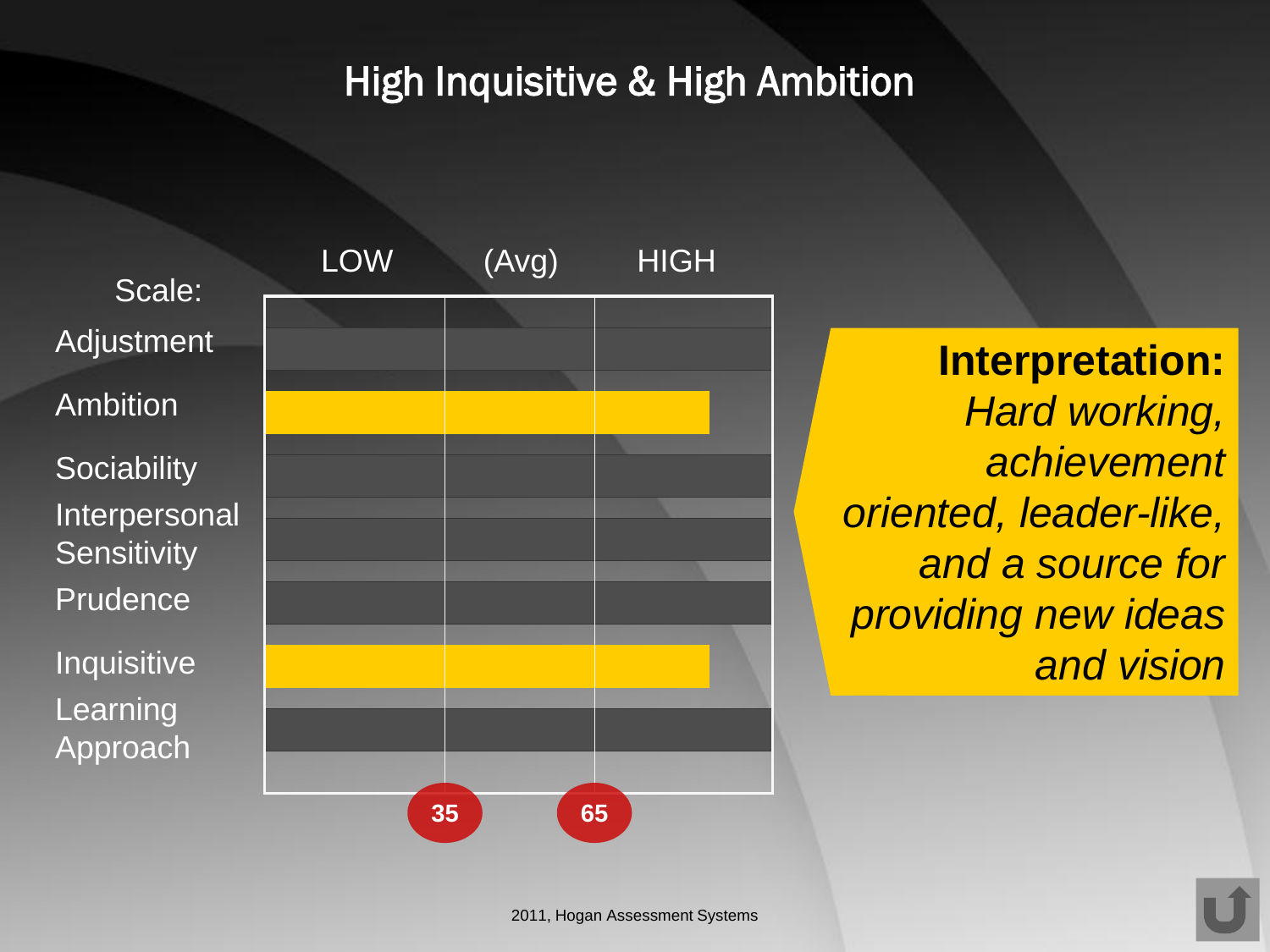## High Inquisitive & Low Ambition

Scale: Adjustment Ambition **Sociability** Interpersonal **Sensitivity** Prudence Inquisitive Learning Approach



**Interpretation:** *Curiosity abut new ideas and techniques, but without necessarily doing anything or committing to any course of action*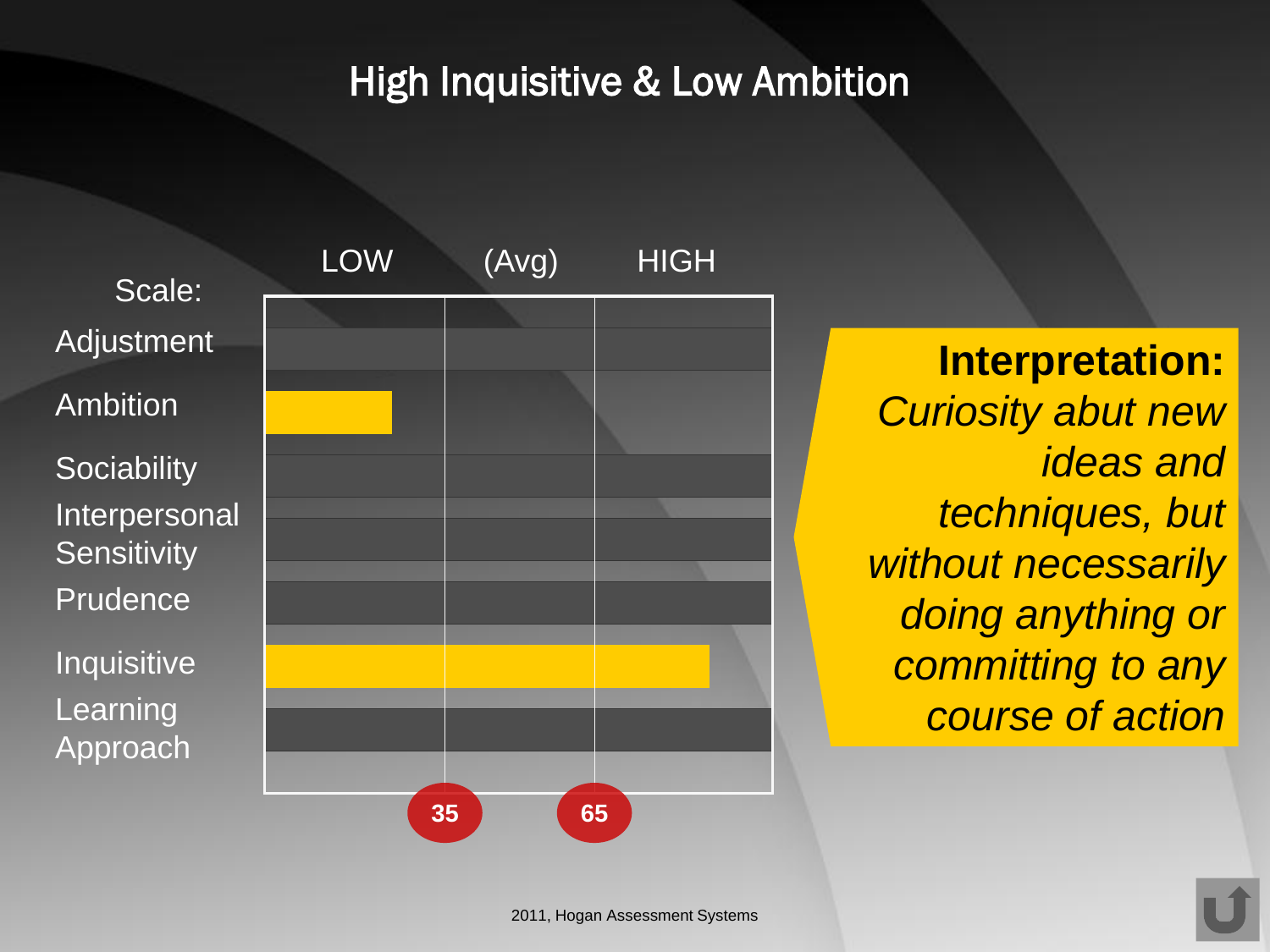# High Inquisitive & High Learning Approach

Scale: Adjustment Ambition **Sociability Interpersonal Sensitivity Prudence** Inquisitive Learning Approach



**Interpretation:** *Bright, up to date, productive, and always on the look out for new methods, technology, or paths to the future*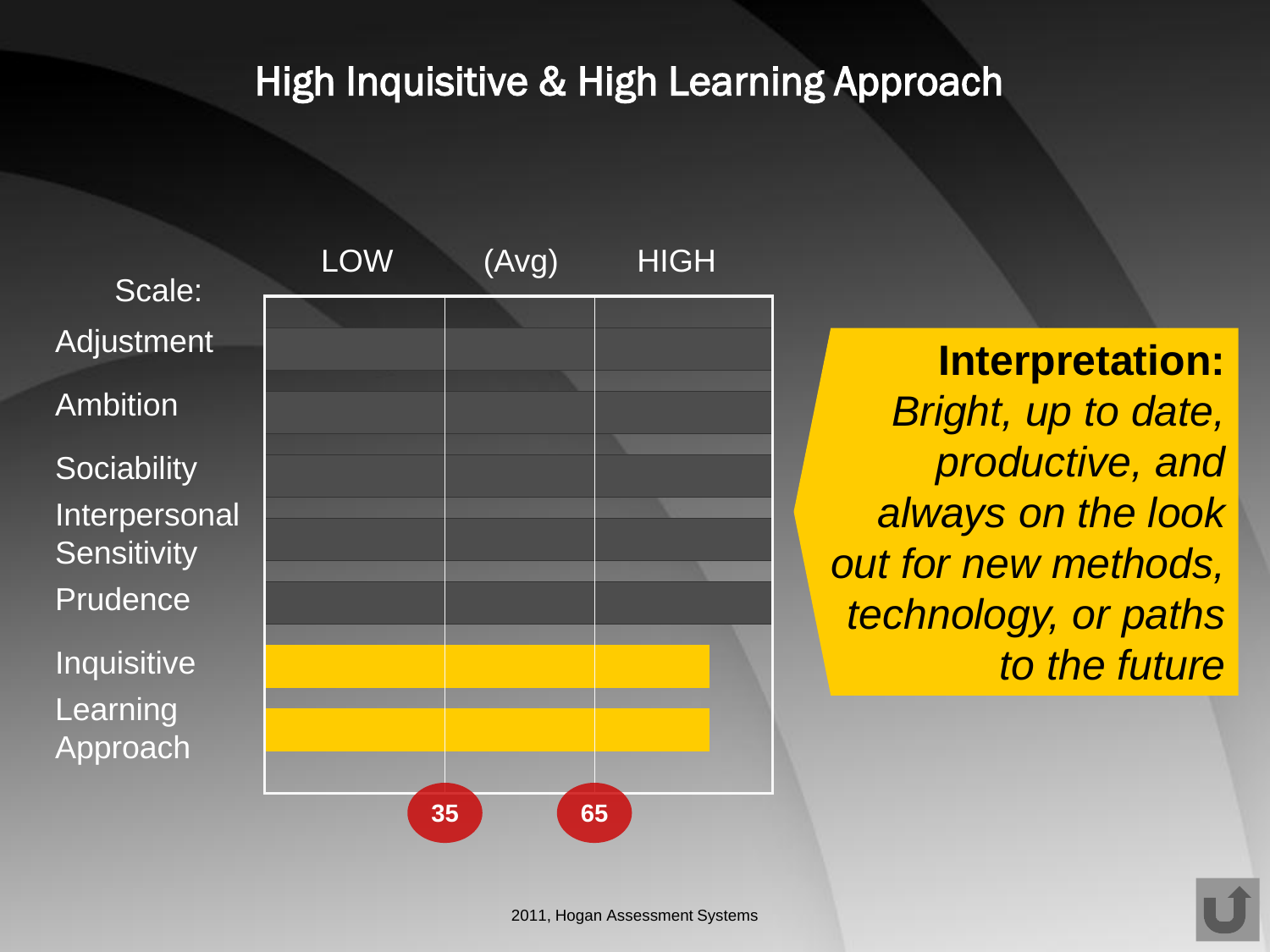## High Inquisitive & Low Learning Approach

Scale: Adjustment Ambition **Sociability** Interpersonal **Sensitivity** Prudence Inquisitive Learning Approach



**Interpretation:** *Interested in new ideas and developments, but prefers to hear about them, not read about them.*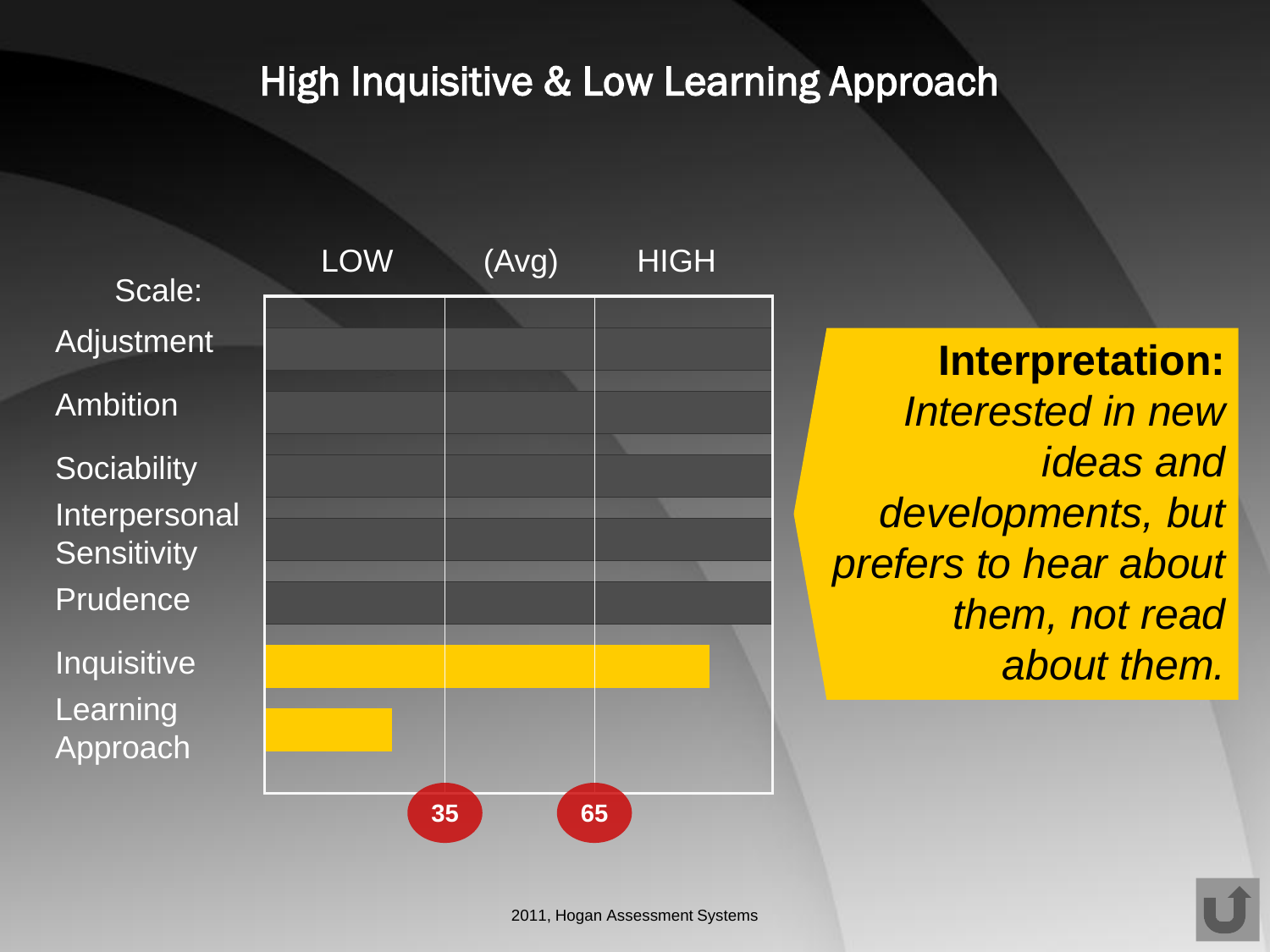# Low Inquisitive

Scale: Adjustment Ambition **Sociability** Interpersonal **Sensitivity** Prudence Inquisitive Learning Approach



# **Click on another scale: low or high**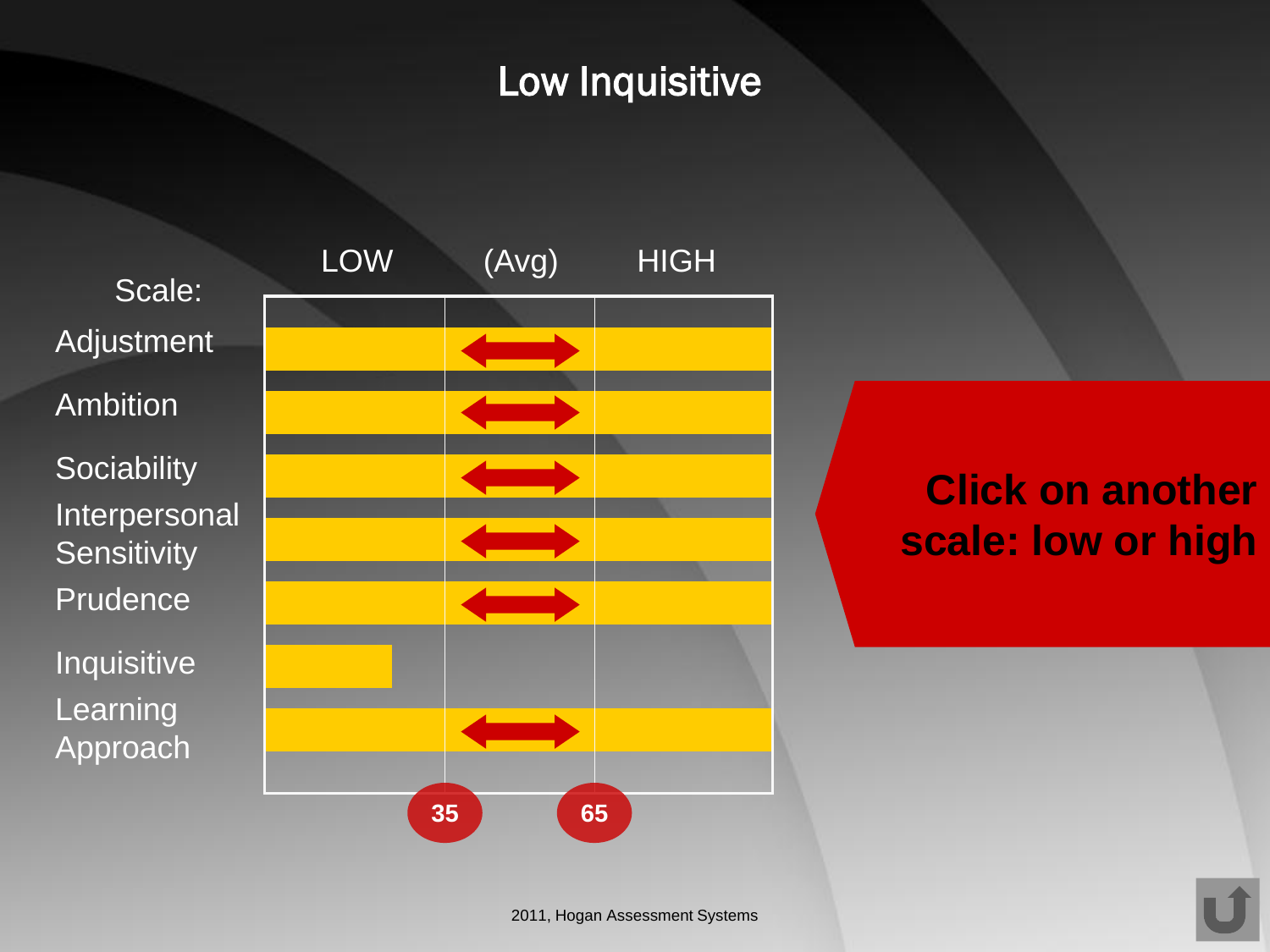### Low Inquisitive & High Ambition

Scale: Adjustment Ambition **Sociability** Interpersonal **Sensitivity** Prudence Inquisitive Learning Approach



**Interpretation:** *Hard working and eager to succeed, but by doing something well and avoiding changes that may disrupt what is working*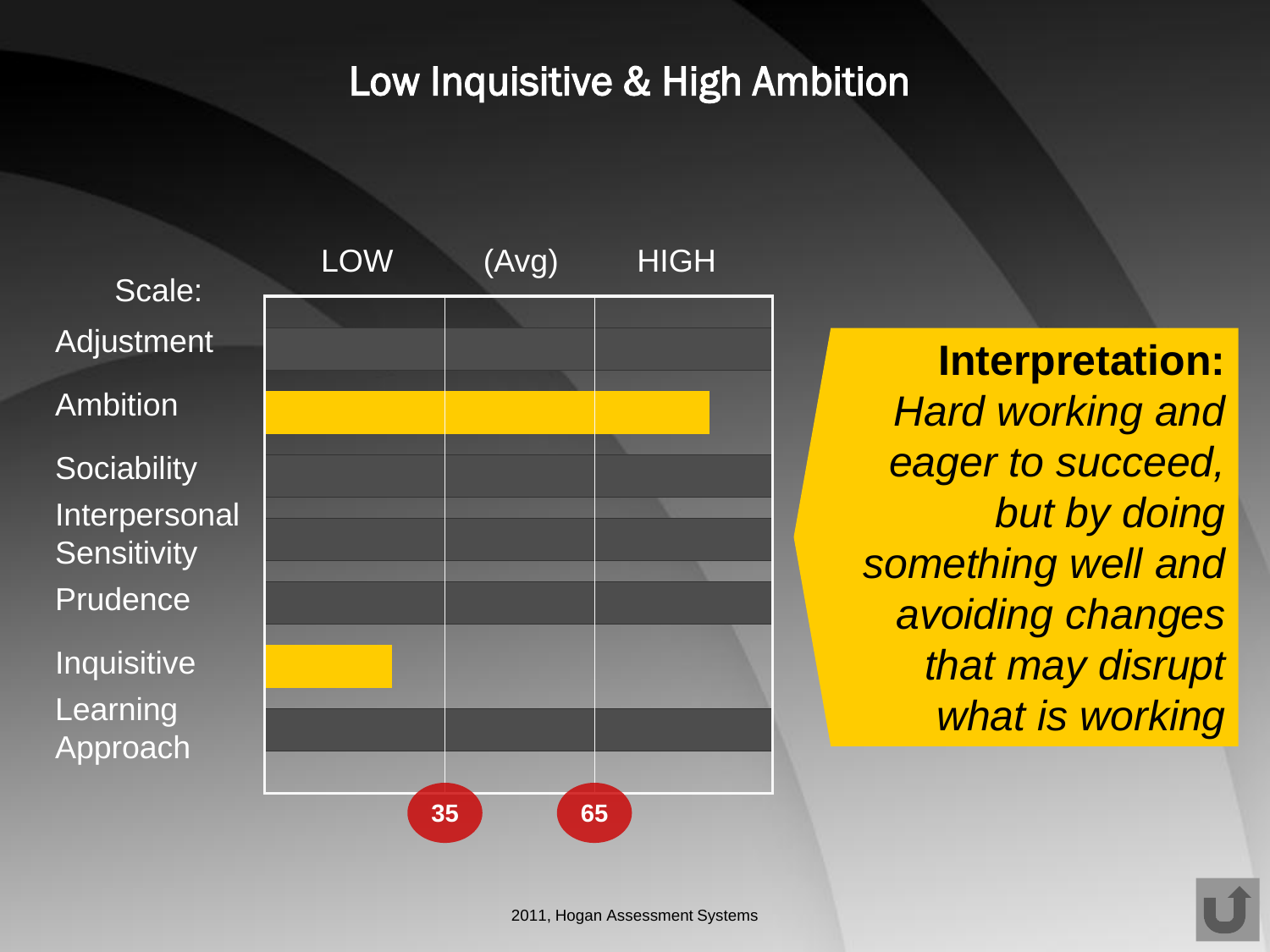#### Low Inquisitive & Low Ambition

Scale: Adjustment Ambition **Sociability** Interpersonal **Sensitivity** Prudence Inquisitive Learning Approach



**Interpretation:** *Will follow standard routines while working but will avoid changes or innovations that might create new demands or additional work*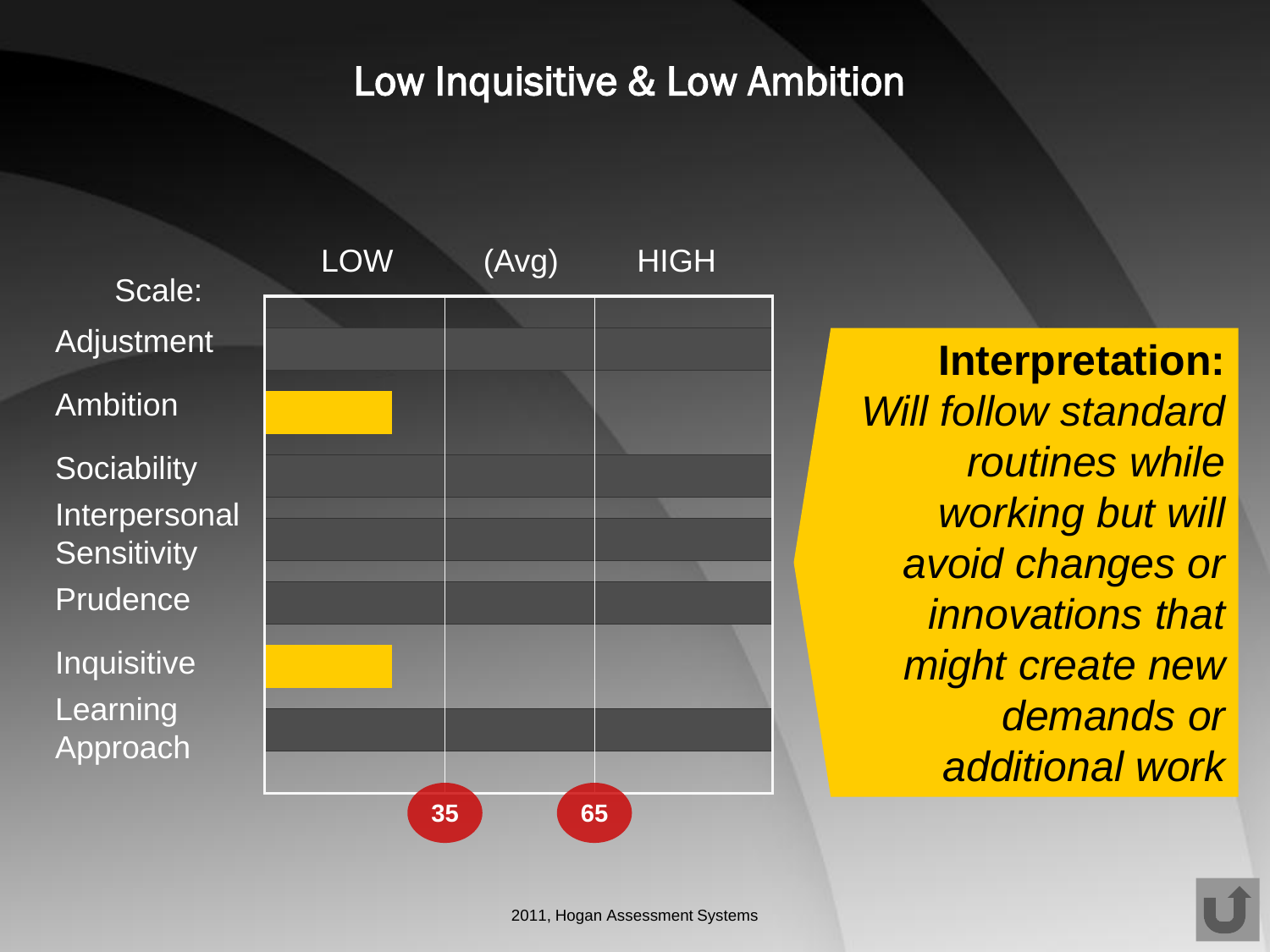## Low Inquisitive & High Sociability

Scale: Adjustment Ambition **Sociability** Interpersonal **Sensitivity Prudence** Inquisitive Learning Approach



**Interpretation:** *Outgoing and approachable person who is primarily interested in the mundane or routine with little interest in the big picture*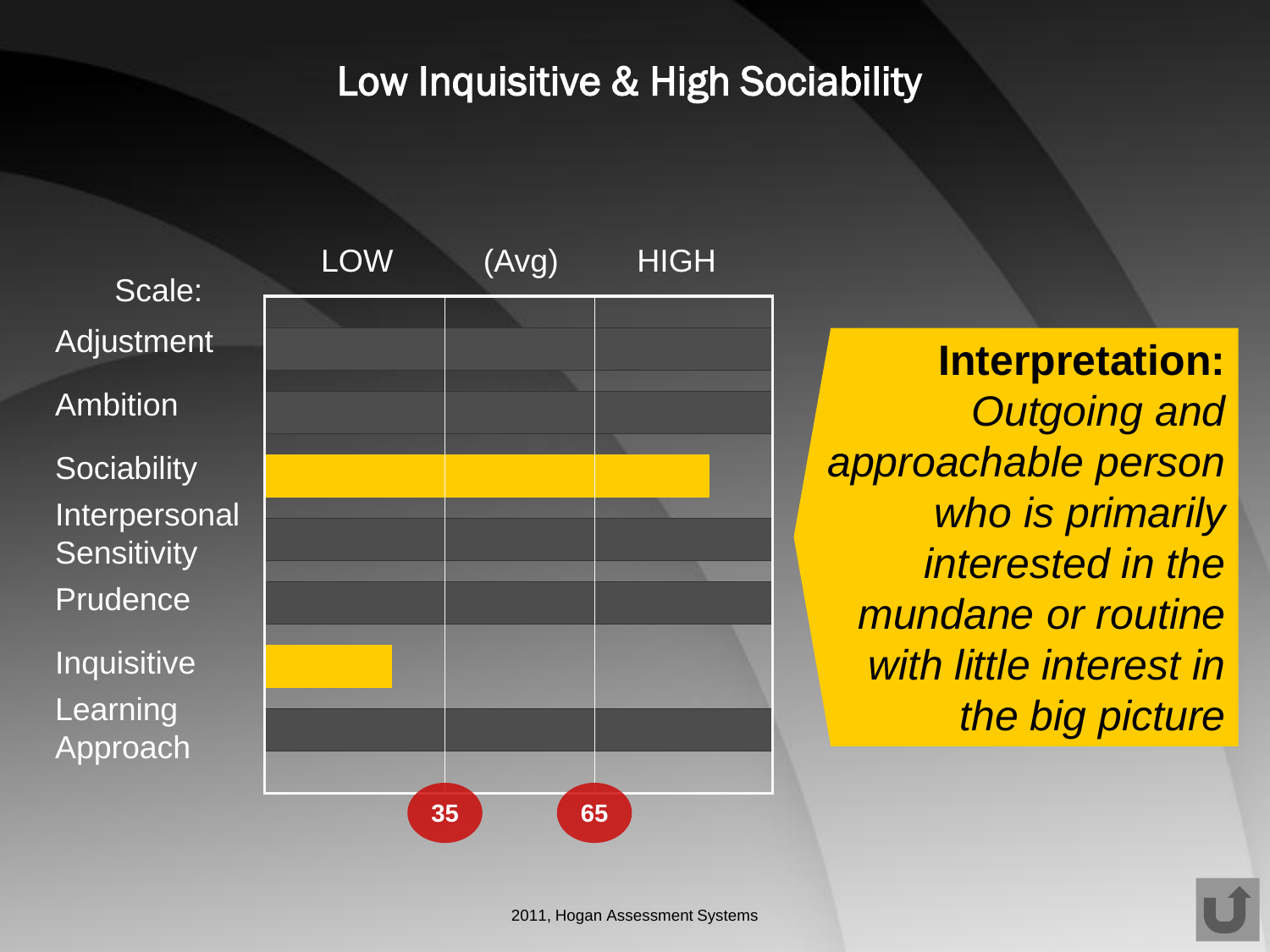## Low Inquisitive & Low Sociability

Scale: **Adjustment** Ambition **Sociability** Interpersonal **Sensitivity** Prudence Inquisitive Learning Approach



**Interpretation:** *Little interest in interacting with others and no interest in change or innovation*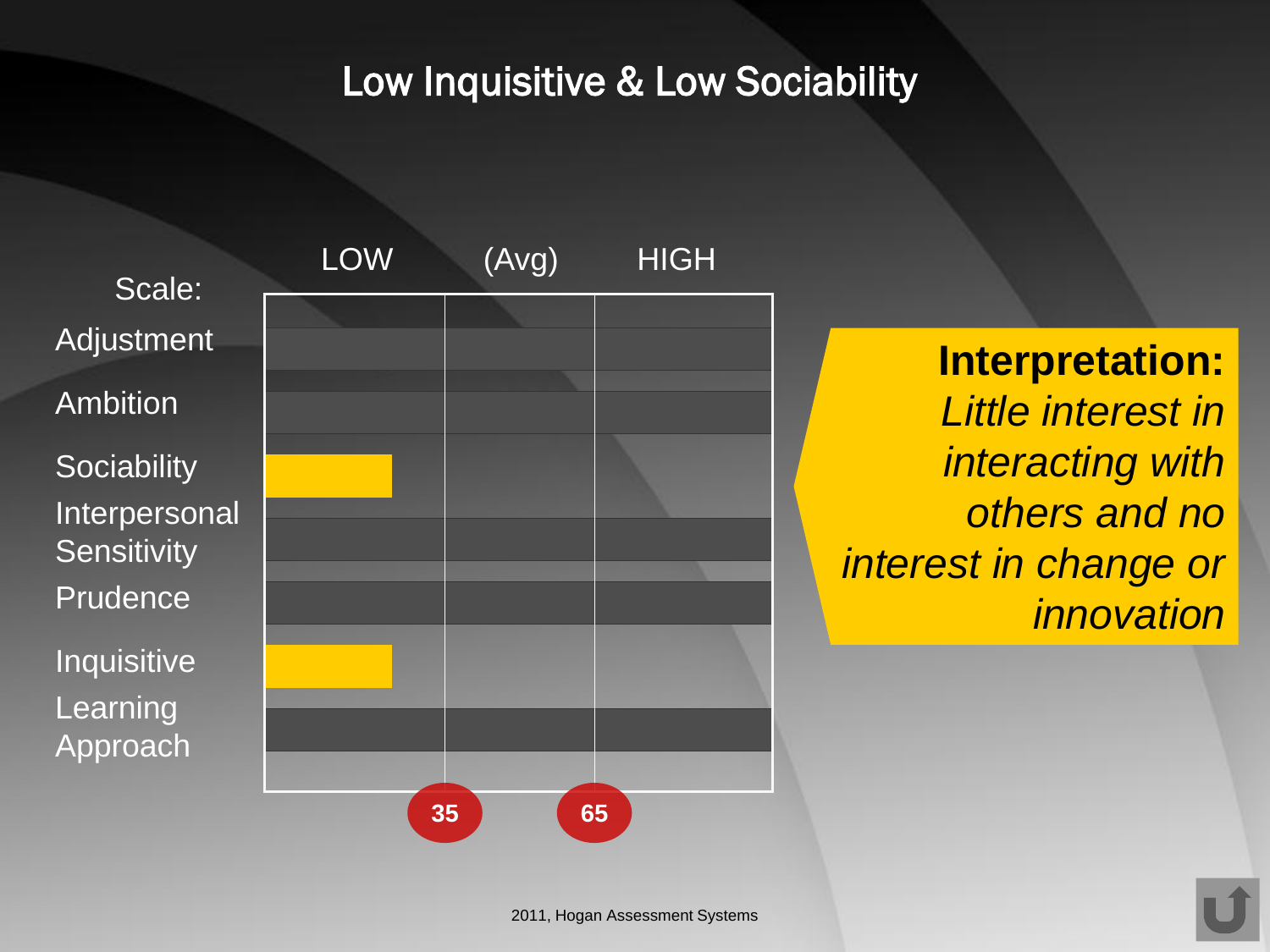## Low Inquisitive & High Interpersonal Sensitivity

Scale: Adjustment Ambition **Sociability** Interpersonal **Sensitivity** Prudence Inquisitive Learning Approach



**Interpretation:** *Warm and engaging person with a rather prosaic imagination and little interest in the big picture*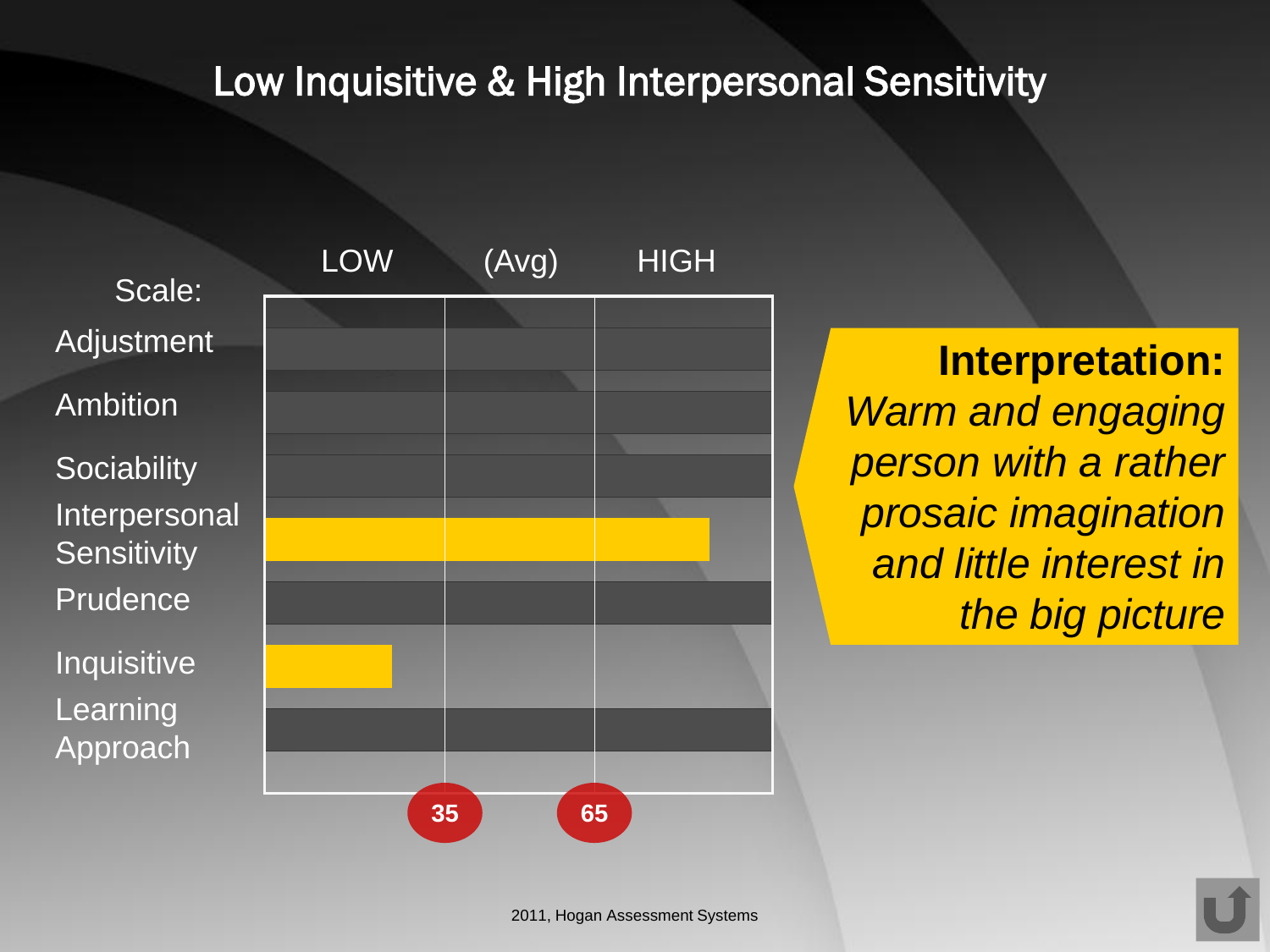#### Low Inquisitive & Low Interpersonal Sensitivity

Scale: Adjustment Ambition **Sociability** Interpersonal **Sensitivity** Prudence Inquisitive Learning Approach



**Interpretation:** *Should be a tough minded pragmatist with little tolerance for wooly-minded abstractions or risky innovations*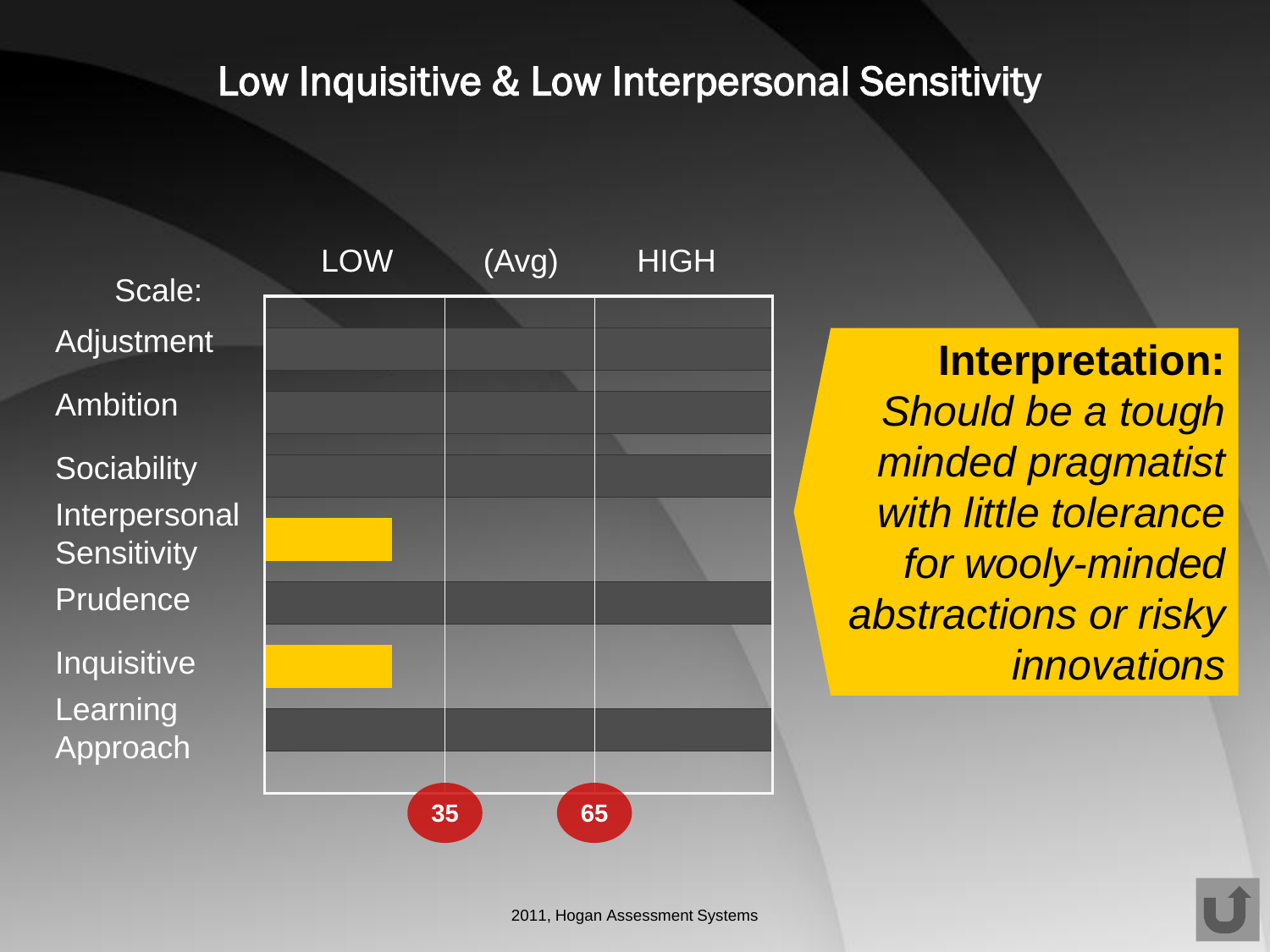## Low Inquisitive & High Prudence

Scale: Adjustment Ambition **Sociability** Interpersonal **Sensitivity** Prudence Inquisitive Learning Approach



**Interpretation:** *Strict adherence to rules, processes, and procedures with little interest in innovation, particularly when things seem to be working*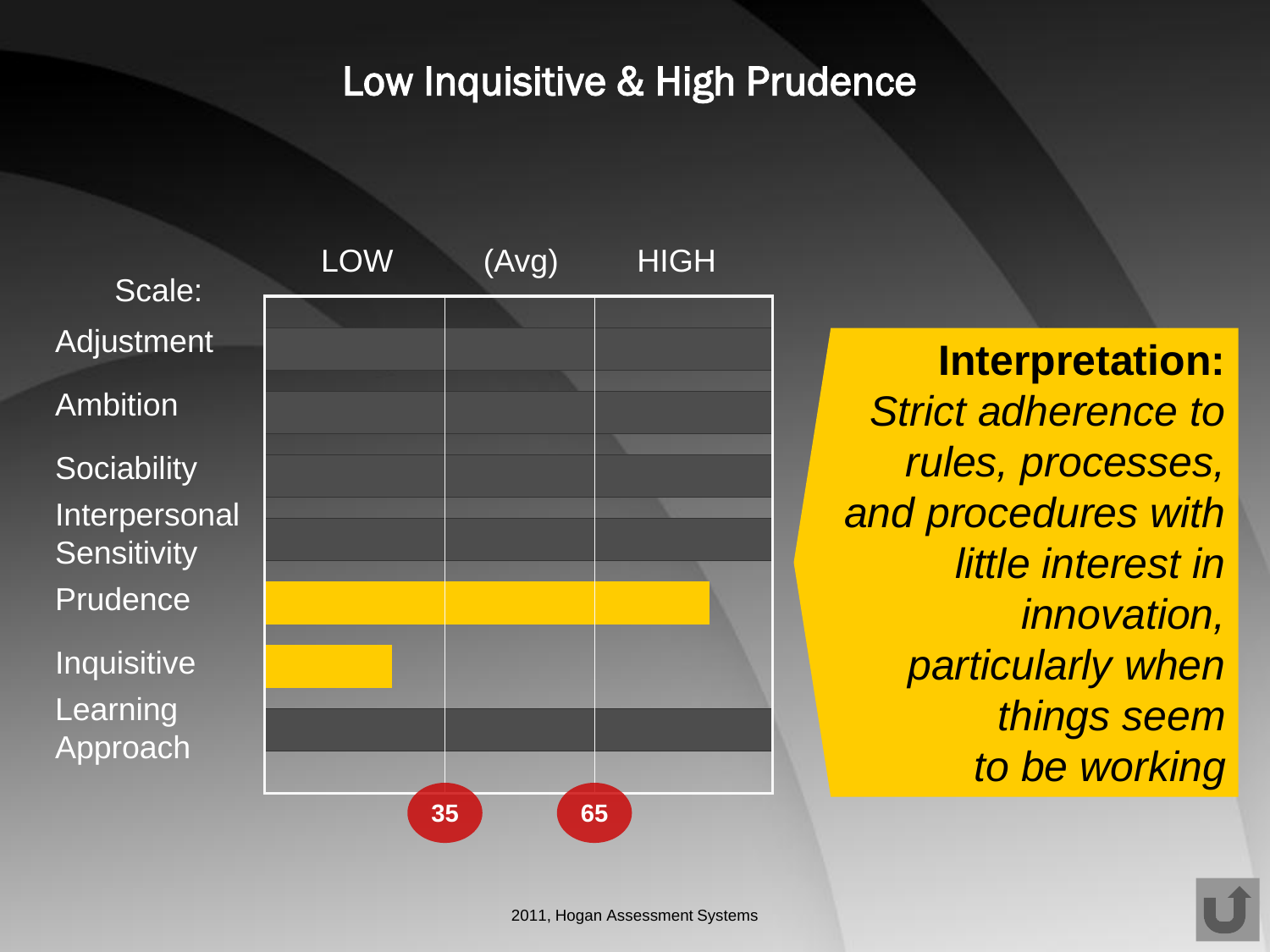### Low Inquisitive & Low Prudence

Scale: Adjustment Ambition **Sociability** Interpersonal **Sensitivity** Prudence Inquisitive Learning **Approach** 



**Interpretation:** *Tends to be impulsive, distractible, and disorganized, and rarely reflects on the meaning or consequences of such behavior*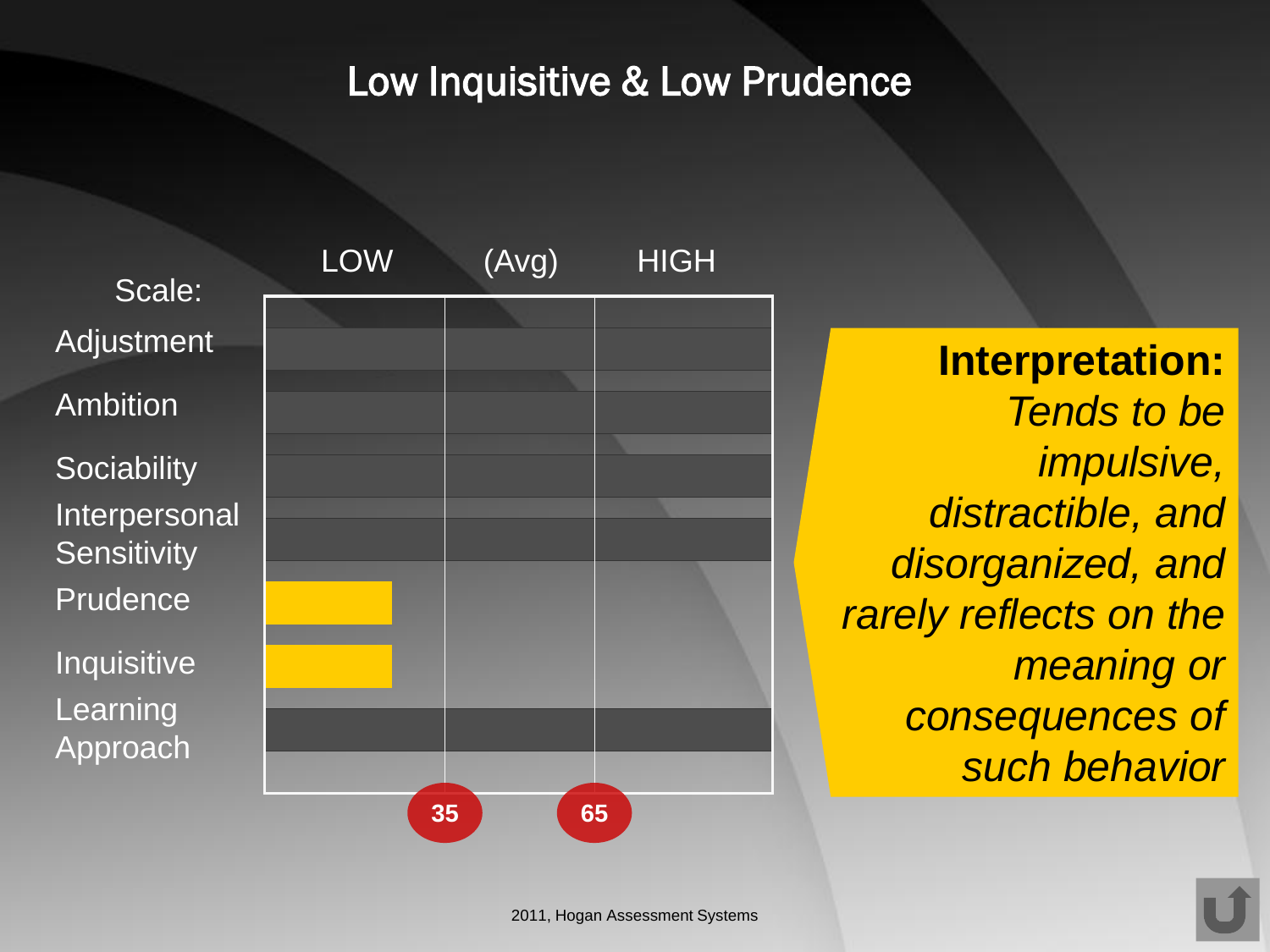## Low Inquisitive & High Adjustment

Scale: Adjustment Ambition **Sociability** Interpersonal **Sensitivity Prudence** Inquisitive Learning Approach



**Interpretation:** *Confident, selfassured, and unflappable, but with little interest in change, innovation, or enhanced understanding of current processes*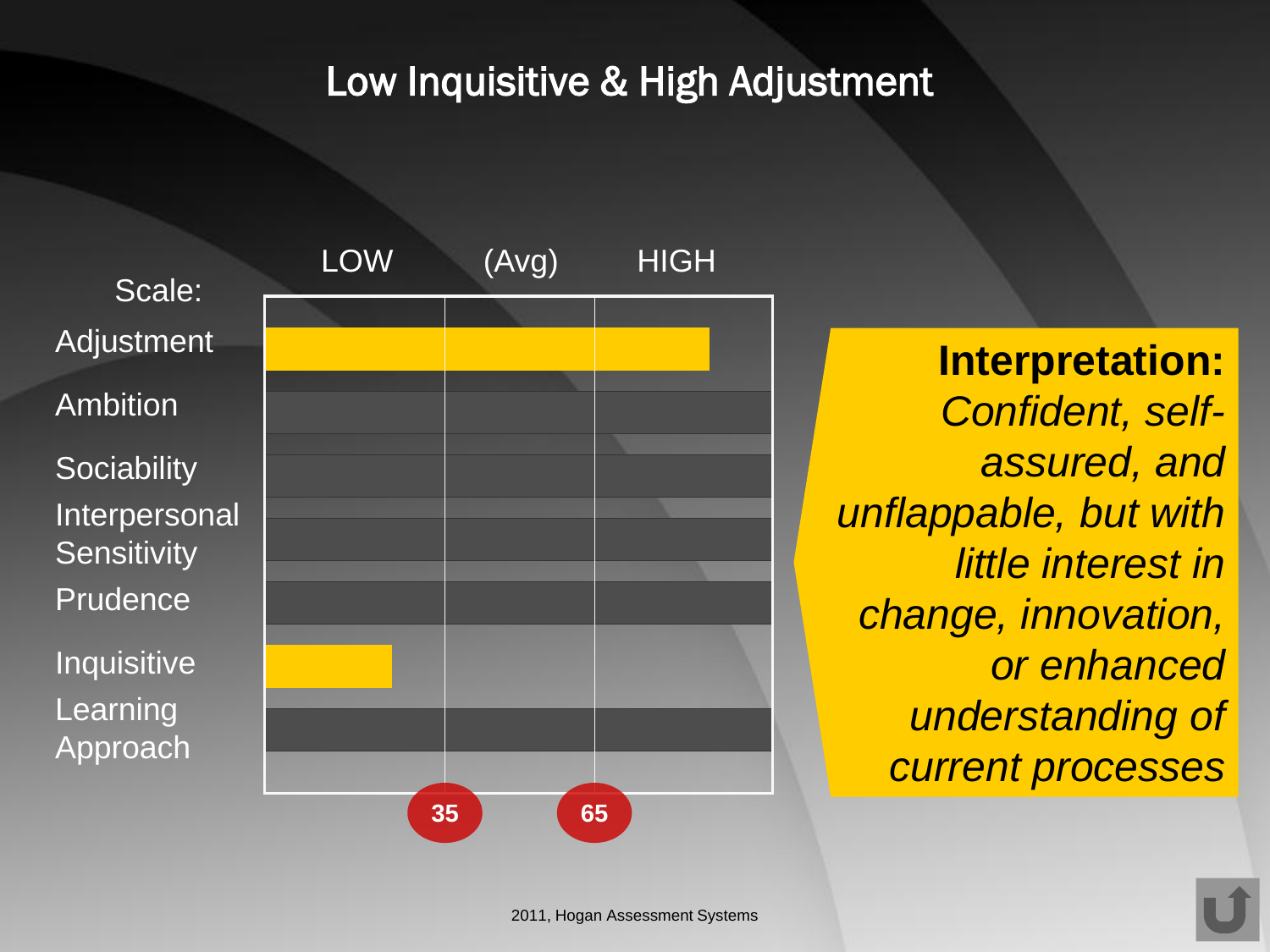#### Low Inquisitive & Low Adjustment

Scale: Adjustment Ambition **Sociability** Interpersonal **Sensitivity Prudence** Inquisitive Learning Approach



**Interpretation:** *Will resist change or new ideas because they will disrupt routine and the unknown will cause anxiety*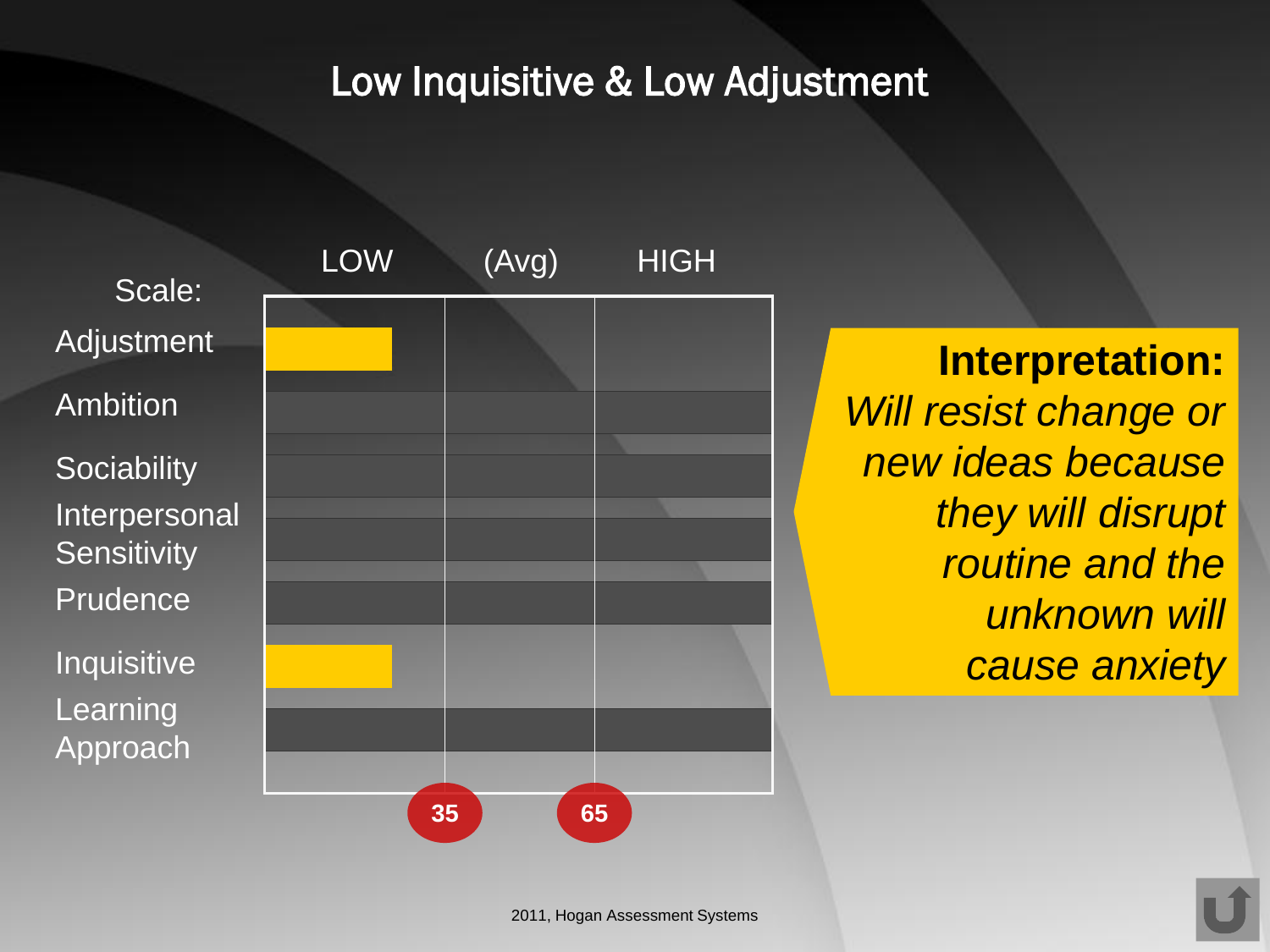#### Low Inquisitive & High Learning Approach

Scale: Adjustment Ambition **Sociability** Interpersonal **Sensitivity** Prudence Inquisitive Learning Approach



# **Interpretation:**

*Will be a quick study who values being up to date, but with little interest in innovations that lack clear practical implications*

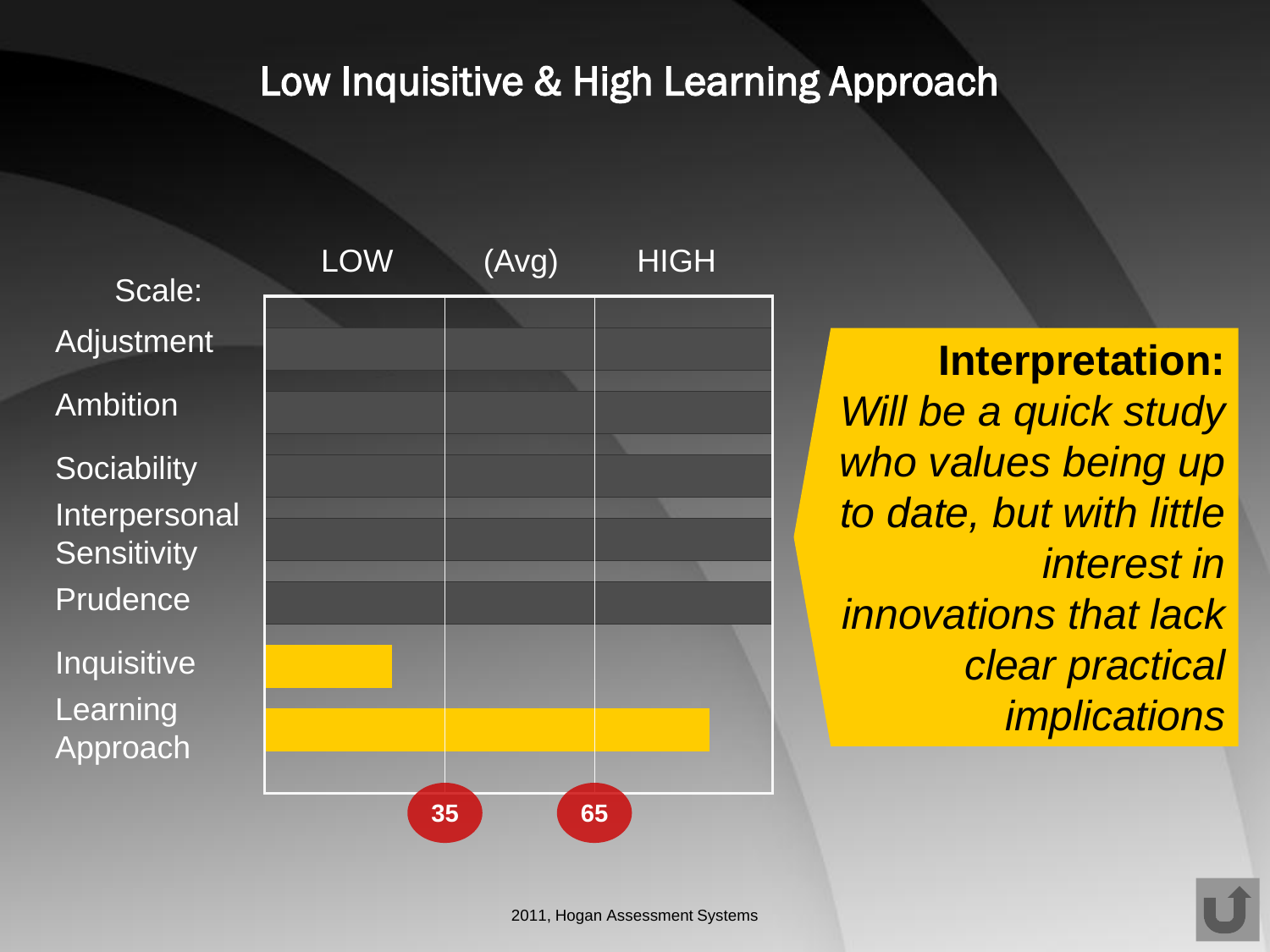#### Low Inquisitive & Low Learning Approach

Scale: Adjustment Ambition **Sociability** Interpersonal **Sensitivity** Prudence Inquisitive Learning Approach



**Interpretation:** *Will lack curiosity and be unwilling to try anything new without firsthand experience regarding its positive, tangible impact*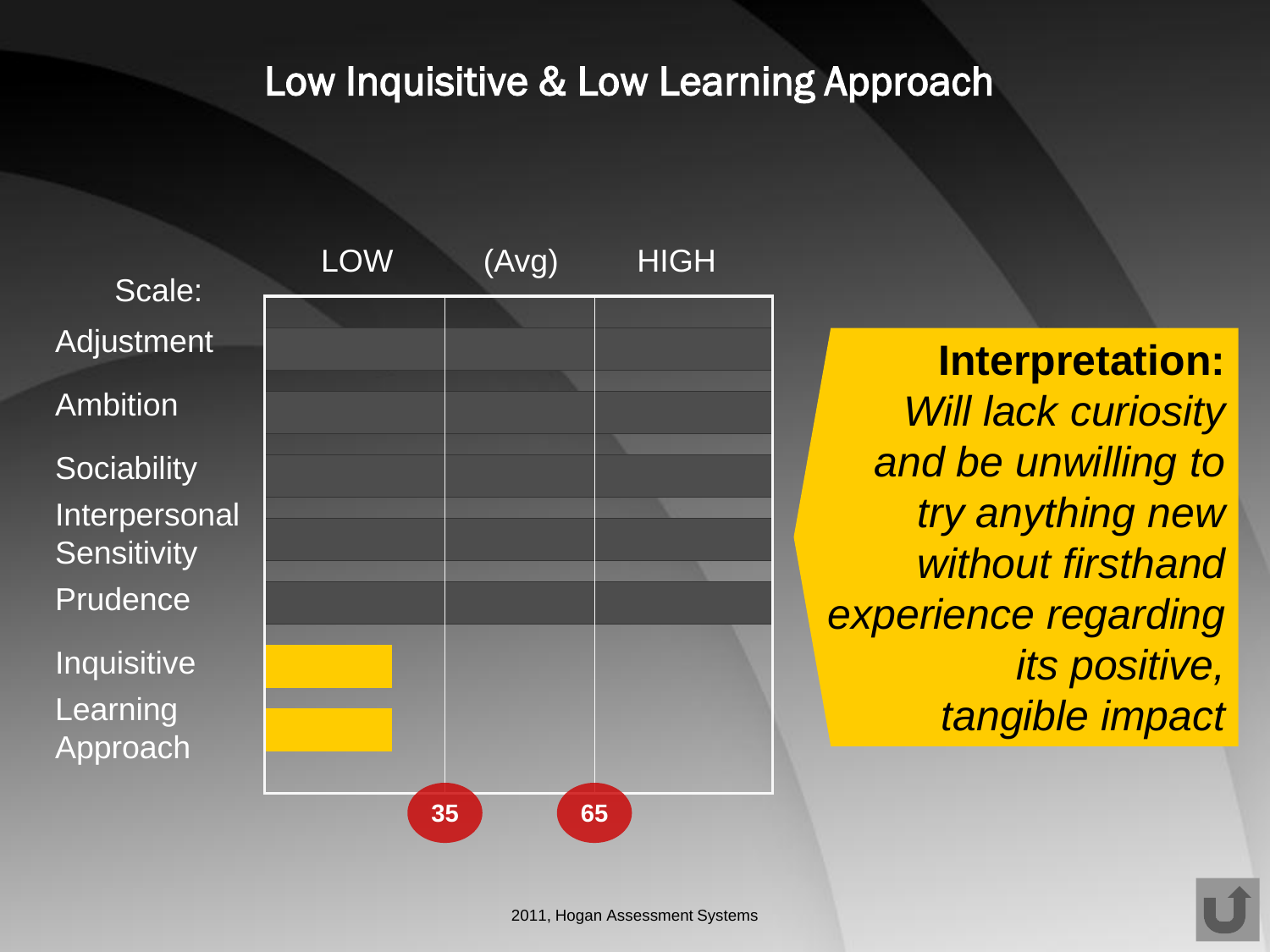# High Learning Approach



# **Click on another scale: low or high**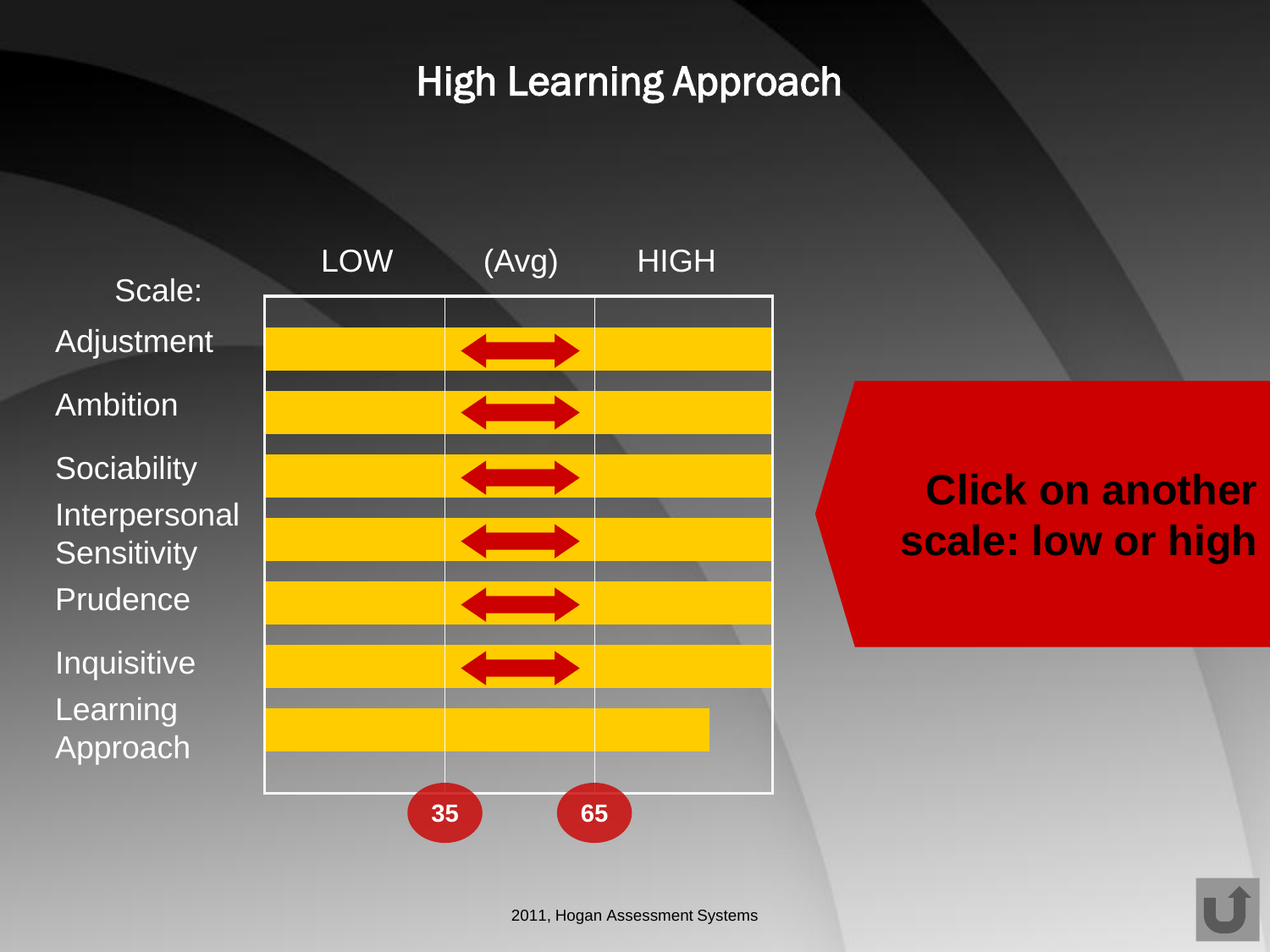## High Learning Approach & High Adjustment

Scale: Adjustment Ambition **Sociability** Interpersonal **Sensitivity** Prudence Inquisitive Learning Approach



**Interpretation:** *Bright, self-confident, well-informed, selfassured and possibly arrogant, but able to support opinions with logic and data*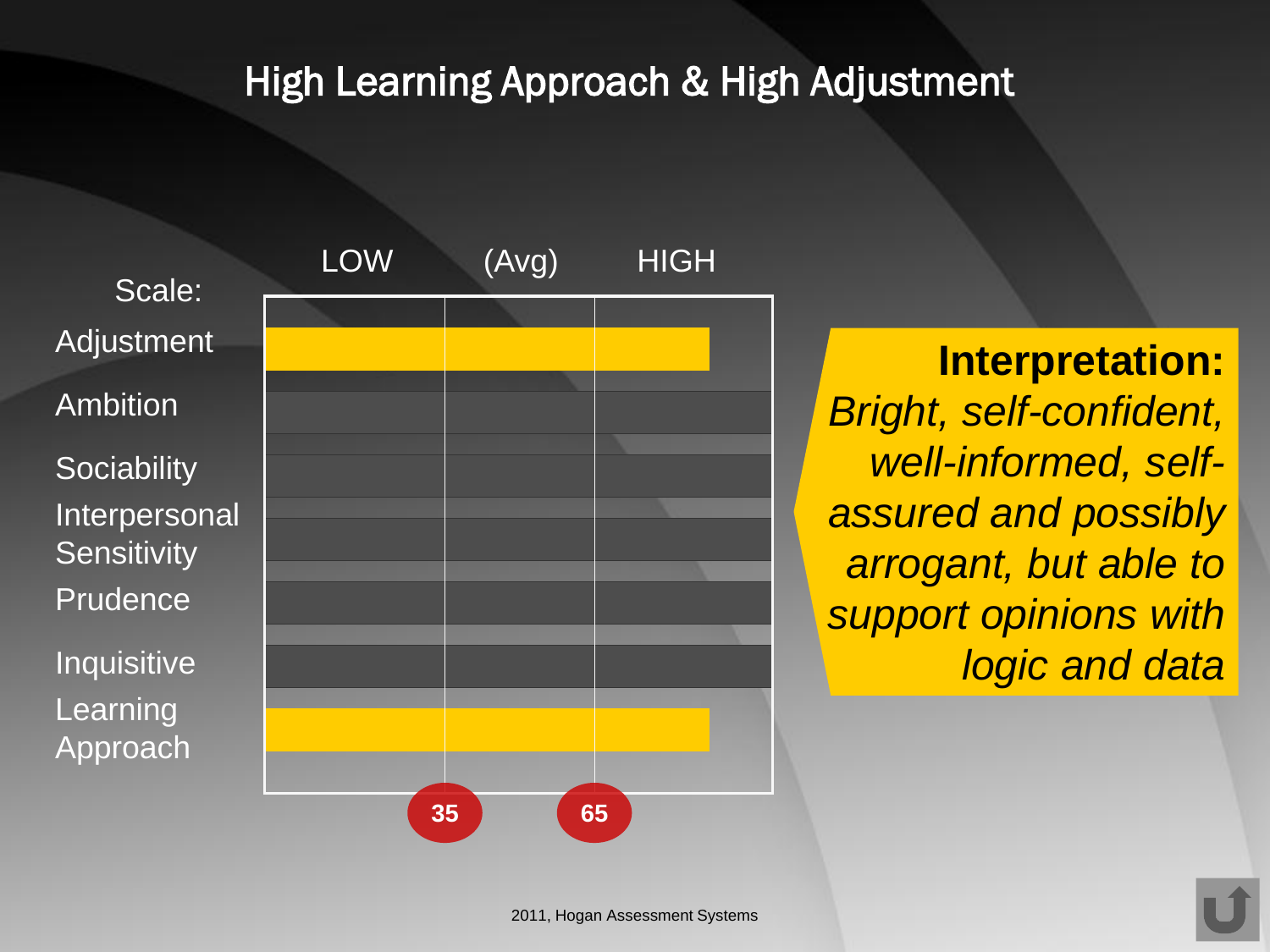### High Learning Approach & Low Adjustment

Scale: Adjustment Ambition **Sociability** Interpersonal **Sensitivity Prudence** Inquisitive Learning Approach



**Interpretation:** *Will be driven to stay up-to-date to avoid feeling anxious about not being "in the know" about new developments*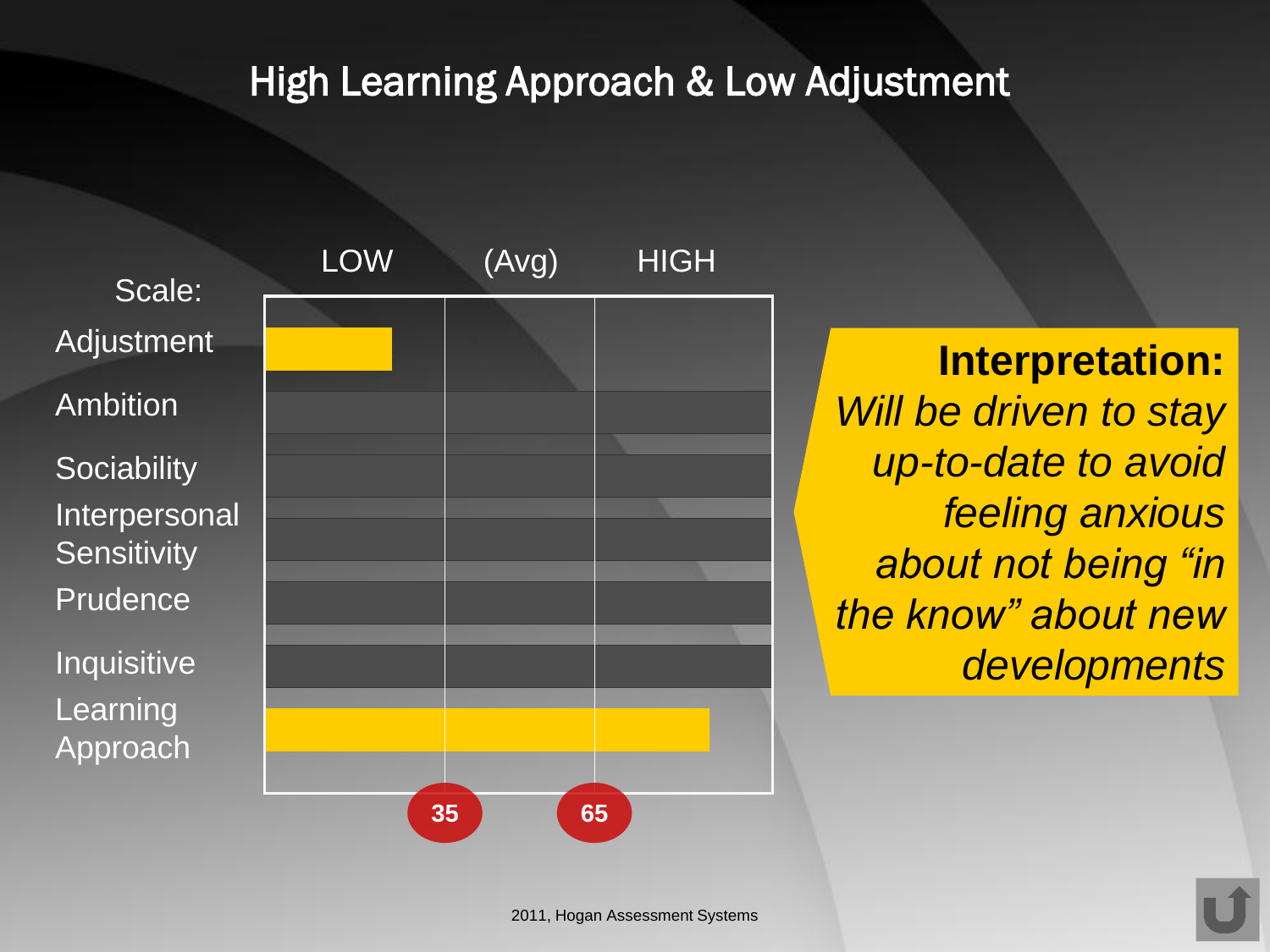# High Learning Approach & High Sociability

Scale: Adjustment Ambition **Sociability** Interpersonal **Sensitivity Prudence** Inquisitive Learning Approach



**Interpretation:** *Smart and up-to-date person with a breezy and approachable interpersonal style who is quick to move on new and different topics*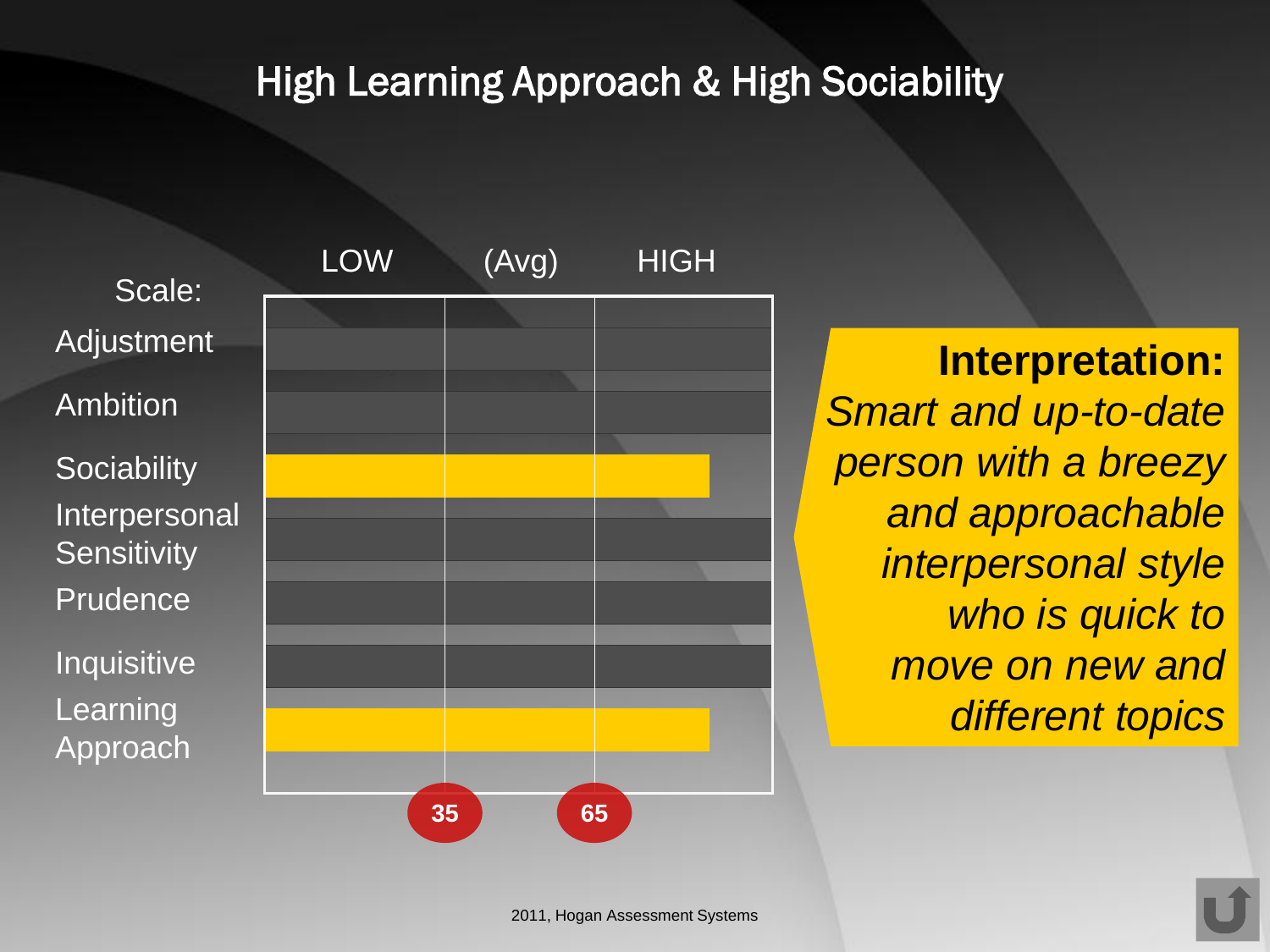# High Learning Approach & Low Sociability

Scale: Adjustment Ambition **Sociability** Interpersonal **Sensitivity** Prudence Inquisitive Learning Approach



**Interpretation:** *Focused on individual learning opportunities and knowledge acquisition but without the stress of group interactions*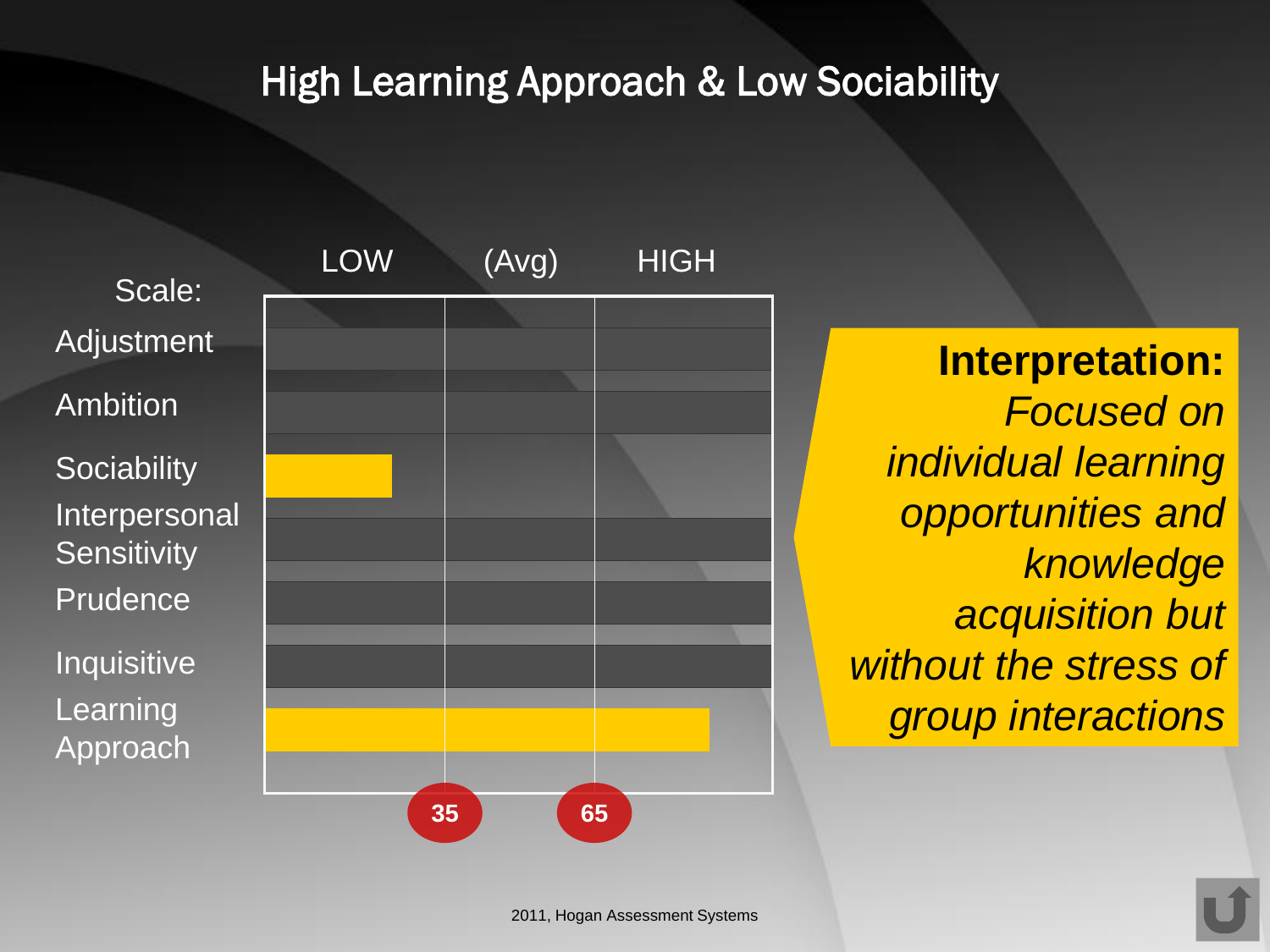## High Learning Approach & High Interpersonal Sensitivity

Scale: Adjustment Ambition **Sociability** Interpersonal **Sensitivity Prudence Inquisitive** Learning Approach



**Interpretation:** *Bright and well informed person who doesn't flaunt his/her knowledge or criticize those who are less well educated*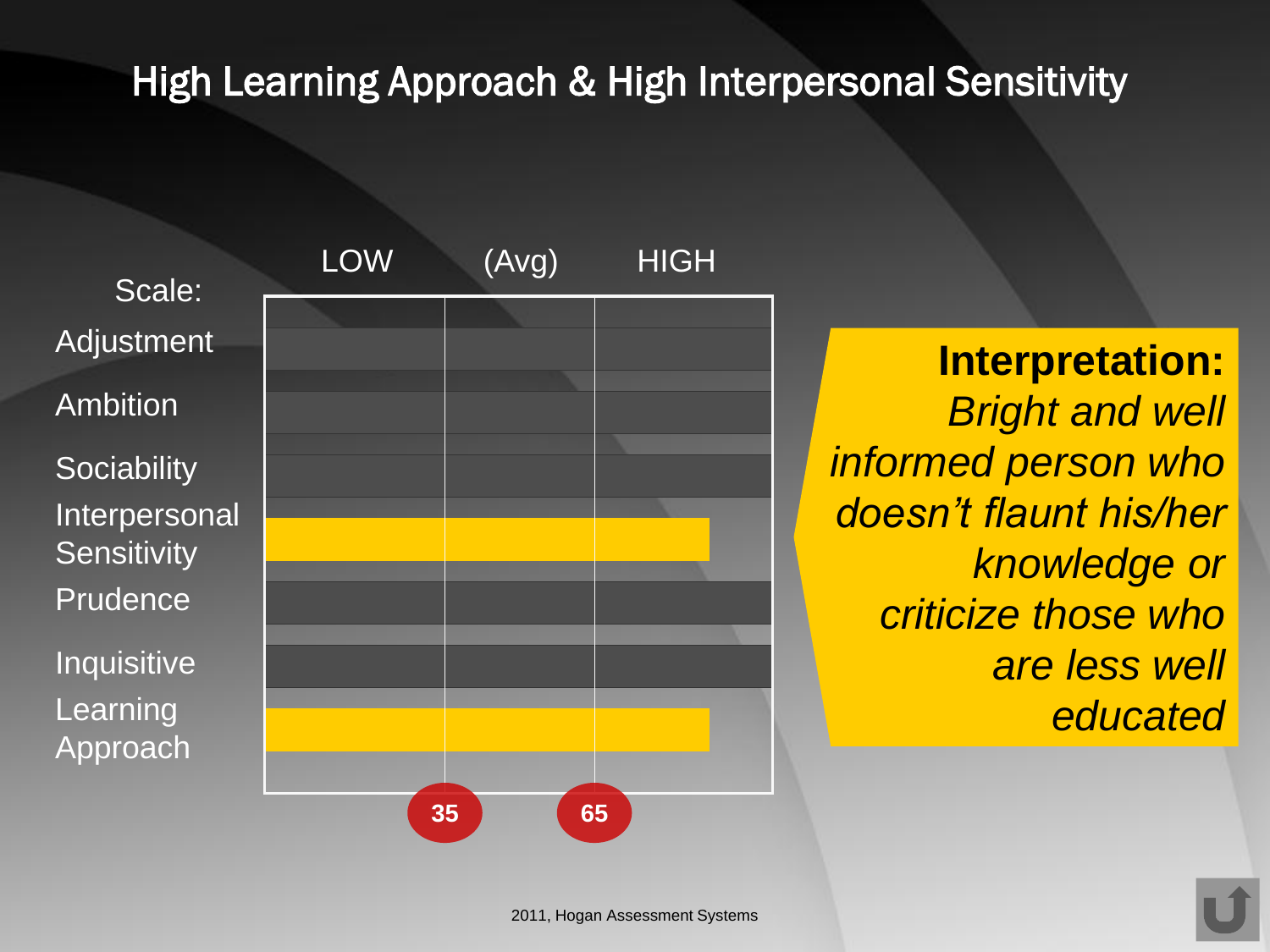# High Learning Approach & Low Interpersonal Sensitivity

Scale: Adjustment Ambition **Sociability** Interpersonal **Sensitivity Prudence** Inquisitive Learning Approach



**Interpretation:** *Should seem bright, well-informed and eager to learn, and willing to challenge the ideas of others*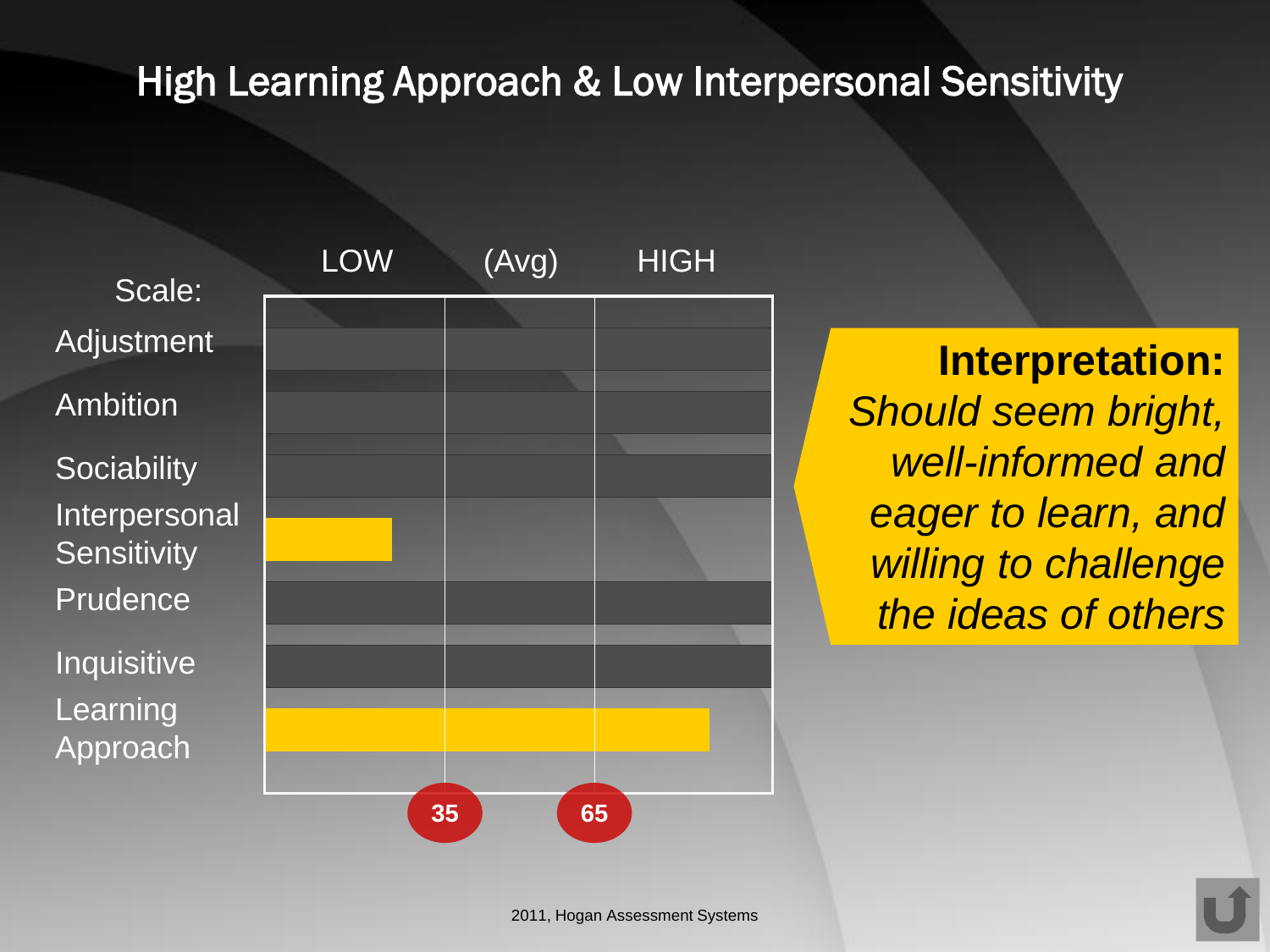## High Learning Approach & High Prudence

Scale: Adjustment Ambition **Sociability** Interpersonal **Sensitivity Prudence** Inquisitive Learning Approach



**Interpretation:** *Smart, well-informed, hard working, careful person with good judgment but reluctant to challenge established procedures*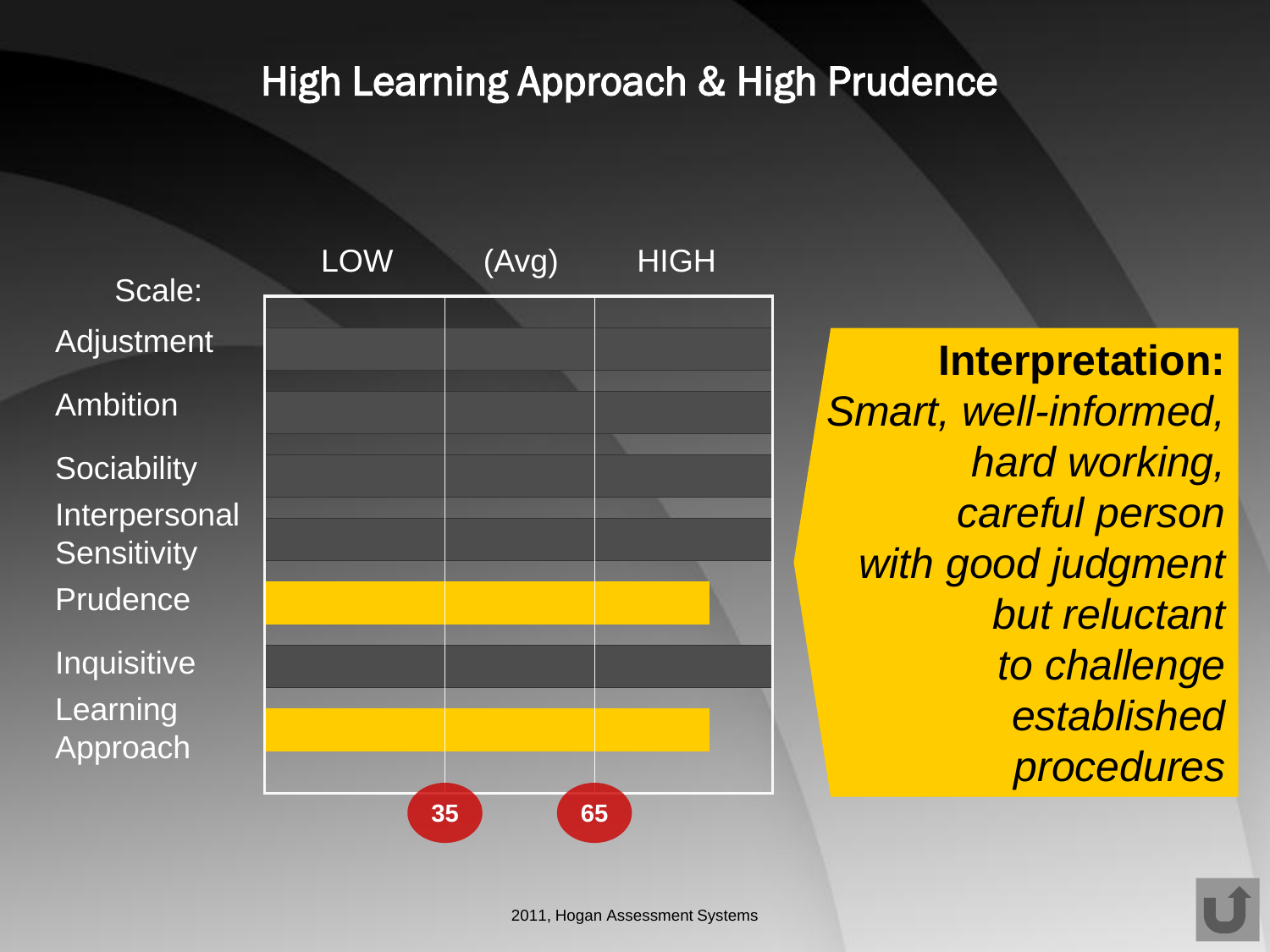### High Learning Approach & Low Prudence

Scale: Adjustment Ambition **Sociability** Interpersonal **Sensitivity Prudence** Inquisitive Learning Approach



**Interpretation:** *Will seem bright, well-informed, interested in training, and willing to try new methods, techniques, and technology*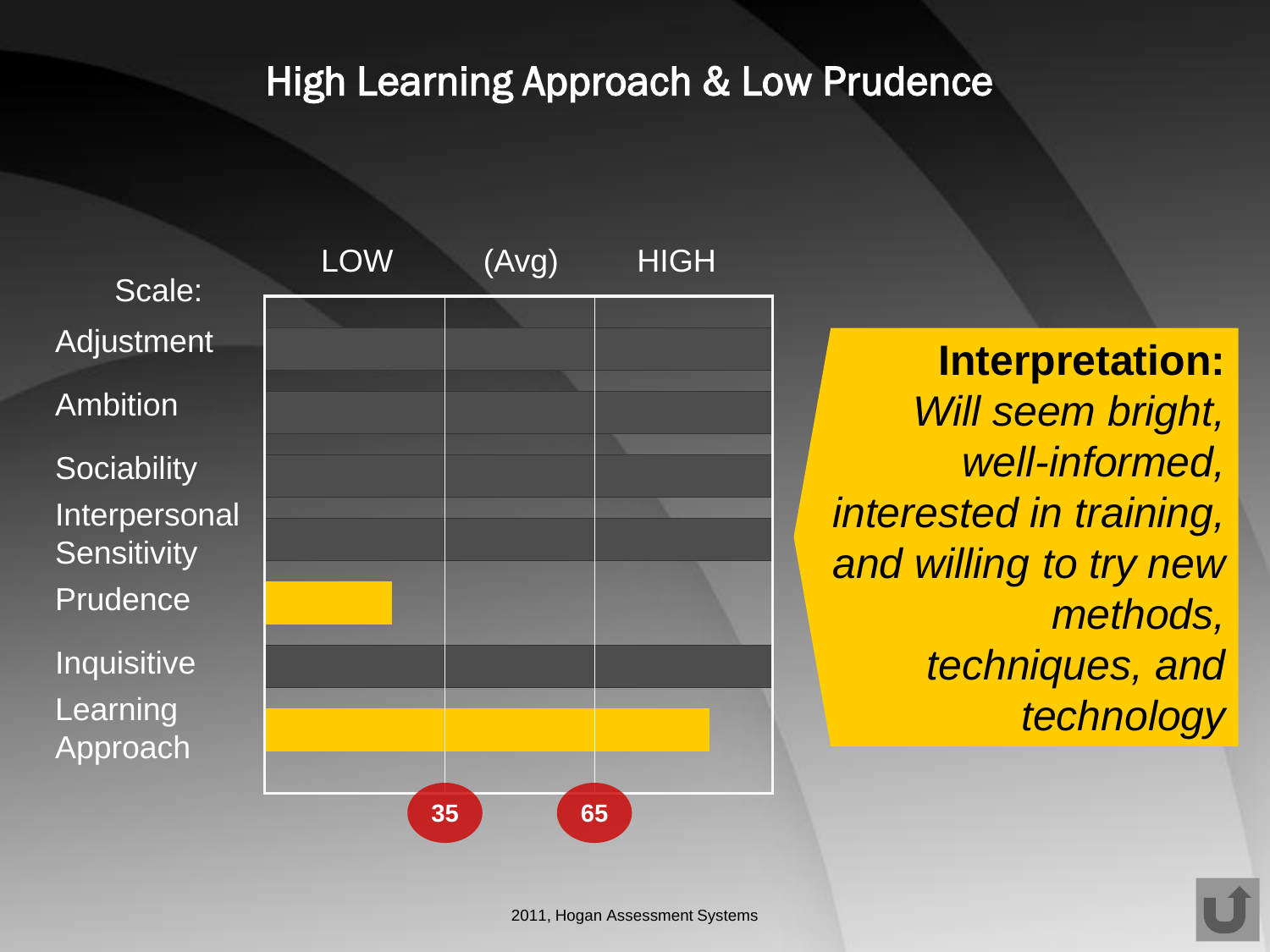## High Learning Approach & High Inquisitive

Scale: Adjustment Ambition **Sociability** Interpersonal **Sensitivity Prudence** Inquisitive Learning Approach



**Interpretation:** *Bright, up to date, productive, and always on the look out for new methods, technology, or paths to the future*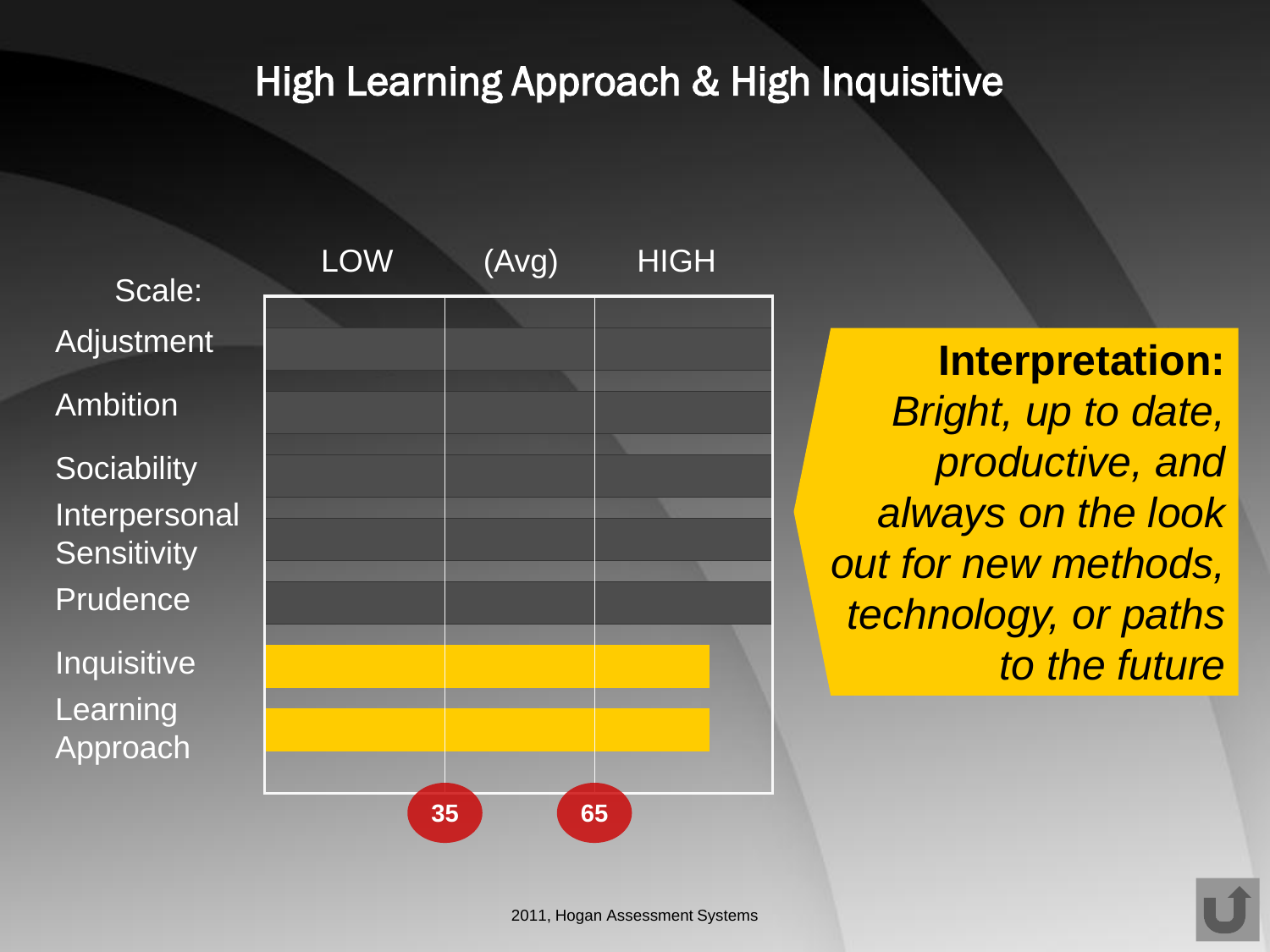## **High Learning Approach & Low Inquisitive**

Scale: Adjustment Ambition **Sociability** Interpersonal **Sensitivity Prudence** Inquisitive Learning Approach



# **Interpretation:**

*Will be a quick study who values being up to date, but with little interest in innovations that lack clear practical implications*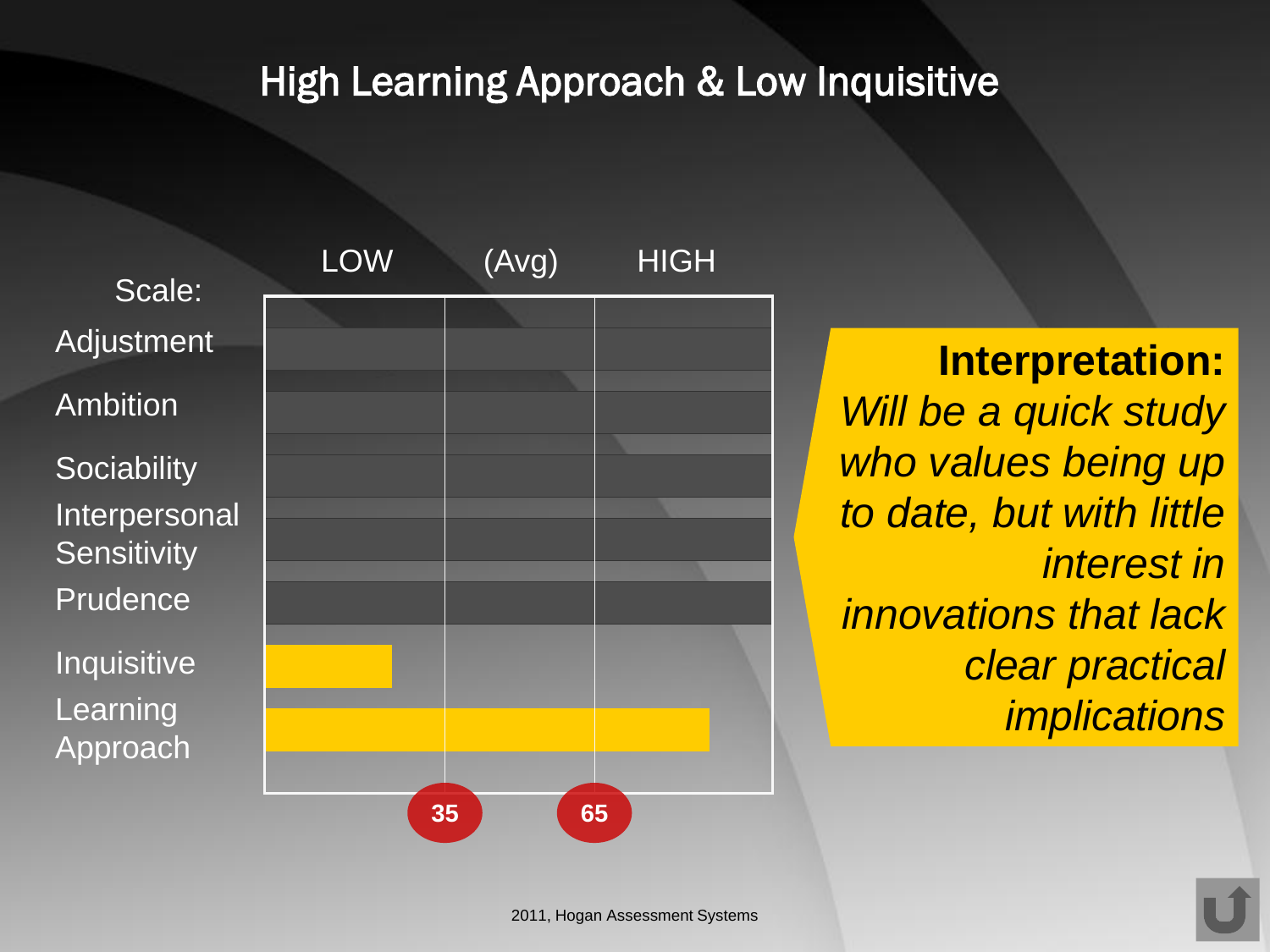### High Learning Approach & High Ambition

Scale: Adjustment Ambition **Sociability** Interpersonal **Sensitivity Prudence** Inquisitive Learning Approach



**Interpretation:** *Hard working, competitive, and leader-like, but smart and up-to-date and won't suffer fools gladly*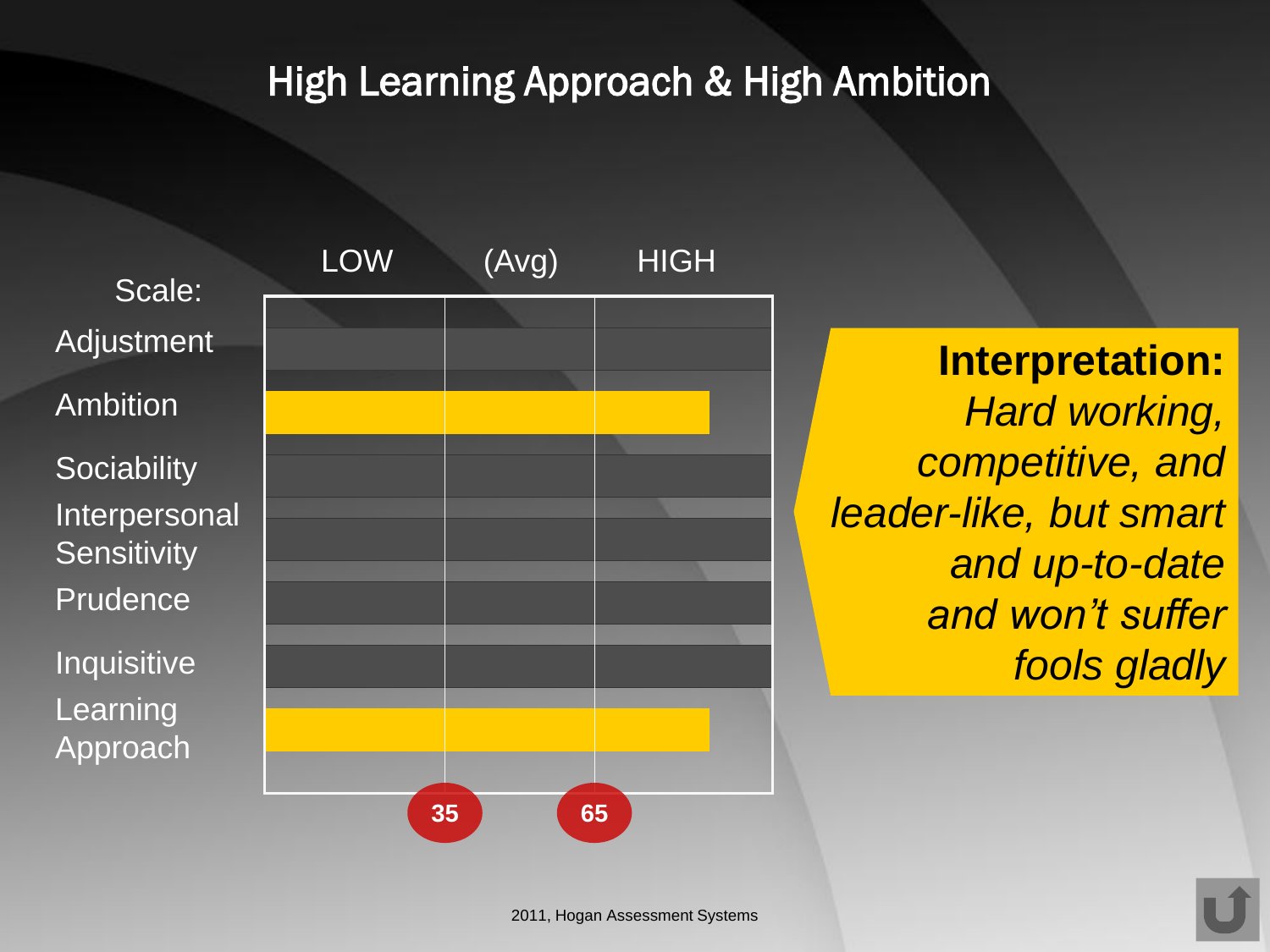#### High Learning Approach & Low Ambition

Scale: Adjustment Ambition **Sociability** Interpersonal **Sensitivity** Prudence Inquisitive Learning Approach



**Interpretation:** *Interested in learning new methods and techniques, but will rarely take the initiative to use them*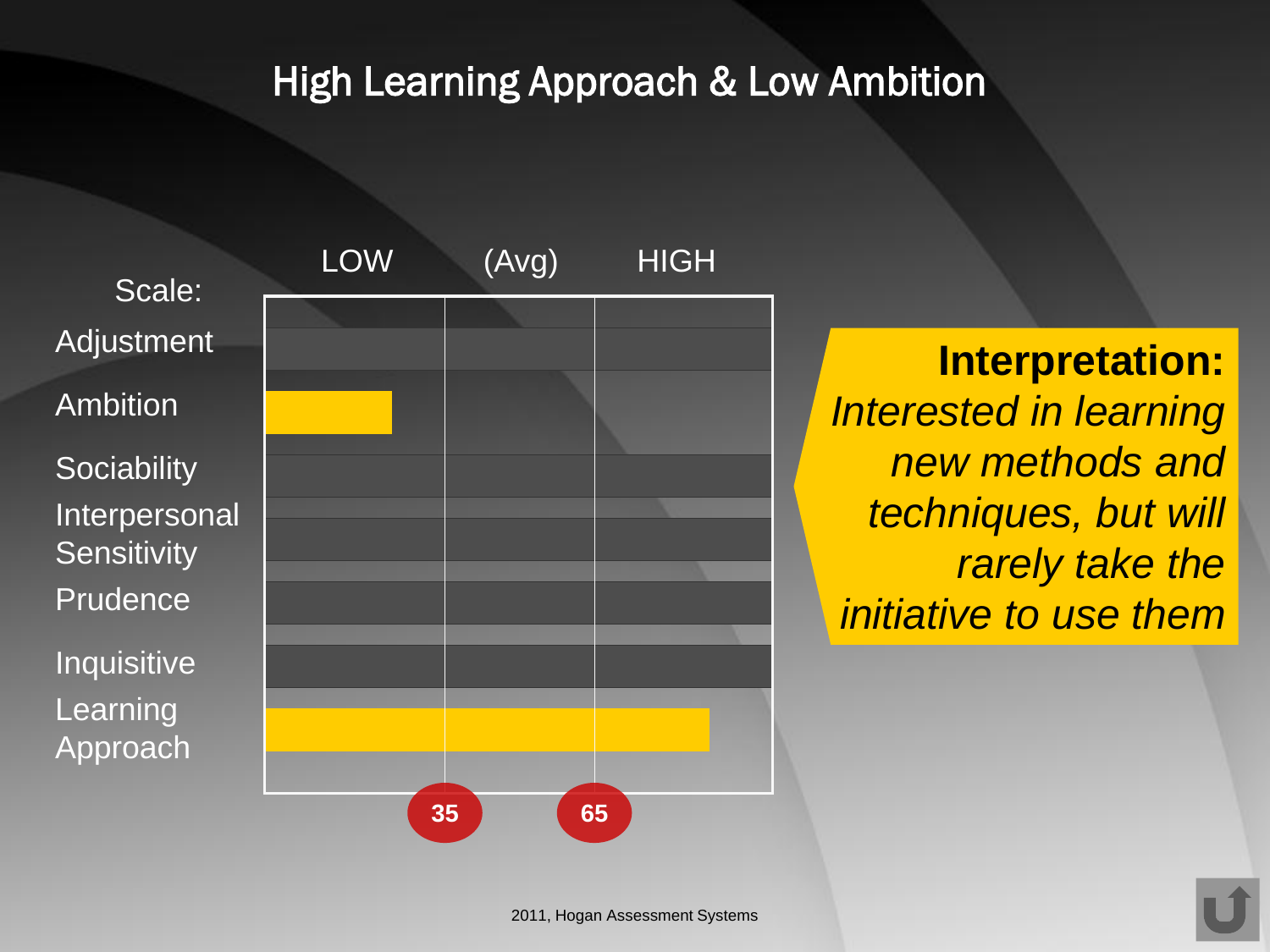#### Low Learning Approach



# **Click on another scale: low or high**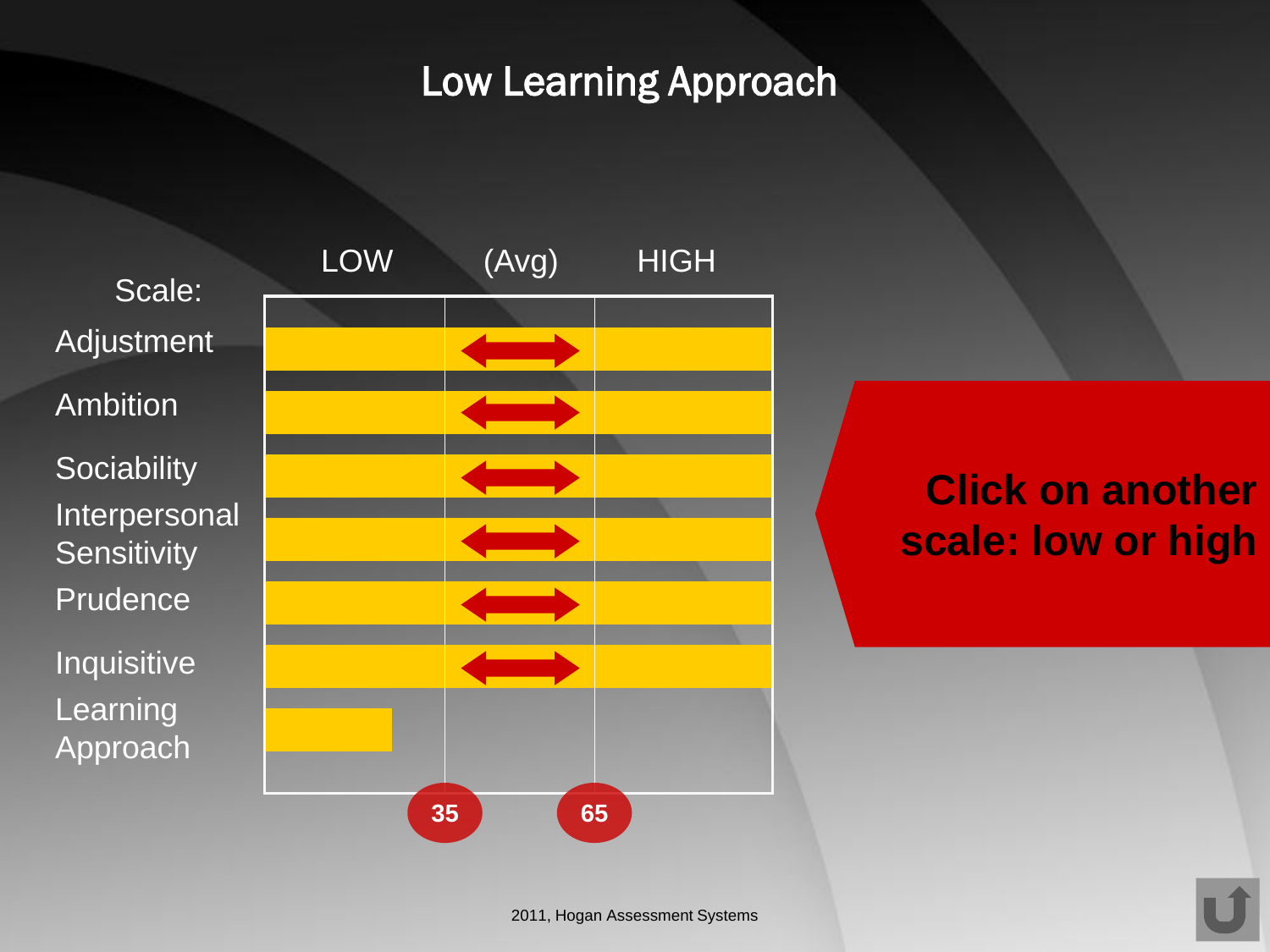## Low Learning Approach & High Ambition

Scale: Adjustment Ambition **Sociability** Interpersonal **Sensitivity** Prudence Inquisitive Learning Approach



**Interpretation:** *Hard working and achievement oriented but impatient with training—strongly prefers to learn on the job*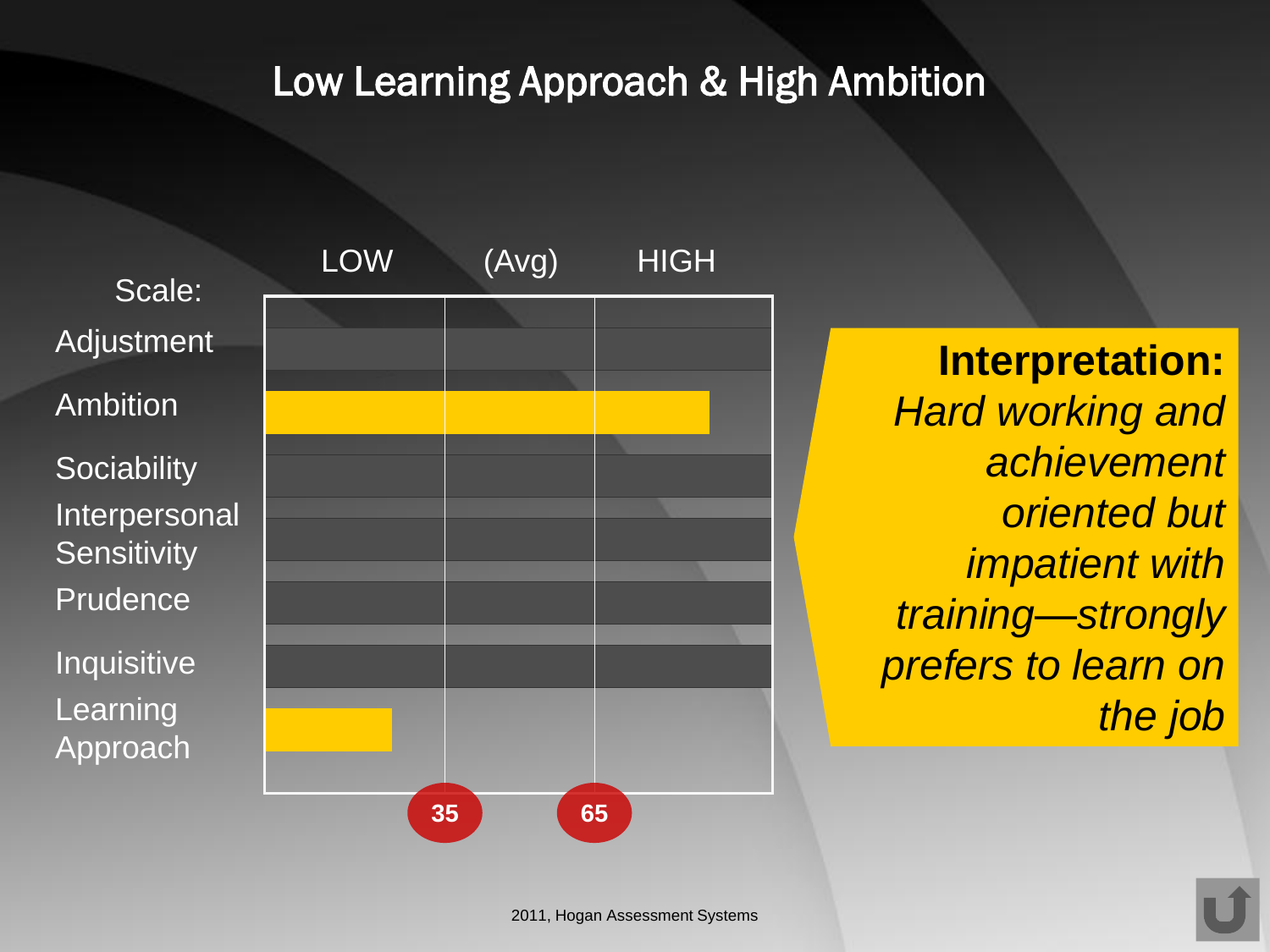#### Low Learning Approach & Low Ambition

Scale: Adjustment Ambition **Sociability** Interpersonal **Sensitivity Prudence** Inquisitive Learning Approach



**Interpretation:** *Prefers to learn on the job, uninterested in training, in applying new knowledge or using new technology*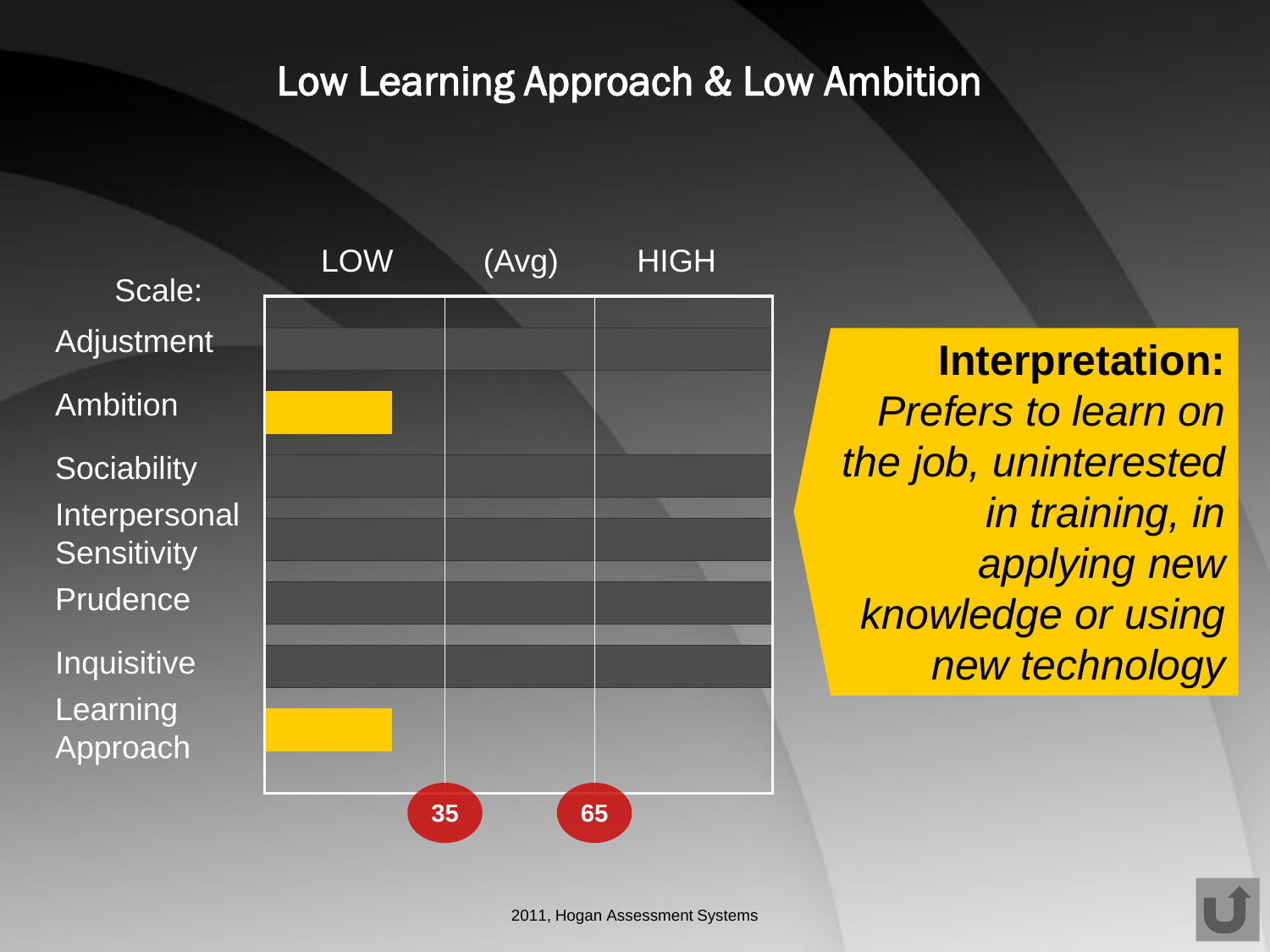### Low Learning Approach & High Sociability

Scale: Adjustment Ambition **Sociability** Interpersonal **Sensitivity** Prudence Inquisitive Learning Approach



**Interpretation:** *Gregarious, outgoing and talkative person with little interest in current events or new developments in business or technology*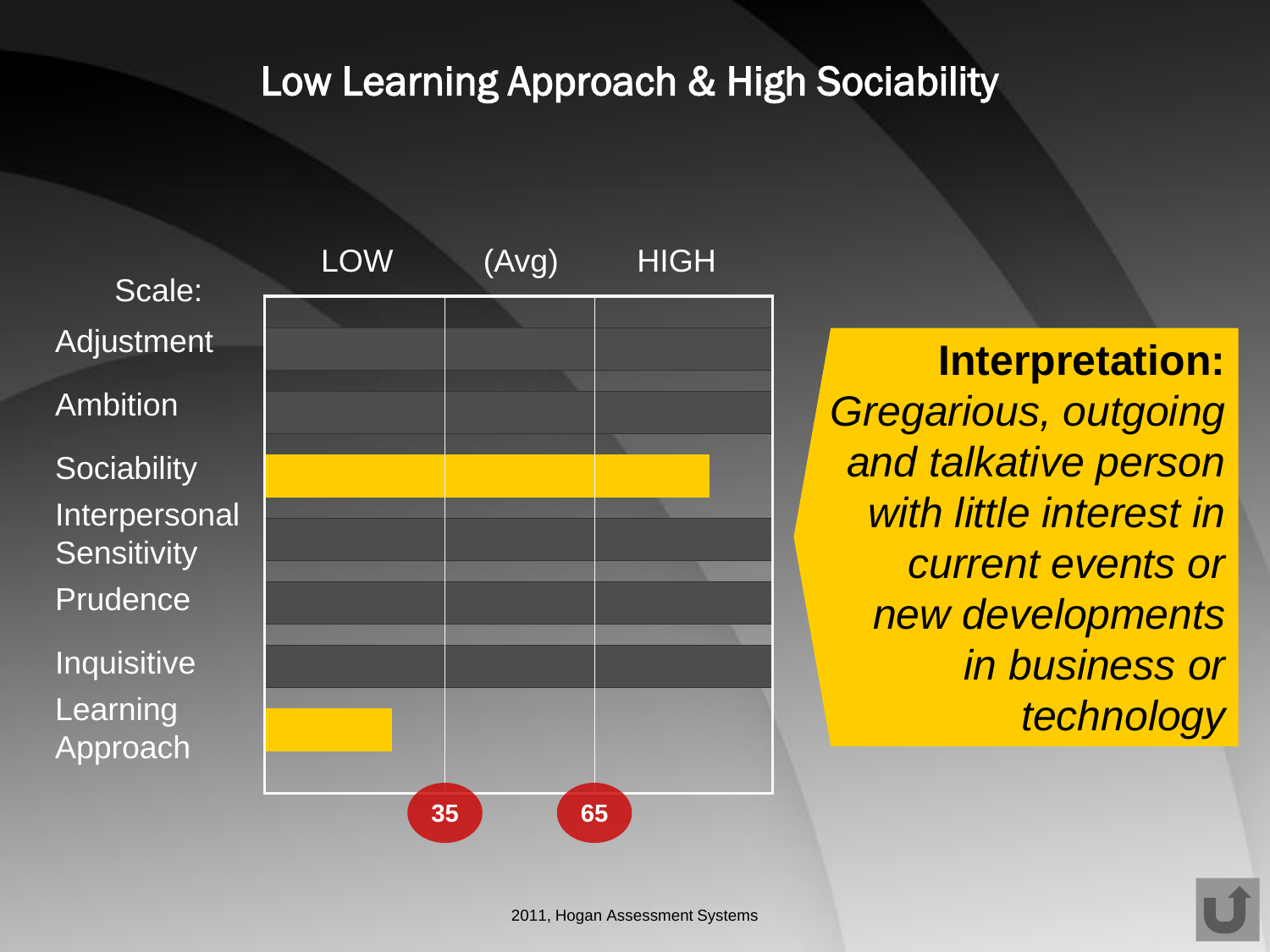#### Low Learning Approach & Low Sociability

Scale: Adjustment Ambition **Sociability** Interpersonal **Sensitivity** Prudence Inquisitive Learning Approach



**Interpretation:** *Prefers to learn in an experiential, handson fashion, without being exposed to social scrutiny*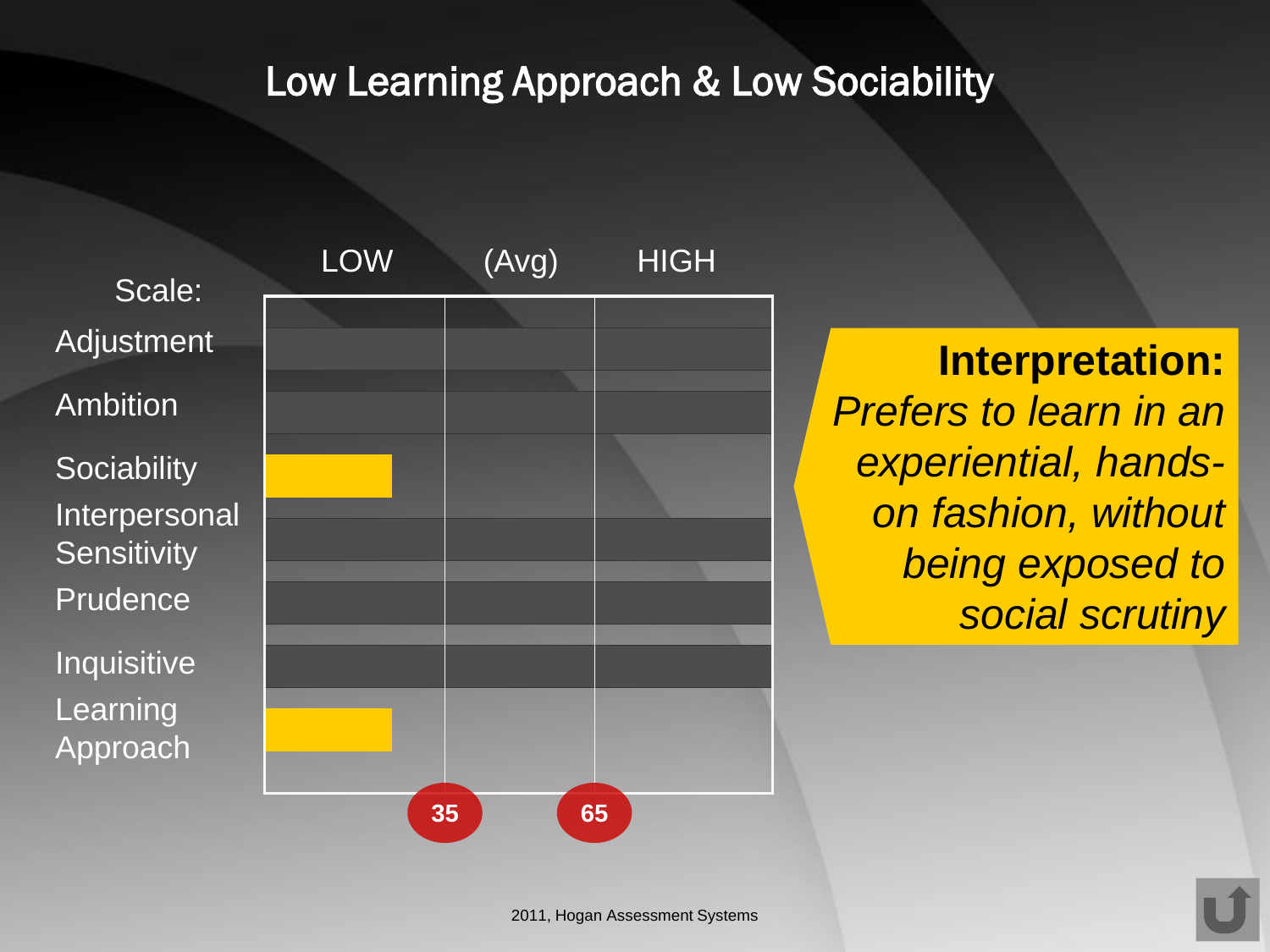## Low Learning Approach & High Interpersonal Sensitivity

Scale: Adjustment Ambition **Sociability** Interpersonal **Sensitivity Prudence** Inquisitive Learning Approach



**Interpretation:** *Pleasant and sociable colleague with little interest in formal learning, current events, or new developments in technology*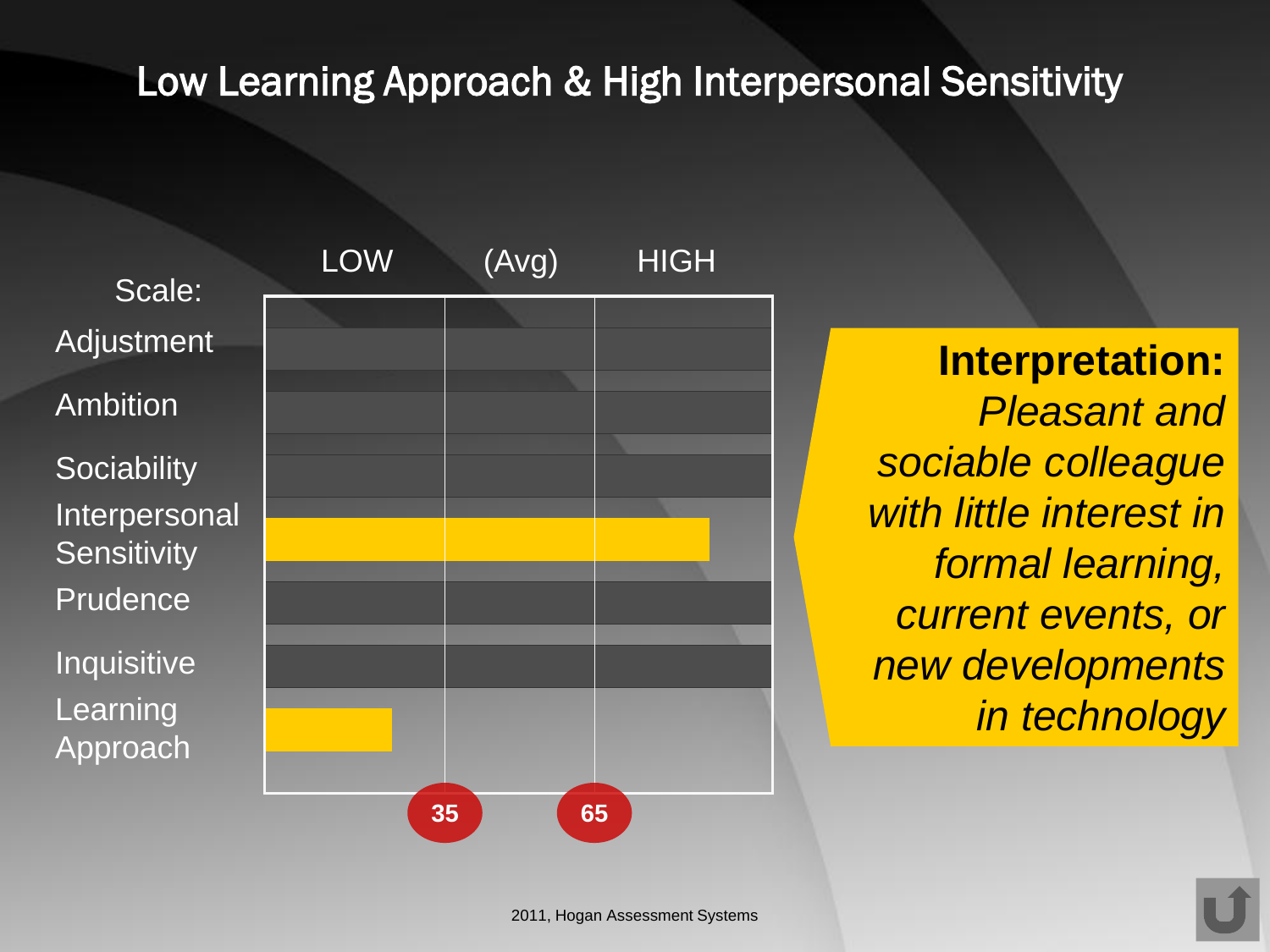#### Low Learning Approach & Low Interpersonal Sensitivity

Scale: Adjustment Ambition **Sociability** Interpersonal **Sensitivity** Prudence Inquisitive Learning Approach



**Interpretation:** *Uses experience as the basis for an argumentative, challenging interpersonal style while discounting the value of formal learning*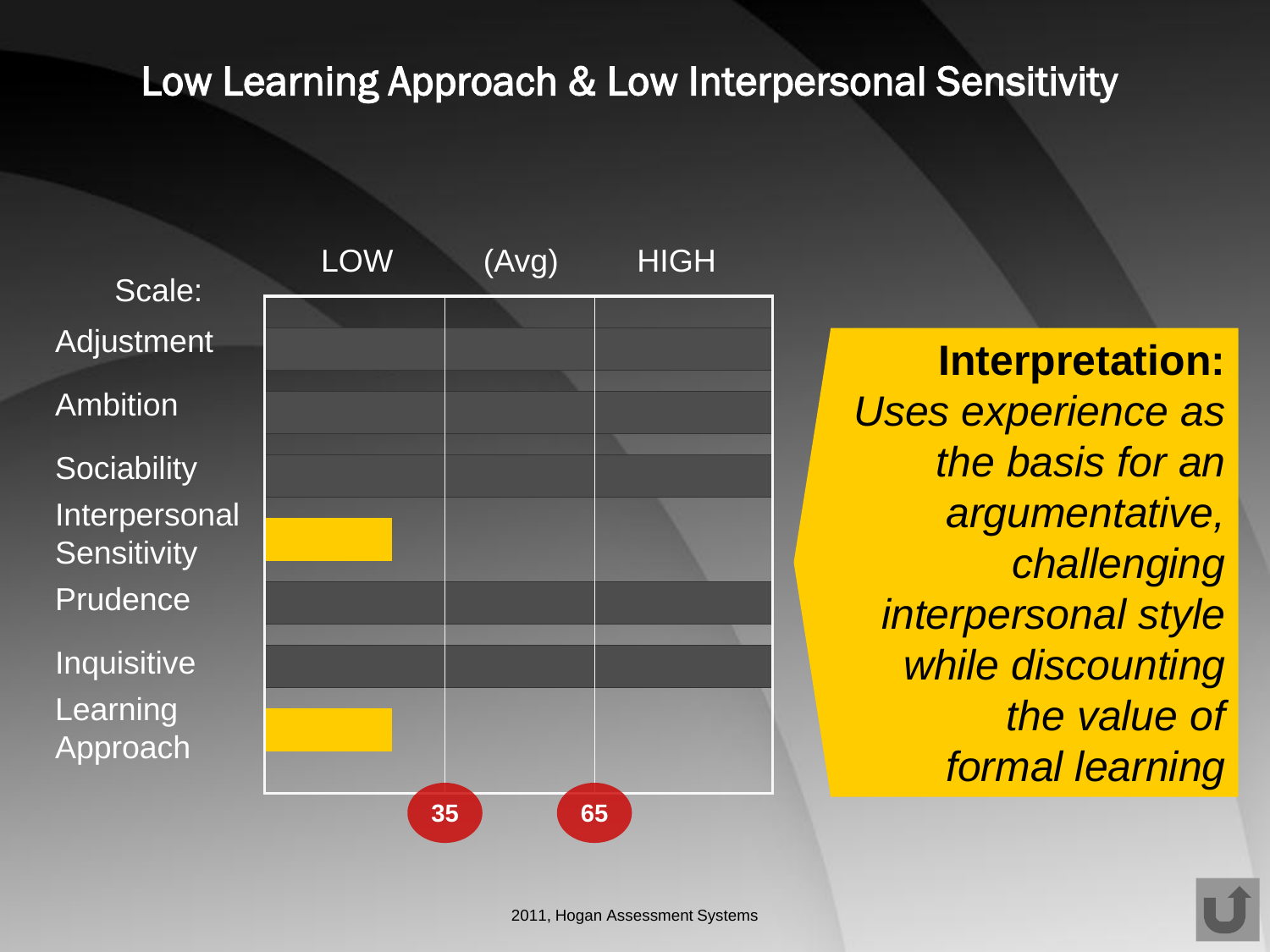## Low Learning Approach & High Prudence

Scale: Adjustment Ambition **Sociability** Interpersonal **Sensitivity** Prudence Inquisitive Learning **Approach** 



**Interpretation:** *Careful, conscientious, hard working person with little interest in training and development, comfortable with what he/she already knows*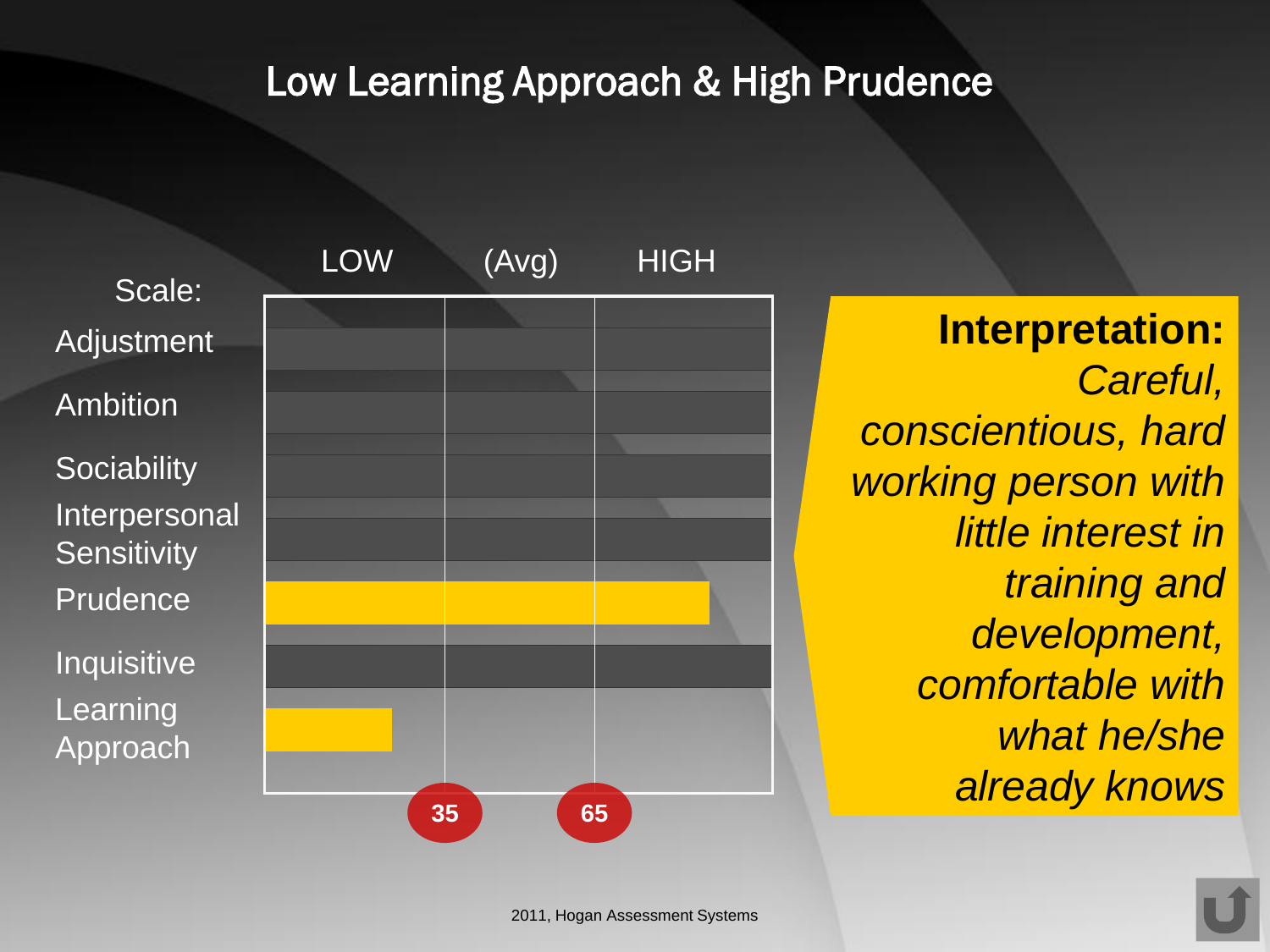## Low Learning Approach & Low Prudence

Scale: Adjustment Ambition **Sociability** Interpersonal **Sensitivity** Prudence Inquisitive Learning Approach



**Interpretation:** *Will prefer to learn by experience, but will not pay much attention to the lessons of experience or the consequences of failure*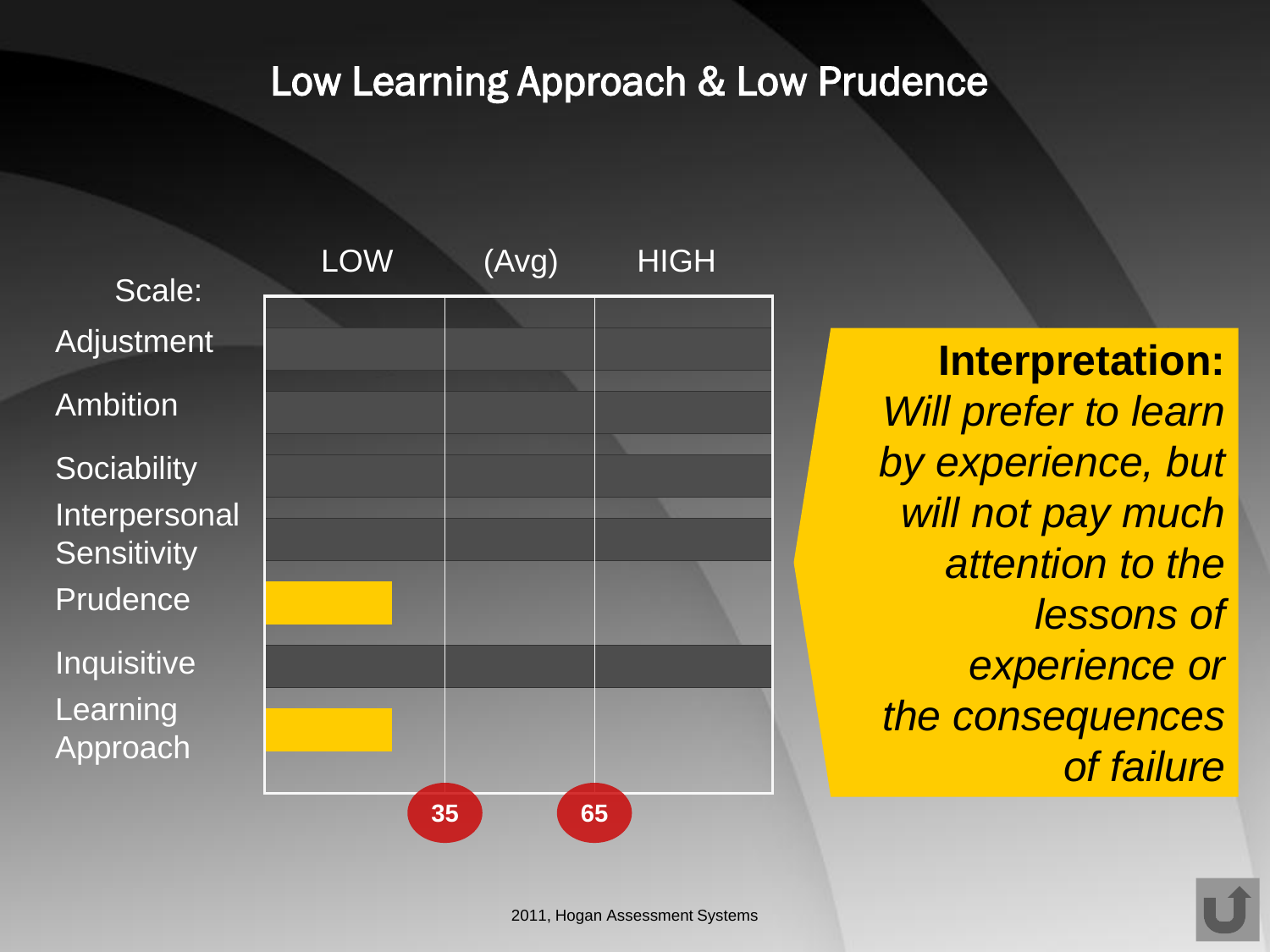## Low Learning Approach & High Inquisitive

Scale: Adjustment Ambition **Sociability** Interpersonal **Sensitivity Prudence** Inquisitive Learning Approach



**Interpretation:** *Interested in new ideas and developments, but prefers to hear about them, not read about them; open-minded but intellectually lazy*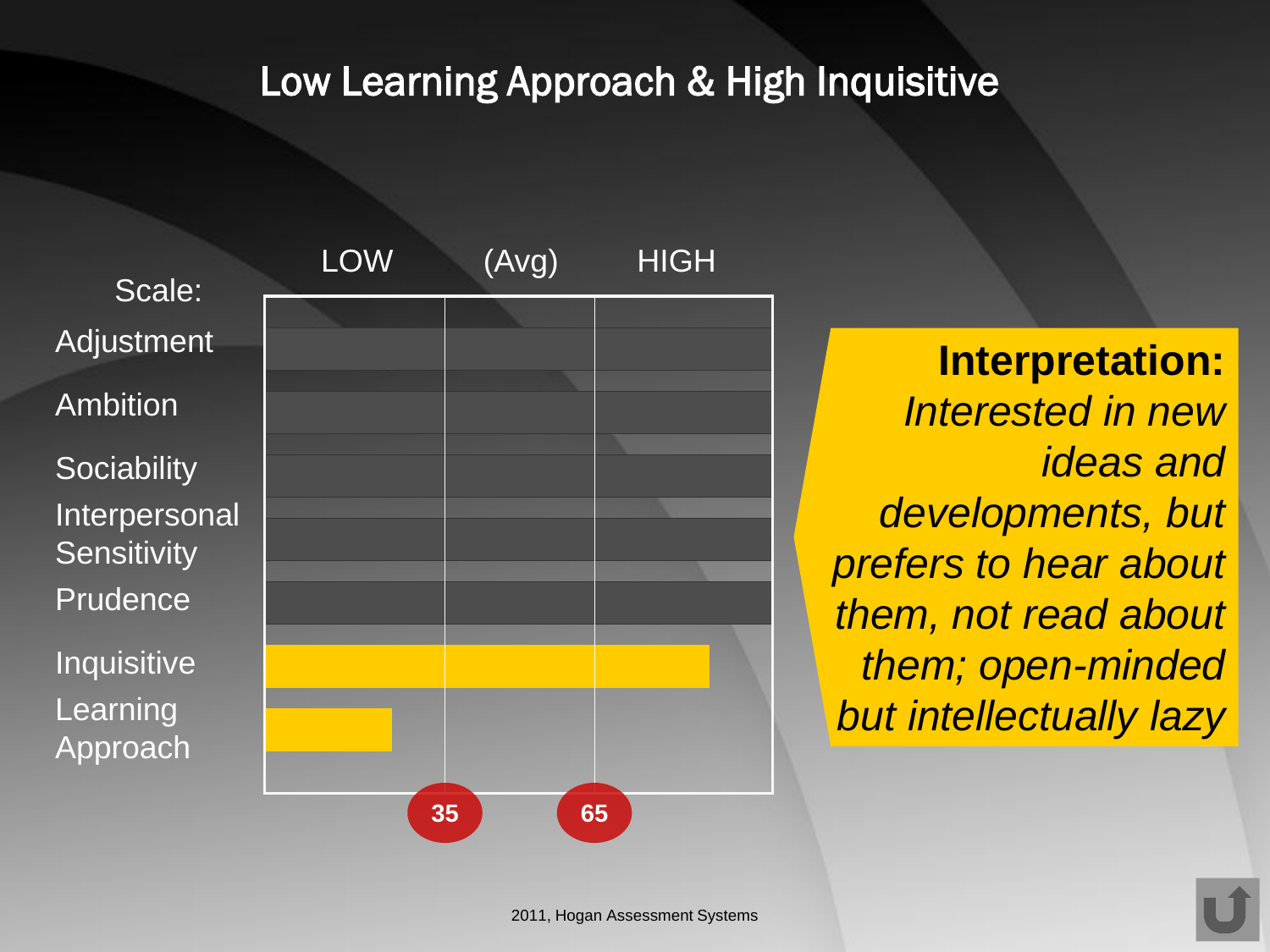## Low Learning Approach & Low Inquisitive

Scale: Adjustment Ambition **Sociability** Interpersonal **Sensitivity Prudence** Inquisitive Learning Approach



**Interpretation:** *Will lack curiosity and be unwilling to try anything new without firsthand experience regarding its positive, tangible impact*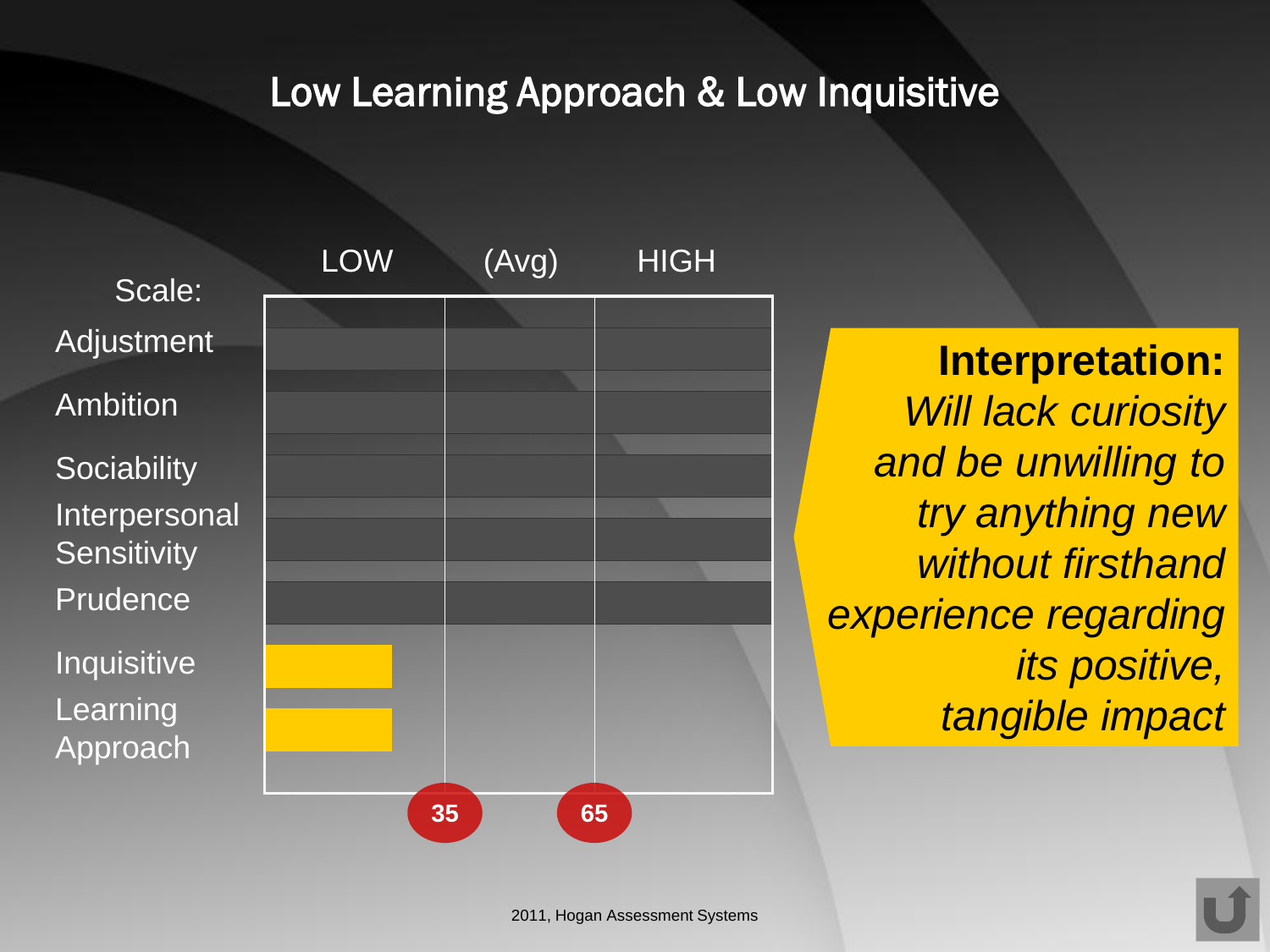## Low Learning Approach & High Adjustment

Scale: Adjustment Ambition **Sociability** Interpersonal **Sensitivity Prudence** Inquisitive Learning Approach



**Interpretation:** *Self-confident, stable, and selfassured, but perhaps smug and complacent, with little interest in acquiring new knowledge*